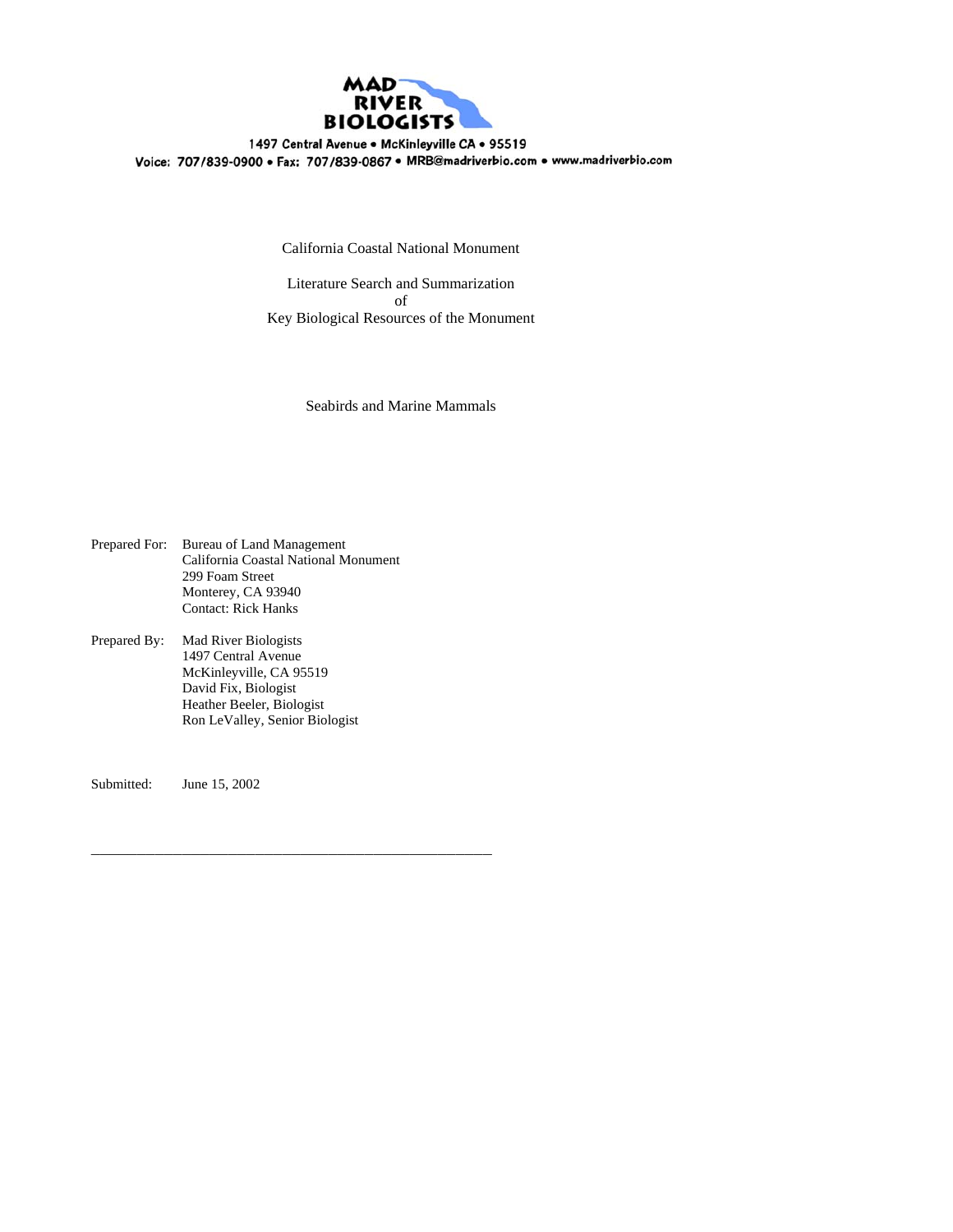# **Table of Contents**

| Management recommendations to reduceimpacts from invasive species  6 |  |
|----------------------------------------------------------------------|--|
|                                                                      |  |
|                                                                      |  |
|                                                                      |  |
|                                                                      |  |
|                                                                      |  |
|                                                                      |  |
|                                                                      |  |
|                                                                      |  |
|                                                                      |  |
|                                                                      |  |
|                                                                      |  |
|                                                                      |  |
|                                                                      |  |
|                                                                      |  |
|                                                                      |  |
|                                                                      |  |
|                                                                      |  |
|                                                                      |  |
|                                                                      |  |
|                                                                      |  |
|                                                                      |  |
|                                                                      |  |
|                                                                      |  |
|                                                                      |  |
|                                                                      |  |
| Northern Fur Seal<br>64                                              |  |
|                                                                      |  |
|                                                                      |  |
|                                                                      |  |
|                                                                      |  |
|                                                                      |  |
|                                                                      |  |
|                                                                      |  |

**BLM CCNM Issues and Species** 

MRB June, 2002

 $Page 2$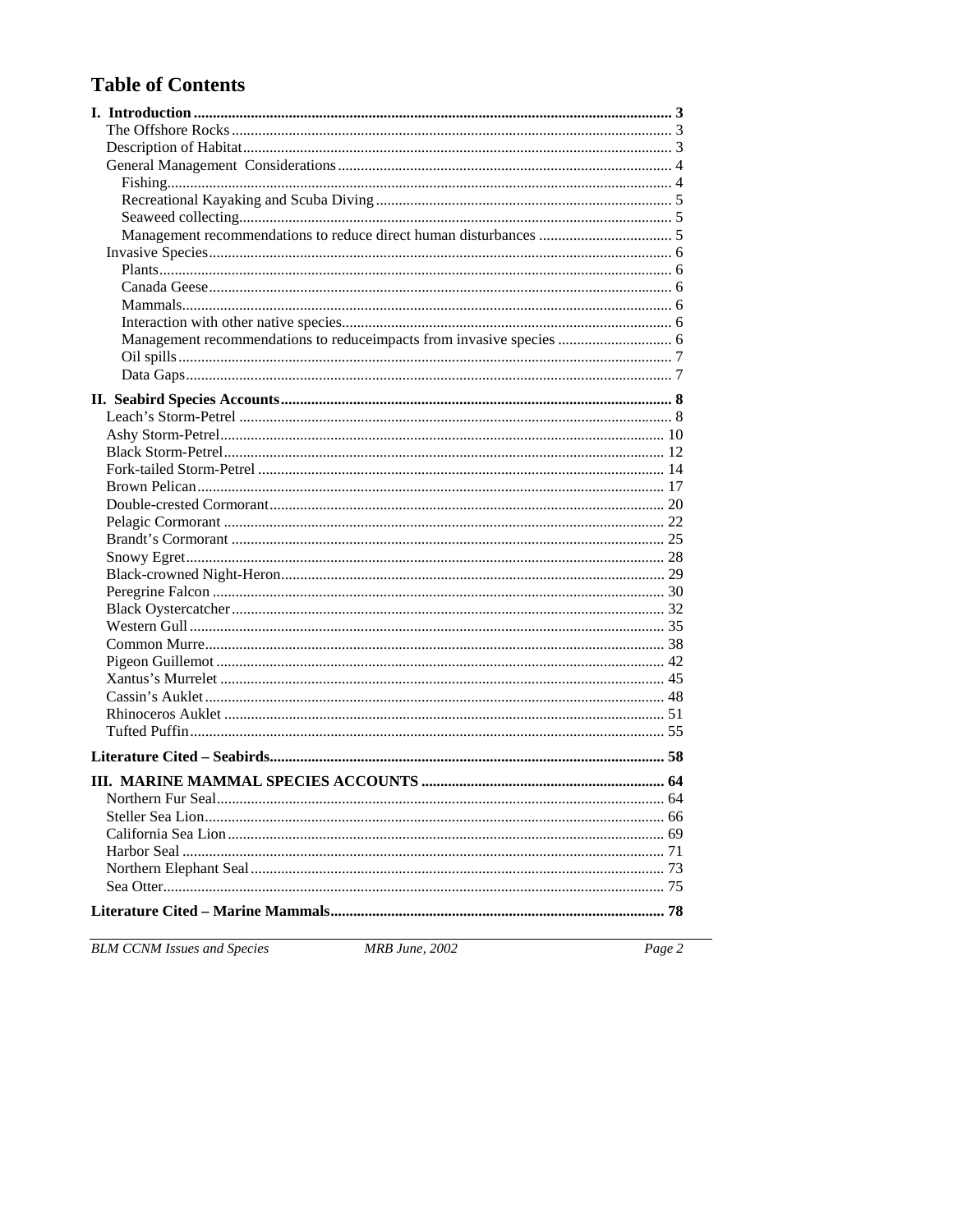# **I. Introduction**

On January 11, 2000, President Clinton established by proclamation the California Coastal National Monument (CCNM). The proclamation identified the Bureau of Land Management (BLM) as the managing agency. The CCNM includes all unappropriated or unreserved lands and interests in lands owned or controlled by the United States in the form of islands, rocks, exposed reefs, and pinnacles above the mean high tide within 12 nautical miles of the shoreline of the State of California. The proclamation specifically identifies the pelagic, nearshore, and terrestrial bird species associated with the CCNM, as well as the importance of this nearshore ocean zone for pinnipeds, general biodiversity, and other species and resources of scientific interest.

In anticipation of the development of a management plan for the CCNM, the BLM recognized the need to identify key biological resources, their distribution throughout the CCNM, and their relative importance to the species themselves and to ecosystem viability. With this information available early in the planning process, issues related to the management of these species can serve as both sideboards within which other uses can be directed, and as opportunities for ensuring species viability and increasing public awareness of these resources.

This document focuses on the breeding marine birds and mammals of the CCNM. A literature search was conducted to provide a summary of existing information regarding the distribution and status of these species in the CCNM. The information is presented in three sections, the first being a summary of major issues regarding management of these species. The second is an account of each species considered, including pertinent biological data that would be of assistance to land managers. The third segment is a brief geographic discussion focusing on management issues relative to their location in the state. An appendix includes tabulated information suitable for inclusion in a GIS layer. This appendix contains the geographic information gleaned from the literature and in communication with active researchers in California.

# **The Offshore Rocks**

The proclamation establishing the CCNM described the included islands as "all unappropriated or unreserved lands and interests in land owned or controlled by the United States in the form of islands, rocks, exposed reefs, and pinnacles above mean high tide within 12 nautical miles of the shoreline of the State of California." In the geographic extent of the monument, there are 12,767 offshore rocks or islands recognized. Of these, 11,507 of them fall under the jurisdiction of the BLM and therefore the CCNM. Only 70 of these rocks are larger than 1 acre and of these only 11 are greater than 5 acres in size.

# *Description of habitat*

These offshore rocks within the CCNM are distributed along the entire length of California. They are typically small in size, close to the mainland and of low elevation. Many are composed of exposed rock, washed by active seas. A small but important minority is large enough to have soil and low vegetation. The largest of these rocks are just greater than 10 acres. These largest rocks host a small complement of plants and often breeding seabirds. Even some of the smaller rocks have seabird nesting sites, as isolated pairs of Pelagic Cormorants, Pigeon Guillemots and Black Oystercatchers will use such suitable sites. Many of the rocks that are overwashed during high tide and heavy sea events are important feeding sites for Black Oystercatchers and a suite of wintering and migrating shorebirds such as Black Turnstones, Surfbirds, Wandering Tattlers, Whimbrels and Rock Sandpipers.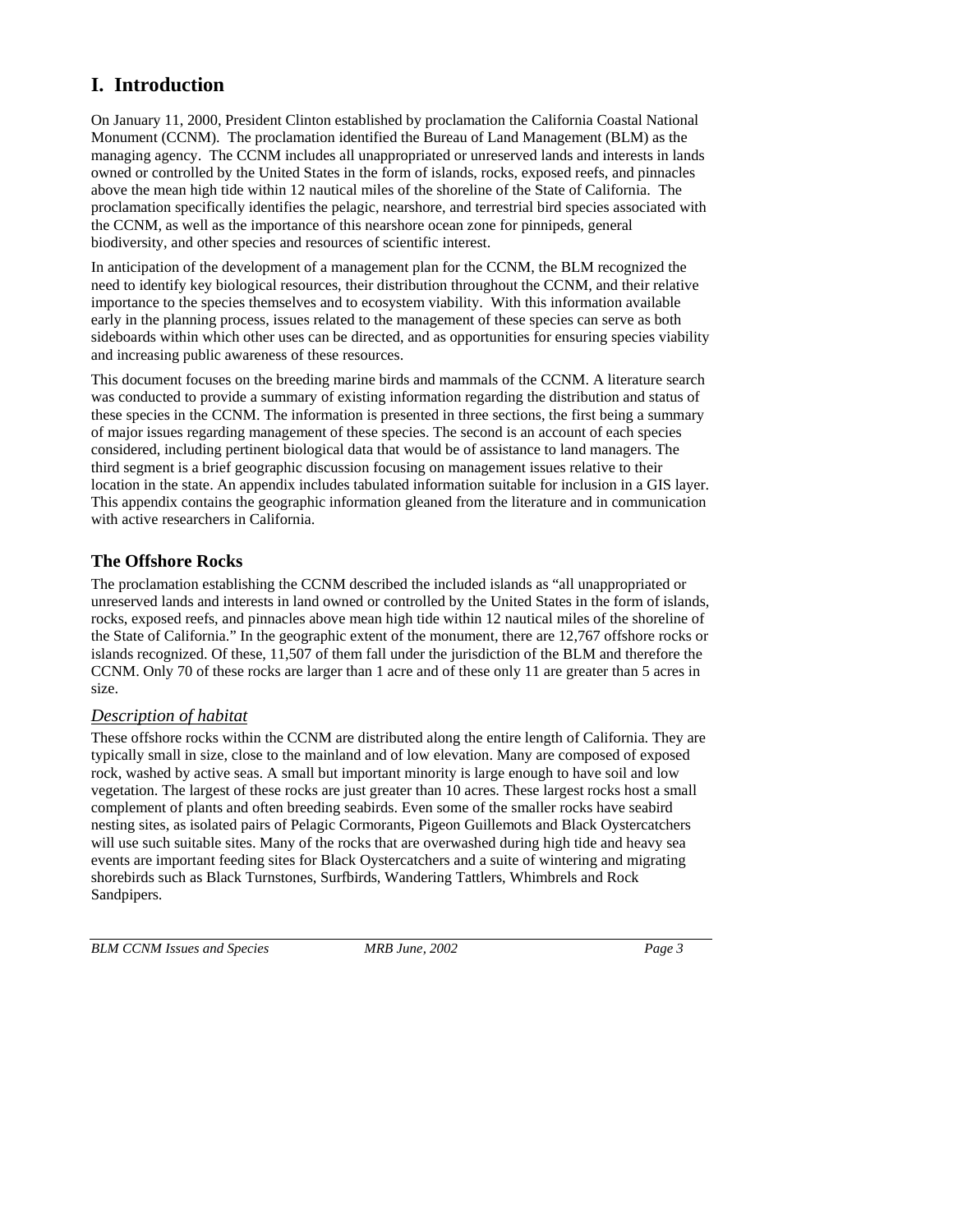## **General Management Considerations**

While most of these rocks are difficult to access and rarely are visited by people, a few are located close enough to coastal human activities to have been affected by these activities. Some are located in places that make them hazards to boat traffic, and so have had navigational aids established on them. The following summary is intended to aid managers in assessing the human impacts on offshore rocks. It is necessarily general in discussion, but can be applied in specific cases as local knowledge makes it appropriate.

The most obvious impacts on the wildlife using these offshore rocks is the result of direct disturbance from human activities. Disturbance can result from a number of unrelated activities, but generally involves people approaching nesting birds or roosting marine mammals close enough to cause detrimental changes in their behaviors, including flight and abandonment of nests or young. Generally these disturbances have more impact during the bird nesting season and the pinniped pupping season. An estimate of critical seasons for the species treated in this document is presented in Table 1.

Appropriate seasonal restrictions for nesting seabirds and pupping pinnipeds in California

#### Table 1.

| <b>Bird Species</b>        | Egg dates                            | Chick dates                         |  |
|----------------------------|--------------------------------------|-------------------------------------|--|
| Leach's Storm-Petrel       | $10$ May $- 15$ Sept.                | $2$ July $-25$ Nov.                 |  |
| Ashy Storm-Petrel          | $1$ May $-1$ Oct.                    | $20$ June $-15$ Jan.                |  |
| <b>Black Storm-Petrel</b>  | $20$ May $-7$ Aug.                   | $7$ July $-15$ Nov.                 |  |
| Fork-tailed Storm-Petrel   | 18 March - 21 April                  | 21 June $-15$ Aug.                  |  |
| <b>Brown Pelican</b>       | N/A                                  | N/A                                 |  |
| Double-crested Cormorant   | $20$ April $- 20$ Aug.               | $20$ May $- 30$ Aug.                |  |
| Pelagic Cormorant          | $28$ April $-30$ Aug.                | 10 June $-25$ Oct.                  |  |
| Brandt's Cormorant         | $10$ April $-30$ July                | $5$ May $-15$ Sept.                 |  |
| Snowy Egret                | $20$ May $-5$ July                   | $20$ April $-1$ Aug.                |  |
| Black-crowned Night-Heron  | N/A                                  | N/A                                 |  |
| Peregrine Falcon           | N/A                                  | N/A                                 |  |
| <b>Black Oystercatcher</b> | 15 April $-21$ Aug.                  | $7$ May $-$ 31 Oct.                 |  |
| Western Gull               | $22$ April. $-7$ July                | 10 May $- 27$ Aug.                  |  |
| Common Murre               | 26 April - 9 June                    | $22$ May $-10$ August               |  |
| Pigeon Guillemot           | $28$ April $-3$ Aug.                 | $2$ June $-30$ Aug.                 |  |
| Xantus's Murrelet          | $20$ Feb. $-10$ June                 | $25$ May $-30$ July                 |  |
| Cassin's Auklet            | 15 March $-$ 29 July                 | $10$ May $- 20$ Sept.               |  |
| Rhinoceros Auklet          | 15 April $-$ ?                       | $? - 21$ Aug.                       |  |
| <b>Tufted Puffin</b>       | N/A                                  | N/A                                 |  |
| Pinniped Species           | Pupping dates                        |                                     |  |
| Northern Fur Seal          | $20$ May $-30$ June                  |                                     |  |
| Steller's Sea Lion         | $15$ May $- 15$ July                 |                                     |  |
| California Sea Lion        | 20 May- July 31, most born late June |                                     |  |
| Harbor Seal                | March - August                       |                                     |  |
| Northern Elephant Seal     | 15 December - 15 January             |                                     |  |
| Sea Otter                  |                                      | All year; most born January - March |  |
|                            |                                      |                                     |  |

## *Fishing*

Many of California's offshore rocks situated near harbors for launching and mooring boats are popular fishing destinations. While the activity of fishing does not necessarily cause disturbance, the proximity of a boat--with its attendant noise and movement--can cause stress to nesting and roosting birds and marine mammals. Especially vulnerable are nesting Brandt's and Pelagic Cormorants,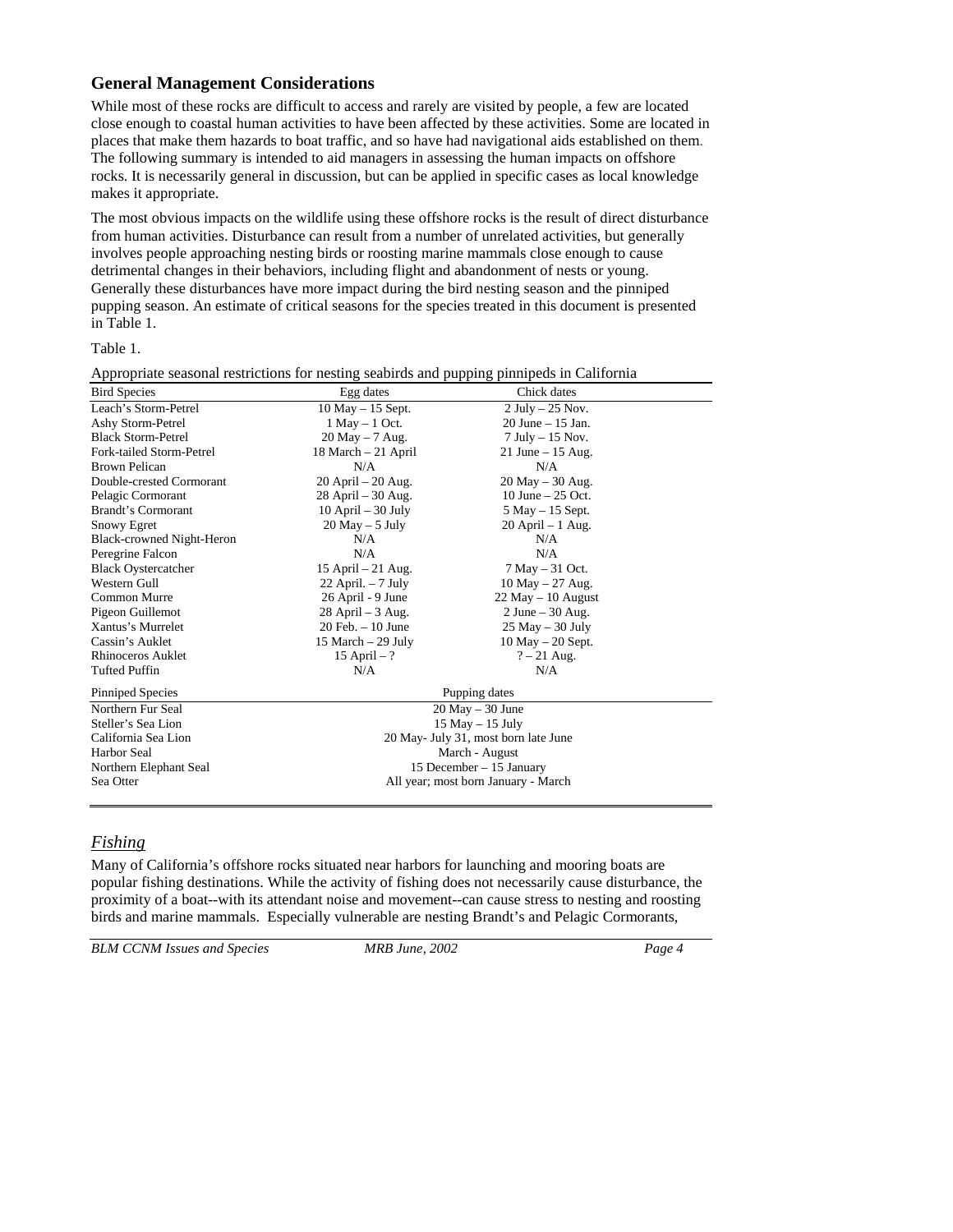Common Murres and Steller's Sea Lions. The Pelagic Cormorant nests on cliffs inaccessible to terrestrial predators, which in many cases are next to relatively deep water suitable for small boat traffic and fishing. The other species are colonial nesters that are particularly susceptible to nest predation by Western Gulls and Common Ravens. When these species are frightened from nests, the eggs and young chicks are left exposed and unprotected. One or two ill-timed disturbances can cause almost complete breeding failure of a colony. Nesting sites of the Pelagic Cormorant are distributed the entire length of the state. The most susceptible areas for Brandt's Cormorants and Common Murres are in the northern half of the state. Large breeding colonies exist on a number of the offshore rocks near the towns of Mendocino (Mendocino County) and Trinidad (Humboldt County). Steller's Sea Lions still presumably breed on a number of these offshore rocks north of Cape Mendocino. Waters surrounding these larger rocks are known to be productive fishing sites.

A specialized form of 'fishing' popular along the coast from Marin through Mendocino counties is sport diving for abalone. Waters surrounding these offshore rocks are particularly popular sites for this activity. At some locations, such as Van Damme State Beach in Mendocino County, many abalone divers use kayaks or inflatable boats launched from the beach to gain access to the waters around offshore rocks. While most of the activities associated with abalone diving are not particularly prone to disturb birds, marine mammals, especially Harbor Seals, may be disturbed by boaters approaching too closely. On some occasions, "ab" divers will access these offshore rocks, potentially causing disturbance to nesting Pelagic Cormorants, Pigeon Guillemots or Black Oystercatchers. If these divers stay on the rocks for more than a few minutes, oystercatcher eggs and small chicks can be lost to Western Gull predation.

Another legal consumptive activity falling under the category of fishing is mussel collecting. While most mussel collectors confine their activities to mainland shorelines, those who use boats for abalone diving occasionally disembark upon offshore rocks in search of mussel beds. This type of disturbance is likely to disturb Black Oystercatchers if they are nesting nearby, and can cause loss of eggs and/or small chicks to gulls.

# *Recreational Kayaking and Scuba Diving*

Recreational boating using various styles of kayaks has become common at many locations along the California coast. Some of the popular launching sites in Northern California are located near sensitive offshore rocks, such as at Van Damme State Beach in Mendocino County. While most of the activities associated with kayaking are not considered a disturbance to seabirds, roosting or pupping Harbor Seals are prone to disturbance by boaters approaching too closely. Scuba divers, like abalone divers, are not usually a cause of disturbance to birds and marine mammals. Kayakers or scuba divers who leave their boats or the water and walk on smaller accessible rocks can potentially disturb nesting Black Oystercatchers, Pelagic Cormorants or Pigeon Guillemots. It must be noted that any person going ashore for any reason on a rock with nesting seabirds, especially murres and cormorants, can cause significant harm.

## *Seaweed collecting*

A small industry exists for harvesting seaweeds as a specialty food. Seaweed collectors who go ashore on rocks that have nesting seabirds can cause the type of disturbances described above.

#### *Management recommendations to reduce direct human disturbances*

Most of the direct human disturbance can be managed effectively by education, and by the implementation of seasonal restrictions. Near important seabird nesting sites and at access points, appropriate signs and educational materials should be available to the recreating public. Seasonal restrictions to close approach can be designed to keep people from disturbing seabirds.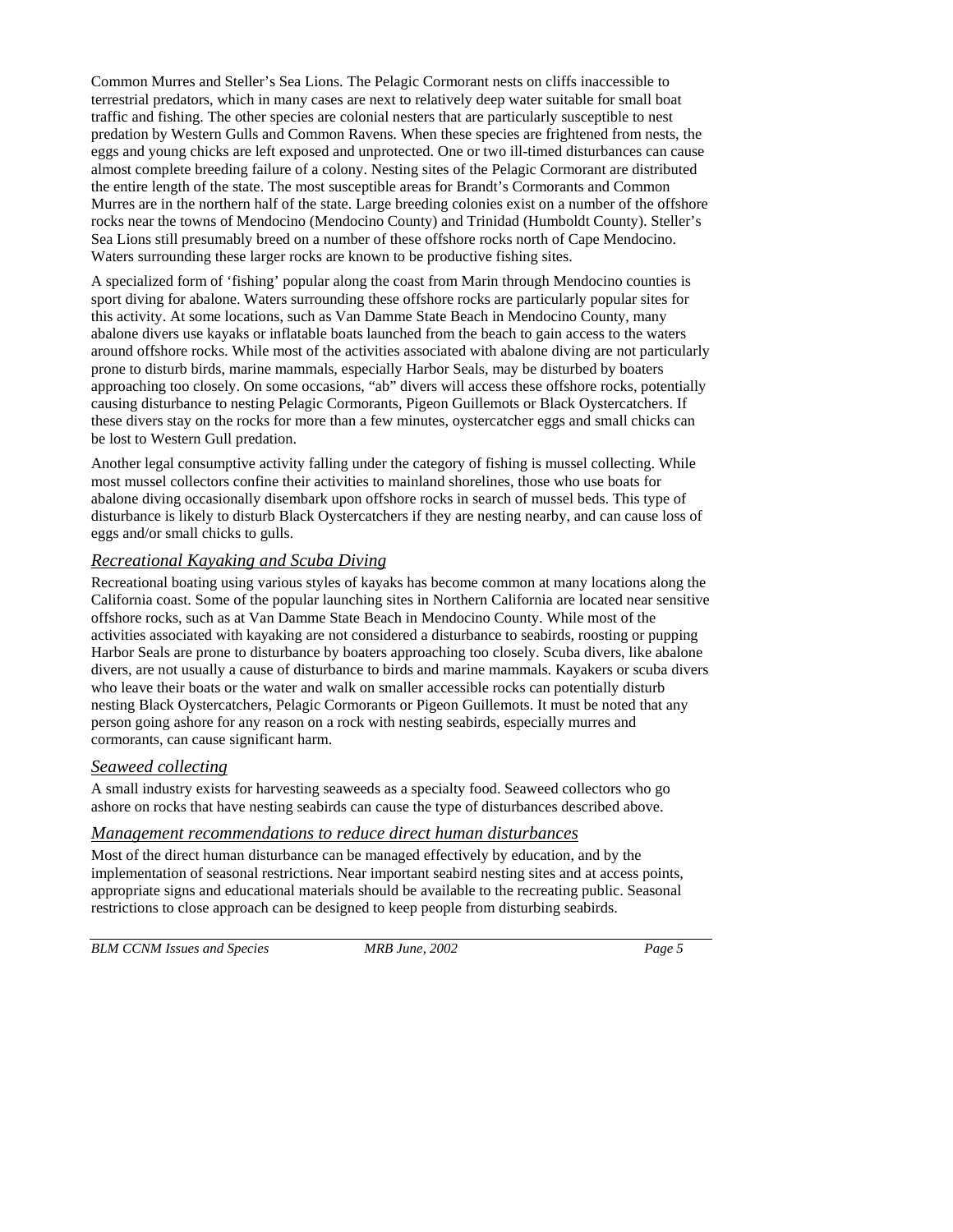# **Invasive Species**

# *Plants*

A comprehensive plant survey has not been performed on these offshore rocks. The status of rare plants on these rocks is therefore not well understood. On the other hand, it is apparent that many coastal sites in California have been impacted by the introduction of invasive plants, such as Ice Plant (*Carpobrotus chilenses* and *C. edulis)* and Pampas Grass (*Cortaderia jubata*), both of which are known to occur on rocks close to the mainland. The status of these invasives – and their potential affect on nesting seabirds – is unknown. A number of our smaller seabirds, e.g. Leach's and Forktailed Storm Petrels and Cassin's Auklets, burrow in the soil of these rocks to hide their eggs from Western Gulls and Common Ravens. Some of these invasive plant species could change the distribution and abundance of soil on these islands, resulting in changes in nest availability to these birds.

# *Canada Geese*

The large Canada Goose (*Branta canadensis moffiti*) was introduced to the Humboldt Bay region in the late 1980s. This introduced population strongly established itself, and has expanded in numbers and range. Canada Geese are now common residents of coastal sites in Mendocino, Humboldt and Del Norte counties. These geese are known to nest on a number of the offshore rocks. Impacts from grazing geese (see below under Aleutian Canada Goose) can be detrimental to island vegetation, to the extent that erosion can become a problem. In addition, these geese are aggressive towards other birds and can displace native seabirds. The potential long term effects on the larger offshore rocks deserves monitoring.

## *Mammals*

Small and medium-sized mammals are well known as predators on seabirds. On larger islands, the House Mouse (*Mus musculus*), Black Rat (*Rattus rattus*) and Norway Rat (*R. norvegicus*) can be major predators on eggs and young chicks. The present status of these rodents on the offshore rocks treated here is unknown. During extreme low tides,native mustelids such as Striped Skunk (*Mephitis mephitis*) Mink (*Mustela vison*) and River Otter (*Enhydra lutra*) may visit rocks situated within the intertidal zone. Generally speaking, seabirds do not coexist with resident or regularly-visiting mammalian predators.

## *Interaction with other native species*

Increasing populations of native birds and mammals can have a negative effect on other nesting seabirds. An increase in Double-crested Cormorant populations has been implicated in the decline of storm-petrels nesting on Little River Rock, Humboldt County (Harris 1996). Increasing numbers of Brown Pelicans in California could have a similar impact, as they annually gather in large flocks on offshore rocks to loaf and preen. Trampling of soil, with consequent reduction in depth and reduced burrow habitability, is perceived as a possible problem.

## *Management recommendations to reduce impact from invasive species.*

The highest priority for reducing impact from invasive species is to determine which species is found where. Broad management activities are not likely to be effective in removing invasive species. Focused, specific control measures will be determined by the species of concern and local conditions. Careful surveys should be instigated on major seabird sites, or sites known to host rare species or species with limited distribution to assess the presence of invasive species and their potential effect on the seabirds.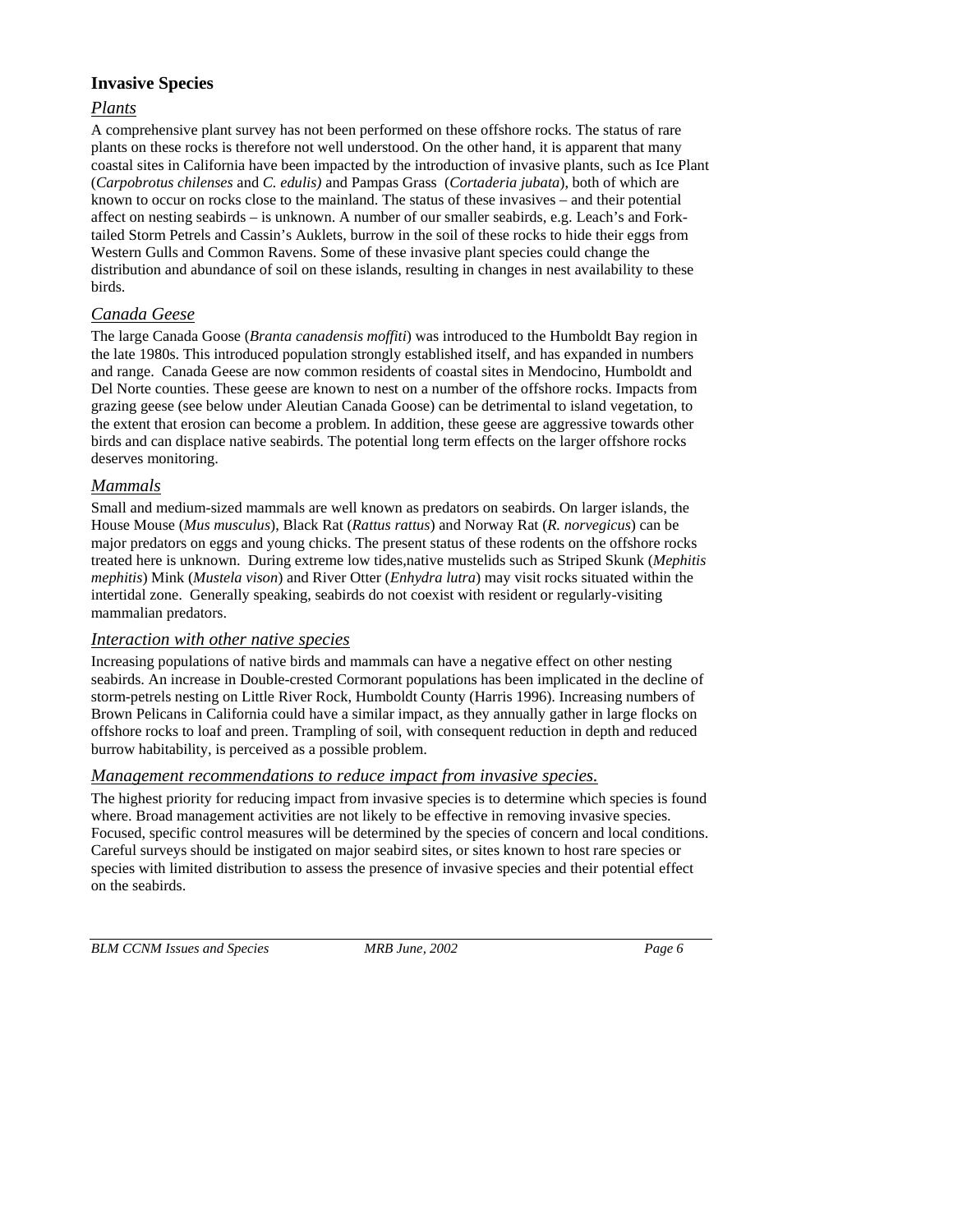# *Oil spills*

While the impact of oil spills are beyond the scope of this work, the results of surveys indicating where and when seabirds and marine mammals are distributed in California will be valuable in planning response to future spills. As survey work progresses during future management efforts, communication with spill response agencies can be potentially important.

#### *Data gaps*

The main identified data gap for the offshore rocks is that no systematic surveys have been done since the 1980's. Some of the larger seabirds, e.g. Common Murre (Manuwal et al, 2001) have been surveyed from the air, many small breeding populations of seabirds have not been visited since the monumental work of Sowls et al. (1980). The status of most of the seabird colonies on the offshore rocks in the CCNM is close to unknown. This is even more true for the smallest colonies that might host nocturnal visiting seabirds. More importantly, since techniques for surveying for nocturnal species have been recently developed (such as using radar to look for birds visiting colonies), species of Storm-petrels and small auks are likely to have new nesting sites discovered with future surveys.

# **Explaination of Database**

The appendex contains the geographic information compiled from published literature, gray literature and unpublished information from active researchers in California.This information is organized into two separate databases. The Seabirds database consists primarily of known breeding bird colonies. The marine mammal database contains pinniped rookery and haul-out sites. Map datum information is not included as it was not provided by our sources.

We viewed this data in Arcview with the California Coast and Off Shore Rocks GIS files provided by the BLM. We determined that many data points can be confidently matched to the appropriate off shore rock/s. This will allow managers to examine seabird and marine mammal usage of specific off shore rocks and assign the appropriate unique identification number of individual rocks to corresponding data points. To assess the effectiveness of these databases we began this process for the seabird data. In some cases the names and coordinates of seabird and offshore rock databases matched perfectly. In other instances, coordinates did not match exactly but off shore rock identification numbers were confidently assigned for one of two reasons: 1) The name of the rock in the Seabird database matched the name of a near by off shore rock, or 2) The Catalog of California Seabird Colonies provides detailed maps for each location. Visual comparisons of maps and the GIS file allowed us to confidently assign correct off shore rock unique identification number to data points.

The Pinniped database contains some data acquired from unpublished Humboldt State University Master theses. The coordinate information from these theses is generally imprecise; therefore columns are included containing the original co-ordinates format as they were not converted to decimal degree. Regardless, the locations and naming convention of off shore rocks is consistent throughout all theses, therefore unique identifiers can be assigned accordingly by consulting modern maps. In both databases, some data points occur either in between clusters of off shore rocks or are not near any rocks. This is likely due to the variety of methods used to collect data and past inaccuracy of GPS systems. In these cases we recommend avoiding guess work by not assigning off shore rock unique identification numbers to data points.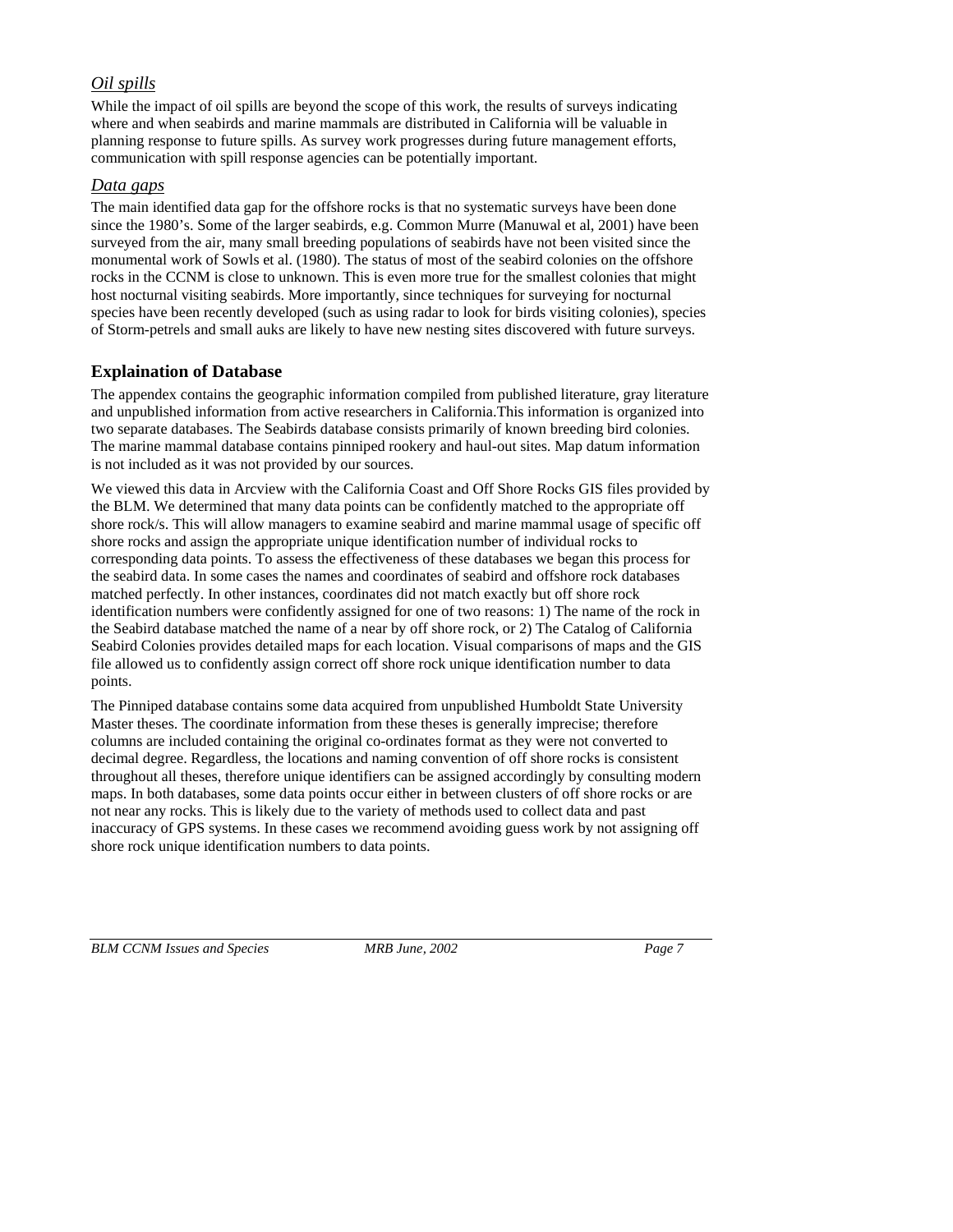# **II. Seabird Species Accounts**

# **Leach's Storm-Petrel** *Oceanodroma leucorhoa* **Vieillot**

## *Description*

Leach's Storm-Petrel is a small seabird averaging 8" long with a 20" wingspan and weighing 40g (Sibley 2000). It is overall deep smoky-brown with long pointed wings, pale carpal bars on the upperwing, a notched tail, and a tubed bill. While members of some populations have dark rumps, most of those breeding in California have white rumps with a narrow dark division down the center (Ainley and Boekelheide 1990). Two dark-rumped birds among 125 Leach's Storm-Petrels over the San Juan Seamount opposite Santa Barbara Co. 22 August 1985 were exceptionally far north (McCaskie 1986).

## *Nest*

Leach's Storm-Petrels nest colonially in banks, on grassy slopes, or in fields among stumps or rocks. The nest is in an enlarged chamber at the end of a burrow (or, less frequently, in rock crevices (Palmer 1962 in Sowls et al. 1980) of from 1-3 ft. (occasionally 6 ft.) in length. Any actual nest within the chamber consists of a loose, flat, thin pad of dry vegetation (Ehrlich et al. 1980). Orientation to the nest site is based partly on olfactory cues (Ehrlich et al. 1988, Sowls et al. 1980). Mate retention between years is dependent on site tenacity to specific burrow; most mate switches occur with neighbors (Ehrlich et al. 1988). The female has a sperm-storage gland in the oviduct, permitting separation of a breeding pair for several weeks preceding egg-laying. Leach's Storm-Petrels first nest at the age of four or five years (Kaufman 1996).

## *Eggs*

1, cream/white. The peak period of egg-laying noted during a long-term study of this species on Southeast Farallon I. was in the two weeks from 20 May-3 June (Ainley and Boekelheide 1990). One brood is raised per year.

## *Incubation, Feeding, and Fledging*

The single egg is incubated by both adults for 38-42 or, exceptionally, 68 days (Ainley and Boekelheide 1990). An exchange of incubation duties occurs about every three days; the sitting bird loses 11% of body weight during each stint. The nestling is classified as semialtricial 2. It is fed oily regurgitant independently by both male and female every 2-3 nights, less frequently as it matures (Kaufman 1996), and fledges at 63-70 days (Ehrlich et al.1988, Sowls et al. 1980).

## *Feeding Behavior and Diet*

Leach's Storm-Petrels skim the ocean surface for fish, squid, crustaceans, and floating oil from large dead mammals. They seldom sit on the water to feed; they may feed by day or night (Kaufman 1996). As do some other storm-petrels, Leach's are known to follow wounded marine mammals. They occasionally forage for prey at the edge of potentially dangerous gull feeding-flocks (Ehrlich et al. 1988). The flight of Leach's Storm-Petrel is more buoyant and bounding than that of other stormpetrels.

## *World Distribution*

Leach's Storm-Petrels are found in both the North Pacific and North Atlantic oceans. In the Pacific Ocean basin, they breed from Japan and the Russian coastal islands through the Aleutians and southward to Baja California, Mexico. They are highly pelagic, feeding as far as 100 miles off the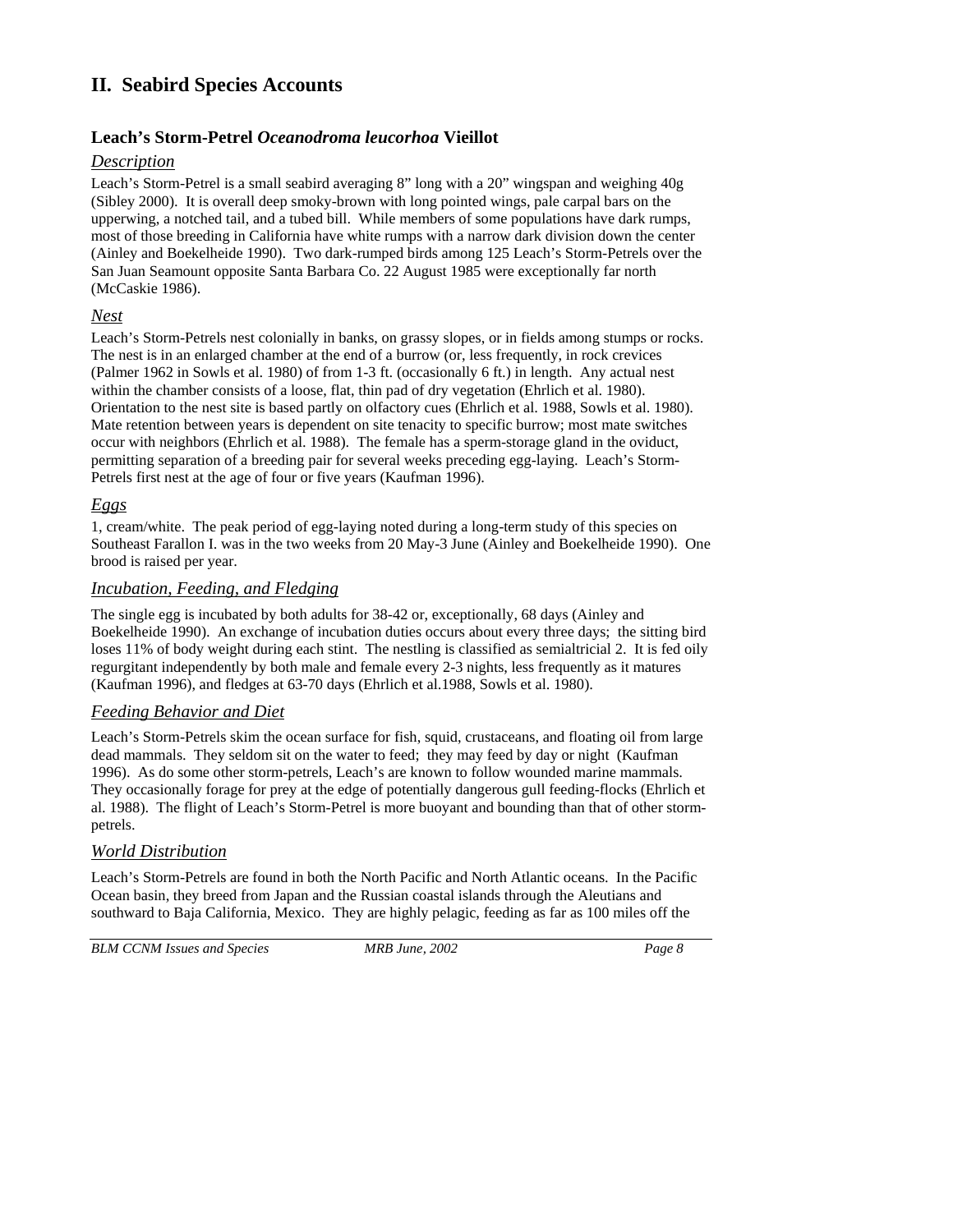California coast during the breeding season and rarely occurring over the continental shelf or in nearshore waters by day (Ainley and Boekelheide 1990).

These storm-petrels winter far out to sea over deep abyssal water. This species has been reported to be among the most abundant ocean birds between Hawaii and the Americas from September to May and uncommon, but present, during other months (Ainley and Boekelheide 1983, Crossin 1974, King 1970; Wahl, Benedict, Ainley, and DeGange, unpubl. data, all in Ainley and Boekelheide 1990). Wintering birds range south to tropical waters in the Pacific (to the Galapagos Is.) and Atlantic (to Brazil) oceans (Erlich et al. 1988).

#### *California Distribution*

This species is the most abundant storm-petrel nesting in California. It is known or suspected to breed at 13 sites along the coastline. The total population nesting in the state was estimated at 18,300 in 1980 (Sowls et al. 1980). Ninety-one percent of the population is believed to breed in Humboldt and Del Norte counties, 8% on the Farallon Is., and 1% at Fish Rocks, Mendocino Co. Evidence suggests the small numbers of Leach's Storm-Petrels may also nest on the Channel Islands (Hunt et al. 1979).

The largest colony is on Little River Rock, where a population of 10,000 birds has been estimated (Harris 1974). Other major colonies are Castle Rock with 5000 birds (Sowls et al. 1980), the Farallon Is. with 1400-1600 birds (Ainley and Boekelheide 1990), Trinidad Bay Rocks with 1640 birds, and Prisoner Rock with 160 birds (Sowls et al. 1980).

Colonies are suspected to exist at Fish Rocks, on Prince I., and on Tolowa Rocks. Although nests of this species have not been found at Fish Rocks nor on Prince I., Sowls et al. (1980) mist-netted and banded Leach's Storm-Petrels with clearly visible incubation patches. Further supporting the suspicion that this species breeds at Fish Rocks has been the recapture of banded Leach's there, along with the isolation of that site from other known colonies of the species (Sowls et al. 1980). No recaptures of banded birds were made at Prince I.; Sowls et al. (1980) believe it is possible that the birds captured there originated at nearby colonies at Castle Rock or at Goat I., Curry Co., Oregon. During survey of Tolowa Rocks, many unexamined burrows were noted, and it was stated that it 'seems likely' that Leach's Storm-Petrels nest there in association with Fork-tailed Storm-Petrels (Sowls et al. 1980).

## *Population Status and Dynamics*

Limited historic information as well as differences in survey technique cause the population dynamics of California's breeding Leach's Storm-Petrels to be poorly known. Reports suggest that numbers have locally decreased within the past 100 years. Human activity has clearly been responsible for the loss of the colony at Whaler I. This site was quarried and incorporated into the south Crescent City breakwater in the 1930s (Osborne 1972), thus allowing ready access by rats and therefore the eventual extirpation of the colony.

These storm-petrels were recorded present on Blank Rock in 1916 by Clay and on Flatiron Rock in 1934, but survey at these sites in 1979-80 failed to detect any birds (Osborne 1972). Soil loss and, possibly, overcollecting has been implicated as the apparent cause of the disappearance of colonies at both sites (Sowls et al. 1980). Only one dead storm-petrel was found at nearby Green Rock during a 1970 survey, whereas the species had also been present there as late as the 1930s (Talmadge, unpubl. notes, in Osborne 1972). The effects of nesting cormorants and Common Murres were suggested as an agent of soil loss at these three sites by Sowls et al. (1980).

The population on the Farallon Is. appears relatively stable in size (Ainley and Lewis 1974, in Sowls et al. 1980). It is worth noting that Leach's Storm-Petrels concentrate nesting efforts on Southeast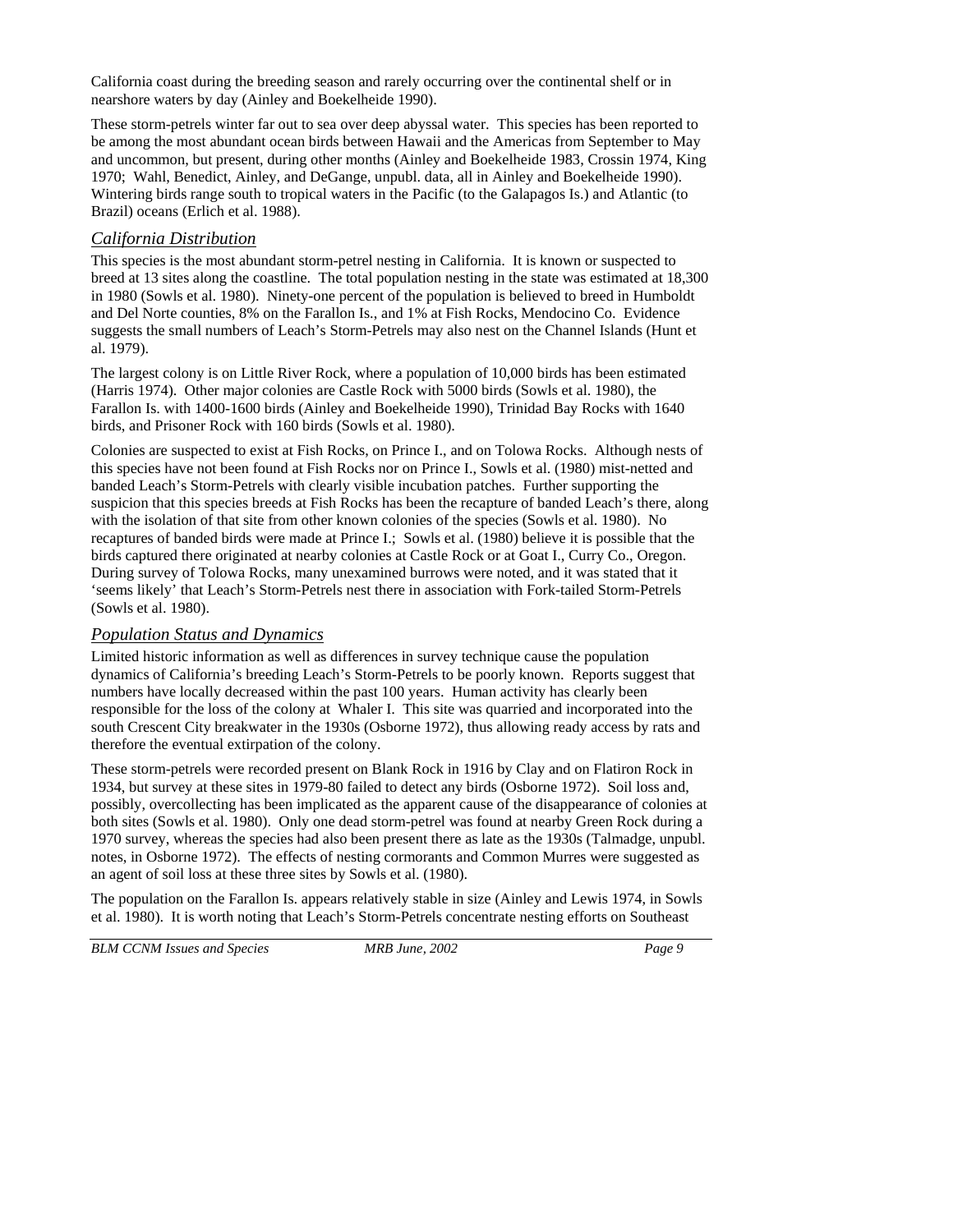Farallon I. in substrate not occupied by breeding Western Gulls until 1976, a strategy Ainley and Boekelheide (1990) postulated was a positive response to proximate absence of gulls. These authors also related that storm-petrels there fledge later in the season than any other locally-nesting seabird, and that few Western Gulls remain about the islands by that time.

## *Threats and Management Implications*

Like all surface-feeding, surface-resting seabirds, Leach's Storm-Petrels are at risk from the effects of oil pollution. While a large spill might kill or weaken numbers of these storm-petrels at places where they may concentrate, this scenario is unlikely to be played out. They are generally the most pelagic seabirds breeding in California, spending daylight hours dozens of miles offshore, especially so in the period from November through January when island visitations are infrequent. The chances for a dramatic oil spill occurring far out beyond the continental shelf in surface waters inhabited by these birds would appear small.

Predation by mammals, specifically mustelids, can be detrimental to storm-petrel colonies which are accessible to these predators at low water. Osborne (1972) found about 90 dead Leach's Storm-Petrels on Prisoner Rock during surveys in 1969, 1970, and 1972 and attributed these losses to mink (*Mustela vison*). Sowls et al. encountered 45 Leach's carcasses on Prisoner Rock and suspected a river otter (*Lutra canadensis*) was the predator. A population of river otters studied in the Trinidad Bay area in the 1980s by S. Shannon were found to pursue a distinctly intertidal lifestyle. Since many small sea stacks in the Trinidad-to-Little River stretch of coast stand within the lowest tidal range, the foraging endeavors of otters would appear to pose a distinct risk to accessible seabird colonies.

Harris (1996) believes that the well-established breeding colony of Double-crested Cormorants on Little River Rock may be preempting and destroying storm-petrel nesting substrate. This cormorant colony increased from two pairs in 1974 (Yocom and Harris 1975) to about 50 pairs at the time Sowls et al. published their Catalog Of California Seabird Colonies in 1980. Sowls et al. believed it possible that nearby rocks in Trinidad Bay may have received the storm-petrels displaced from Little River Rock. Button Rock had no nesting storm-petrels in 1970 (Osborne 1972), but in 1980 approximately 1000 Leach's Storm-Petrels were actively breeding there (Sowls et al. 1980). However, the loss of nesting habitat through soil erosion, outright usurpation by force of numbers, or both factors---each attributable to Double-crested Cormorant colonization---may prove to have significant impacts on storm-petrels in this region of California.

# **Ashy Storm-Petrel** *Oceanodroma homochroa* **Coues**

## *Description*

The Ashy Storm-Petrel is a small seabird averaging 8" in length with an 18" wingspan and weighing 37g (Sibley 2000). It is an overall ashy-brown bird with a tubed bill, notched tail which is often held slightly up-curled in flight, paler secondary coverts, and paler gray edges to uppertail coverts. It is closely related to several species of similar 'dark-rumped' *Oceanodroma* storm-petrels found in the northeastern Pacific.

## *Nest*

Ashy Storm-Petrels prefer to nest in natural cavities; also under loosely piled rocks, stone walls, building foundations, driftwood, turf (Ehrlich et al. 1988, Ainley et al. 1974). The species breeds colonially. Nests are attended by adults only in the dark.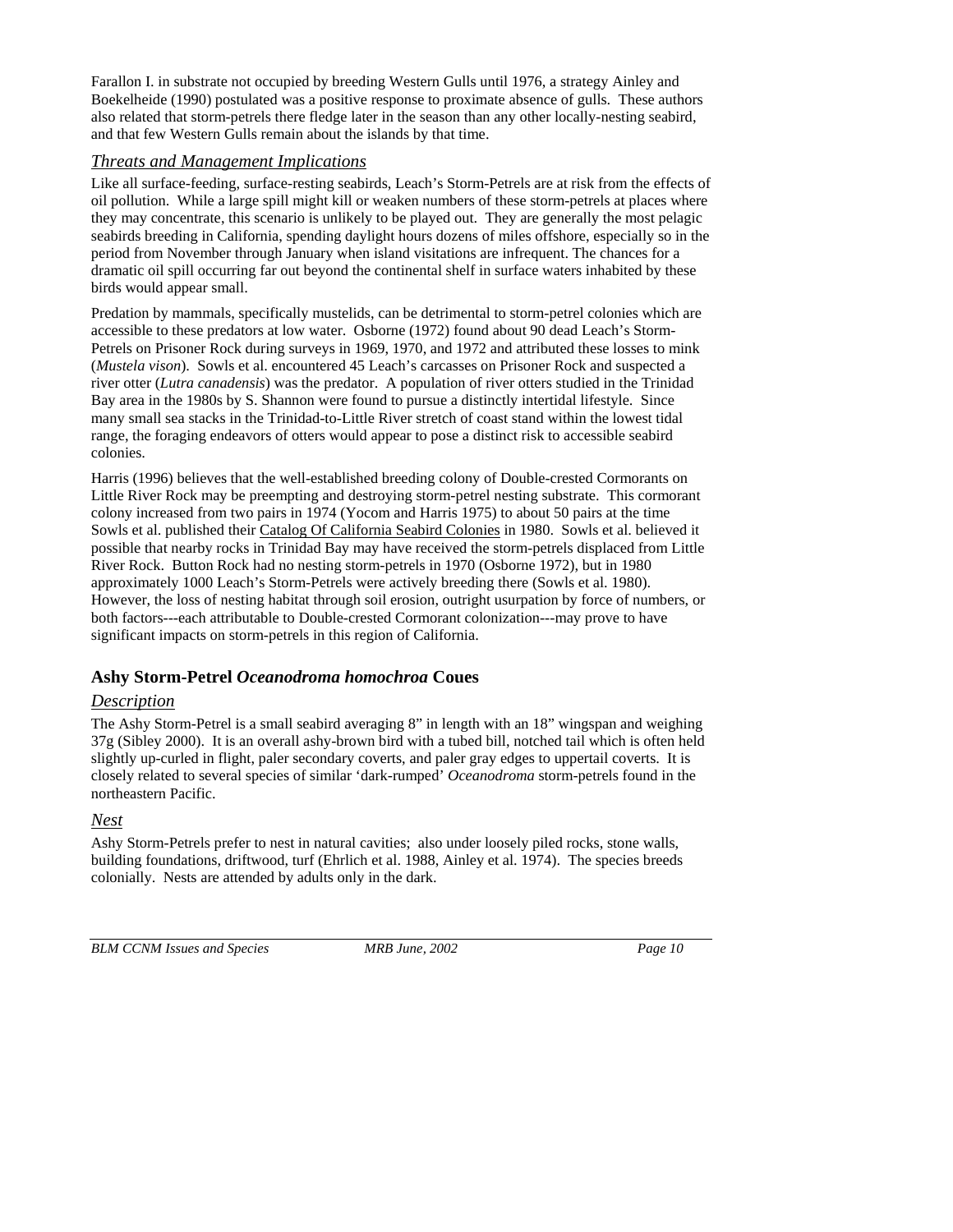# *Eggs*

1, dull creamy white, unmarked or wreathed with faint reddish-brown dots. One brood is raised per year (Ehrlich et al. 1988).

## *Incubation, Feeding, and Fledging*

The single egg is incubated 44 (?) days. The nestling is classified as semialtricial 2. It is fed a regurgitant oil of marine invertebrates, providing a concentrated energy source and allowing adults to carry more food than if they were to return to the nest with whole prey. Adults may only return to nest with food every few nights (Sowls et al. 1980). Foraging trips lasting several days probably allow adult storm-petrels undertaking provisioning of young to feed over a larger range to optimize effort. Nestlings fledge at about 84 days of age (Kaufman 1996).

Nocturnal nest visitations by adults may serve to reduce predation by Western Gulls. Ainley et al. (1974) reported that only one percent of Ashy Storm-Petrels present on the Farallon Is. were taken by gulls each year. Ashy Storm-Petrels fledge late in the year after many of the Western Gulls have left the Farallon Islands, and by this strategy may avoid a serious post-fledging mortality (Sowls et al. 1980).

# *Feeding Behavior and Diet*

Ashy Storm-Petrels forage by cruising low over the ocean with quick, shallow wingbeats, procuring food items by shallow dips to the surface. They will sit on the water to feed (Kaufman 1996). The diet is little known, but is thought to include small fish, crustaceans, marine algae, euphausiids, and possibly naturally-occurring oils such as those originating from dead marine mammals (Ehrlich et al. 1988, Sowls et al. 1980, Kaufman 1996).

# *World Distribution*

The Ashy Storm-Petrel is a fairly rare seabird of restricted range, limited to the waters of the California Current just off the continental shelf of w. North America. It breeds on islands along the c. and s. California coast, with a very small colony known from Los Coronados Is., Mexico, 8 km south of U.S. border (about six birds; Jehl, pers. comm. in Sowls et al. 1980). It ranges during the nonbreeding season from offshore Humboldt Co., California (infrequent; Harris 1996) south along the California coast and off the west coast of Baja California and the San Benito Is., Mexico (Ehrlich et al. 1988). A few birds are occasionally detected well inside San Francisco Bay during the warmer months. Truly remarkable were two Ashy Storm-Petrels seen by a skilled observer on the California side of Lake Tahoe 15 Sep 2000, furnishing the only truly inland report known for the species (Roberson et al. 2001).

At least small numbers of Ashy Storm-Petrels are known to occur in California waters at all seasons, but at the northern end of the species' range it is least common in mid-winter. Apparently some move a short distance south to waters off western Mexico (Kaufman 1996). Ashy Storm-Petrels are not known to undertake a long-distance migration.

## *California Distribution*

An estimated 75% of the world's breeding Ashy Storm-Petrels---some 4000 birds---nest on Southeast Farallon Island (Sowls et al. 1980). With the exception of a small colony at Bird Rock (38\*13'49''N, 122\*59'35''W) which contained an estimated 14 breeding birds in 1979 and 10 in 1972 (Sowls et al. 1980) and a recently-detected population breeding within the Castle/Hurricane complex of rocks, Monterey Co., thought to number some 10-30 pairs (McChesney et al. 2000), the remainder of the breeding population nests on the Channel Islands. Major colonies there (as detailed in Sowls et al. 1980) are located on: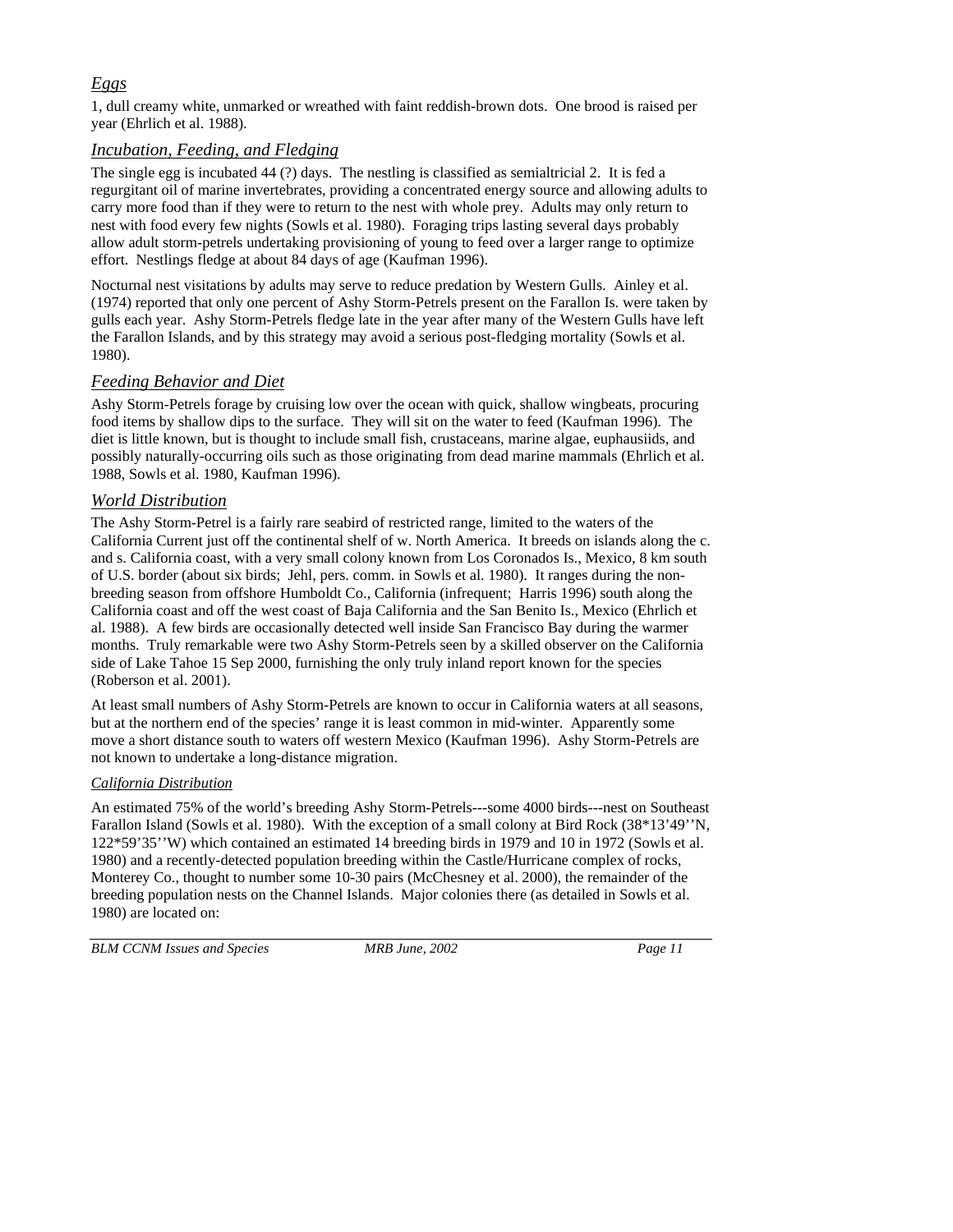Prince I. (34\*03'29''N, 120\*20'00''W) where 600 birds were estimated in 1976-77; Castle Rock  $(34*03'17''N, 120*26'17''W)$  where 200 birds were estimated in 1976-77; Santa Barbara I. (33\*28'37''N, 119\*02'03''W) where 250 birds were estimated in 1976-77; Harris Point to Cuyler Harbor (34\*04'N, 120\*22'W) where the species was present 25 June

1976; Scorpion Rock (34\*02'50''N, 119\*32'47''W) where 40 birds were estimated in 1976-77; 'Sppit Rock' (34\*02'45''N, 119\*43'30''W), where 16+ birds were estimated 15 July 1976; Santa Cruz I. from Kinton Point (34\*0'30''N, 119\*53'W) to Diablo Point (34\*3'N,

119\*45'W), where 20 birds were estimated 15 July 1976;

Gull I. (33\*57'01''N, 119\*49'28''W), where 2 birds were estimated 12 April 1977, and Sutil I. (33\*28'50''N, 119\*02'50''W), where 40-50 birds were estimated in 1976-77.

Sowls et al. (1980) state that, while additional small undiscovered colonies of Ashy Storm-Petrels may exist in the Channel Islands or elsewhere along the California coast, the largest colonies have probably been identified.

Eleven Ashy Storm-Petrels mist-netted on San Miguel I. during the night of 7 Jan 1991 (McCaskie 1991) strongly suggested nesting at this location.

An Ashy Storm-Petrel was mist-netted at night at Año Nuevo Reserve in late May 1998, suggesting that it was prospecting for a nesting site (Roberson et al. 1998)

#### *Population Status and Dynamics*

With a restricted world range, localized center of abundance (Farallon Is.), limited number of large colonies, and a population (including non-breeders) believed to total fewer than 10,000 birds (Sowls et al. 1980), Ashy Storm-Petrels are inherently a species of special interest and concern to seabird biologists and wildlife managers. Each known site of concentrated occurrence is valuable to them.

Ainley and Lewis (1974) discuss the history of Ashy Storm-Petrel on the Farallon Is., where observations of storm-petrels were made as early as 1862. Relevant historical material for the Channel Is. is summarized by Hunt et al. (1979). Sowls et al.(1980) stated that populations of this species have probably changed little in size over the years, although little information on their historical status exists. During the 1990s, however, regular counts of birds concentrated on Monterey Bay declined; experts on the species believe that listing under the Endangered Species Act is warranted (Ainley, pers. comm. in Roberson et al. 2001).

#### *Threats and Management Implications*

As colonial breeders, Ashy Storm-Petrels can be affected by disturbance by humans and terrestrial predators. Adults are vulnerable to surface oil slicks. Sowls et al. (1980) infer that the species may evade the effects of an oil slick through wide disperal along the coast, thereby reducing the chances that a large proportion of the population will contact a particular pollutant. However, Stallcup (1990) points out that, during the fall large numbers of Ashy Storm-Petrels---clearly comprising a large proportion of the world population---concentrate in tight flocks during the day on Monterey Bay (Ainley 1976), specifically 3-12 miles west of Moss Landing above the Monterey Submarine Canyon. He believes that an oil spill there 'could all but terminate the species' (Stallcup 1990).

## **Black Storm-Petrel** *Oceanodroma melania* **Bonaparte**

## *Description*

The Black Storm-Petrel is a small seabird averaging 9" in length with a 22" wingspan and weighing about 60g (Sibley 2000). It is a remarkably blackish bird with a tubed bill, comparatively long notched tail, and contrasting paler carpal bars. It is closely related to several species of similar 'dark-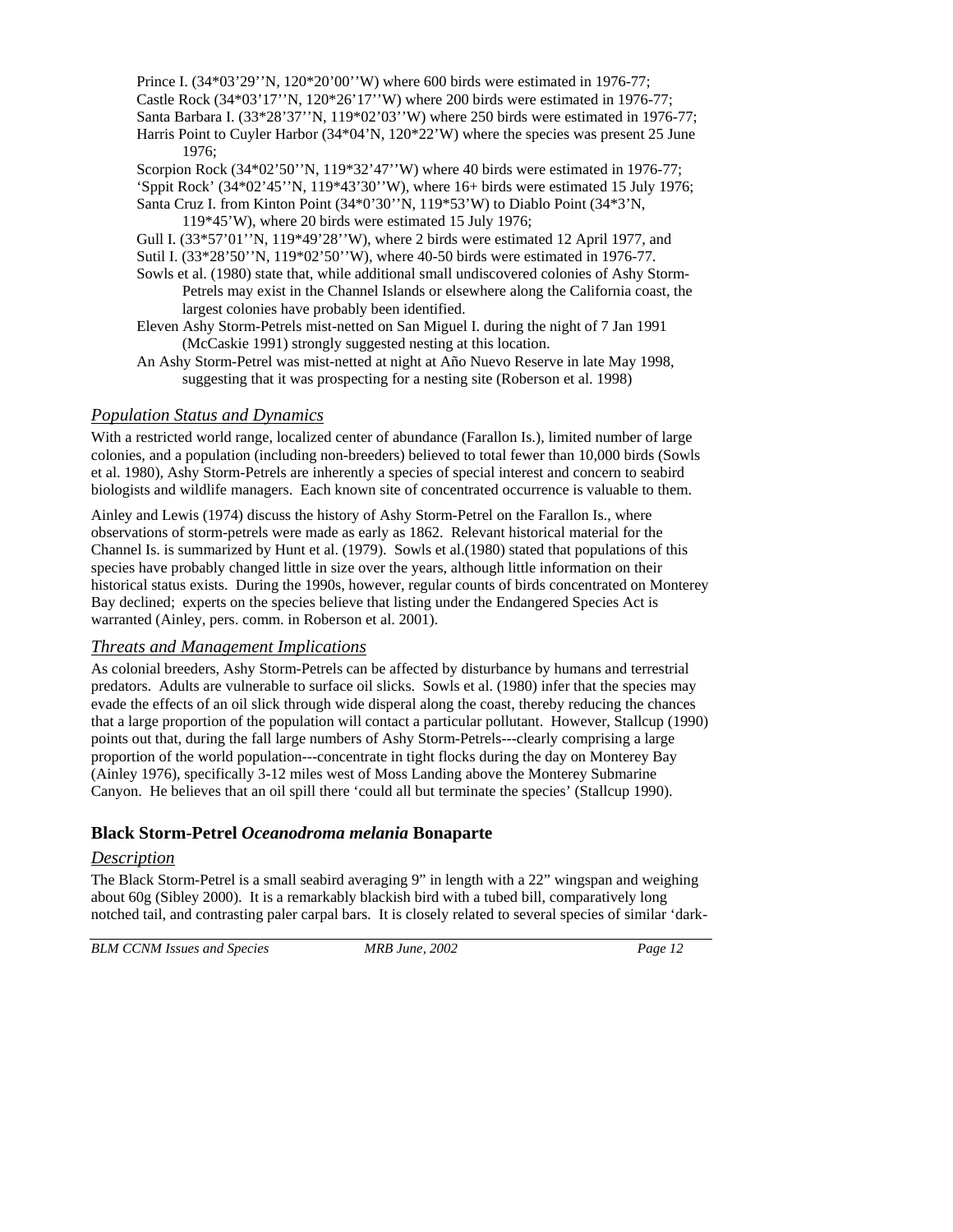rumped' *Oceanodroma* storm-petrels found in the northeastern Pacific. This storm-petrel prefers generally warm water (Sowls et al. 1980).

## *Nest*

Black Storm-Petrels nest colonially in crevices, amid boulders, or in disused Cassin's Auklet burrows (Ehrlich et al. 1988). The egg is laid on bare ground or a few twigs. Both members of a pair may spend part of their time resting in the nesting burrow for nearly three months prior to egg-laying (Kaufman 1996).

## *Eggs*

1, dull white, somewhat nest-stained, occasionally marked with lavender/reddish; wreathed. (Ehrlich et al. 1988).

#### *Incubation, Feeding, and Fledging*

The single egg is incubated more than 18 days. The nestling is classified as semialtricial 2. Little is known of the breeding chronology of this species; precise incubation period and days to fledging remain undetermined (Ehrlich et al. 1988).

## *Feeding Behavior and Diet*

Black Storm-Petrels forage by flying slowly, low over the ocean with plunging, tern-like wingstrokes and a fairly direct flight. The diet includes small fish and invertebrates taken by dips to the surface, natural fats or oils associated with dead marine animals, garbage scavenged from passing ships, and possibly plankton (Sowls et al. 1980). Food is taken by dips to the surface following hovering or fluttering to isolate on items in low flight.

## *World Distribution*

The Black Storm-Petrel breeds on islands off both coasts of Baja California, Mexico, ranging northward following nesting. In California, it is found in coastal and offshore waters north to Monterey Bay (rarely to the vicinity of the Farallon Is. and the Cordell Bank, Stallcup 1990). The period of peak occurrence is typically August to October. Single birds on Monterey Bay 6 May and 17 May 1990 were anomalously early so far north. Black Storm-Petrels are generally found well offshore, but may occur within a few miles of the mainland off southern California and Mexico; this is the storm-petrel most likely to be detected from land in southern California. The species is present in distinctly greater numbers during warm-water years associated with ENSO events.

Most disperse into more southerly waters during the nonbreeding season, disappearing after October (Kaufman 1996) and ranging to Ecuador (Sowls et al. 1980, Stallcup 1990). Unusually northerly occurrences in early fall have been documented off Humboldt Co., California (Harris 1996) and, exceptionally, to Clatsop Co., Oregon (Gilligan 1994). These storm-petrels are usually absent from southern California after December (McCaskie 1984), but wintering birds have been seen in offshore waters as far north as San Francisco (Sowls et al. 1980). Exceptionally late were 600 birds on Monterey Bay 29 December 1983; however, only ten were encountered in the same area 8 Jan 1984 (LeValley and Rosenberg 1984).

Sustained high winds associated with tropical storms may transport storm-petrels from the Sea of Cortez well inland into the desert Southwest, as happened during hurricane *Kathleen* in 1976 and again with hurricane *Nora* in 1997. In the latter event, 36 Black Storm-Petrels were found along the west side of L. Havasu and another 3-4 were seen at the south end of the Salton Sea 27 Sep 1997. These birds survived for some weeks in the area, as evidenced by a high count of 17+ on 11 Oct and the last observation 9 Nov 1997 (McCaskie 1998). The ultimate fate of such storm-translocated waifs is unknown.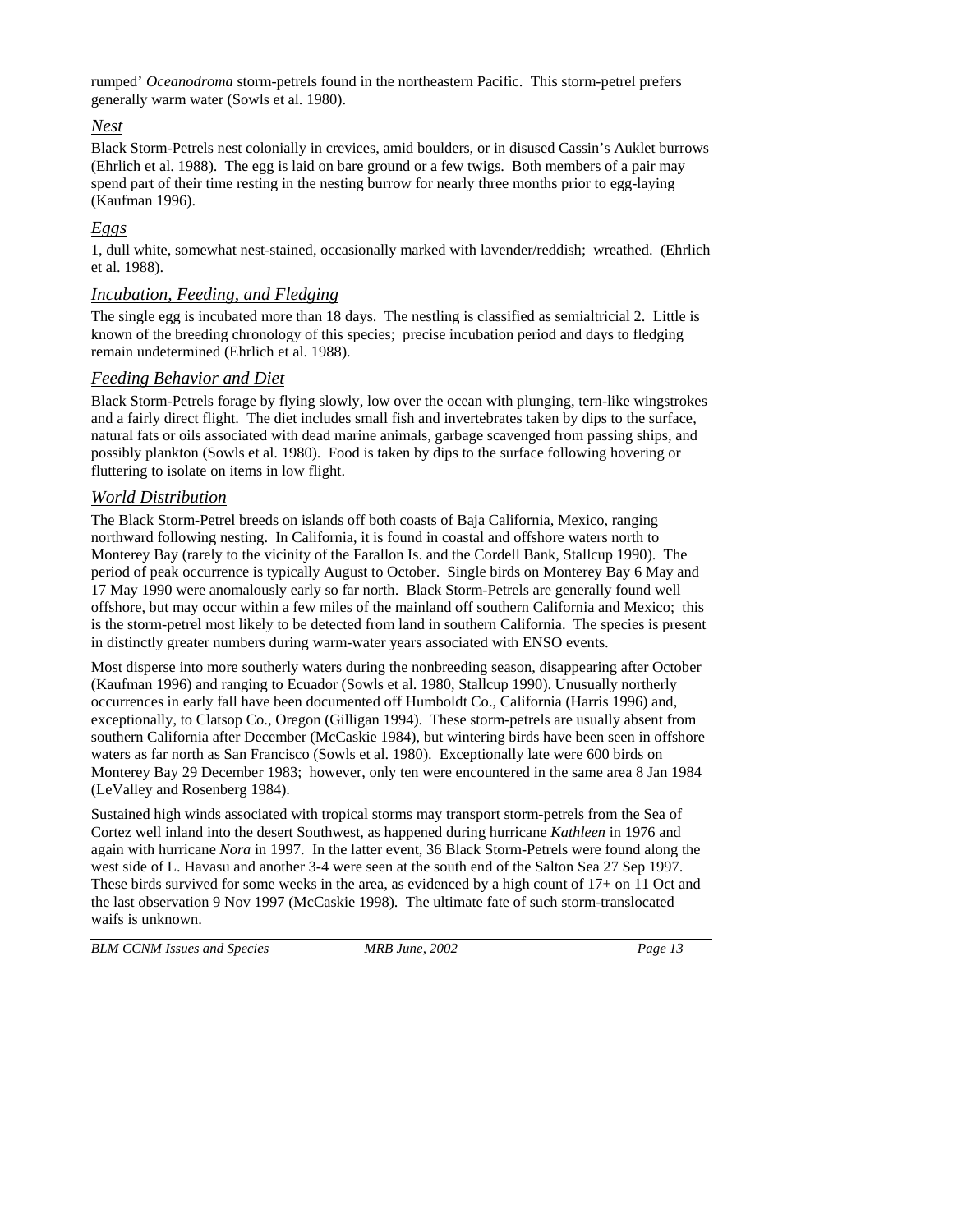# *California Distribution*

The Black Storm-Petrel is the rarest breeding seabird on the California coast. It is known to nest only at two sites in the Channel Islands, which together contained approximately 150 birds when surveyed in 1976-77 (Hunt et al. 1979). This species was unknown as a nesting bird in U.S. waters until the discovery of a colony on Sutil I. (33\*28'50''N, 119\*02'50''W) in 1976 (Pitman and Speich 1976). It has been documented as breeding both on Sutil I. and on Santa Barbara I. (33\*28'37''N, 199\*02'03''W). The estimated population of 150 breeding birds was deduced primarily by mist-net banding and recapture during several nights in 1977 (Hunt et al. 1979).

Additional nesting locations may exist in southern California. Nesting Black Storm-Petrels have been known to occur since 1898 (Anthony 1898) only 8 km south of the U.S.-Mexican border on Los Coronados Islands, Baja California. Jehl (pers. comm. in Sowls et al. 1980) is stated to have estimated that population at approximately 200 birds and noted that it appeared stable.

A single Black Storm-Petrel at the north end of the Salton Sea 28 September 1986 was the first one to be detected inland in California (McCaskie 1987).

#### *Population Status and Dynamics*

The post-breeding dispersal of Black Storm-Petrels which occurs each year results in variable numbers of these birds in ocean waters opposite the southern and central California coast. They may occur nearly anywhere from the international border north to Sonoma County. In typical years they are noted in greatest abundance off the southern California coast and, in some years, over the Monterey Bay submarine canyon. Abundance appears to fluctuate yearly. As an essentially subtropical breeder, this species' numbers is likely directly tied to effects of El Nino/Southern Oscillation events, during which time upwelling of cooler water abates, resulting in warmer-thannormal temperatures over the continental shelf and a more pronounced northward element to the dispersal exhibited by Black Storm-Petrels, among other seabird species.

## *Threats and Management Implications*

With a restricted presence as a breeding species in the U.S., Black Storm-Petrels are of special interest to seabird biologists and wildlife managers. Although existing in some abundance in waters south of the international border, threats to the California nesting population assume greater magnitude owing to the small numbers breeding in the state.

Population declines at the more populous Mexican colonies may exert a negative effect on the California sites through reducing population outpressure and concomitant recruitment of colonizing birds. The inherently unstable dynamic of small or peripheral colonies of seabirds exhibiting low reproductive potential attends Black Storm-Petrels nesting in the U.S. Any oil pollution event taking place at or near breeding sites, or in ocean waters frequented by post-breeding foraging or roosting flocks, could threaten the welfare of the California component of the species' population. Human access to sites supporting breeding colonies should continue to be restricted, depredation by mammalian predators such as rats or cats should be prevented or mitigated, and further 'groundwork' undertaken in conducting intensive censusing of these birds should be carried out with care not to disturb them.

# **Fork-tailed Storm-Petrel** *Oceanodroma furcata* **Gmelin**

## *Description*

The Fork-tailed Storm-Petrel is a small seabird averaging 8.5" in length with a 19" wingspan and weighing 54g (Sibley 2000). It is pearly-gray, deeper in coloration above and paler below. Darker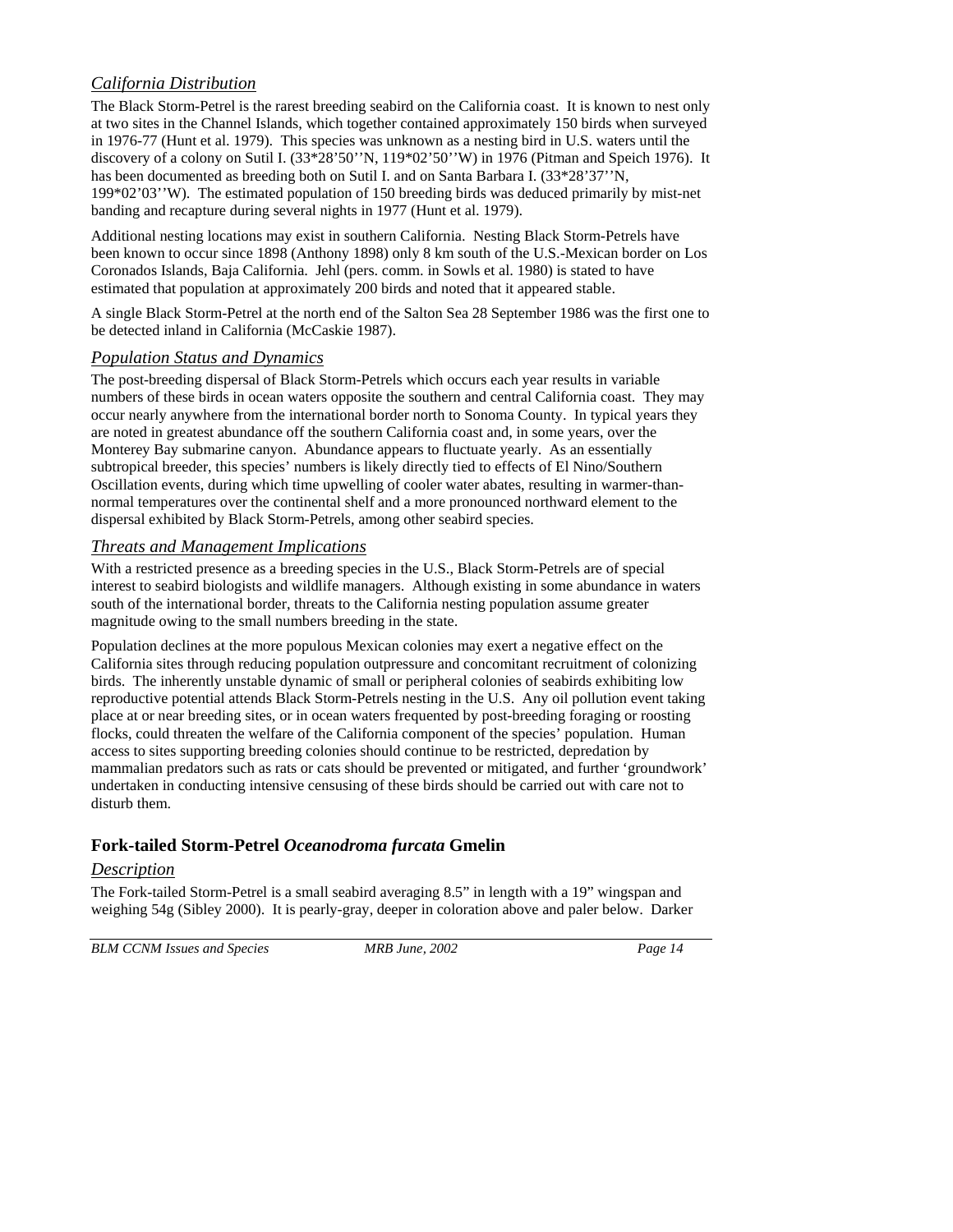wing coverts contrast with the balance of the wing color both above and below. A dusky cheek patch contrasts with the paler face. The tail is notched. The bill is short, stubby, and tubed.

#### *Nest*

Fork-tailed Storm-Petrels nest in burrows 8 in. to 3 ft. deep in soft soil on slopes or at the base of a cliff. An enlarged chamber scantily lined with grass lies at the end of the burrow. They also nest in crevices. Two or more pairs may have nest cavities at the ends of side tunnels branching off from main entrances (Kaufman 1996). The nest is probably perennial (Ehrlich et al. 1988). The species is a colonial breeder.

# *Eggs*

1, dull white, wreathed by dark purple/black specks. One brood is raised per year (Ehrlich et al. 1988).

## *Incubation, Feeding, and Fledging*

The single egg is incubated 46-51 days by male and female. Adults assist emergence of the nestling from the shell. The single nestling is classified as semialtricial 2; it is brooded 1-8 (usually 3-5 days, and begins to explore outside of the nest burrow several days before fledging. It is fed a regurgitant oil by both adults (see Ashy Storm-Petrel) during nocturnal visitations, and fledges at 51-61 days (Ehrlich et al. 1988). Adults will readily desert nests if disturbed by humans during incubation (Sowls et al. 1980).

Evidence from studies of an Alaskan population show that extremely unfavorable weather conditions or insufficient food supply will cause parents to temporarily abandon eggs and chicks (Boersma et al. 1980 in Sowls et al. 1980). Such temporary abandonment of nests reduces viability of eggs, death among chicks, and lengthens the breeding season (Boersma and Wheelwright 1979, Boersma et al. 1980 in Sowls et al. 1980).

# *Feeding Behavior and Diet*

Fork-tailed Storm-Petrels forage by cruising low over the ocean with quick, shallow wingbeats, procuring food items by shallow dips to the surface. Food may be taken while hovering and picking, by dropping into the water and then resuming flight, or by picking at items while swimming (Kaufman 1996). The flight style is similar to that of Ashy Storm-Petrel. Diet includes oil and animal detritus picked from the ocean surface and oils from wounded marine mammals; known to follow large floating carcasses; will follow ships to scavenge garbage (Ehrlich et al. 1980). At sea, this species is not as gregarious as some other species of storm-petrels, but will loosely associate with others of its kind.

## *World Distribution*

The Fork-tailed Storm-Petrel is found in colder North Pacific waters, breeding from the Kurile Is., Komandorskiye Is., Sea of Okhotsk, and Kamchatka Peninsula in Russia, and in the Aleutian Is., on other Alaskan islands, and southward to northern California (Wahl, Ainley, Benedict, and DeGange, all unpubl. data in Ainley and Boekelheide 1990).

## *California Distribution*

The center of abundance of Fork-tailed Storm-Petrels appears to be the Aleutian Is. and the Gulf of Alaska (Sowls et al. 1980). This is a species distinctly partial to colder ocean waters and, as such, it is only sparingly represented as a breeding bird in California. Only a tiny minority of the overall world population of Fork-tailed Storm-Petrels nests within the state. During the non-breeding season these birds disperse more widely over offshore waters, sparingly and irregularly to southern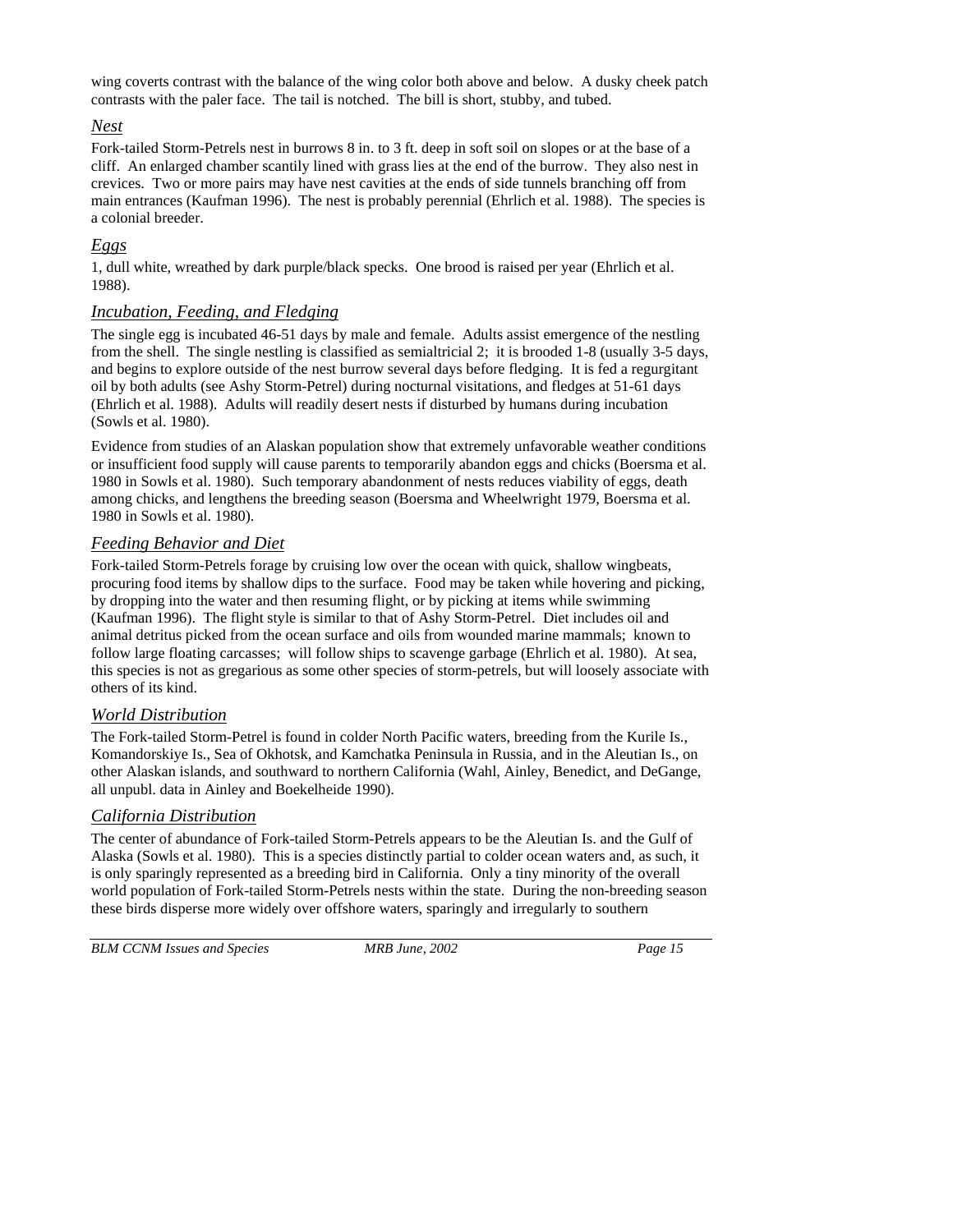California. The species was not recorded in summer opposite the southern California coast until a single bird was seen one-half mile off Goleta 10 July 1981 (McCaskie 1981).

Colonies have been identified at six sites in California, all on offshore rocks and islands in Del Norte and Humboldt counties (Sowls et al. 1980). The largest of these is Little River Rock, which supported ca. 200 birds in 1970 (Sowls et al. 1980). The colony on Castle Rock was estimated to contain 100 birds in 1970 (Osborne 1972). There are four smaller colonies, which together contain probably fewer than 100 birds (Harris 1974, Sowls et al. 1980). All major colonies in California are believed to have been located (Sowls et al. 1980).

Published data indicate that, since the 1930s, Fork-tailed Storm-Petrels have disappeared from three California sites and have been found at an additional four sites. A major colony at Whaler I. was extirpated after construction of a breakwater to the island in the 1930s (Osborne 1972). Clay and Dawson found Fork-tailed Storm-Petrels nesting on Blank Rock in 1916 (Dawson 1923, in Sowls et al. 1980), but Osborne (1972) reported that this species no longer bred there. It is thought that soil erosion probably led to their disappearance from this site. Fork-tailed Storm-Petrels were found on Little River Rock, Prisoner Rock, and Tolowa Rocks in the early 1970s (Osborne 1972, Harris 1974, Sowls et al. 1980). These 'recent' discoveries probably reflect a more thorough search for nests rather than an increase in population and colonization of new sites.

This species is regular in small numbers in May and June around Cordell Bank and w. of the Farallon Is. As many as 50 were estimated beyond Cordell Bank, n.w. of the Farallon Is., 23 June 1985 (Campbell et al. 1985). A bird mist-netted on Southeast Farallon I. in 27-28 May 1990 had a brood patch, "strengthening suspicions that they may breed here in very low numbers" (Yee et al. 1990, Stallcup 1990).

#### *Population Status and Dynamics*

Nocturnal habits of this and other storm-petrel species makes colony detection difficult, renders estimates of populations imprecise, and causes comparison of survey method and intensity to be difficult (Sowls et al. 1980). For this reason, along with the small size and scattered nature of the California population, knowledge of the status and dynamics of Fork-tailed Storm-Petrels which use offshore rocks in California is limited.

Stallcup (1990) notes that during the 1950s and early 1960s (years of generally cooler water), Forktailed Storm-Petrels were considered routine sightings in fall and winter from boats at Monterey Bay, and even on windless days were often the first 'true seabird' to be encountered. However, Forktailed Storm-Petrels were only infrequently found on boat trips off California during the period 1965- 1990 (Stallcup 1990).

In some years, adults within the California nesting range are seen over shallow nearshore marine waters during the breeding season by day, occasionally entering harbors (Harris 1996). These nearshore occurrences appear to be strongly coincident with sea productivity changes attendant to El Nino/Southern Oscillation events.

During the intense 1983 ENSO, a "massive invasion" of Fork-tailed Storm-Petrels occurred along the entire northern California coast in the second half of August. As many as 35 were seen in Crescent City harbor, 30 at Trinidad Harbor, and up to 100 along the Monterey Bay shoreline (LeValley et al. 1984). Interestingly, this incursion brought only one bird to the coast of southern California (McCaskie 1984). However, the infrequent appearance of this northern storm-petrel in May on Monterey Bay has also been demonstrated to correlate with strong northwest winds (A. Baldridge, in Evens and LeValley 1982). A northwest gale in late winter was responsible for displacing 400 Forktailed Storm-Petrels into inner Monterey Bay 23 February 1987. Only two birds were found the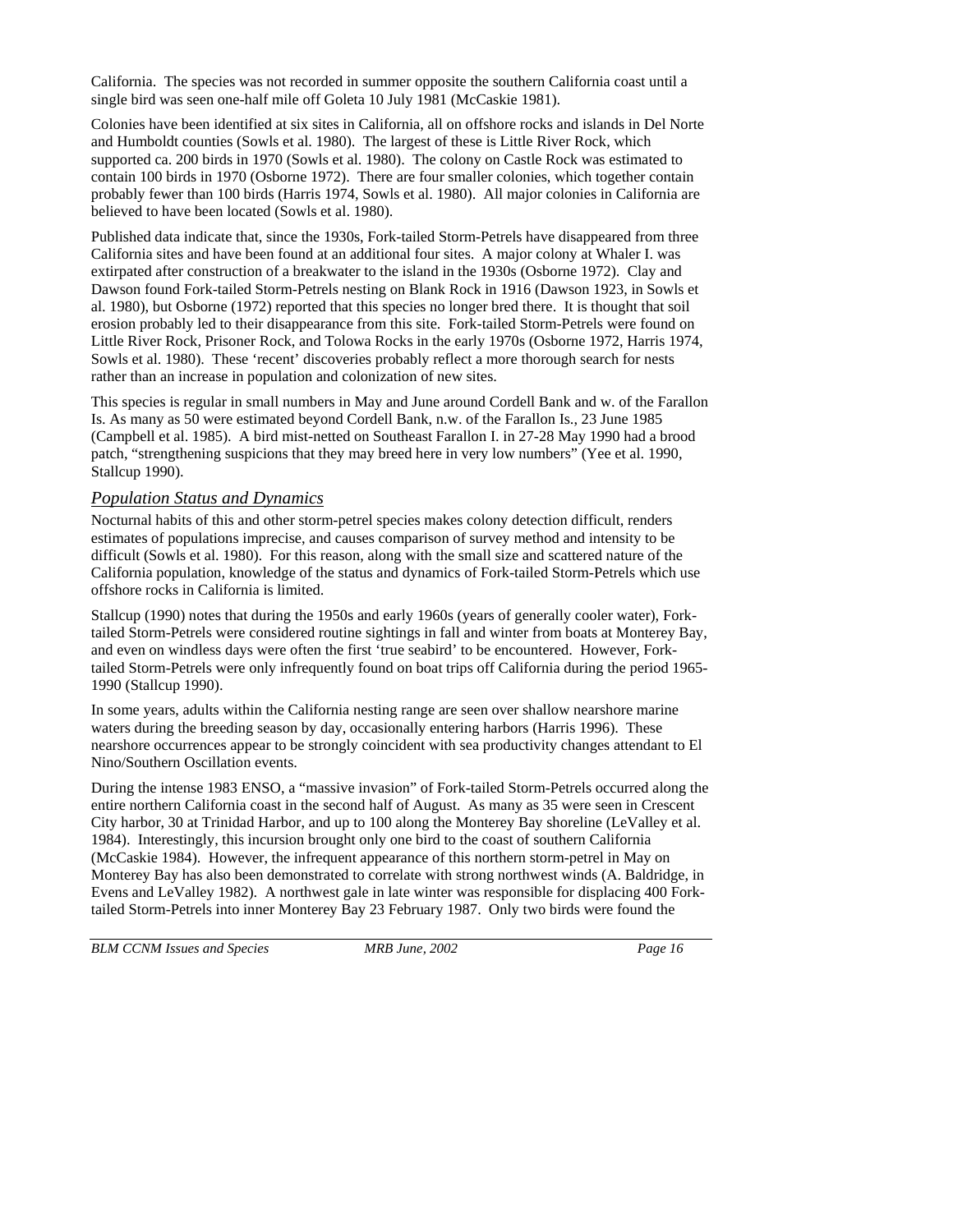following day, after the gale had abated (Morlan et al. 1987). Such occurrences suggest that, during winter, these storm-petrels may remain in waters sufficiently near the West Coast to be blown ashore.

During early March 1985, a daytime/nearshore appearance resulted in a count of 100 Fork-tailed Storm-Petrels in Monterey harbor 2 March, but the following day 1000 were concentrated from there along the shore to Pt. Joe. A survey of one mile of Monterey Beach 7 March revealed 129 dead. All 57 specimens salvaged for the California Academy of Sciences were emaciated; based on this uniformly poor physical condition and the extent of known mortality, it seemed likely that most of the storm-petrels involved in this nearshore incursion died. During this event, five birds were inside Bodega Harbor 8 March, and up to 20+ were seen in Crescent City harbor 7-28 March (Campbell and Bailey 1985).

'Wrecks' of Fork-tailed Storm-Petrels have also been documented along the California coast during poor food winters in 1976-77 and 1989-90 (Stallcup 1990).

#### *Threats and Management Implications*

A representative of more northerly breeding seabird communities, Fork-tailed Storm-Petrels are in a sense marginal in California. They are known from comparatively few sites relative to most other seabirds nesting in the state. The total population in the state is small. Colony sites lie remote from any casual human intrusion. However, the consequences of people moving on foot atop sod-capped islets might prove deleterious. Highly aerial and foraging well offshore, Fork-tailed Storm-Petrels would appear unlikely to run afoul of industrial activity or run special risk of mortality in an oil spill.

Perhaps the greatest proximate threat to Fork-tailed Storm-Petrels within their California breeding range is loss of soil cover on nesting islands. Storm-petrels are strongly dependent on a soil or turf cap to facilitate burrowing on the rocks on which they nest. Soil loss was noted by Osborne (1972) at Blank Rock. The dramatic continent-wide increase of Double-crested Cormorants evident in the thirty years since domestic use of DDT and other chlorinated hydrocarbons was banned was resulted in increased use of offshore rocks for nesting by these cormorants in Humboldt County. As Doublecrested Cormorant guano is incompatible with terrestrial plant life, soil depth is diminished through loss of root mass and consequent erosion.

This phenomenon was noted by Harris (1996), who stated concern for welfare of storm-petrels in relating that Little River Rock, a known Fork-tailed Storm-Petrel colony, had been colonized by 200+ pairs of Double-crested Cormorants since 1972 (Smith 1986, in Harris 1996). Harris (1974) stated that the habitat at this site 'certainly has deteriorated' since the late 1960s through not only cormorant impacts, but also the trampling caused by increased numbers of Brown Pelicans using the island as a loafing site. As both Double-crested Cormorants and Brown Pelicans are protected migratory waterbirds, harrassing or removing these birds from sensitive seabird nesting islands would not appear to be a management option.

## **Brown Pelican** *Pelecanus occidentalis* **Linnaeus**

## *Description*

The Brown Pelican is a large waterbird of temperate and subtropical North American marine and estuarine waters. It has a long bill with an extensible pouch beneath the mandible. Adults average slightly more than four feet in length, have a six-and-a-half-foot wingspan and weigh about eight pounds (Sibley 2000). Brown Pelicans are overall grayish-brown. During the breeding season, adults on the West Coast have a reddish bill and pouch, deep brown hindneck, and buffy-yellowish crown feathering; the head and neck are whitish in winter, and the bill and pouch colors are duller. Juveniles are duller still, with dusky head and neck, dull olive bill and pouch, and whitish underparts.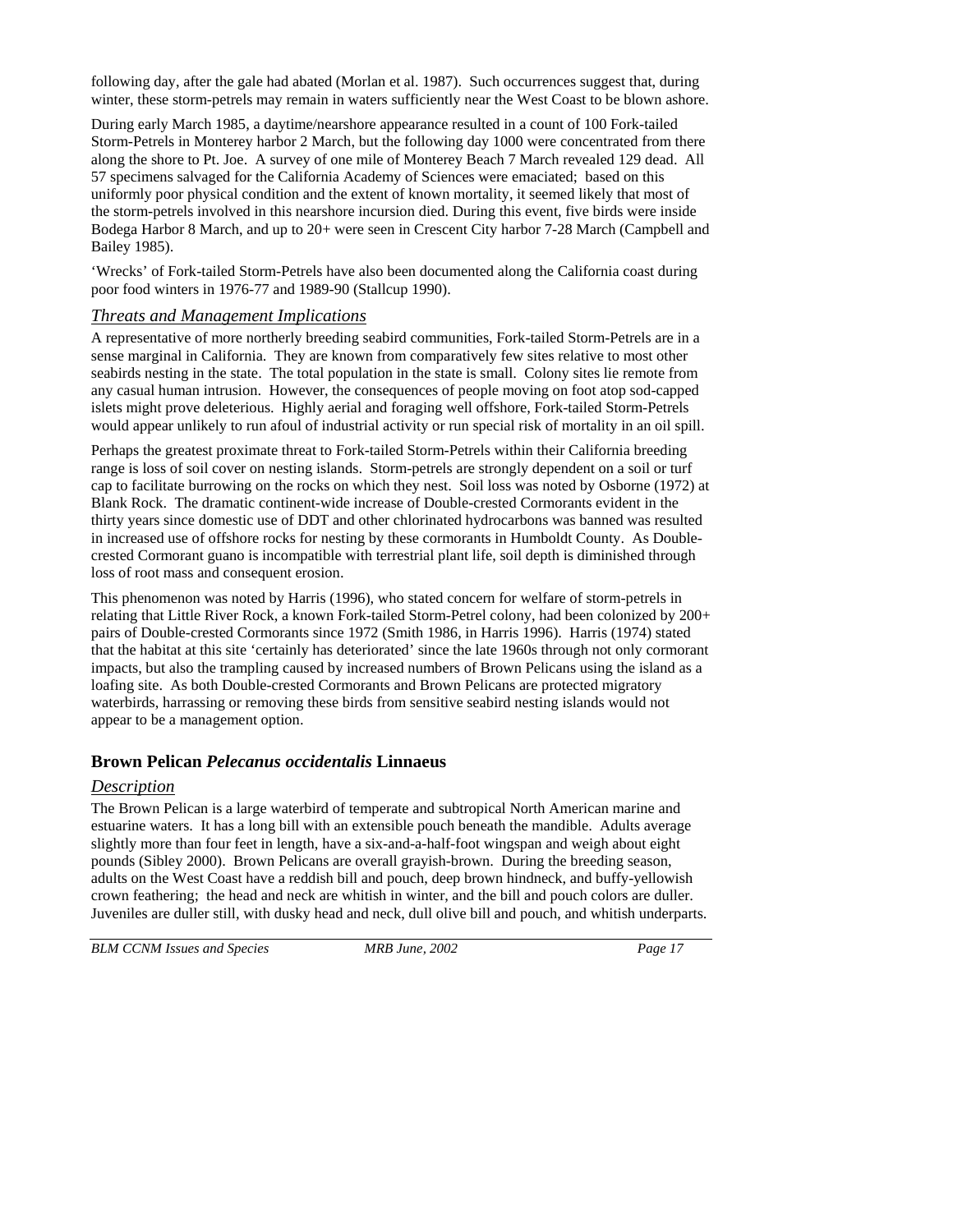These pelicans fly ponderously yet buoyantly, moving through the air with an alternation of slow, sweeping wingstrokes and glides. They are social birds throughout the year, though lone individuals are regularly encountered. Truly inland occurrences in California (away from the vicinity of the Salton Sea) are unusual, particularly so in the northern portion of the state. Brown Pelicans may live up to 25-30 years (Ehrlich et al. 1988).

#### *Nest*

These pelicans nest in colonies on islands without mammalian predators. While Brown Pelicans breeding on the Gulf Coast are known for tree-nesting, those in California and Baja California build large stick nests on the ground (Gress 1970). Nest material is gathered by the male, and the structure is built by both adults. The nest site may be used in successive years. Females do not breed before their third year, males even later (Ehrlich et al. 1988).

# *Eggs*

3 (range 2-4) white, lusterless, often nest-stained eggs (Kaufman 1996). One brood is raised per year.

# *Incubation, Feeding, and Fledging*

Eggs are incubated 28-30 days by both adults by using their webbed feet, characteristic of many pelecaniform waterbirds. Nestlings are altricial, and are fed regurgitant by male and female. They fledge at 71-88 days (Kaufman 1996).

# *Feeding Behavior and Diet*

Brown Pelicans forage by spotting prey fishes from the air and plunge-diving to capture them. Their capture attempts may result in the bird entirely submerging, if only briefly. The pelican's pouch serves as a fishnet during plunge-dives; upon surfacing, the bird points the bill downward to drain water from the pouch, then raises it to swallow fish.

Throughout the species' range, fish are the chief food (Palmer 1962). Small schooling fishes are especially preferred. Northern Anchovy (*Engraulis mordax*) makes up nearly the entire diet of breeding Brown Pelicans in California (Anderson et al. 1975, 1980, in Sowls et al. 1980).

## *World Distribution*

Brown Pelicans breed along the Atlantic Coast from Chesapeake Bay (recently) south through the Gulf of Mexico and into coastal South America, and on the Pacific Coast from southern California southward along the west Mexican coast into South America (Galapagos Is.). Along temperate North American coasts, birds annually move northward in numbers following the breeding season. Along the West coast, large numbers occur from mid-summer through fall northward to southwestern Washington and sparingly to Puget Sound and southwestern British Columbia. A southward passage in late fall leaves very few Brown Pelicans north of central California.

## *California Distribution*

Brown Pelicans breed regularly in California only on West Anacapa I. In recent years they have also nested intermittently on Santa Barbara I. and at Scorpion Rock. The breeding range formerly extended as far north as Bird Island near Monterey. Pelicans have bred only sporadically on this island since the colony was discovered in 1927 (Sowls et al. 1980). The last successful nesting attempt was in 1959 (Williams 1927, Baldridge 1973). Following several decades of increasing appearance at the Salton Sea and the establishment of a regular presence throughout much of the year, attempts at nesting were first noted in 1997 (K. Molina, pers. comm.) but not subsequently.

Historically, West Anacapa I. has been the site most consistently used for nesting by Brown Pelicans in California. Before 1929, birds nested primarily on East Anacapa I., but the establishment of a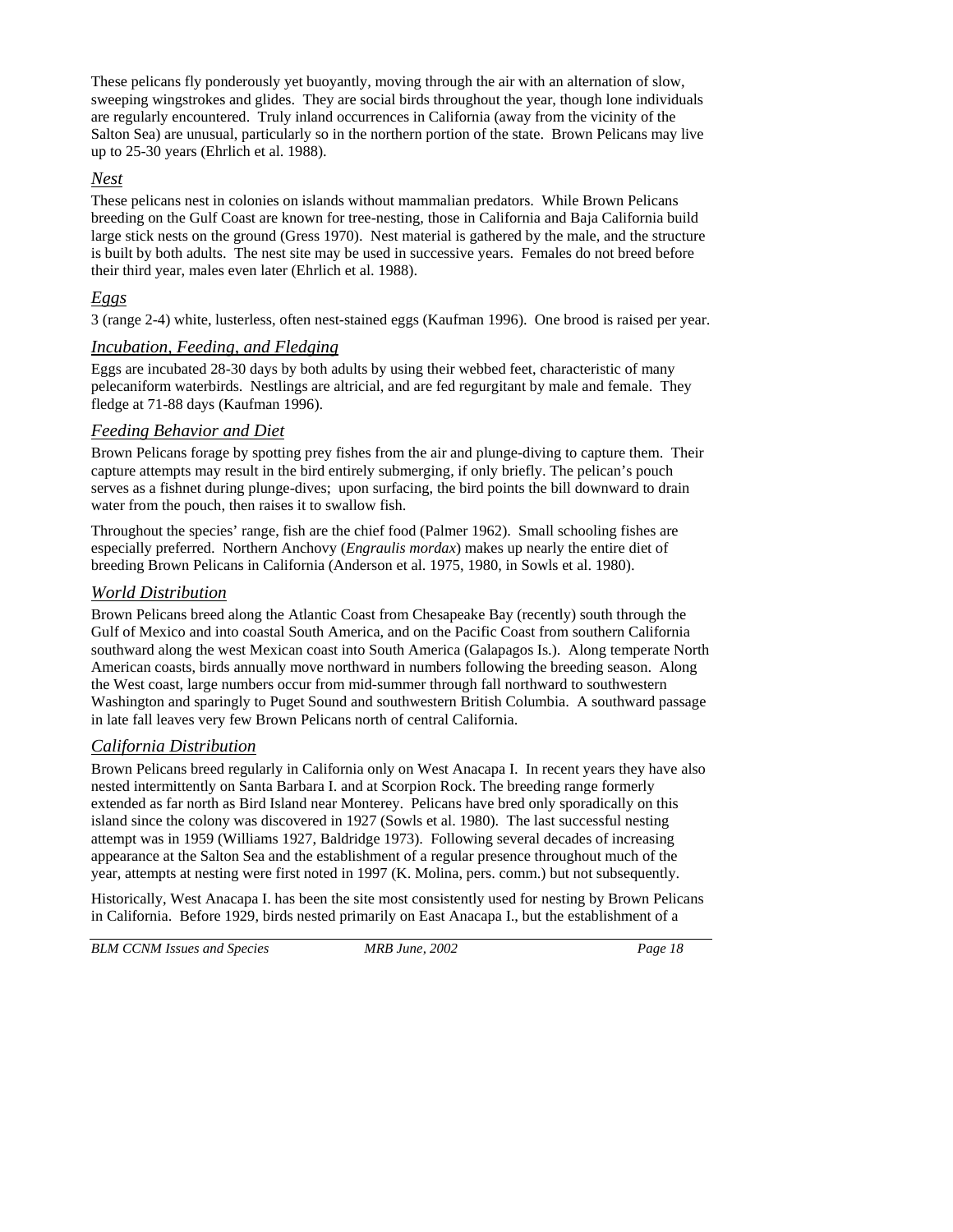lighthouse there likely caused the breeding population to shift to West Anacapa I. Population estimates for pelicans on Anacapa I. have fluctuated considerably over the years. They are summarized by Anderson and Anderson (1976) and Hunt et al. (1979).

Brown Pelicans have also nested elsewhere in the Channel Islands, specifically on Prince I, Santa Cruz I., and Santa Barbara Island. Brown Pelicans were last recorded nesting on Prince I. in 1939 (Sumner 1939). The only record of nesting on Santa Cruz I. was made by Wright in 1909 (Willett 1912), although up to 160 birds nested on nearby Scorpion Rock in 1972, 1974, and 1975 (Anderson and Anderson 1976, in Sowls et al. 1980). They were first observed breeding on Santa Barbara I. in 1911 (Willett 1912) and nested intermittently there at least through the time of publication of Catalog of California Seabird Colonies in 1980.

Adding evidence to the case for continued resurgence were hundreds of Brown Pelicans which initiated nesting at Pt. Lobos State Reserve, Monterey Co., during April and May 2000 (Terrill et al. 2000). The previous successful nesting there was in 1959 and the most recent attempt was in 1966.

The possibility that Brown Pelicans may re-establish small breeding colonies along the central California coast—or colonize previously unutilized sites—should be borne in mind.

#### *Population Status and Dynamics*

Brown Pelicans reach the northern limit of their breeding range on the Pacific Coast along the southern half of the California coast. Historically, breeding populations of these birds in southern California have fluctuated in response to environmental conditions. Current thought suggests that these populations increase during periods of ocean warming (Baldridge 1973, Anderson and Anderson 1976).

In the late 1960s and early 1970s, the reproductive success of Brown Pelicans declined considerably in California and northern Mexico. From 1969 to 1971 only 12 chicks fledged out of 2368 nesting attempts (Gress et al. 1973, Anderson and Anderon 1976). The breeding failures of pelicans during this period were related to the high levels of DDE, the principal metabolite of DDT, in the marine environment (Schreiber and Delong 1969, Schreiber and Riseborough 1972, Riseborough et al. 1971, Jehl 1973, Anderson and Anderson 1976).

Reproductive success of Brown Pelicans can vary markedly from year to year. Changes in oceanographic conditions and in the distribution and abundance of forage fish are two interrelated factors that may account for this fluctuation.

Large numbers in California during summer, fall, and early winter belie the actually small breeding population within the state. As noted above, many birds migrate northward after breeding in spring. It is assumed that the great majority of these are birds of Mexican origin. As many as 20,000 pelicans now pass into, as well as beyond, California at present (D. Jacques, pers. comm.). These birds feed and molt in California, Oregon, and Washington before returning to Mexico by early winter. In some winters, small numbers persist in and about the larger estuaries into January.

#### *Threats and Management Implications*

Brown Pelicans feed at the top of a food chain that also includes plankton and anchovies. In the period of years during which increasing amounts of persistent pesticides accumulated in the environment, concentrations in apex predators such as pelicans rose to levels interfering with reproduction. Concentrations of pesticides were magnified at each higher level of the food chain until metabolism and deposition of calcium in eggs were impaired, and egg shell thicknesses were reduced as much as 50% from normal (Anderson et al. 1975). Breaking of thin-shelled eggs under the weight of incubating adults reduced hatching success to almost zero (Gress et al. 1973).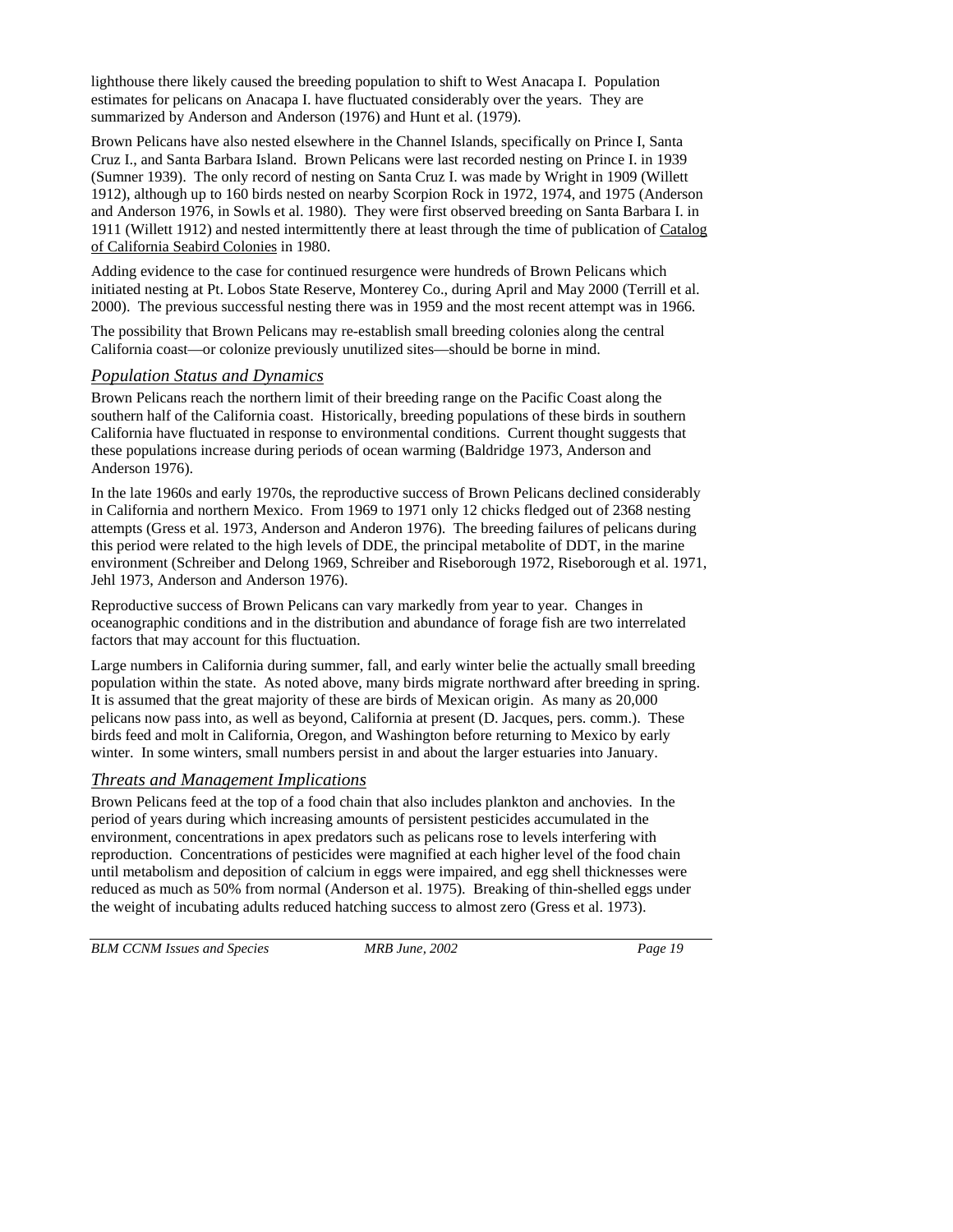In the three decades since the ban on domestic use of DDT and similar pesticides was enacted in 1972, Brown Pelicans have rebounded. Numbers reaching the California coast from Mexico are now at a high level, and breeding within the state has become strongly re-established. Owing to the birds' habit of roosting en masse on offshore rocks, concern has been raised over the potential effects of trampling of soil and excessive guano at sites supporting burrow-nesting species such as stormpetrels, auklets, and Tufted Puffins.

Although some foraging and migration occurs well out over the continental shelf, the great bulk of pelican activity is concentrated within several miles of the coast throughout the year. This places them at distinct risk of oil pollution. Since they plunge-dive entirely, or nearly entirely, beneath the surface; spend considerable time swimming; routinely occur in large flocks, and are not averse to foraging in 'industrialized' waterways, Brown Pelicans can be impacted by localized oil spills.

Brown Pelicans in southern California feed almost exclusively on anchovies, a fish also in great demand by humans. A sustained high commercial catch could deplete the fish stocks necessary for successful pelican nesting. Any changes in anchovy management must take into account the requirements of an expanding population of pelicans.

Finally, it should be noted that nesting Brown Pelicans are highly susceptible to the consequences of disturbance. Reproductive success is lower in colonies that have been disturbed by man than in those that are undisturbed (Anderson and Keith 1980).

#### **Double-crested Cormorant** *Phalacrocorax auritus* **Lesson**

#### *Description*

The Double-crested Cormorant is a large, heavy-bodied dark cormorant widespread in North America. It averages 33" long with a 52" wingspan. This species averages 1.7 kg in weight (Sibley 2000), although members of the subspecies *P. a. albociliatus* breeding along the California coast weigh up to 2.7 kg (Palmer 1962, in Ainley and Boekelheide 1990). Adults are brownish-black or blackish, with bright orange-yellow throat pouches and ephemeral head plumes which are most highly developed during the breeding season. The head plumes of *albociliatus* may be all-white, allblack, or (commonly) black with white tips (K. Garrett, pers. comm.).

In flight this species is distinguished from Brandt's and Pelagic cormorants by its kinked neck and by its habit of often, though not always, flying high above the water. Much unlike either of those species, the Double-crested Cormorant makes extensive use of freshwater environments.

#### *Nest*

Double-crested Cormorants usually nest colonially. They prefer to nest on the ground on islands (Lewis 1929, in Ainley and Boekelheide 1990). If no such sites are available they will nest in trees (Vermeer 1973, in Ainley and Boekelheide 1990). Nests are constructed of annual terrestrial vegetation, sticks, marine algae, bones, and large feathers. Within colonies, the earliest breeders are usually the older, experienced nesters. They usually begin to breed at the age of three years (Kaufman 1996).

On offshore islands of California, Double-crested Cormorants may nest alongside Brandt's Cormorants, but prefer the shoulders of hillsides, higher slopes, and the summits of islands (Michael 1935, Drent et al. 1964, Siegel-Causey and Hunt 1981, 1986; Ainley and Boekelheide 1990). Birds breeding in the 1990s on Teal I., a fragmented earthen levee on South Humboldt Bay, variably nest from 1-4 ft. above ground in live coyote-brush (*Baccharis pilularis*) when available; use dead coyote-brush until it no longer can support an elevated nest structure; make extensive use of dead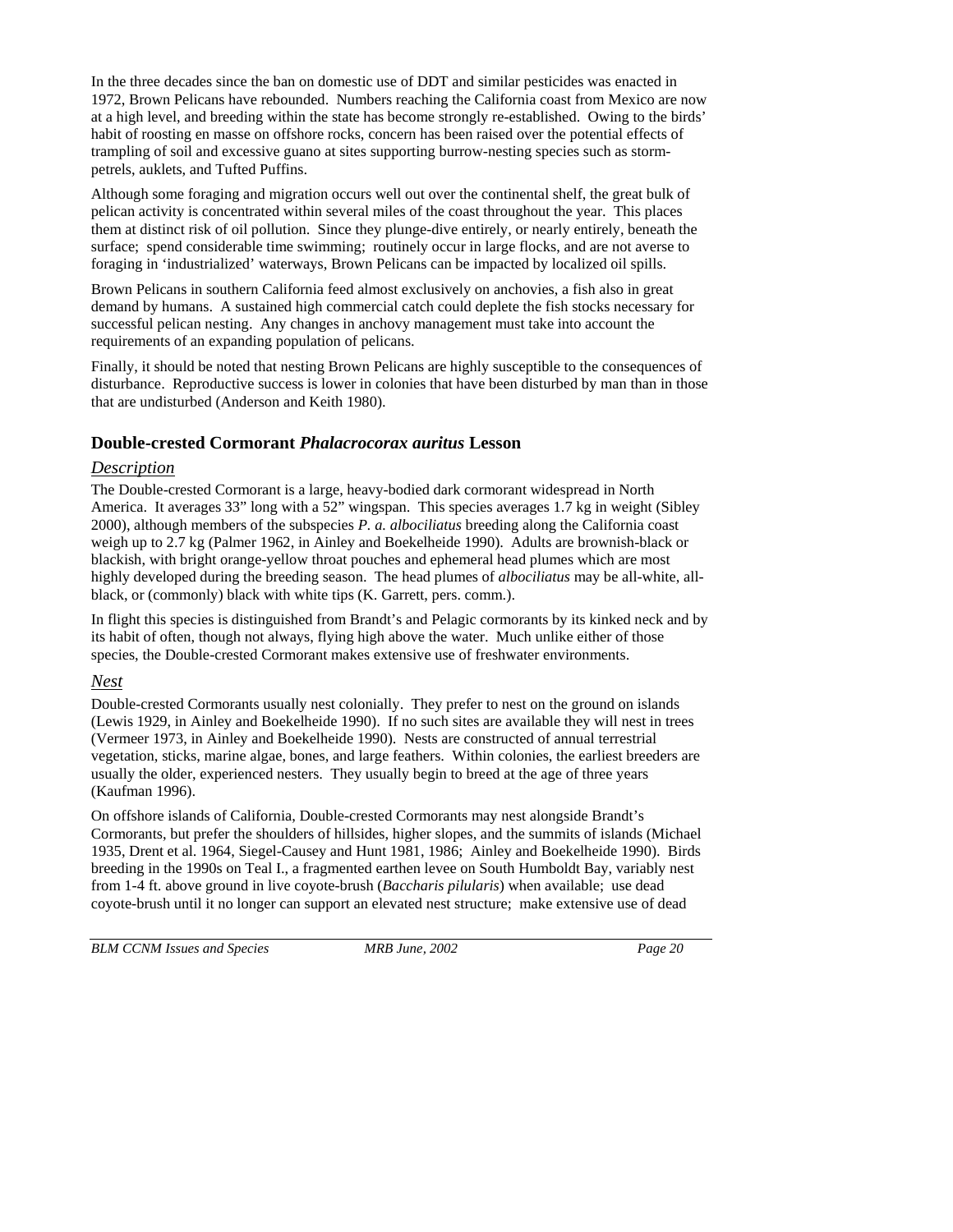coyote-brush twigs in construction; or, ultimately, nest on almost entirely bare ground formerly supporting stands of the shrub (D. Fix, pers. obs.).

# *Eggs*

3-4, light blue/bluish-white, usually nest-stained. One brood is raised per year (Ehrlich et al. 1988).

# *Incubation, Feeding, and Fledging*

Eggs are incubated 25-29 days by both adults. They hatch asynchronously. Nestlings are altricial. They are fed regurgitant by each parent; are brooded almost continuously for 12 days, and can maintain body temperature at 14-15 days. Nestlings may leave the nest site and begin to wander through the colony at 3-4 weeks of age, but they return to the nest to be fed. They usually first fly at about 5-6 weeks after hatching, and are thought to be independent at 9-10 weeks (Kaufman 1996). Adults energetically defend eggs and young from avian predators (Ehrlich et al. 1988). One-two young were fledged per nest in studies of interior and Atlantic seaboard populations, and pairs fledged about two young per nest on the Farallon Is. in the 1970s and 1980s (Ainley and Boekelheide 1990).

# *Feeding Behavior and Diet*

Double-crested Cormorants feed by diving from the surface, and prey upon shallow-water fishes (Robertson 1974). Foraging by birds frequenting the c. and n. California coast is almost entirely in mainland coastline, estuarine, or coastal lagoon waters (Ainley and Boekelheide 1990). Indigestible material is regurgitated in pellets. These cormorants are gregarious and, although solitary foraging is common, group feeding is frequently observed and takes place throughout the year.

# *World Distribution*

Double-crested Cormorants are confined to North America. They occur along the Pacific coast from southern Alaska to Baja California, on the Atlantic coast from the Canadian maritime provinces to Florida and Cuba, locally inland in the West, on the Great Plains in both Canada and the U.S., in the Missouri-Mississippi drainage, around the Great Lakes, and in the southeastern U.S. They are abundant in subtropical habitats of the Sea of Cortez and in Florida. This cormorant is quite migratory, moving north in spring both through the interior of the continent and coastwise. They vacate most interior regions in winter, particularly those prone to ice cover.

# *California Distribution*

Double-crested Cormorants breed locally inland on lakes in California from Clear Lake to the Salton Sea. The coastal distribution includes colonies on the Channel Is., on the Farallon Is., and on nearshore rocks and islands north of San Francisco. Sowls et al. (1980) detailed coastal colonies at 17 sites, the largest of which was Prince I. (s. California) with 450 birds. Other large coastal colonies at the time of publication of Sowls' et al. Catalog Of California Seabird Colonies (1980) were the old Arcata Wharf in North Humboldt Bay with 340 birds and the Farallon Is. with 180 birds. The remaining 14 coastal sites listed by Sowls et al. supported 150 or fewer cormorants. The total coastal California breeding population in 1980 was stated to be about 1900 birds.

As this species continues to rebound from depressed numbers range-wide in past decades, the California population can be expected to grow and to colonize new nesting sites. Thus, Sowls' et al. 1980 summary of statewide coastal population cannot now be considered current. During the early 1990s, a colony ranging from 200-700+ pairs of Double-crested Cormorants bred (successfully, in all but one year) at Teal I. in southeast South Humboldt Bay. Populations nesting in the San Francisco Bay system have been noted to have expanded within the past ten years (T. McKee, pers. comm.).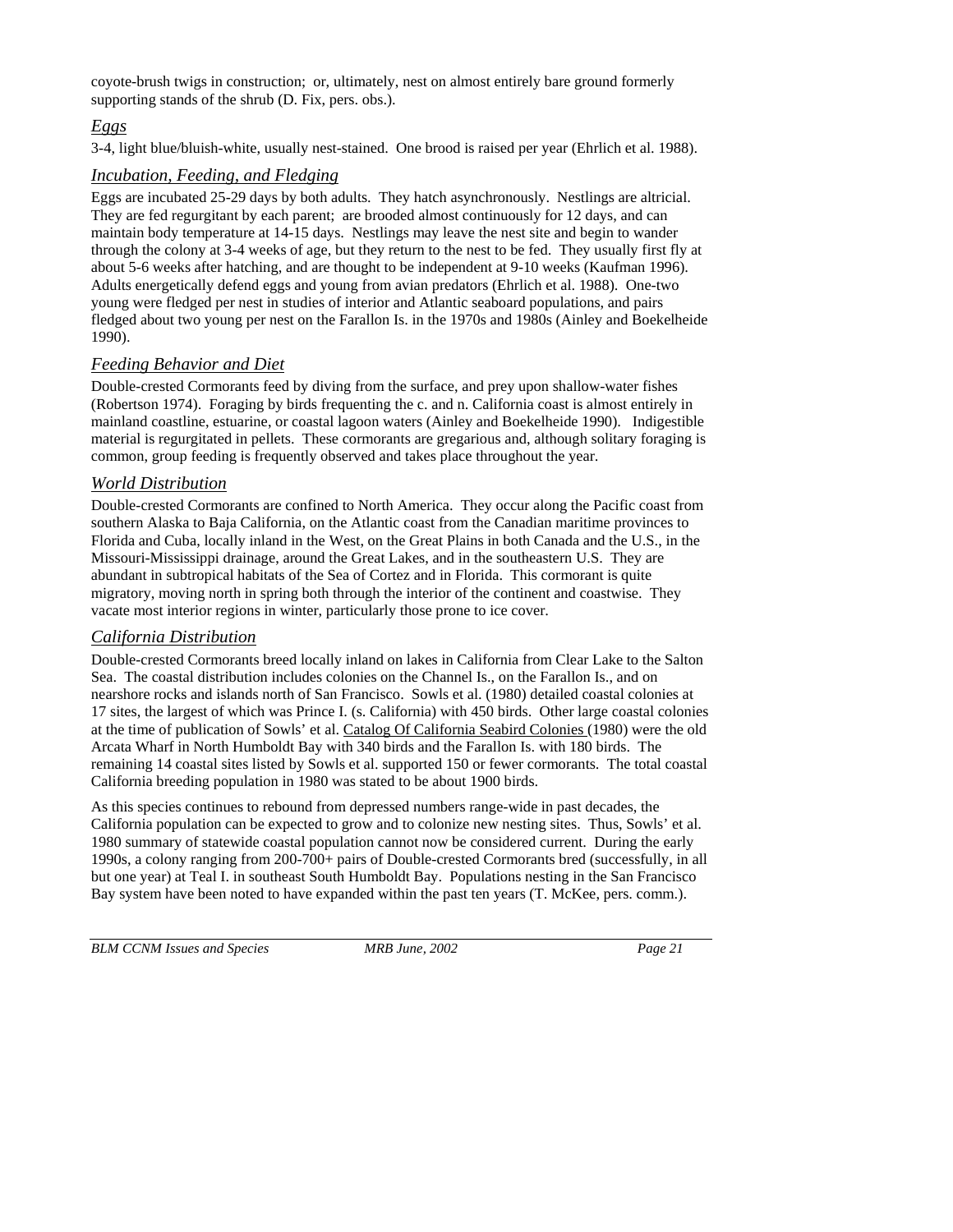# *Population Status and Dynamics*

Historically, this species has been affected by human disturbance in the form of disruption at colonies, persecution, and other less direct human factors. Ainley and Lewis (1974) attribute failure to recover in numbers on the Farallon Is. to decimation of the Pacific Sardine *Sardinops caerulea* throughout that fish's California range in the 1940s and 1950s. Human disturbance through most of the twentieth century 'undoubtedly contributed' to the decline in cormorant numbers on the Farallon Is. (Ainley and Boekelheide 1990).

Double-crested Cormorants were among the piscivorous birds most affected by eggshell thinning caused by persistent pesticides up to the time of the ban on domestic use of DDT and other persistent organochlorine environmental contaminants in the early 1970s. Eggshell thinning in Double-crested Cormorants was documented by Gress et al. (1973, in Sowls et al. 1980) on the Channel Is. and by Ayers (1975, in Sowls et al. 1980) at the old Arcata Wharf colony.

Since that time, their numbers have dramatically increased. This is indirectly referenced by their inclusion on the National Audubon Society 'Blue List' from 1972 to 1981 followed by demotion to the 'Special Concern' list in 1982, thence to Local Concern by 1986. During the late 1970s, Sowls et al. (1980) compared the numbers of Double-crested Cormorants breeding north of Cape Mendocino with numbers reported by Osborne (1972) and found that abundance had increased at three sites. Nests were absent at two other sites, but they found six additional colonies unreported by Osborne. The total number of breeding birds in that region apparently increased from 530 in 1970 to 1200 in 1980.

#### *Threats and Management Implications*

Double-crested Cormorants are vulnerable to direct persecution, harassment, and disturbance at colonies and roosting sites. Human disturbance during the breeding season can be very disruptive (Ayers 1975, in Sowls et al. 1980). Vandalized colonies are abandoned. Continentally, they suffered a long-term decline due to persecution up until the 1920s, then gradually increased into the 1950s. Persistent organochlorine contaminants induced another declining trend in the 1960s, but the population overall has rebounded dramatically since the domestic ban on DDT and similar chemicals was enacted in 1972 (Kaufman 1996). They remain vulnerable to gull predation (Kury and Gochfeld 1975).

As Double-crested Cormorants are highly mobile birds which spend considerable time out of the water both day and night, they may be more able than some other coastal-nesting birds avoid effects of oil pollution; few oiled birds have been found after spills (Smail et al. 1972 and Berkner pers. comm., in Sowls et al. 1980). However, their nearshore distribution may put them at generally greater risk than more pelagic species for contact with industrial activities.

## **Pelagic Cormorant** *Phalacrocorax pelagicus* **Pallas**

## *Description*

The Pelagic Cormorant is a small, slender, blackish cormorant highly glossed with greenish and purplish iridescence in adulthood. In contrast to the other two species of cormorant resident in California, Pelagics have thin bills and comparatively long tails. Breeding adults have conspicuous white flank patches, engorged red gular skin, and ephemeral whitish filoplumes on the neck. They average 28" long with a 39" wingspan. Sibley (2000) gives average weight as 1.8 kg; however, Ainley and Boekelheide (1990) state that the weight of birds breeding on the Farallon Is. varies from 0.8-2.2 kg. Members of this species breeding in California are of the smaller, southerly subspecies *P. p. resplendens*.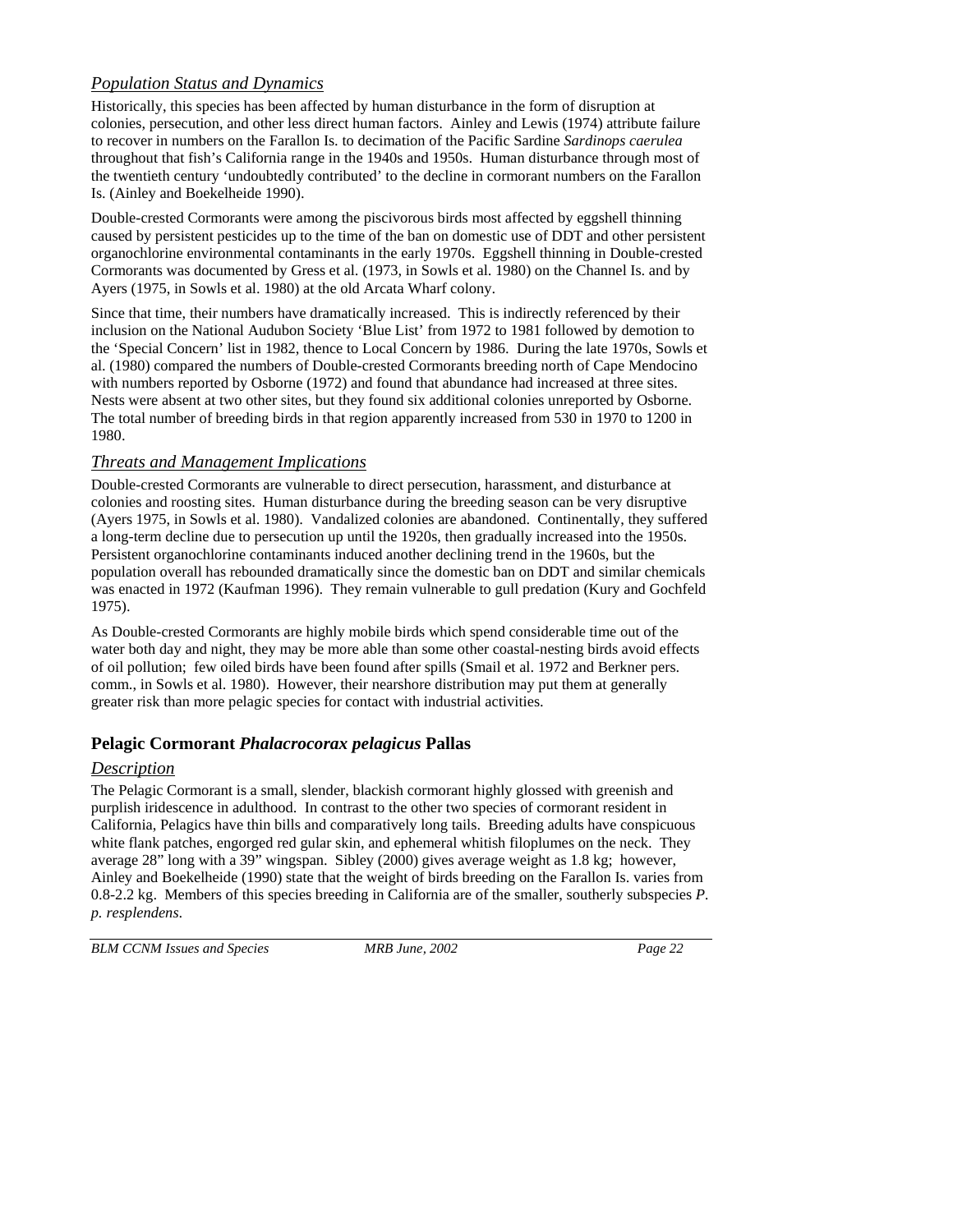Pelagic Cormorants are notable for their habit of feeding and flying solitarily or in pairs; flocks of this species are seldom encountered on the water or in flight.

#### *Nest*

Pelagic Cormorants are not colonial in a strict sense, but rather assemble in loose aggregations commensurate with the extent and quality of appropriate habitat. They invariably place their nests on precipitous ledges, outcrops, and nooks on rock faces from just above the spray zone to hundreds of feet above the water. Nests are made of marine algae, grass, debris, or only moss, and firmly cemented to the ledge with the excrement of attending adults (Ehrlich et al. 1988, Ainley and Boekelheide 1990). Ehrlich et al. (1988) state that both sexes build. Nests may be used in successive years, and are added to yearly. The small size of the nest, its delicate constituent components, and its often-severe exposure to the elements precludes the accretion of an imposing structure.

## *Eggs*

This species lays 3-5 (exceptionally, 7) eggs which are light blue/bluish-white and usually neststained. One brood is raised per year (Ehrlich et al. 1988).

#### *Incubation, Feeding, and Fledging*

Eggs are incubated 26-31 days; a long-term study on the Farallon Is. found that the mean incubation period was 29.5 days (Ainley and Boekelheide 1990). Young hatch asynchronously and are altricial. Nestlings are fed regurgitant by both adults. They grow rapidly, reaching adult size and attaining a complete set of juvenal feathers less than two months after hatching (Ainley and Boekelheide 1990). On the Farallons, most nestlings first departed their nest sites when between 45-50 days old. Ainley and Boekelheide (1990) noted that some chicks between 30-40 days of age which fell from or otherwise departed their nests were able to regain the nest and ultimately fledged successfully. Adults may attend and feed semidependent young for a few weeks after they leave the nest (Kaufman 1996).

Unlike some other seabirds, mostly-grown-but-dependent young Pelagic Cormorants are unable to wander from their nests and develop further in the company of others of their species (e.g., in a creche) owing to the physical constraints of their small and precarious nest sites.

#### *Foraging Behavior and Diet*

Despite their name, Pelagic Cormorants are tied to generally shallow nearshore waters over the inner continental shelf. They are seldom encountered more than several miles from mainland coasts or seaward of breeding sites. However, they are able to dive at least as deep as 120 ft., evidenced by entanglement in commercial fishing nets (Ehrlich et al. 1988). They capture fish by diving from the surface and pursuing them underwater, using webbed feet for propulsion.

Their diet is generally comprised of fishes characteristic of submerged rocky reefs and organisms that hide within the substrate. A study of Pelagic Cormorant diet conducted on the Farallon Is. during 1975-1977 revealed that several species of sculpin, juvenile rockfish and a mysid shrimp (*Spirontocaris*) predominated. W. Hoffman (pers. comm. to D. Fix) stated that gunnels and greenlings are important components of the diet for birds occurring along the Oregon coast. Herring, sand lance, marine worms and marine algae are also taken (Kaufman 1996).

It is of interest to note that Ainley and Boekelheide (1990) point out that juvenile rockfish (*Sebastes* spp.), a critically important food source during the breeding season at the Farallons, are not bottomdwelling fishes at that life stage but, instead, shoal in mid-water. Thus, Pelagic Cormorants at that time of year are open-ocean feeding birds, pursuing and capturing prey items in mid-water column, rather than bottom feeders.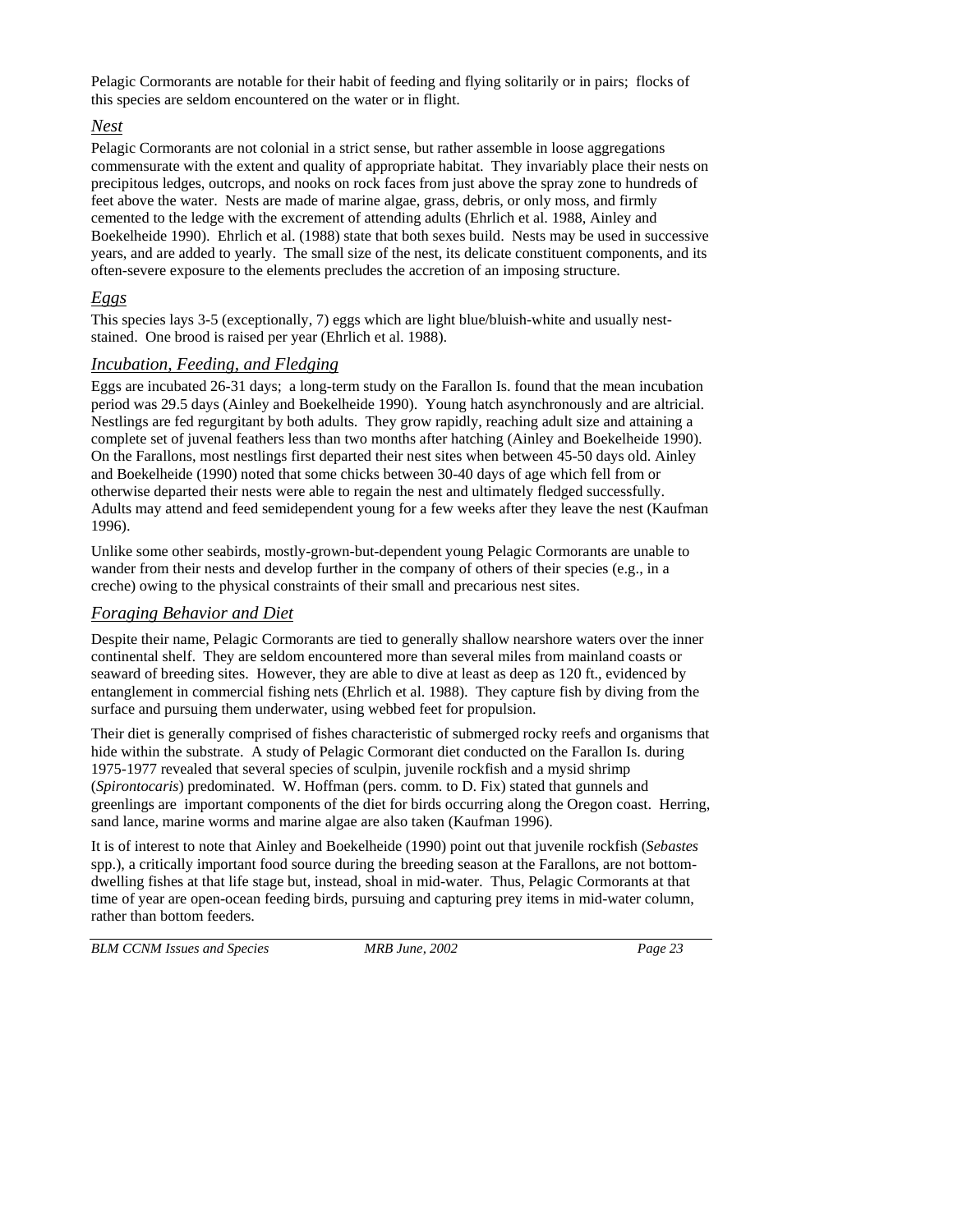# *World Distribution*

Pelagic Cormorants are in a broad sense northern birds, characteristic of cold, foggy, windswept coastlines of the northern North Pacific basin. They range from n. Japan and e. Siberia through the Aleutians and the Bering and Chukchi Seas through the Gulf of Alaska and southward into waters of the California Current. The great bulk of the population occurs to the north of California. In winter they may be found as far south as southern Baja California.

#### *California Distribution*

This species nests in suitable habitat along the entire length of the California coastline, south to Pt. Arguello. The sweeping 1979-1980 study conducted by Sowls et al. (1980) revealed that 56% of the state breeding population nested on cliffs of the mainland shore, while 44% nested on offshore islands. Those authors noted that scattered continuous bands of loosely-colonial nesting pairs occur in some areas, such as at Triplett Gulch, which encompasses two km of coastline and numerous offshore rocks. Areas immediately north of San Francisco were highlighted as having a disproportionately large percentage of nesting birds, as do the Farallon Is. (Sowls et al. 1980).

In keeping with the biophysical needs of an essentially cold-water seabird, Pelagic Cormorants occur in decreasing numbers with respect to distance south of San Francisco until the southern terminus of their nesting range—in n. Baja California--is reached. This distribution may reflect available nesting habitat, or perhaps oceanographic or biological factors as yet imperfectly understood.

#### *Population Status and Dynamics*

Detailed information on the historical status of Pelagic Cormorant in California is limited. Nesting aggregations are not highly colonial and occur at irregular density along most of the state's coast, often at sites difficult to access. In the Channel Is. there has been little change in either the total numbers of distribution of the birds over the past century (Hunt et al. 1979). In contrast to this seeming stability, breeding populations on the Farallon Is. declined greatly in size during the last half of the nineteenth century, a period marked by unrestricted egg collecting for the San Francisco market (Ainley and Lewis 1974, in Sowls et al. 1980). Historical population estimates for the northern California coast are available from Osborne and Reynolds (1971), though differences in time of survey and survey technique limit comparisons (Sowls et al. 1980).

The tendency of Pelagic Cormorants to move nest sites in succeeding years (Benz and Garrett 1978, Nysewander and Barbour 1979, in Sowls et al. 1980) makes surveys of large areas desirable for this species.

Ainley and Boekelheide (1990) relate that studies of Pelagic Cormorants on the Farallon Is. indicate that the size of the breeding population exhibited great annual variation. They hypothesized that this variability was due chiefly to the size of the juvenile rockfish population. Breeding success at the Farallon Is. is strongly tied to the availability of juvenile rockfish; large-scale or even complete nest desertion occurs early in the breeding season during warm-water years in which this food source is not present in sufficient quantity to sustain reproductive attempts (Ainley and Boekelheide 1990). This happened as recently as during the ENSO event of 1998 at Pt. Lobos, Monterey Co. (Roberson et al. 1998). They further note that an apparent inability by Pelagic Cormorants to exploit alternative sources of food during warm-water years--when young rockfish are not sufficiently numerous to sustain breeding attempts--contributes to reproductive failure. High rates of desertion and nest failure caused Ainley and Boekelheide to wonder how the species is able to maintain itself under conditions of pronounced prey irregularity.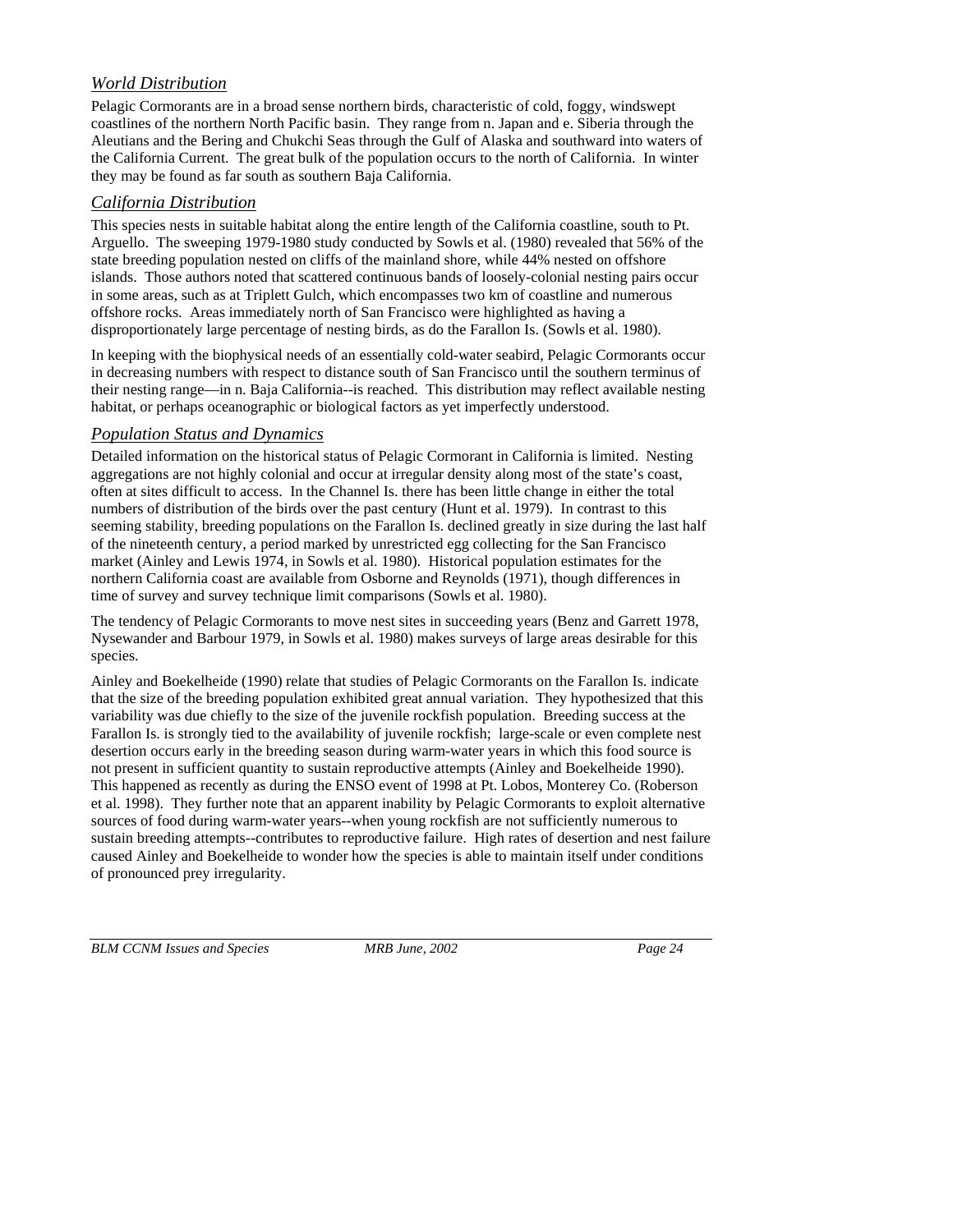Limited data from birds banded on the Farallons suggest that young of the year apparently disperse only short distances, in contrast to the strong northward movement exhibited by young Brandt's Cormorants.

#### *Threats and Management Implications*

Because of their widespread low- to moderate-density breeding distribution, Pelagic Cormorants are less prone than many other seabirds to be impacted in large numbers by oil pollution. However, as a resident nearshore species, they are at risk from localized slicks. Oil spills have resulted in known Pelagic Cormorant deaths, although to date these have been comparatively few (Aldrich 1938, Moffitt and Orr 1938, Smail et al. 1972, and Berkner pers. comm., all in Sowls et al. 1980). Since nearly all of their foraging is done close to shore and targets prey fishes living, in many cases, in proximity to outfalls of larger streams bearing agricultural runoff, it is conceivable that they may be exposed to deleterious chemicals such as pesticides. At the time of publication of Catalog of California Seabird Colonies (Sowls et al. 1980), there had been no documentation of significant eggshell thinning attributable to pesticide loading, in contrast to the case with Brandt's Cormorant and Brown Pelican. Shoreline use and steady development of the mainland coastline poses a threat to the species. Some nest sites may be subject to regular disturbance from human activities.

## **Brandt's Cormorant** *Phalacrocorax penicillatus* **Brandt**

#### *Description*

Brandt's Cormorant is a large dark waterbird with a slender neck, short tail, heavy hooked bill, and a blue gular pouch bordered behind by buffy-yellow feathering. It is 34" long with a four-foot wingspan and weighs 2.1 kg (Sibley 2001). Breeding adults have long, ephemeral white plumes trailing down their backs.

#### *Nest*

Brandt's Cormorants are highly colonial. They nest on flat ground or on gentle slopes, preferring northwesterly or northeasterly exposures (Farallon Is., Ainley and Boekelheide 1990; Channel Is., Hunt et al. 1981 in Ainley and Boekelheide 1990). They avoid perpendicular cliffs used by Pelagic Cormorants. The nest is a mound composed of annual terrestrial vegetation, marine algae, and guano. It is perennial, used in successive years. Fresh material is added to guano-coated, rotted debris. Male gathers and piles nest material before pair formation, displaying to attract females; after pair formation, male continues to bring material to nest site while female builds.

## *Eggs*

This species usually lays four (range 3-6) light blue/bluish-white eggs which become nest-stained. Replacement clutches may be laid if initial clutches are lost, but fledging success from replacement clutches is lower than for initial clutches. One brood is raised per year (Ainley and Boekelheide 1990).

#### *Incubation, Feeding, and Fledging*

Both sexes incubate for about 29 days (Ainley and Boekelheide 1990). Hatching is asynchronous and follows patterns of brood reduction strategy (Ainley and Boekelheide 1990). Nestlings are continually brooded during the first 5-10 days of life until they are able to thermoregulate. They begin to develop rapidly at about twenty days of age. The young are fed regurgitant by both adults.

Fledging is the termination of a gradient of decreasing dependence on parental provisioning, during which time chicks move from the immediate nest site, wander about the colony, take to the water and begin to forage on their own, and ultimately cease being fed by adults. Adults have been known to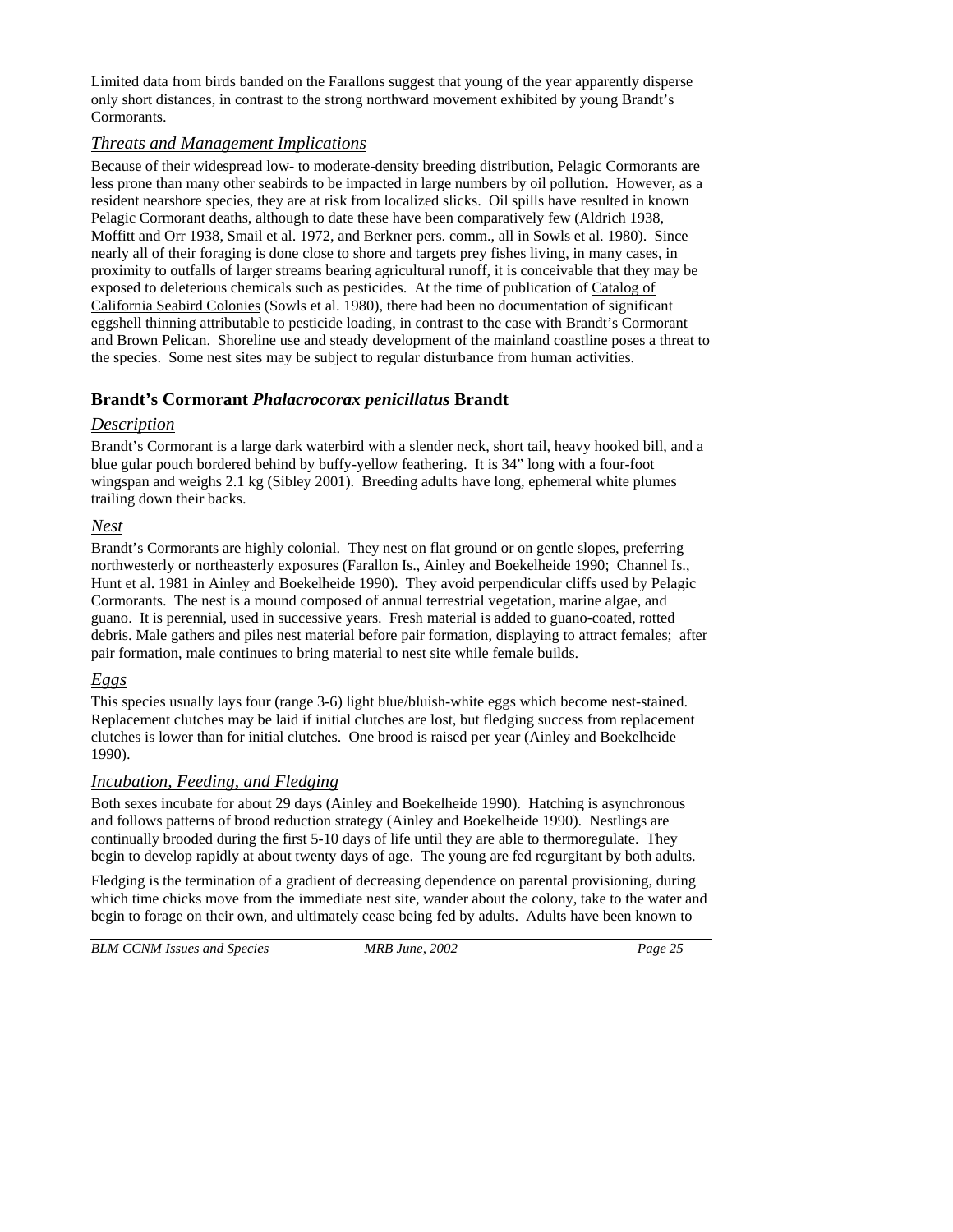continue feeding young as late as October (Ainley and Boekelheide 1990). During study of this species on the Farallon Is. from 1971-1982, the period of time adults spent at the nest site with chicks varied widely from year to year. The mean duration was 37 days (Ainley and Boekelheide 1990).

#### *Feeding Behavior and Diet*

Brandt's Cormorants obtain food by surface dives in marine or estuarine waters. Most foraging is done in the open ocean. Varied marine fishes are captured. Examination of pellets recovered on the Farallon Is. during the five years 1973-1977 (Ainley and Boekelheide 1990) indicated that prey items were caught at or near flat, sandy or muddy seafloor. Adults were found to rely heavily on juvenile rockfishes, bothid and pleuronectid flatfishes, Pacific Tomcod, Plainfin Midshipman, and Spotted Cusk-Eel. Flatfishes comprised a great proportion of the Farallon birds' diet by weight. During years of near-normal water temperature, species diversity in the diet was low, owing to reliance on rockfishes. As numbers of juvenile rockfish were very low in 1976, a warm-water year, diet diversity spiked. Brandt's Cormorants are also known to take shrimp and crabs (Kaufman 1996).

Breeding adults may range many miles from their nest sites in the course of daily feeding. Nearly all of the foraging commute performed by mainland/nearshore nesters involves strictly coastwise movement opposite shore (D. Fix, pers. obs.), with few appearing to venture more than several miles from land. In this sense, they are restricted to waters over the inner continental shelf.

#### *World Distribution*

Brandt's Cormorant is a coastal species chiefly confined to nearshore upwelling areas of the California Current System. It breeds from extreme southeastern Alaska (a few pairs) south along the coasts of British Columbia, Washington, Oregon, California, and Baja California. Seventy-five percent of the world population nests in central and northern California. Foraging within larger estuaries is frequent, but occurrences anywhere on waters outside direct tidal influence are exceptional. By and large, this is an exclusively marine species highly dependent on prey productivity originating through cold-water upwelling.

#### *California Distribution*

Brandt's is the most abundant cormorant species along the outer California coast. Although locations of nesting colonies occur irregularly owing to constraints of substrate requirements, birds involved in nesting range miles from their colonies, such that the species is present along the entire length of the coastline in summer. The largest breeding aggregation is on the Farallon Is., where 28,000 birds nested in 1979 (Ainley pers. comm. in Sowls et al. 1980). Sowls et al. noted that, during their late 1970s survey period, at least 13 colonies in California contained more than 1000 birds. Brandt's Cormorants are among the California nesting seabirds which nest in large colonies rather than in loose, dispersed colonies or as discrete pairs.

#### *Population Status and Dynamics*

In the manner of some other seabirds given to nesting in large assemblages, Brandt's Cormorants are known to shift their colonies from one site to another over the years (Hunt et al. 1979, Sowls et al. 1980). Several examples serve to illustrate this phenomenon. Two hundred birds nested on Casket Rock in Mendocino County in 1969; no nests were observed there in 1979, but 330 birds nested in 1980 (Sowls et al. 1980). Sowls et al. (1980) noted that similar fluctuations occurred at White Rock, '333 Point', and Arched Rock; they also stated that cormorants may have abandoned Prince I. (Del Norte Co.) in 1977 because of a heavy flea infestation, attributing this speculation to Hunt et al. (1979). While Sowls et al. estimated only 200 Brandt's Cormorants in the Pinnacle Pt. survey segment (#007, Catalog of California Seabird Colonies, 1980) in the course of their 1979-1980 census effort, 1100 birds were counted from shore within that segment at Pt. Lobos in June 1981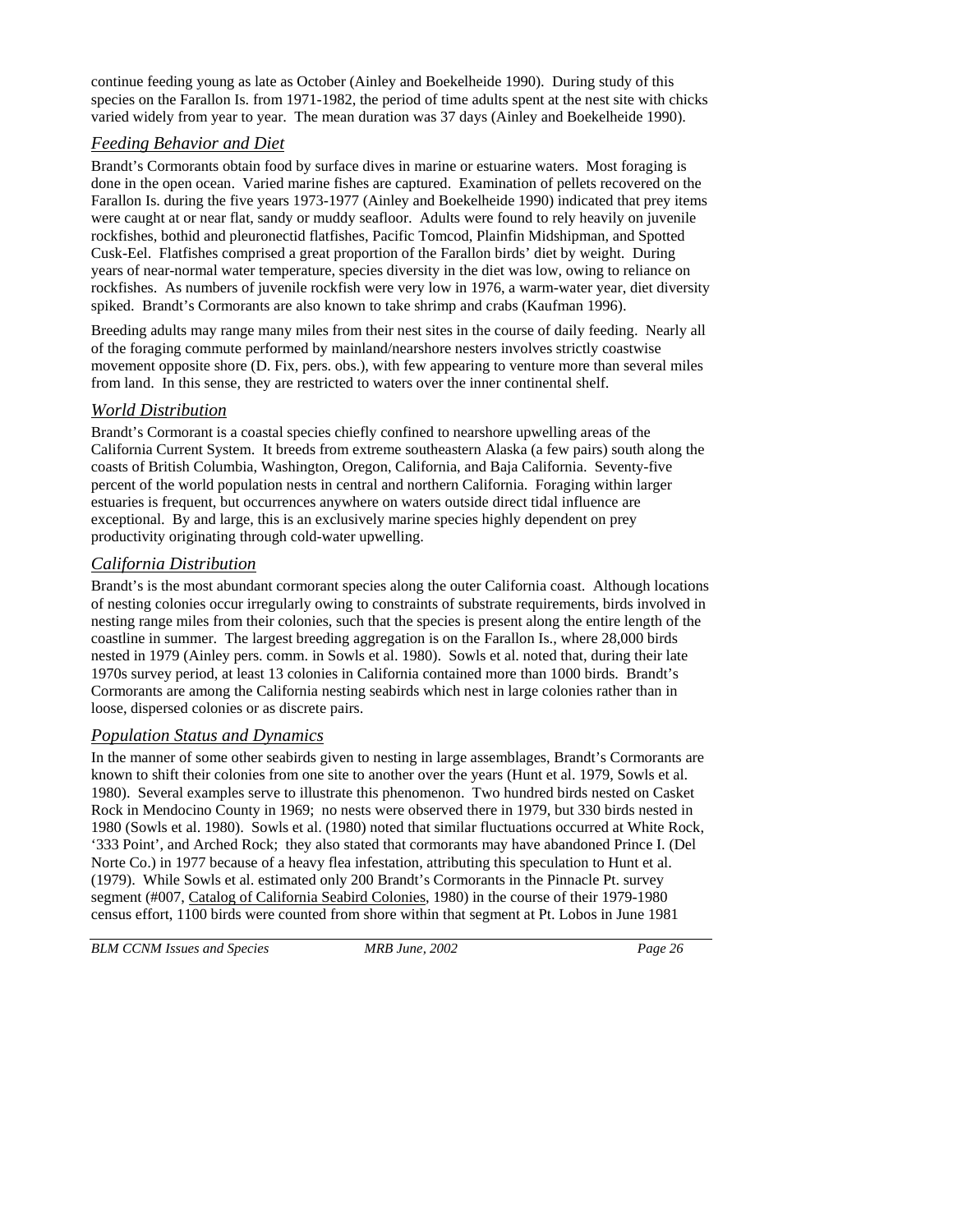(LeValley and Evens 1981). At well-watched Año Nuevo I., San Mateo Co., Brandt's Cormorants bred for the first time in 1993, with 37 nests constructed (Yee et al. 1993).

These birds leave sites of breeding concentrations on the north coast and at the Farallon Is. in early winter, dispersing along the central and southern coast (Osborne 1972, DeSante and Ainley 1980). Band returns indicate that young birds disperse northward following the breeding season; most recoveries were from north of Cape Mendocino, primarily in Humboldt Bay and along the Oregon coast (Ainley and Boekelheide 1990). Observers along the Oregon coast annually witness considerable northward flight within two miles of shore by flocks of Brandt's Cormorants. Such flocks often contain scores of cormorants, flying in unwavering formation. This evident northward movement is generally first noted in August and continues well into early fall. Some return flight is noted by observers later in fall (D. Fix, pers. obs.). Brandt's Cormorants are much less numerous on the Humboldt and Del Norte County coasts in late fall and winter than during the warmer months (Harris 1996). A count of 130+ at Pt. St. George 3 December 1980 was exceptional; it is conceivable these birds may have been late-lingering fall migrants (LeValley and Evens 1981).

Sensitivity to human disturbance during the period of egging on the Farallon Is. from the 1850s to the 1890s impacted Brandt's Cormorant population size at that site. Fewer than 5000 birds nested there in the early twentieth century (Ainley and Lewis 1974, in Ainley and Boekelheide 1990), but the population had increased to 18,000-20,000 birds by 1959, to 22,000 by 1972, and to 28,000 at the time of publication of Catalog of California Seabird Colonies (Sowls et al. 1980).

Conversely, populations in the Channel Is. have declined in size since first recorded in the late 1800s. Hunt et al. (1979) speculated that they were affected first by human disturbance and later by the accumulation of pesticide residues. Thin eggshells were seen in Brandt's Cormorant eggs on San Nicolas I. and Lion Rock (Frame 1972, Hunt et al. 1979).

Sowls et al. (1980) noted that their population estimates (1979) for the remainder of the California coast exclusive of the Farallons were nearly double the figures from 1969 and 1970 (Osborne and Reynolds 1971). They surmised that the difference may have been due in part to more accurate censusing rather than any real population change, or, conceivably, to an unusually high nesting effort in 1979.

It has been shown that reproduction in Brandt's Cormorant is reduced during warm-water years, in which cold upwelling is curtailed (Ainley and Boekelheide 1990). Only 16,000 birds nested at the Farallon Is. in 1980 (Ainley pers. comm. to Sowls et al.). More dramatically, a crash in fish populations caused widespread abandonment of nesting efforts there in 1983, with only ten chicks raised to fledging; typically, 7500-10,000 young are fledged (LeValley and Evens 1983). Similarly, the ENSO event of 1998 "crushed the breeding of marine cormorants" in Monterey Co., where Brandt's completely failed at Pt. Lobos and only 8+ nestlings survived at Bird Rock off Pebble Beach by 28 June. These two colonies combined for 4677 nesting pairs in the 1989 colony survey conducted by the U.S. Fish and Wildlife Service (Roberson et al. 1998). Evidence suggests, furthermore, that elevated levels of mortality occur in warm-water years (Ainley and Boekelheide 1990). This was especially true in 1983, a dramatic El Nino/Southern Oscillation year in the North Pacific (Stenzel et al. 1988, in Ainley and Boekelheide 1990).

#### *Threats and Management Implications*

As it is closely tied to nearshore ocean and estuarine waters, Brandt's Cormorant is susceptible to oil pollution. This threat is greatest in the vicinity of breeding colonies, where large numbers of birds assemble for extended periods. This species may be the most vulnerable of all cormorants to localized oil spills because of its tendency to concentrate both at nest colonies and while foraging. Reported deaths from oil spills are infrequent, and this species made up only one percent of the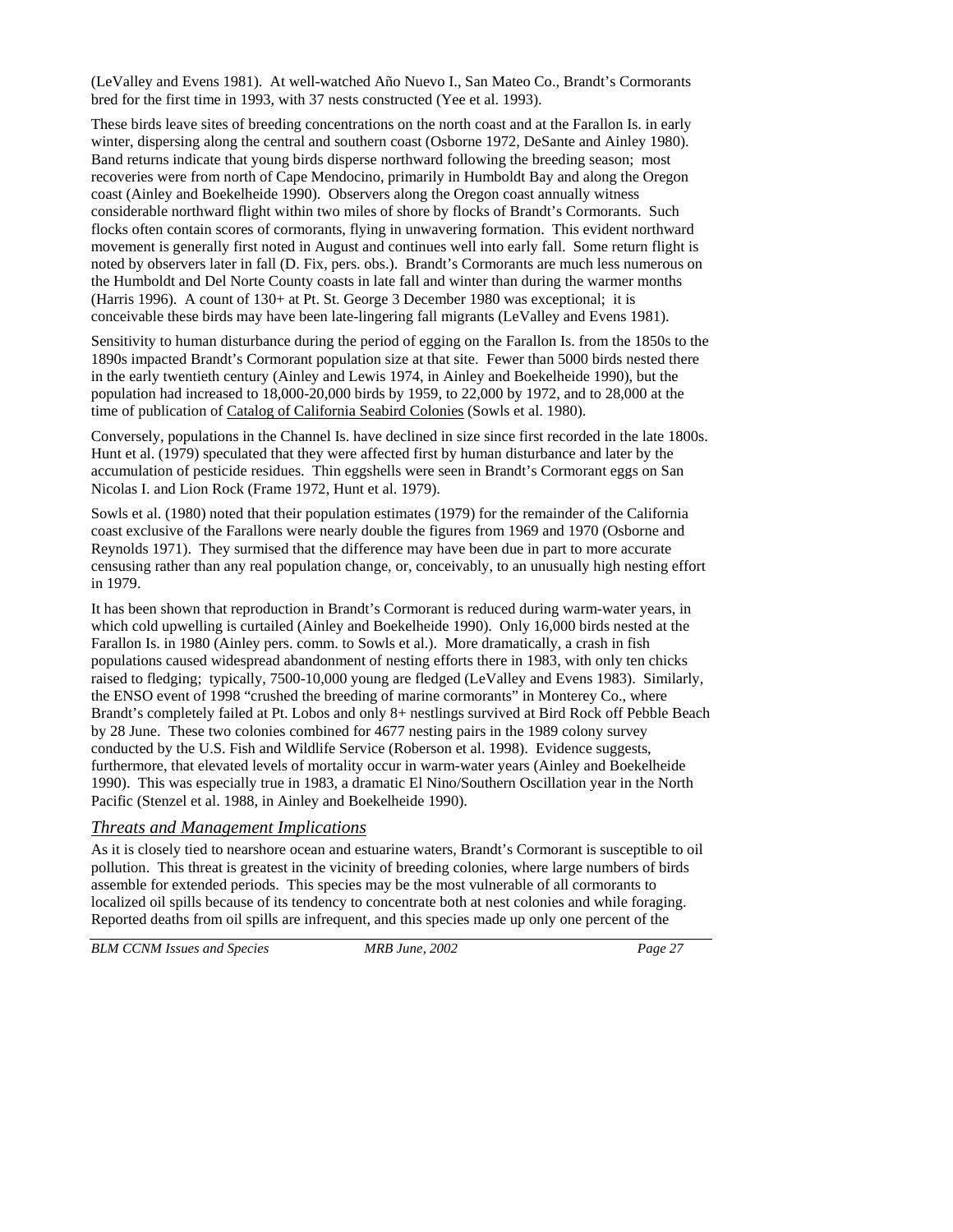recovered birds in the 1971 San Francisco oil spill (Smail et al. 1972 in Sowls et al. 1980); this may reflect a greater tendency to sink than in other seabird species (Harris pers. comm. to Sowls et al. 1980, Wahl 2002).

Entanglement in fishing nets poses a continual threat to all diving seabirds which forage in proximity to fishing operations. Brandt's Cormorants have been reported caught in nets at depths as great as 70m (Clay 1911).

They are vulnerable to disturbance during the breeding season. Adults flush from nests readily when approached by boats, low-flying aircraft, or humans on foot; this temporary desertion allows Western Gulls to prey upon eggs and helpless nestlings (Sowls et al. 1980).

# **Snowy Egret** *Egretta thula* **Molina**

# *Description*

The Snowy Egret is a small, slender, graceful heron which is entirely white but for its legs, feet, bill, and loral skin (adults). They are 24" long with a 41" wingspan and weigh 13 ounces (Sibley 2000). They are found widely in the temperate and tropical New World, inhabiting shorelines, marshes, swamps, and other wetland habitats. Breeding birds have bright reddish or yellow-orange loral skin and decorative plumes or 'aigrettes'. Throughout the year, adults ordinarily have black legs and highly-contrasting deep-yellow feet, long back plumes, and a black bill. Young birds have greenish legs and feet and indistinctly bicolored bills, the proximal one-half pale than the distal half. They are sociable, and nest colonially.

# *Nest*

Nests are usually placed in shrubs or trees, rarely in cactus or on the ground. The structure is flat, flimsy, and constructed of sticks, twigs, or rushes. Colonies sometimes occur in expanses of marsh vegetation over water. The male collects nest material and brings it to the female, who builds.

# *Eggs*

3-5 (range 3-6) light bluish-green eggs are laid. One brood is raised per year (Ehrlich et al. 1988).

## *Incubation, Feeding, and Fledging*

Eggs are incubated by both male and female for 20-24 days. Young hatch asynchronously and are classified as semialtricial 1. They are fed regurgitant by both adults and fledge at about 30 days.

## *Foraging Behavior and Diet*

Snowy Egrets are active hunters, walking or even running along shorelines or in shallow water in pursuit of fishes, crustaceans, amphibians, insects, and similar prey, which are taken by a quick lunge with bill extended. Open mudflats and tidal sloughs, exposed rocky or sandy ocean coast (locally), salt- and freshwater marshes, wet meadows, lakeshores, and (to a limited extent) upland pasture provide foraging venues.

## *World Distribution*

These egrets are found in the temperate United States (occasionally in southern Canada) southward to Argentina and the Galapagos Islands.

## *California Distribution*

Snowy Egrets breed locally along the California coast, in southern California, in the Central Valley, and east of the Cascade-Sierra divide. Concentrations tend to occur most frequently in the vicinity of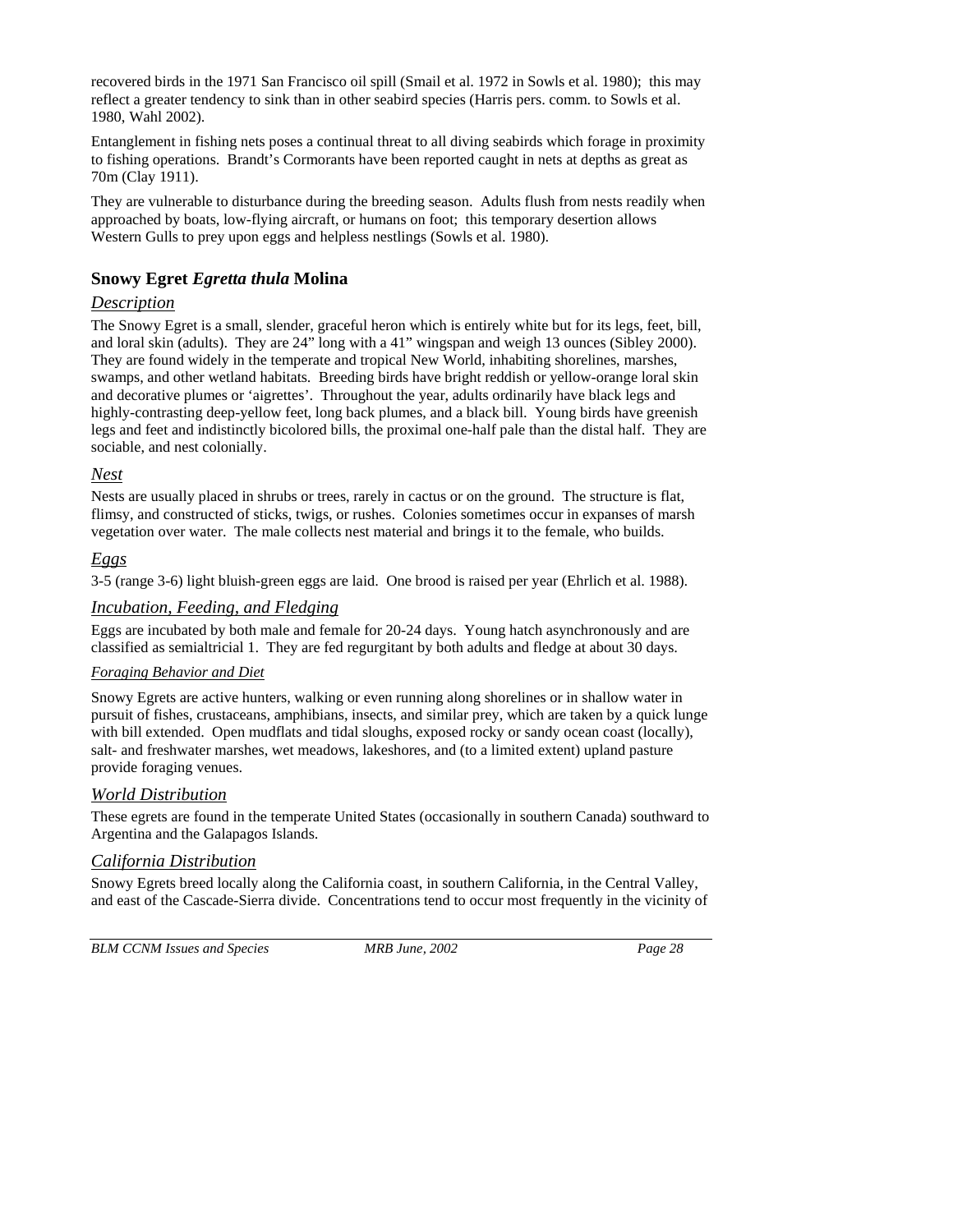nesting colonies and the outlying wetlands used by birds associated with them. Withdrawal from the northern interior takes place in fall and winter.

#### *Population Status and Dynamics*

Snowy Egrets are not typically thought of as offshore nesters. It is worth noting that a small breeding population became established in the early 1990s on Prince I., opposite the mouth of the Smith R., Del Norte Co. (A. Barron, in Harris [1996] ). This colony is thought to number some ten to twenty pairs. This island also supports Black-crowned Night-Herons, as well as many species of nesting seabirds.

#### *Threats and Management Implications*

The Snowy Egrets breeding on Prince I. presently appear at little risk from human disturbance, nor are their favored foraging and loafing sites in the nearby Smith R. estuary under direct threat.

## **Black-crowned Night-Heron** *Nycticorax nycticorax* **Linnaeus**

#### *Description*

The Black-crowned Night-Heron is a stout, short-billed heron of crepuscular and nocturnal habits. They are characteristic of swamps, sloughs, marshes, estuarine and lakeshores, harbors, and other wetland settings. The adult has a lustrous black cap and back, pale gray underparts, red eyes, and thin white plumes arising at the crown and trailing down the back. Immatures in their first year of life are dingy gray-brown overall, with streaked underparts, conspicuously white-tipped coverts and dark eyes. Subadults resemble older birds, but retain some breast-streaking, fine white stipplings on the coverts, and lack as distinct a pattern overall. These herons are 25" long with a 44" wingspan and weigh 1.9 lbs (Sibley 2000).

## *Nest*

Nests are placed inidividually or (most commonly) in colonies numbering up to several hundred pairs in trees, shrubs, or marsh vegetation; they are occasionally concealed in dense undergrowth. Nightheron nests are often fragile and loose, but sometimes substantial. They are built of sticks, twigs, or reeds, scantily lined with finer materials. Nests may be used in successive years. They first breed at 1-3 (usually 2-3) years of age (Ehrlich et al. 1988).

#### *Eggs*

3-5 (range 1-7) light bluish/greenish eggs are laid. Clutch size is larger in the northern part of the range (Ehrlich et al. 1988). One brood per year is raised.

## *Incubation, Feeding, and Fledging*

Eggs are incubated by both male and female for 24-26 days. Nestlings hatch asynchronously and are classified as semialtricial 1. They are fed regurgitant by male and female and, nearer fledging, unpredigested fish. Young fledge at 42-49 days. One brood per year is raised (Ehrlich et al. 1988).

## *Foraging Behavior and Diet*

Black-crowned Night-Herons are sometimes abroad during the day, but specialize in hunting at night. At that time they occupy a great many foraging venues in wetlands, along shores, or otherwise in proximity to water. Prey is obtained by patient scanning-and-lunging with the bill. They eat a wide variety of smaller vertebrate and invertebrate prey, including small birds and their eggs, nestlings, and fledglings (locally significant predator of both ducklings and rail adults and young); fishes, crustaceans, amphibians, reptiles, snails, and similar prey.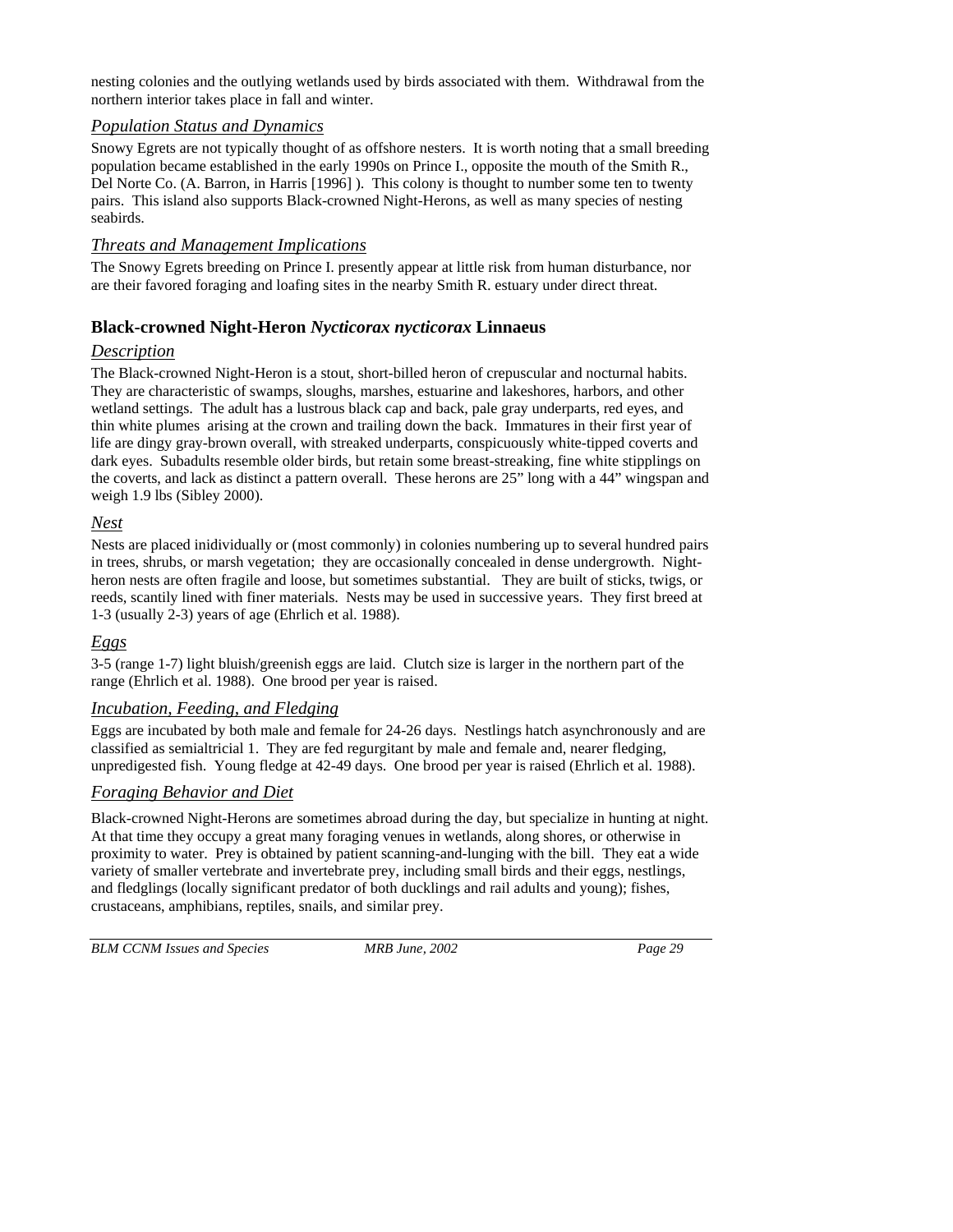## *World Distribution*

Black-crowned Night-Herons have a nearly cosmopolitan distribution, occurring in the form of one subspecies or another over much of the world. In North America, they breed from southern Canada south locally through the U.S. and into Mexico. Most of the population retreats well to the south during the colder months, wintering from the Pacific Coastal and southern states into tropical America.

# *California Distribution*

These herons are resident over much of lowland California in appropriate habitat, both coastally and inland. Some interior summering sites are vacated during the winter, while other locations are visited by night-herons outside the breeding season but not extensively in spring and summer. The extent to which migration occurs, and hence the state of seasonal flux of the population, is poorly perceived.

#### *Population Status and Dynamics*

This species is not usually considered in any discussion of breeding seabirds. However, a small population consisting of perhaps 10-20 pairs colonized Prince I. opposite the mouth of the Smith R., Del Norte Co., in the early 1990s (A. Barron, in Harris [1996] ). This colony coexists with nesting Snowy Egrets. Prince I. supports many species of breeding seabirds in addition to hosting this small mixed-species heronry.

#### *Threats and Management Implications*

The small population nesting on Prince I. would appear to be at little risk from human disturbance. The birds' preferred hunting and loafing areas in the adjacent Smith R. estuary are free from threat of development and human use, while occurring daily, is light.

# **Peregrine Falcon** *Falco peregrinus* **Tunstall**

## *Description*

Peregrine Falcons are variably-sized larger falcons characterized by long pointed wings, a commanding disposition, and surpassing abilities of flight. They average 16 inches long with a fortyone-inch wingspan and weigh about 1.6 pounds (Sibley 2000). The species is polytypic. *F. p. anatum* is the most widespread New World form, occurring from boreal Alaska and Canada southward locally in Canada and the United States, wintering southward. *F. p. tundrius* breeds across the Holarctic and winters chiefly in middle and tropical America. *F. p. pealei* is largely resident in coastal southeast Alaska and British Columbia; some authorities attribute breeding birds on the Washington coast to this race. Introduction of non-native subspecies of peregrines during the era of captive propagation and reintroduction in the 1970s and 1980s resulted in some crossing involving members of exotic forms. Sexual dimorphism in size is universal irrespective of subspecies.

Adult Peregrine Falcons have a dark 'hood' and sideburn, pale gray to deep blue-gray upperparts, variable patterning on the underparts, and yellow feet, legs, cere, and orbital ring. Young birds have dark brown upperparts, a facial pattern similar to that of the adult but sometimes muted or, in *tundrius*, a prominent white or pale-buff forecrown and supercilium. Peregrines fly rapidly with fluid yet flickering wingbeats. They also soar high in the sky for long periods, particularly in the vicinity of nesting sites in spring and summer.

#### *Nest*

No nest is built. The female lays in a simple scrape in a protected cliff pothole, on a ledge, on massive undisturbed human structures such as large buildings or bridges, and (rarely) in large cavities in the main trunk of overstory trees. Lining is absent or scant and, if present, is scraped into nest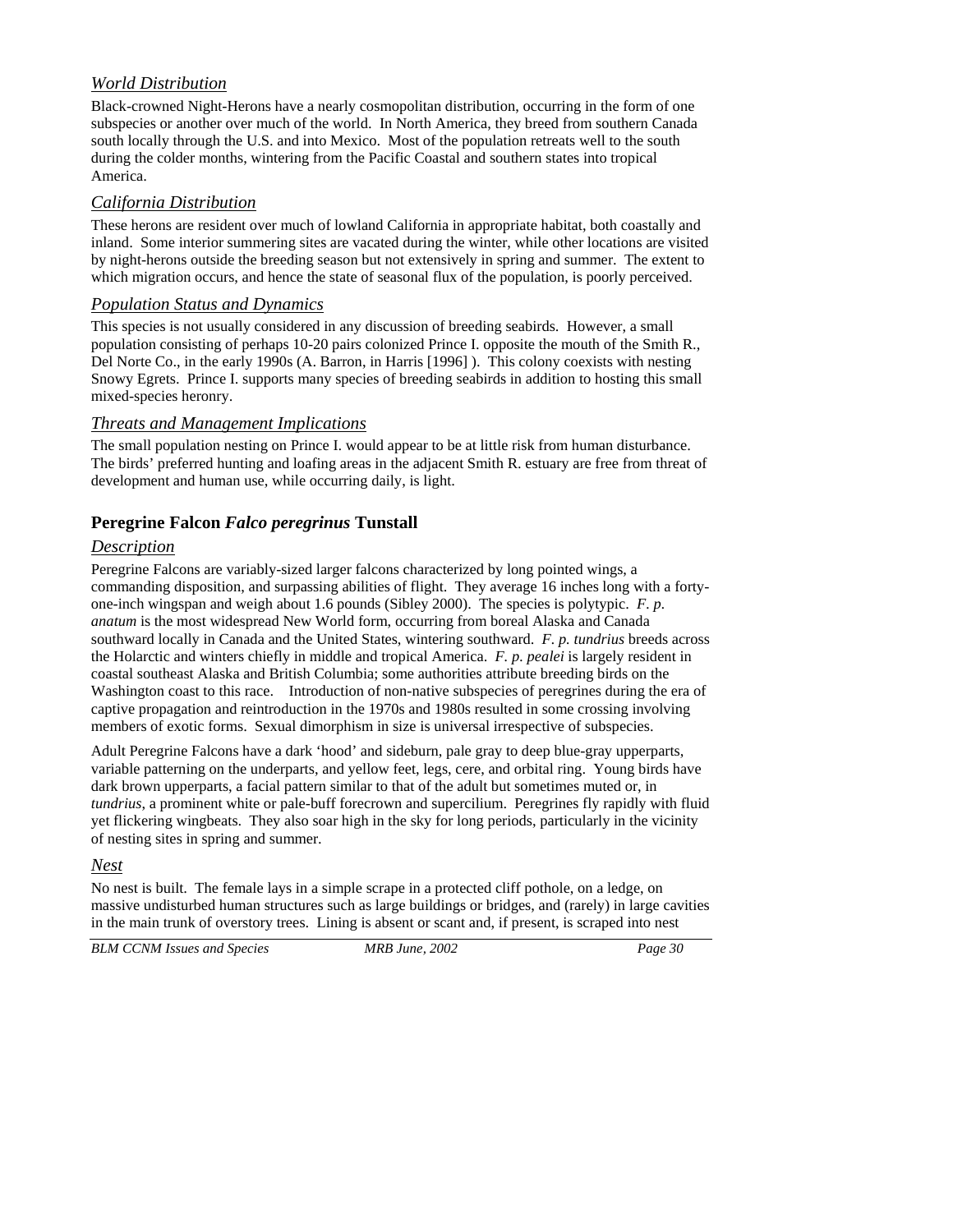hollow by the female. Vertical protection beneath the site appears important to nest situation. Command of open air space from placement at midslope, upper slopes, or along ridgetops is preferred. Urban peregrines nest on tall buildings and other structures in southern California, A very few pairs of peregrines nest in old-growth coast redwoods in Humboldt County and perhaps elsewhere. Pairs of Peregrine Falcons are monogamous, though mate replacement is regular.

Peregrine eyries are commonly occupied by the same pair in successive years, or may be alternated at irregular intervals with use of nearby alternate nest sites within the territory.

#### *Eggs*

3-4 (range 2-6) eggs are laid. One brood per year is raised.

#### *Incubation, Feeding, and Fledging*

Eggs are incubated for 29-32 days. Nestlings are classified as semialtricial 2 (Ehrlich et al. 1988).

During incubation, the male brings food to the female, who accepts it near or at the nest. Both adults provisioning nestlings to fledging. The young generally fledge at 41-44 days (Sherrod 1983). Family groups of adults and semidependent young remain together for some weeks following fledging.

#### *Foraging Behavior and Diet*

Peregrine Falcons eat mostly birds, which are captured through aerial stoops, tail-chases, or while gliding among treetops of the upper forest canopy searching for unsuspecting prey. Some hunting is done from exposed perches. A great variety of birds are taken, ranging in size from swallows and warblers through a wide range of shorebirds and songbirds to the larger waterfowl. Males tend to prey upon smaller birds, females larger birds. They hunt opportunistically with respect to type of prey pursued. Prey may be transported miles from the point of capture. Items may be plucked at the site of a kill or else taken to a plucking site some distance away.

#### *World Distribution*

Peregrines and several species of peregrine-like falcons are distributed widely around the world. The Peregrine Falcon in a restricted sense (though occurring as many subspecies) inhabits portions of all continents except Antarctica. Members of Holarctic populations retreat broadly southward in fall, returning in spring to higher latitudes and elevations. In North America, Peregrine Falcons breed in Alaska, Arctic and boreal Canada (particularly west of the Rockies), locally across much of the interior Western states, and locally in unmanaged and urban areas alike in the central and eastern United States, and southward locally into Middle America (where it is more common as a transient and wintering bird).

#### *California Distribution*

Peregrine Falcons in California originally occurred patchily across much of the state, inhabiting seacoast, foothills, and mountains. Following several decades of increasing—and, ultimately, great—diminishment in the several decades following World War II, the population in the state has rebounded. Today, numerous eyries are located throughout most of the state in appropriate habitat. Northbound or southbound transients, as well as wintering birds from farther north, swell their numbers from September to April.

A minority of California's breeding population occupies select seastacks and coastal mainland cliffs from northern Del Norte Co. to the Channel Islands. During the extreme period of decline in the late 1960s, all but one known coastal eyrie in California was unoccupied or suffered nest failure. Initial reintroduction and reestablishment through propagation and hacking at mainland sites in the 1970s and 1980s was followed by reappearance of pairs on offshore rocks. During the 1990s, the total of known pairs in California increased significantly (D. Fenske, pers. comm.).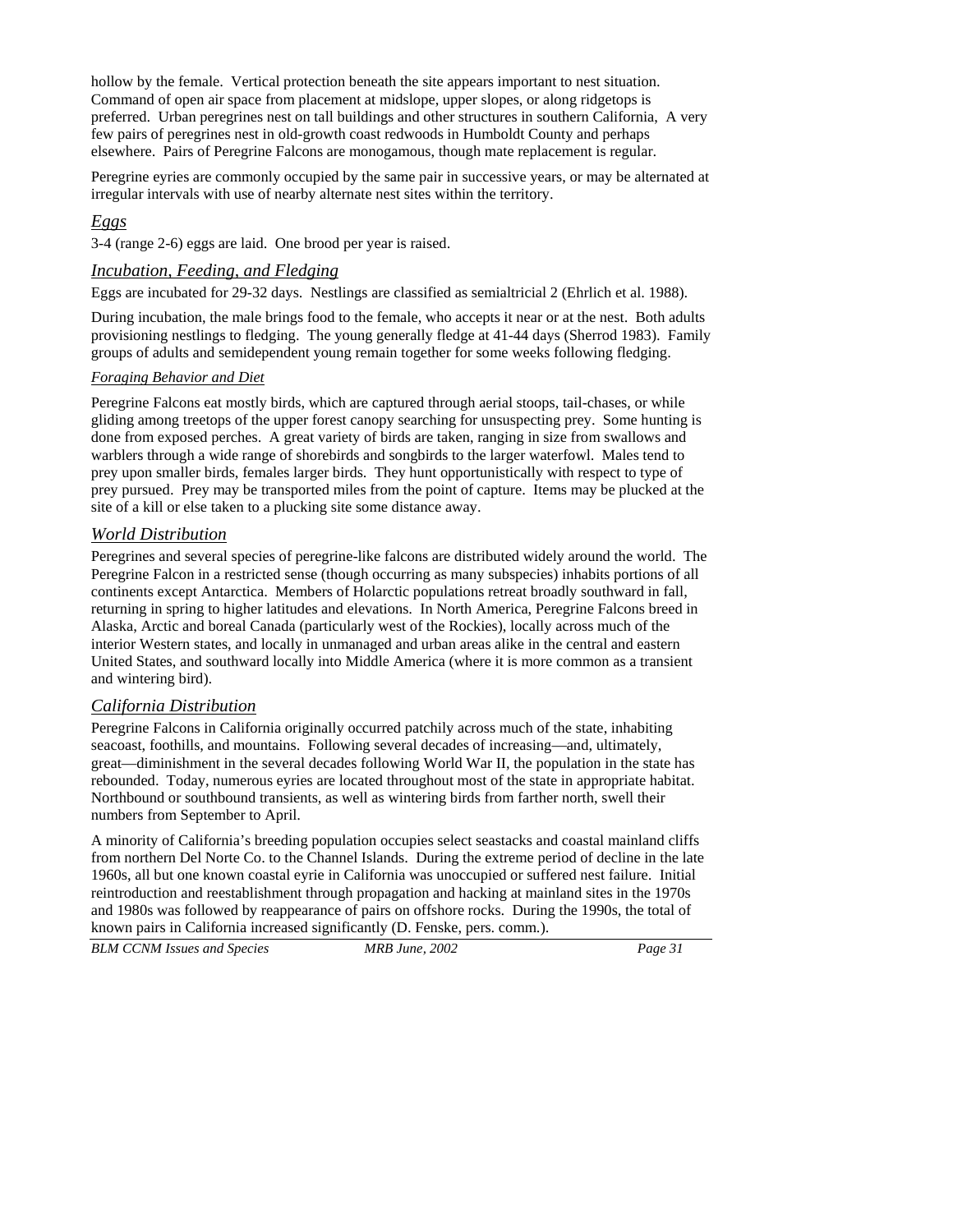# *Population Status and Dynamics*

California's nesting peregrines suffered a serious decline during at least the late 1940s until the ban on domestic use of DDT and similar chlorinated hydrocarbons was enacted in 1972. Occupying an energetic niche at a high trophic level, these birds experienced eggshell thinning and consequent reproductive failure during this time. Many historical sites were abandoned after years of declining fledging rates and population recruitment. A vigorous reintroduction program undertaken by The Peregrine Fund, Inc., and cooperating governmental and non-governmental agencies has been successful in returning breeding birds to most ancestral eyries, as well as to sites previously not known to have been inhabited.

#### *Threats and Management Implications*

Although not especially susceptible to human disturbance owing to typically protected nest placement, peregrines are nevertheless highly sensitive to it; they may abandon clutches or even nestlings if repeated loud noises or close approaches by untutored persons occur. However, some degree of clutch recycle ability exists early in the breeding cycle.

The Peregrine Falcon is to be afforded fullest protection within accepted Federal and state guidelines wherever human activities may conflict with the needs of the bird.

# **Black Oystercatcher** *Haematopus bachmani* **Audubon**

#### *Description*

The Black Oystercatcher is a large, robust, brownish-black shorebird of the intertidal zone, 17.5" in length with a 32" wingspan and averaging 1.4 lbs. (Sibley 2000). Birds of all ages have a long, bilaterally flattened bill, red in adults and pinkish-red with a dark tip in juveniles. The legs and feet are pale flesh; the eye is pale yellow. There is no distinguishing flight pattern (other than uniform darkness). Females have longer, narrower bills and heavier bodies (Andres and Falxa 1995). Their loud, far-carrying call-notes are often heard before the bird is seen.

#### *Nest*

The nest built by both adults, usually above high tide line in weedy turf, beach gravel, or a rock depression, generally with an unobstructed view; it is usually lined with rock shards or shell bits (Ehrlich et al. 1988). Intermittent nest construction begins 2-3 weeks before eggs are laid; most preparation is accomplished by the male of the pair. Use of the same nest site in successive years appears common. Copulatory behavior begins in early February (Helbing 1977, Andres and Falxa 1995). Adults establish breeding territories. Birds on the Farallon Is. begin nesting at five years of age (W. Sydeman pers. comm., Andres and Falxa 1995).

## *Eggs*

1-3 (rarely 4, exceptionally 5), cream buff/olive buff, variably spotted, blotched, or scrawled with brownish-black or purplish-gray; smooth to slightly rough. Egg-laying takes place chiefly in May and early June. The peak laying period in northern California is in the third week of May (Andres and Falxa 1995). Eggs are laid at 24-hour intervals but hatch at four-hour intervals; thus, eggs laid earlier have a longer lay-to-hatch period (Drent et al. 1964 in Andres and Falxa 1995). One brood is raised per year (Ehrlich et al 1988).

## *Incubation, Feeding, and Fledging*

Eggs begin to be incubated by both sexes as soon as the clutch is complete, and incubation continues for 26-28 (range 26-32) days. Incubation changes are frequent throughout the day (Helbing 1977 in Andres and Falxa 1995).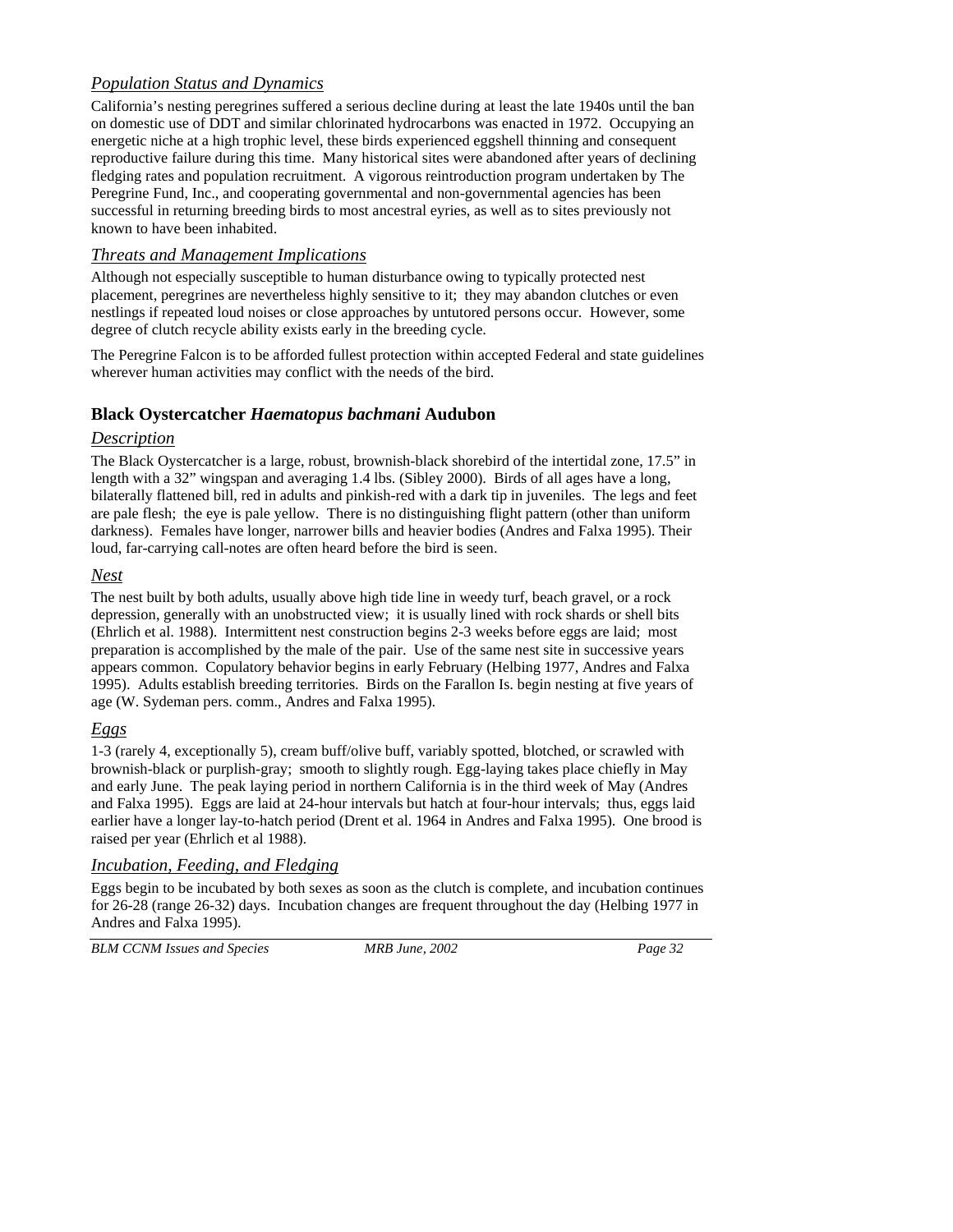Nestlings are classified as Precocial 3 and hatch at a weight of 32-36g (Webster 1942, Nysewander 1977 in Andres and Falxa 1995). They may leave the nest within hours of hatching; within a few days, they follow adults to feeding areas (Sowls et al. 1980). Larger siblings interfere with food delivery to smaller siblings by reaching a food-bearing parent first, by chasing siblings en route to a parent, or by stealing from them after they receive a food item (Groves 1984 in Andres and Falxa 1995). Chicks are believed capable of thermoregulation by 21 days of age (Andres and Falxa 1995).

Flight is attained at about 35 days, at which point they are considered to have fledged; however, fledglings continue to depend on adults for an extended period. A study in British Columbia revealed that chicks developed 'searching and handling'skills comparable to those of adults within one year (Groves 1982 in Andres and Falxa 1995); however, immature birds are thought to require more than three years to develop a complete repertoire of efficient foraging skills (Falxa 1992).

#### *Feeding Behavior and Diet*

Although their diet is varied, Black Oystercatchers specialize in preying upon mollusks by inserting their sharp, flattened bills between the shells, severing the adductor muscle, and exposing the animal within for consumption. They sometimes manipulate blades of marine algae with the bill to reveal prey (Andres and Falxa 1995).

They forage almost exclusively in intertidal habitats, on rocky shores exposed to surf action and on sheltered gravel, cobble, or sandy shores and mudflats of bays and sounds. In California, 93% of foraging is in areas washed intermittently by waves; wave-splashed mussels gape more often, and hence are more vulnerable to the birds' predation (Hartwick 1976, Falxa 1992, in Andres and Falxa 1995).

The ubiquitous California Mussel (*Mytilus californianus*) is important locally, and is known to be the chief food of oystercatchers both in the Channel Is. (Hunt et al. 1979 in Sowls et al. 1980) and in northern California (Helbing 1977 in Sowls et al. 1980). Chicks at the nest are frequently fed crabs (Hartwick 1976, Helbing 1977 in Sowls et al. 1980).

They are also known to take other mollusks such as limpets, whelks, and chitons; various marine invertebrates, especially worms, isopods, echinoderms, barnacles, crabs, and other crustaceans; and fish. Ephemeral food sources such as beached by-the-wind sailors (*Vellela vellela*) and herring spawn are also exploited (Andres and Falxa 1995, Ehrlich et al. 1988). On Southeast Farallon I., adults were observed feeding chicks tenebrionid beetle larvae captured in the soil of a nearby seabird colony (Morrell et al. 1979 in Andres and Falxa 1995).

## *World Distribution*

Black Oystercatchers are found throughout the year from the outer Aleutian Is. (from Kiska eastward; not Near Is. group) and south from Bristol Bay, Alaska in appropriate habitat along the Pacific coast to southern California and, locally, on the mainland coast and islands of the west side of the Baja California peninsula (Jehl 1985, in Andres and Falxa 1995). They are strongly associated with rocky coasts and islands. Though believed largely resident, small numbers visit jetties, breakwaters, and other coastal and outer-estuarine rockworks; birds occasionally visit sand beaches to bathe or forage. They are almost never seen anywhere away from outer coastal environments, although they have been increasingly found inside n. San Franciso Bay.

## *California Distribution*

Oystercatchers are present along the California coast throughout suitable habitat from the Oregon border to Pt. Arguello and the Channel Islands (except San Nicolas I.). They are resident and breed on both offshore islands and rocks and mainland rocky shores. This species is a scarce visitor to the mainland southern California coast. Considering the somewhat irregular distribution of habitat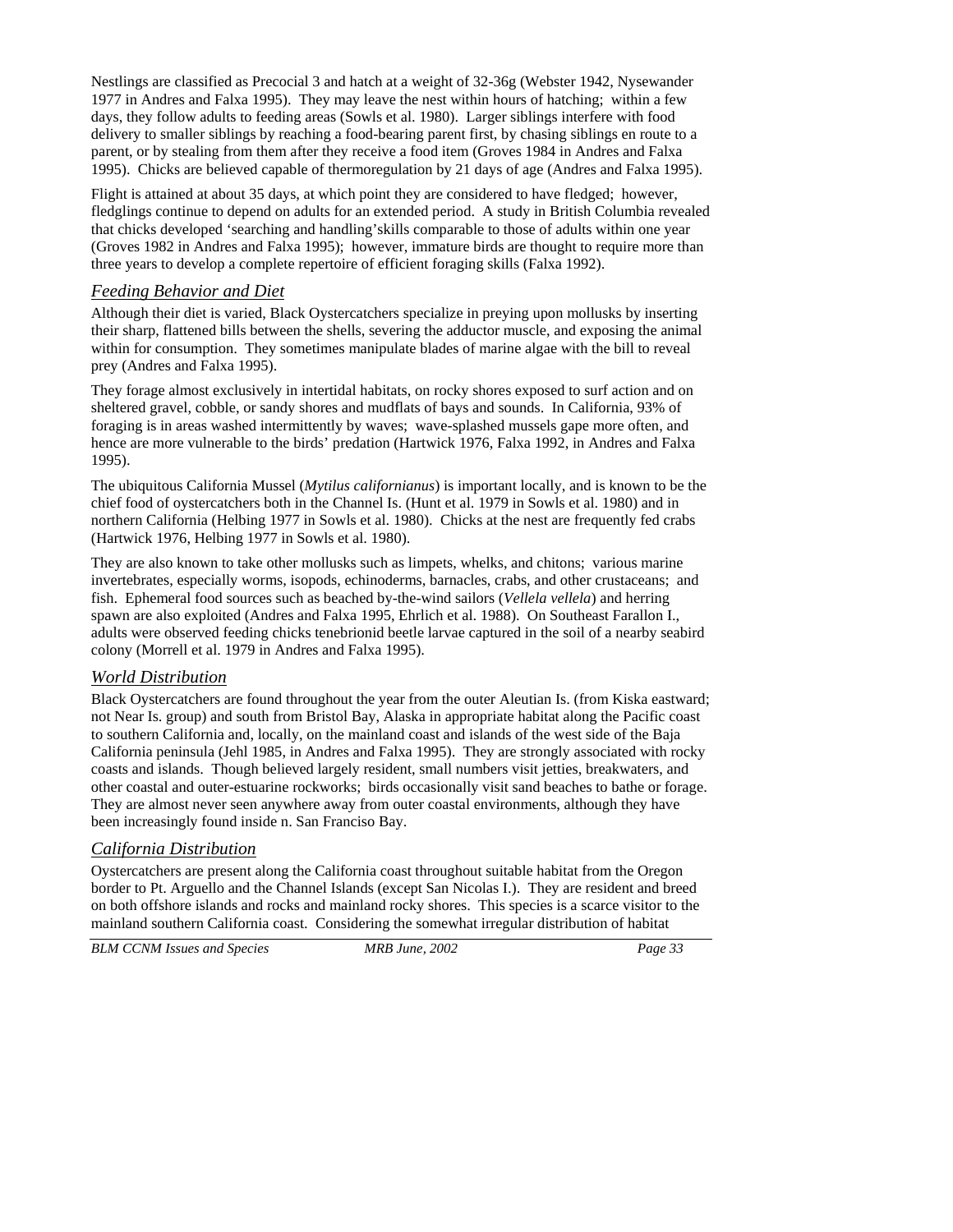within the state, the population estimates by Sowls et al. (1980) for each of nine survey subregions are rather uniform. However, concentrations of 242 breeding birds in the Channel Is. and 40 in the Farallon Is. together represented half of the catalog breeding total.

#### *Population Status and Dynamics*

Black Oystercatchers are a non-colonial nesting species. Through the establishment of large nesting and feeding territories, the population is distributed throughout available habitat (Sowls et al. 1980). Feeding territories are defended year-round (Ehrlich et al. 1988). However, they are often found in loose association with other seabirds, and are known to be gregarious in winter (Webster 1941 in Sowls et al. 1980). Nonbreeding birds typically roost communally at sites which lie above the hightide zone and afford a wide view of nearby coastline (Andres and Falxa 1995).

They are believed to be monogamous, and to maintain a long-term pair bond (Sowls et al. 1980). A small sample of color-banded birds in central California suggests that pairs remain together not only throughout the year, but for successive years—perhaps for the lives of some birds. However, some 'divorce' occurs between breeding seasons (Andres and Falxa 1995). There exists little data on postfledging or adult survival. Based on resighting of color-banded birds, annual survivorship of birds more than one year old in California (*n*=26) is estimated at >90% at a minimum (Andres and Falxa 1995).

Sowls et al. (1980) estimated a minimum breeding population of 704 birds for California. However, those authors pointed out that, during field surveys preparatory to compilation of Catalog Of California Seabird Colonies, they used territorial defense as an indication of nesting, therefore likely underrepresenting the actual California population, which they allow 'is probably about 1000 birds'.

It is worth noting that Black Oystercatchers disappeared from the Farallons in the 1860s, possibly as a result of excessive human disturbance (Sowls et al. 1980)---specifically, the intense commercial egg-collecting that occurred there during that period. A few birds were seen there in 1903, but it was not until 1956 that they were once again observed there regularly. The breeding population at the Farallons increased to 16 by 1959 and to 40 in 1972 (Ainley and Lewis 1974). Since that time the population has stabilized and may be at its maximum (Ainley pers. comm. in Sowls et al. 1980).

The ranges of Black Oystercatcher and American Oystercatcher (*H. palliatus*) overlap in Baja California. Hybridization has been known to occur, particularly during periods of low population size. Assortative mating of parent forms is most prevalent (Jehl 1985 in Andres and Falxa 1995). Both phenotypically pure American Oystercatchers (rare) and hybrid and putative backcross American X Black Oystercatchers (uncommon) have been documented as occurring in southern California.

#### *Threats and Management Implications*

Black Oystercatchers are highly specialized birds which require clean, undisturbed, untrammeled rocky coastlines for nesting and feeding. With an overall population of some 11,000 birds (Page and Gill 1994 in Andres and Falxa 1995), loss of any significant regional component would have consequences, yet the population is widely distributed over a very long span of Pacific shoreline. Oil spills, which foul intertidal habitats, could seriously affect food supplies, but 'losses of birds from direct oiling would probably be low' (Sowls et al. 1980). Long-term degradation of intertidal habitat would almost certainly cause population declines (Sowls et al. 1980).

Common Ravens are noted as major egg predators by Ehrlich et al. (1988); specifically, oystercatcher productivity in Prince William Sound, Alaska, was inversely correlated with raven abundance (Andres and Falxa 1995). Hartwick (1974 in Sowls et al. 1980) lists gull predation as an important cause of mortality. Mortality among chicks is apparently high. Both chicks and eggs are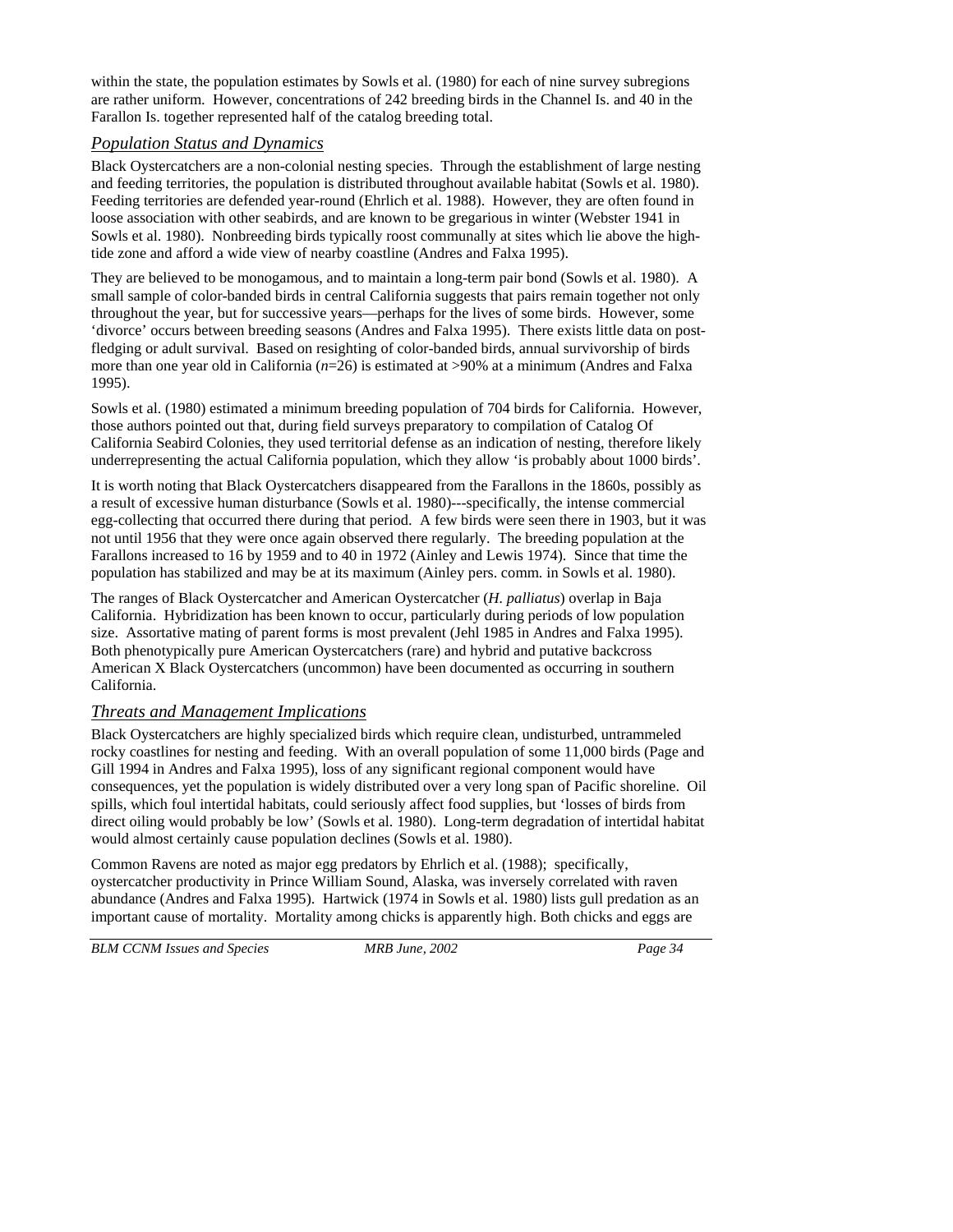frequently wave-washed (Sowls et al. 1980). Kenyon (1949) and Jehl (1985, both in Andres and Falxa 1995) stated that scientific collecting, human disturbance, and mammalian predation have caused extirpation of breeding pairs on small islands off the coast of Baja California. Human disturbance and feral cat predation on the Channel Is. caused breeding pairs to abandon nest sites; the density of breeding birds on disturbed islands was only 3% of the density on undisturbed islands (Warheit et al. 1984 in Andres and Falxa 1995).

# **Western Gull** *Larus occidentalis* **Audubon**

#### *Description*

The Western Gull is a large, heavy-billed 'pink-footed' gull restricted to the temperate West Coast of North America. It averages 25" long with a 58" wingspan and weighs 2.2 lb (Sibley 2000). Adults have dark gray back and wings, restricted white subterminal and apical spots in the outer primaries, slightly-contrasting black wingtips, thick orange-yellow bill with a red distal mandibular spot, and flesh-pink legs and feet. Aside from blackish under-wingtips and a grayish shadow through the undersides of the flight feathers, the balance of the plumage is white.

Juvenile birds are deep sooty-brown with a whitish rump and have dark eyes. Later immature stages are variably marked, with older birds more closely resembling adults in all plumage, iris, and bill features. At all ages, males are slightly larger and flatter-crowned than females. These outward gender-based differences are subtle.

The species is polytypic. The paler-mantled nominate *L. o. occidentalis* occurs n. of Monterey, and the darker-mantled *L. o. wymani* from Monterey southward. In definitive basic plumage, 'pure' *occidentalis* adults entirely lack the streaking about the head exhibited by members of *wymani*. Adult plumage is essentially attained at the close of the third complete prebasic molt.

Somewhat complicating the identification picture, as well as affecting discussion of species-specific life history traits, is the extensive hybridization of Western Gull with Glaucous-winged Gull (*L. glaucescens*) in Oregon and Washington. This thorough regional gene-mixing produces a continuum of phenotypes involving the parent types and crosses.

## *Nest*

Western Gulls nest on offshore islands, rocks, and (locally) mainland coastal cliffs and bluffs. Colonies may be situated on dredge spoil islands; scattered pairs nest on navigation aids and, locally, on rooftops. They are colonial, often associating with other seabirds. Pairs may nest singly, but when they do so, there are ordinarily other pairs scattered in similar situations in the general vicinity. The nest is a bulky, flattened bowl of dried grass, forbs, marine algae and similar material, frequently well out in the open, but occasionally partly sheltered. Both members of a pair build the nest. The nest is generally situated on a grassy or semi-barren slope or flat.

Colonies usually occur at greatest density on the flatter portions of islands and offshore rocks (Sowls et al. 1980), although minor ridgeline niches, hollows, and small ledges are used. Some pairs nest atop navigation aids and other exposed marine or lower-estuarine structures, including sparselyvegetated earthen levee fragments and rooftops. The nest is often adjacent to water for drinking and cooling (Ehrlich et al. 1988). Nests are typically used by pairs in successive years.

## *Eggs*

3 (range 1-5) eggs comprise a clutch. Eggs are buff/cinnamon-brown/gray, mottled, but variable within and between clutches (Ehrlich et al. 1988). One brood is raised per year.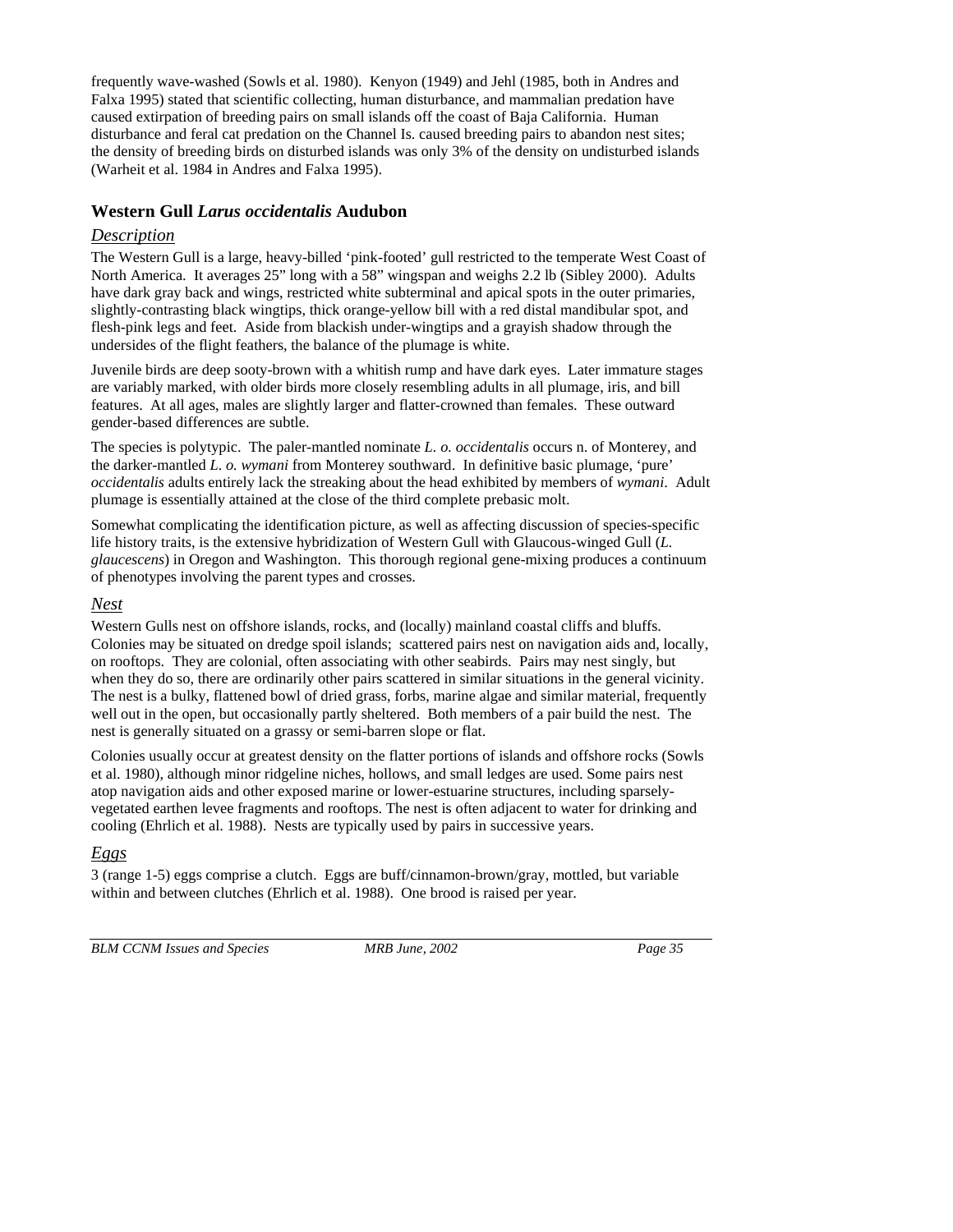# *Incubation, Feeding, and Fledging*

Both members of pairs incubate for 26 (range 25-29) days. Prior to beginning an incubation shift, an attending adult may 'belly-soak' to wet the eggs, effecting evaporative cooling. Embryos can survive short exposure to 114F/46C degrees, and are thus unusually heat-tolerant for gulls (Ehrlich et al. 1988). Within clutches, size, weight, and survival is strongly related to the egg-laying sequence. During incubation, one parent guards while the other sits on the nest. The nestlings are classified as semiprecocial. They are fed semi-digested regurgitant by each parent. Nestlings fledge at 42-49 days of age (Ehrlich et al. 1988). Young ultimately disperse from the colony at about 70 days of age; however, parental care typically extends several weeks beyond dispersal (Ehrlich et al. 1988).

#### *Foraging Behavior and Diet*

Western Gulls are highly opportunistic feeders. This attribute has abetted their success in an increasingly humanized estuarine/littoral habitat. They behave both as predators and scavengers, taking living food such as clams, crabs, sea urchins, starfish, young birds, seabird eggs, and small estuarine and terrestrial vertebrates; they eat carrion such as beached seabirds, fish, and marine mammals; and garbage, taken in greatest quantity during extended foraging visits to mainland dumps. Fish-processing waste is taken widely. Western Gulls may forage miles at sea, along the coastal littoral zone, in harbors, river mouths, about industrial areas within estuaries, and in flooded pastures in coastal bottomlands.

Important foods around the intensively-studied Southeast Farallon I. colony include anchovies, rockfish (*Sebastes* spp.), Pacific Saury (*Cololabis saira*), midshipmen (*Porichthys*), cephalopods, euphasiids, barnacles, and offal (Ainley and Sanger 1979, Hunt et al. 1979). During the strong 1983 ENSO event, marine food sources plummeted, such that Western Gulls spent much more time than normal commuting daily to and from San Francisco Bay area garbage dumps (Ainley and Boekelheide 1990).

As do some other species of gulls (and corvids), Western Gulls are known to drop shelled prey---even walnuts—from the air to gain ready access to the meal inside*.* This is believed to be a learned behavior (Ehrlich et al. 1988).

## *World Distribution*

Western Gulls are restricted to the temperate West Coast of North America, breeding from southwestern British Columbia south to northern Baja California. The bulk of the population occurs in Oregon and California. Few are ever found truly inland, but may wander some miles upriver during fish runs. In a general sense, the species is largely resident within the breeding range, although individuals are well-known to make lengthy travels to wintering sites sometimes hundreds of miles removed from nesting colonies (Spear et al. 1986, 1987, in Ehrlich et al. 1988). Some winter as far south as southern Baja California. Many may be found well out to sea, especially during the nonbreeding season. Western Gulls are locally sympatric with Glaucous-winged Gulls and intergrade with them in Washington and Oregon (Hoffman et al. 1978).

## *California Distribution*

Most of the California breeding population is concentrated at a few sites. By far the largest colony in California—indeed, the world's largest—occurs on the Farallon Is. Sowls et al. (1980) published an estimate of 32,000 there. This represents greater than 60% of the entire population nesting in the state. Other large colonies are at Middle Anacapa I. with 5000 gulls, Santa Barbara I. (2300), San Nicolas I. (1800), Castle Rock (1350), and Prince I. (960). Most colonies are much smaller. Sixteen of the remaining sites catalogued by Sowls et al. (1980) supported between 100 and 500 birds, 22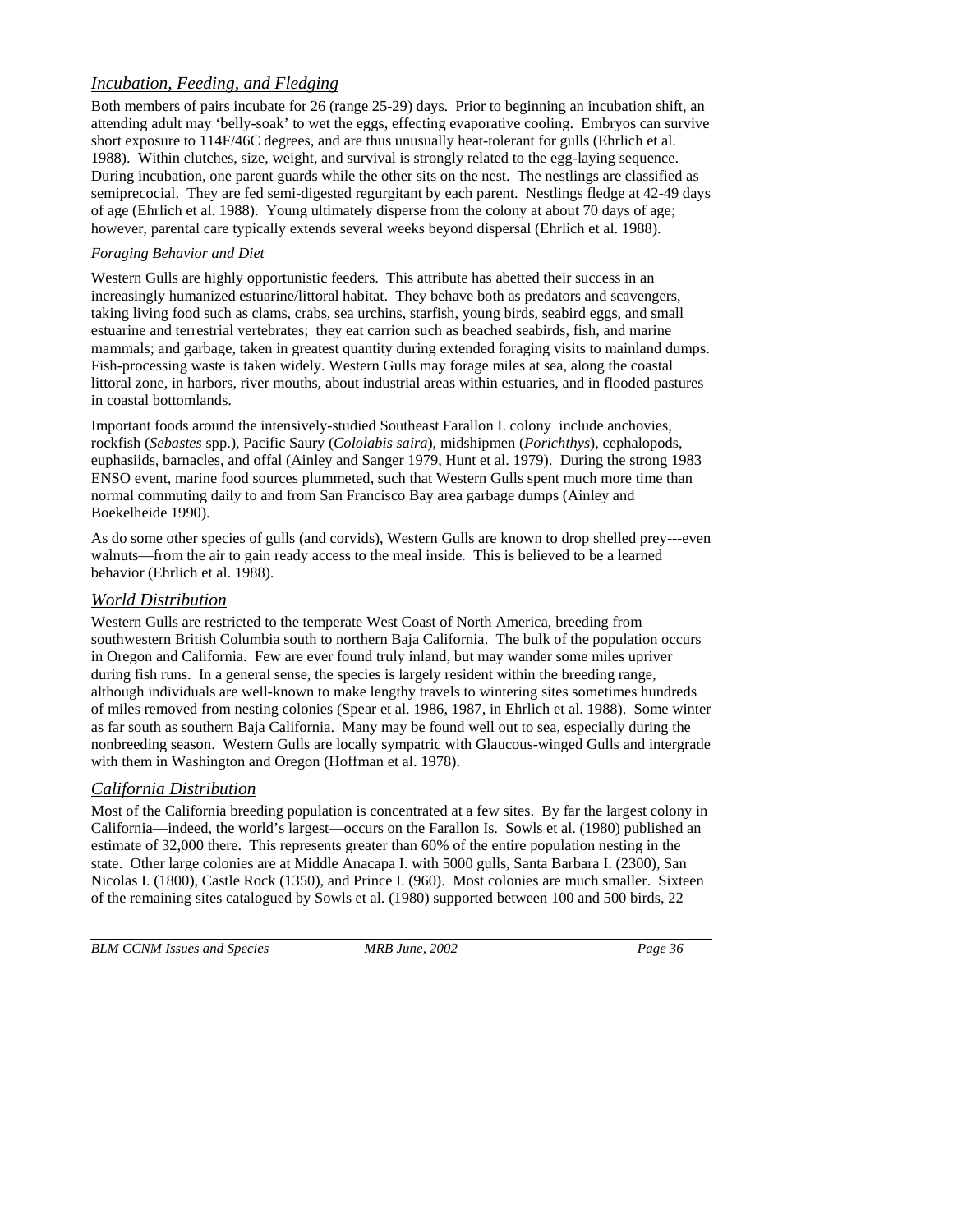sites had 50-100 birds, and 115 sites have fewer than 50 birds (Sowls et al. 1980), many of these situated on the smaller offshore rocks.

### *Population Status and Dynamics*

A century of decreased persecution and an abundant and varied food supply may be causing the population of Western Gulls in California to be growing. Sowls et al. (1980) believed this to be a likely scenario, but noted that documentation is difficult to obtain, since historical data for much of the California coast are lacking. Those authors cautioned that this increase—should it be occurring may not be desirable. Population growth in several populations of large gulls has been attributed to the availability of human food wastes and sewage (Drury 1979, Kadlec and Drury 1968, Vermeer 1963, in Sowls et al. 1980). Through force of sheer numbers and aggressive disposition, increased populations of Herring and Great Black-backed gulls have impacted tern and Atlantic Puffin colonies by usurping optimal nest habitat, stealing food, and eating eggs and chicks (Nettleship 1972, Nisbet 1973, in Sowls et al. 1980).

Compared to the slightly different survey effort of Osborne and Reynolds (1971), who censused many of the larger Western Gull colonies in central and northern California, Sowls et al. found more Western Gulls at 20 sites in 1979 and 1980 than in 1970, fewer at four sites, and no change at two others. The apparent net increase in numbers of breeding Western Gulls at these 26 sites was about 1600 birds. Additionally, the 1979-1980 survey effort of Sowls et al. found many previously undiscovered sites.

Other evidence that numbers may have increased comes from the Farallon Is. and Prince I. The number of Western Gulls on the Farallons plummeted in the mid-to-late ninteenth century, owing chiefly to egg collecting and disturbance from domestic animals (Ainley and Lewis 1974, in Sowls et al. 1980). The population recovered in size to about 23,000 birds in 1959 and remained stable until about 1972 (Ainley and Lewis 1974). By 1980, the population had increased to 32,000 birds, and at that time there appeared to be a surplus of adult-plumaged gulls, indicating that availability of nest sites might have become a limiting factor (Sowls et al. 1980).

On Prince I., a population of about 500 birds in 1968 (Huber 1968, in Sowls et al. 1980) increased to about 1000 in 1976 (Hunt et al. 1979). On Santa Barbara I., however, there has been a marked decline in numbers of Western Gulls since 1972 (Sowls et al. 1980). This decrease has been tied to the diminished abundance of anchoves (Hunt and Butler 1980, in Sowls et al. 1980).

## *Threats and Management Implications*

Owing to its remarkably varied diet, opportunism, and belligerent demeanor at competitive foraging venues, the Western Gull would seem to be among the most likely California nesting seabirds to continue to coexist with man in an environment increasingly prone to climatic and hydrographic fluctuations, as well as direct human impacts. Serving as a buffer to any stochastic events diminishing the population is the present existence of an excess of nonbreeding adults, contributing to the species' reasonably high reproductive potential. It is probably one of the marine waterbirds that is least vulnerable to oil spills, as individuals are highly mobile, are not tied by dint of behavior to the ocean surface, and frequently return to land to rest, roost, bathe in freshwater outfalls, and preen.

They are, however, susceptible to disturbance while nesting. Disturbance in particularly dense colonies may result in intraspecific pirating of eggs as well as outright cannibalism. Chicks frightened from their territories may be killed by neighboring gulls or become lost and starve. Increasing numbers of elephant seals on some island habitats may have displaced nesting Western Gulls.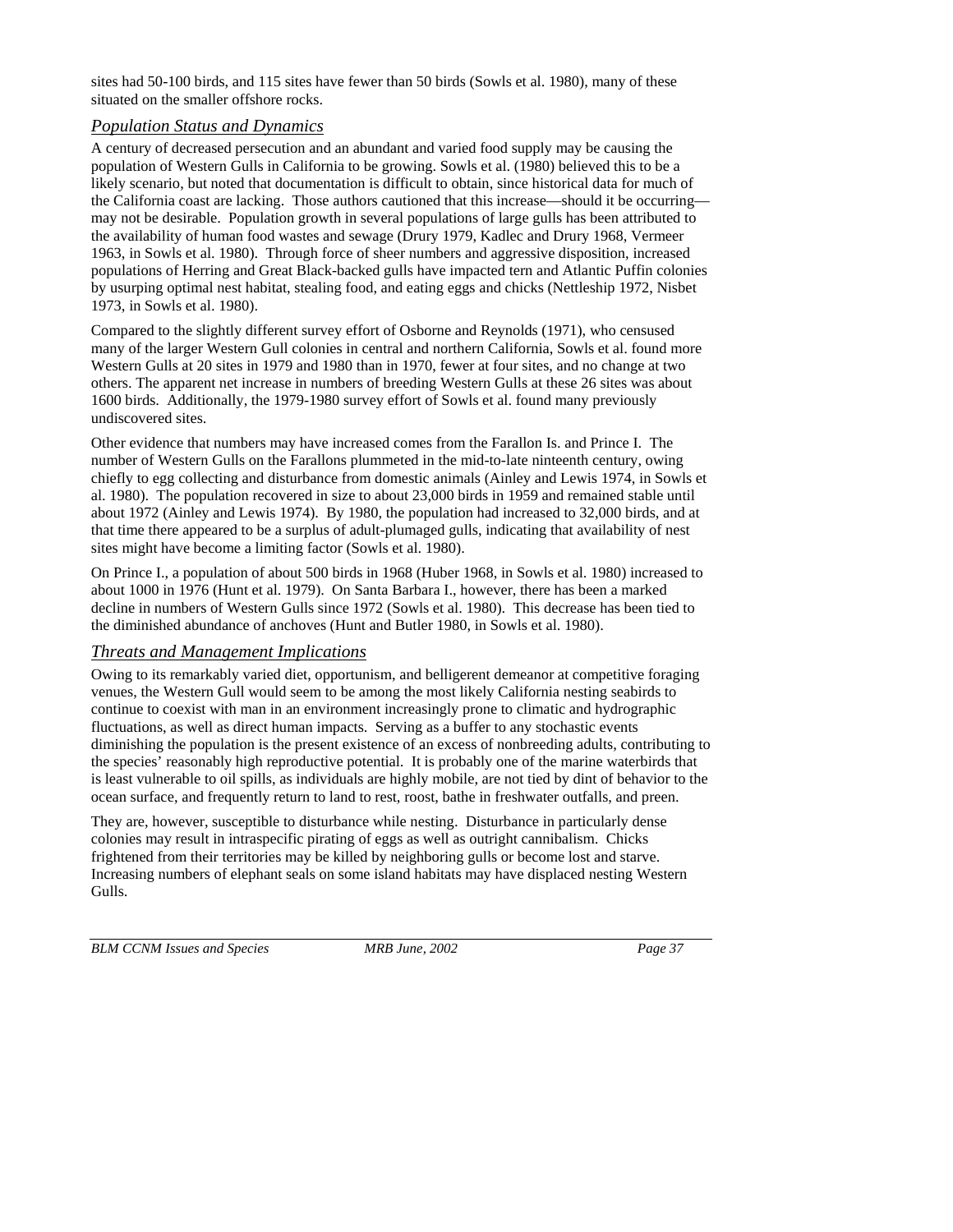Persistent pesticides have been implicated in eggshell thinning in Western Gulls. Aberrant femalefemale pairing, often with supranormal clutches of 4-6 eggs, has been documented on Santa Barbara I. (Hunt and Hunt 1977, in Sowls et al.). Such pairings typically result in nonreproduction, as the eggs are usually infertile and do not hatch.

Western Gulls are the most important predators of storm-petrels and Cassin's Auklets on the Farallons (Manuwal 1974, Ainley et al. 1974, in Sowls et al. 1980). It stands to reason that further increases in Western Gulls may increase the incidence of such predation, but any effects would be difficult to assess at unstudied sites where these species occur together. Western Gulls are known to kleptoparasitize cormorants, Rhinoceros Auklets, and probably Tufted Puffins. The present rate of incidence is unknown, but may increase if gull populations continue to expand (Sowls et al. 1980)

## **Common Murre** *Uria aalge* **Pontoppidan**

## *Description*

The Common Murre is among the most abundant seabirds breeding in the Northern Hemisphere. It is a medium-sized diving bird with a pointed bill, short tail, narrow and stubby wings, and a monochrome color pattern. Common Murres average 17.5" in length with a 26" wingspan and weigh slightly less than 1 kg (Sibley 2000).

Adults in alternate plumage are deep sooty-brown above (appearing blackish in most lights) on the head, breast, back, and upperside of the wings, and unmarked white below except for blurry dark flank streaks. A rare dark morph exists, in which the general coloration of the bird's upperparts extends to encompass much of the underparts. This form has been estimated to occur in perhaps 1:1000 Common Murres in California; interestingly, it has not been recorded elsewhere (Sibley 2000). Seldom recorded, an albino Common Murre was off Monterey 2 March 1986 (Campbell, Barron, and Bailey 1986), and another was seen from Pigeon Pt., San Mateo Co., 18 February 1995 (Yee et al. 1995).

In basic plumage, acquired by most birds August-October, the dark of the breast and head retreats to a dark cap, enclosing the eye, but with much white on the lower face and a dark line extending posterior to the eye. Juveniles at sea are of variable size until fully-grown (September), with the pattern of basic-plumaged adults until their first prealternate molt. Entirely adult plumage is not acquired until the bird is more than one year of age.

The species is polytypic. Eight subspecies of Common Murre have been described throughout various regions of the Northern Hemisphere, with three occurring in North America. Of these, *U. a. californicus* ranges from northern Washington to California and is the only subspecies known to occur in California waters (Ainley and Boekelheide 1990). However, it has been suggested that, given the occasional extreme southward movement of small numbers of Thick-billed Murres (U. lomvia) in some years, the Alaskan-breeding *U. a. inornata* may exhibit a similar dynamic (Scott and Nehls 1973, Roberson 1985, in Manuwal et al. 2001).

## *Nest*

Common Murres nest in densely-packed breeding colonies typically involving many thousands of birds. One study indicated an average of 20 incubating birds per square meter (M.P. Harris and Birkhead 1985, in Ainley and Boekelheide 1990). Murres build no actual nest. The egg is laid on bare ground, generally on the gently sloping upper portion of offshore rocks. Flat ground is also used when available, as well as precipitous slopes or cliffs offering numerous ledges or niches as 'nest' sites. Pairs are monogamous, and exhibit high fidelity to nest sites; the pair bond is likely long-term (Ehrlich et al. 1988).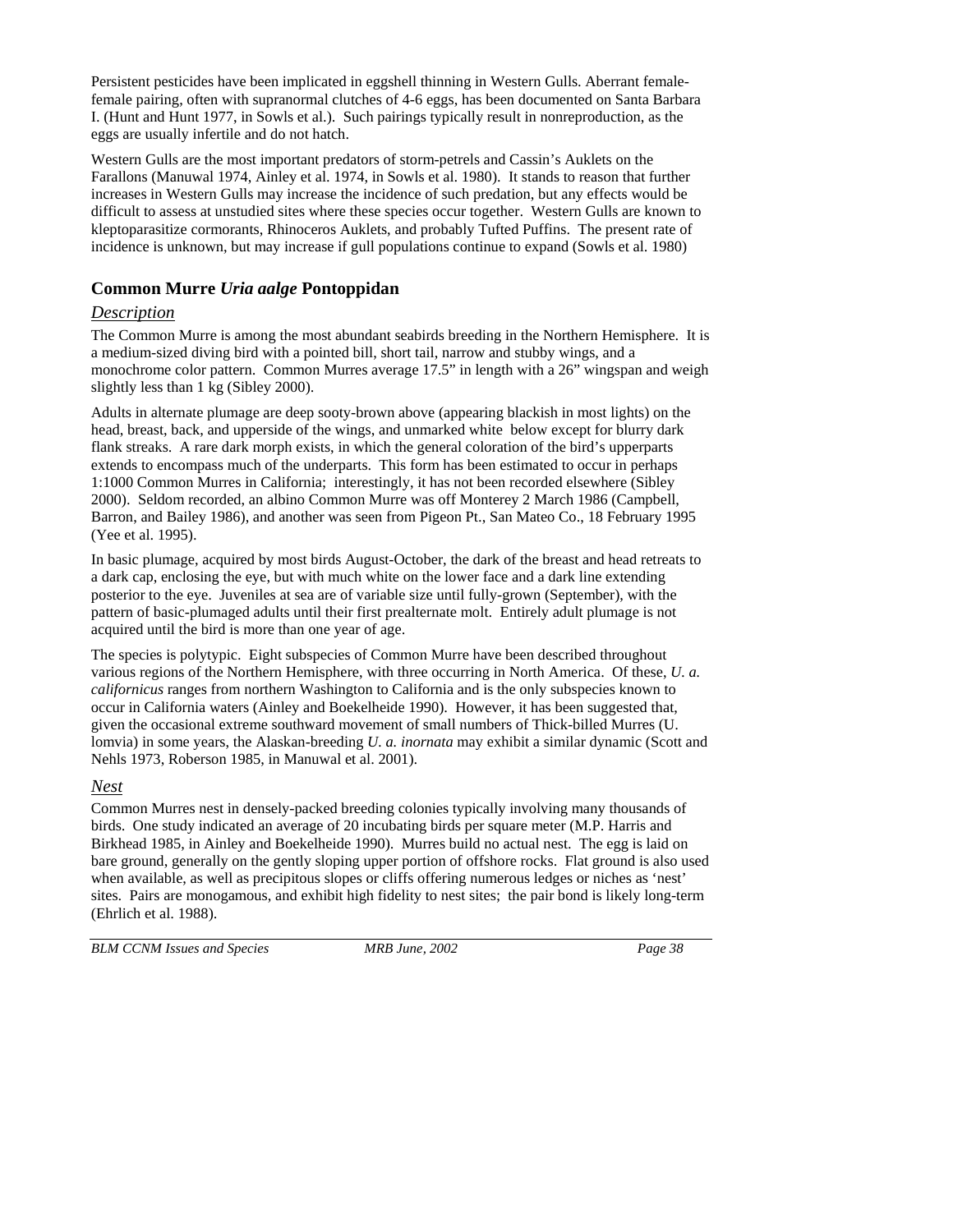## *Eggs*

One egg is laid per clutch. Murre eggs are distinctly pyriform, an adaptation increasing the amount of egg surface contacting the brood patch during incubation (Ainley and Boekelheide 1990). They are notable for their wide range in coloration and pattern, with a ground color varying from blue/green/white/brown and variable dark markings. It is believed that the unique color and pattern of each murre egg facilitates recognition by attending adults (Johnson 1941, in Ainley and Boekelheide 1990). Common Murres first breed at 4-6 years of age. Adults appear at nest sites on the Farallon Is. about three weeks prior to the initiation of egg laying (Ainley and Boekelheide 1990).

### *Incubation, Feeding, and Fledging*

Murres incubate a single egg in a semi-upright stance with feet holding the egg in place. Incubation shifts range from 12 –24 hours (Ehrlich et al. 1988) over 32-33 (range 30-35) days. Young are fed small fishes brought to them by both parents during daylight hours. They are semi-nidifugous, leaving the immediate nest site after 23.5 days (ave. in study on Farallon Is., Ainley and Boekelheide 1990) at 20-25% of adult weight (S.R. Johnson and West 1975, Birkhead 1977a, Hunt, Eppley and Schneider 1986, in Ainley and Boekelheide 1990).

Upon reaching the ocean, chicks are accompanied by a single parent, which is almost always the male (Birkhead 1976, Hunt, Eppley and Schneider 1986, PRBO unpubl. data, in Ainley and Boekelheide 1990). The dependent young are then fed frequently by the parent, remaining near the adult bird for several weeks. Fledglings and parents remain in nearly constant visual and/or vocal contact through the first month the young bird is at sea (D. Fix, pers. obs.). They are believed to acquire powers of flight at 50-70 days of age (Kaufman 1996).

### *Feeding Behavior and Diet*

Common Murres feed by diving from the surface, pursuing small fishes by using their wings for underwater propulsion. They are able to sustain dives of more than one minute duration and achieve depths of 100-550 ft. (Ehrlich et al. 1988). They are strong fliers and, by means of rapid and uninterrupted straight-line commutes, they are able to forage many miles from breeding colonies on a daily basis.

Small marine and estuarine fishes such as herring, capelin, sand lance, anchovies, and various smelts comprise the great bulk of the diet, but Common Murres also consume a few crustaceans, mollusks, worms, and cephalopods (Ogi and Tsujita 1973, 1977, in Ehrlich et al. 1988) as well as squid (Kaufman 1996). Juvenile rockfish are a particularly important component of the diet at the Farallon Is. (Ainley and Boekelheide 1990). Examination of stomach contents of gillnet-killed murres from Monterey Bay indicated that the spring, summer, and fall diet was comprised chiefly of rockfish, market squid, Northern Anchovy, Night Smelt (*Spirinchus starksi*), and lingcod (Ophiodon elongatus) (Manuwal et al. 2001).

## *World Distribution*

Common Murres breed on offshore rocks, islands, and mainland cliffs in the northern North Pacific and North Atlantic ocean basins. They winter in open waters, often well south of the breeding range in the North Atlantic. Unlike the closely-related Thick-billed Murre, they avoid areas of pack ice (Kaufman 1996).

## *California Distribution*

*BLM CCNM Issues and Species MRB June, 2002 Page 39*  Common Murres occupy the southernmost extent of their range in coastal California. They breed from Castle Rock (Del Norte Co.) south to Hurricane Point Rocks at the north end of the Big Sur coast. They are known to have nested at 26 sites in California (Manuwal et al. 2001). The distribution within the state separates into two groups: the northern California group consisting of 15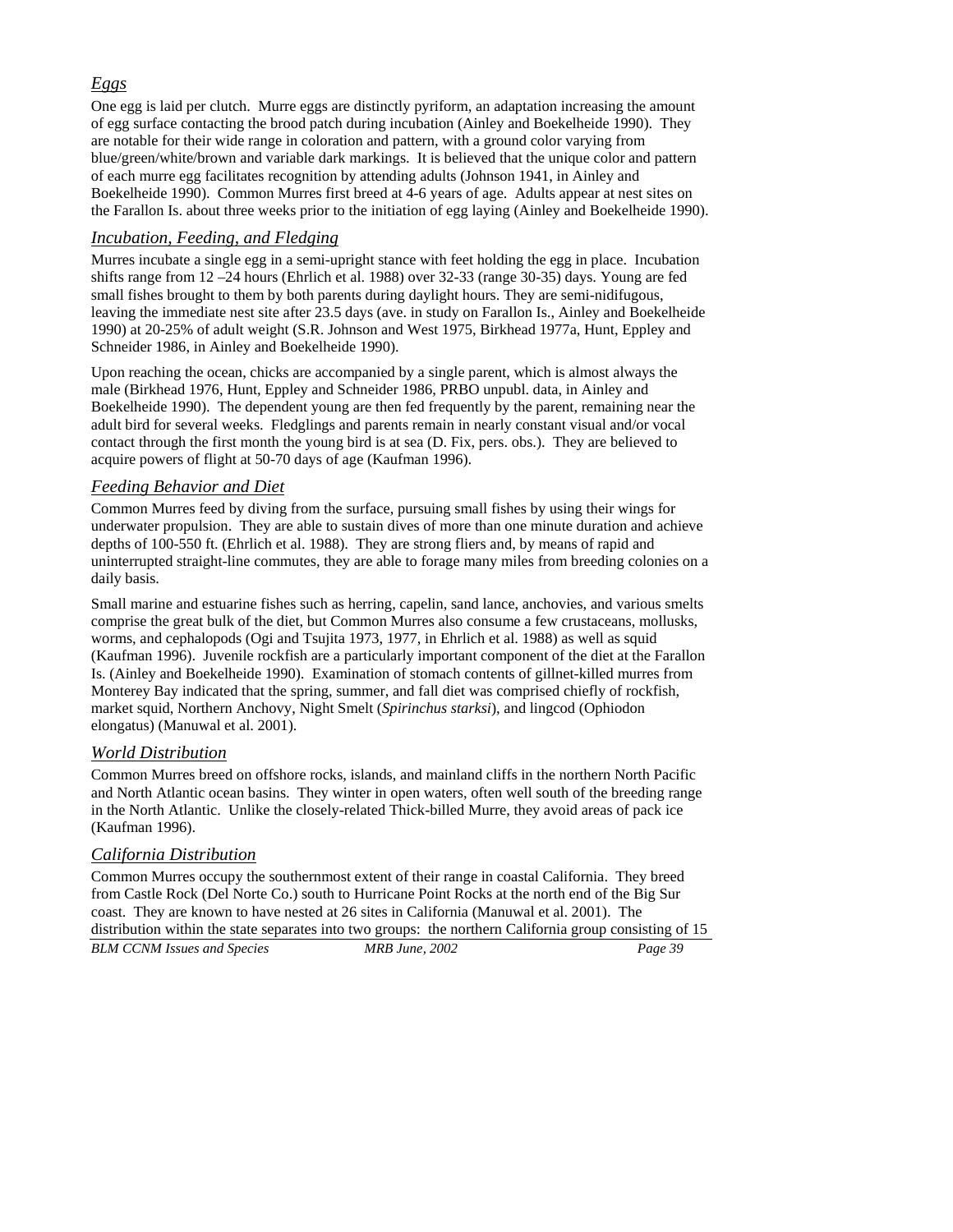colonies in Del Norte, Humboldt, and northern Mendocino counties; and the central California group consisting of 10 colonies in Marin, San Francisco, San Mateo, and Monterey counties.

The total nesting population in California was estimated in 1980, 1982, and 1989 (Sowls et al. 1980, Briggs et al. 1983, Carter et al. 1992). The population was calculated to include 467,100, 514,900, and 351,600 breeding birds in 1980, 1982, and 1989 respectively. These estimates were based on summed, whole-colony counts for all colonies, with a *k* correction factor Manuwal et al. 2001). Sowls et al. (1980) reported that two colonies in California exceeded 100,000 birds, ten ranged between 1000-10,000, and one supported fewer than 100 murres. Those authors noted that a few nonbreeders have been seen on three additional rocks: Kibesillah Rock, White Rock, and Gualala Point I. all appear to have suitable nesting habitat and should be watched (Sowls et al. 1980).

Prince I. in southern California has not been occupied by Common Murres since 1912, although 3-9 birds 'attended' there but did not breed in association with a Brandt's Cormorant colony (H.R. Carter, unpubl. data in Manuwal et al. 2001). This leaves the Hurricane Point Rocks site as presently the southernmost Common Murre breeding colony not only in the state but in the world.

Colony size in California varies greatly, from as few as 50 birds on Sisters Rocks to 126,500 birds on Castle Rock. Other large colonies are at the Farallon Is. (60,000), Green Rock (55,000), False Klamath Rock (26,500) and Flatiron Rock (24,000) (Sowls et al. 1980).

#### *Population Status and Dynamics*

Murres are highly gregarious, particularly in spring and summer. Nesting in dense colonies deters attacks by aerial predators. They may forage individually at some removal from others of their kind, but more often assemble in feeding concentrations which typically include many hundreds of birds.

Following the breeding season, Common Murres disperse to sea, spending the nonbreeding months over waters of the continental shelf and slope and perhaps seaward.

They are given to mid- or late-winter nest site 'visitations', in which thousands of murres suddenly appear at their breeding rocks, may remain in the vicinity for a few days, and then disappear again until the onset of the nesting season, though sometimes repeating the visitation. Based upon winter visitations by numbers of murres at the Farallons, it is suspected that most of the breeding population there remains within a half-day flight of the islands year-round (Ainley and Boekelheide 1990).

Higher winter at-sea numbers in northern California after December may indicate some limited movement of murres from Oregon in January and February in certain years, although colony attendance, populations of subadult murres, changes in at-sea distribution, and survey error may be involved (Briggs et al. 1983, 1987; Tyler et al. 1993, in Manuwal et al. 2001).

Historically, the colony on the Farallon Is. was much larger than at present. Direct human impacts were first noted in an 1818 report by the Russian sealing station, at which time seabirds, likely including murres, were killed for meat and feathers (Manuwal et al. 2001). Based on the number of eggs reported removed by commercial egg collectors in one year, this site may have supported 400,000 Common Murres in the 1850s (Ainley and Boekelheide 1990). Fourteen million murre eggs went to the San Francisco market during the last half of the nineteenth century. Later, oil pollution was cited as a limiting factor (Ainley and Lewis 1974, in Ainley and Boekelheide 1990. In the late 1950s, only 6000 nested on the Farallons, but the population increased to 20,500 in 1972, 60,000 in 1980, and a peak of 88,000 in 1982 (Sowls et al. 1980, Ainley and Boekelheide 1990).

The El Nino/Southern Oscillation climate phenomenon has had a dramatic impact on populations of this species as well as that of other seabirds preferring cooler waters. Ainley and Boekelheide (1990) correlated reduced nest attendance and lower reproductive success with the occurrence of ENSO events, and note that years of particular warmer water in the California Current appear to be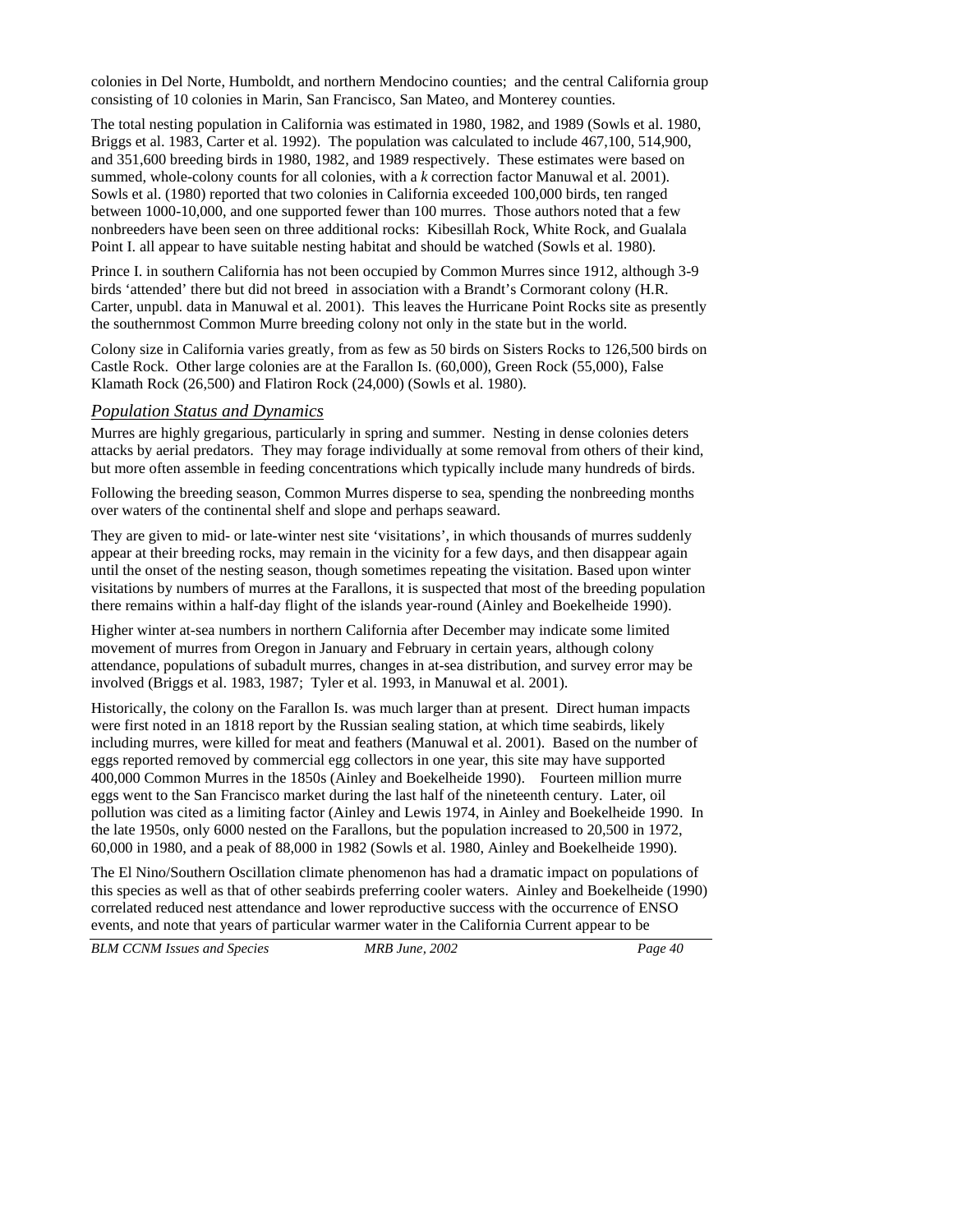coincident with greater nesting failure. For example, in 1982 North Farallon I. was the fourth-largest colony in California, but a census at about the same time in 1983—a pronounced ENSO year- revealed only 1400 birds. This lack of birds was attributed to effects of both ENSO and drownings incidental to the regional halibut gill net fishery.

Vividly underscoring the impact of food scarcity upon reproductive effort is that only one murre chick fledged for every ten nests on the Farallons during the 1983 breeding season (LeValley and Evens 1983).

Sowls et al. (1980) argued that two lines of evidence suggested Common Murres were increasing in California at the time of their 1979-1980 survey of all of California's breeding seabird colonies. First, murres were found breeding at four sites where they were not observed by Osborne and Reynolds (1971). Second, they cite much greater numbers recorded by their survey effort compared to those researchers.

Osborne (1972) found that population in the region from Cape Mendocino to the Oregon line had increased from a few thousand in the 1910s to about 143,000 birds by 1970 (Sowls et al. 1980). Clay (unpubl. notes, in Sowls et al. 1980) made no mention of Common Murres at Flatiron Rock from 1910-1934, but Osborne estimated 10,000 birds nesting there in 1970. Sowls' et al. estimate for this site in 1979 was 24,000. Clay estimated 2,000 birds at Green Rock in 1941, compared to Osborne's (1972) estimate of 40,000 in 1970 and Sowls' et al. estimate of 55,000 in 1979-1980.

Following the era of intense depredation by man, the Common Murre population in northern California seems to have increased markedly from the 1940s to the late 1970s. By 1995, 26 murre colonies had been described in California, including 22 colonies used between 1979 and 1995 and 4 colonies extirpated earlier in the twentieth century (Manuwal et al. 2001). However, murre numbers in central California have declined substantially since the early 1980s; in this region, the birds currently exist well below historical population levels and distribution. Major declines occurred rapidly between 1982-1986, and low numbers have remained over extended periods of time following these declines. Limited increase has occurred in central California in recent years (Manuwal et al. 2001).

### *Threats and Management Implications*

Nesting Common Murres are very sensitive to disturbance by boats, low-flying aircraft, and humans on foot. Adults may flush from colonies en masse when disturbed, knocking eggs and chicks from nest sites. Eggs and chicks which remain in view are subject to increased predation by aerial predators while adults are on the water or in the air; gulls and Common Ravens are the most frequent scavengers at such occurrences.

Incidental capture in gill nets was a serious problem in the mid-1980s along the c. California coast. The California Department of Fish and Game estimated 22,000 seabirds, mostly Common Murres, drowned in gill nets in waters opposite central California during the first nine months of 1983; the total for the entire year may have reached 30,000 (PRBO estimate, in Ainley and Boekelheide 1990). Stallcup (1990) stated that tens or maybe hundreds of thousands of murres were drowned in gill nets between 1983 and 1986. Takekawa et al. (1990) suggested that more than 75,000 murres died from 1979-1987 in central California as a result of gill net fisheries. With a change in fishery regulations, this problem is no longer as severe.

Common Murres are among the coastal North Pacific seabirds most at risk for mass mortality and weakening during oil spills. The *Puerto Rican* spill off San Francisco in November 1984 killed 1500-2000 murres (Ford et al. 1987), and the *Apex Houston* spill of February 1986, which impacted tens of thousands of seabirds between San Francisco and Monterey Bay, was responsible for the death of 6300-7500 murres (Manuwal et al. 2001).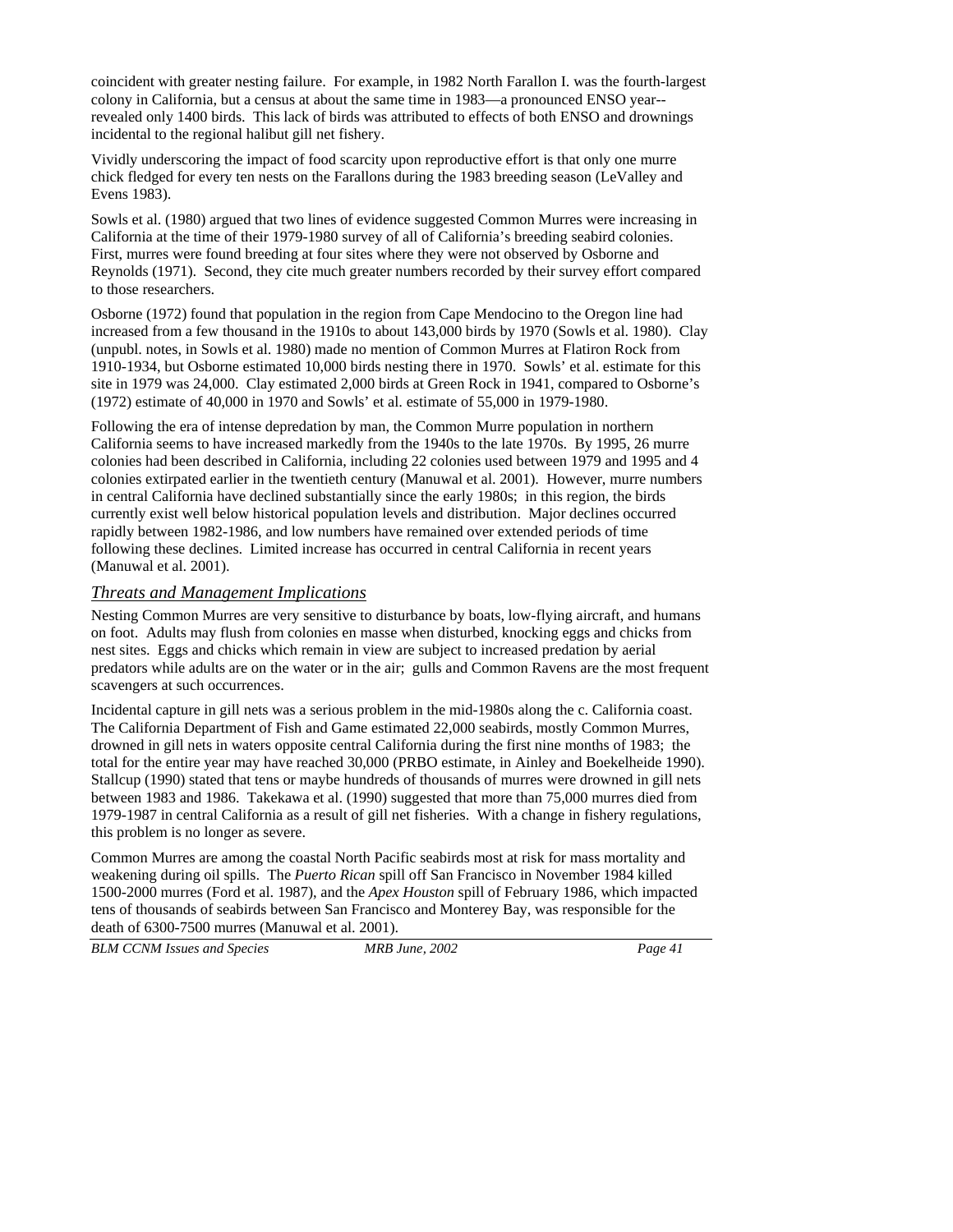## **Pigeon Guillemot** *Cepphus columba* **Pallas**

## *Description*

Pigeon Guillemots are medium-sized alcids of the North Pacific Ocean. They average 13.5" long with a 23" wingspan, and weigh 450-490 gm (Ainley and Boekelheide 1990, Sibley 2000). Adults in alternate plumage are all sooty-black except for a white upperwing patch partly bisected by a dark intrusion on the greater coverts. Their feet and gapes are bright vermilion. Basic-plumaged adults are dappled and flecked gray-and-white. Juveniles are a nondescript mix of white and dark markings, and are notable for exhibiting some variation from bird to bird (D. Fix, pers. obs.). They are known by their white wing-patch, blackish head, guillemot shape and bill, and chiefly inshore occurrence.

## *Nest*

Pigeon Guillemots nest in coastal cliffs, caves, crevices, crannies, potholes, and in burrows; also under loose rocks or boulders and on rough talus slopes. They also nest in drain pipes, under wharf timbers, and within chafing gear on docks (Campbell 1977, Ainley and Boekelheide 1990). They are loosely colonial. Burrow excavation is accomplished with beak and claws. Eggs are placed on rock chips, pebbles, or debris gathered at the nest. Guillemots nest in small colonies. In some regions of the California coast, Pigeon Guillemots and Rock Doves may complete for nesting space (Sowls et al. 1980).

## *Eggs*

Eggs: typically 2 (1-2), greenish-, bluish-white/white, marked with browns, blacks. One brood is raised per year (Ehrlich et al. 1988).

## *Incubation, Feeding, and Fledging*

During a study of this species at the Farallon Is. from 1971-1982, the peak of egg-laying occurred in the last week of May (Ainley and Boekelheide 1990). Eggs are incubated for 29-32 days (first egg in clutch) or 26-32 days (second egg; Ainley and Boekelheide 1990). Short incubation shifts of 30 minutes to one hour each (maximum, 17 hours) are alternated by adults (Ehrlich et al. 1988).

Nestlings are semiprecocial; they develop most rapidly at between nine and twelve days of age. While dependent, they are fed whole fish by both adults. They fledge at 35-39 days (Ainley and Boekelheide 1990) at night, scrambling or fluttering down to the water while still without welldeveloped powers of flight. They swim and dive immediately, but may not be capable of strong flight for another 2-3 weeks (Kaufman 1996). Fledglings seen on inshore ocean waters in midsummer are often seemingly unattended by adults (D. Fix, pers. obs.).

## *Feeding Behavior and Diet*

Pigeon Guillemots dive from the surface and propel themselves underwater with their wings, pursuing fish, shrimp, crabs and mollusks. Dives times may reach 75 seconds (Ehrlich et al. 1988).

The bulk of their diet is small fish. Juvenile rockfish (*Sebastes* spp.), cottids, and *Citharichthys sordidus* were commonly-taken prey items in the long-term Farallon Is. study (Ainley and Boekelheide 1990). Near Kodiak they are known to eat small crabs (Krasnow et al. 1978, in Sowls et al. 1980). Polychaete worms and small octopi are stated to be taken as well (Kaufman 1996).

## *World Distribution*

The Pigeon Guillemot nests from northern Japan around the Aleutian Is. arc and in the Bering Strait south along the Pacific Coast to southern California. It winters locally in protected nearshore waters (notably on Puget Sound and adjacent waters) and on the open ocean.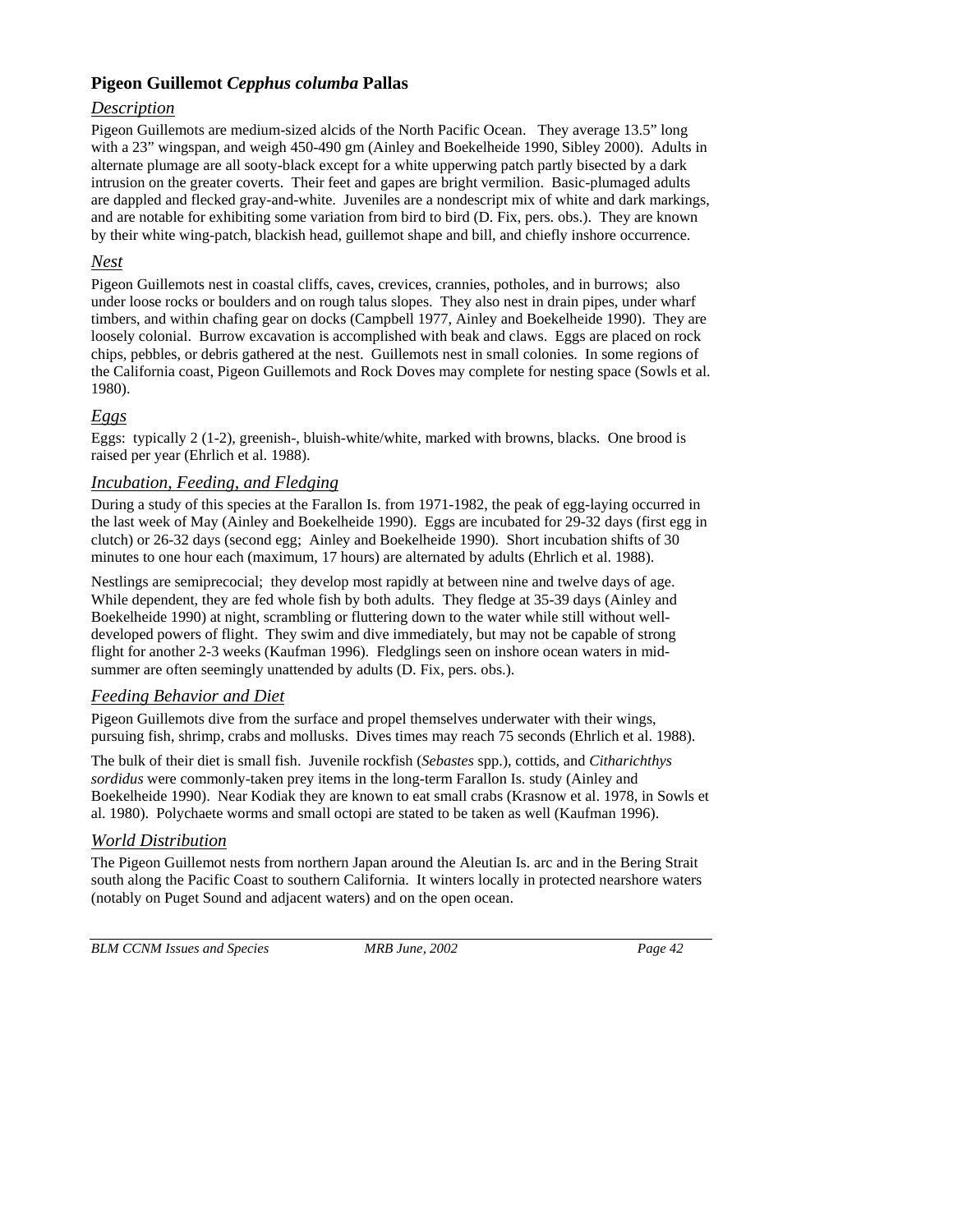## *California Distribution*

Pigeon Guillemots breed along the mainland coast and on offshore rocks and islands from the Oregon border s. to Santa Barbara Island. The population within the state is apparently highly migratory. After the breeding season, dispersal occurs, during which time (Sep-Oct) few or no guillemots are detected along most of the California coastline.

It is worth noting that the whereabouts of California's breeding Pigeon Guillemots in winter is not clearly perceived. Much speculation has been rewarded with few answers. Presently as well as historically, very few Pigeon Guillemots are seen on nearshore ocean waters from November to late February by either shore-based observers or those aboard boats, nor are beached birds routinely found. Twelve birds near the mouth of Tomales Bay, Marin Co., 31 January 1981 (LeValley and Evens 1981) constituted a large winter concentration. A representative report of a 'straggler' which was both late and unusually far south on the California coast was one at Carpentaria, Santa Barbara Co., 5 Nov 1986 (McCaskie 1987). It has been suspected by many seabird biologists that much of the population may shift northward in fall and winter, concentrating in the 'inland marine waters' of Washington and British Columbia (Ainley et al. 1990). Ultimately, Wahl and Tweit (2000) presented quite compelling evidence that guillemots breeding in California do in fact winter well north of the state. Those authors based their argument chiefly upon three related phenomena: near-total absence during late fall and winter during 316 one-day boat trips out of Grays Harbor, Washington from 1971-1999; observation of adults in post-breeding plumage flying north over the continental shelf in August and September along a route that "would be essentially a straight line from northern California and Oregon to the entrance of the Strait of Juan de Fuca"; and winter numbers in inland marine waters that are thought to be approximately twice as large as summer populations.

Following winter absence or near-absence, pairs begin arriving at nesting sites in February and March. They are found breeding in large aggregations up to 3000 birds, in smaller groups of only a few birds, or as isolated pairs scattered along the coast in suitable habitat (Sowls et al. 1980). A pair seen 16 April 1993 at East Marin I., well inside San Francisco Bay, indicates the potential for expansion into lower-estuarine environments (Yee et al. 1993). The situation of colonies is largely dependent upon quality and extent of nesting substrate and--as is true for all seabirds-- security from mammalian predators and human disturbance. Sowls et al. (1980) noted that delimiting 'colonies' per se is often difficult, especially in those regions where birds are spread along the coast.

An estimate of about 12,000 nesting birds is given in the Catalog of California Seabird Colonies (Sowls et al. 1980). The authors stated that they felt their estimate was conservative, dryly noting that "censusing Pigeon Guillemots is at best an inexact science." Sowls et al. (1980) stated that the Farallon Is. supported 3000 guillemots, marking this site as the largest breeding-season concentration in the state.

Sowls et al. (1980) noted that the coastline between Davenport and Pt. Santa Cruz is inhabited by about 1300 Pigeon Guillemots, and that Point Arguello, Fish Rocks, Castle Rock, Sugarloaf I., and Prince I. have large numbers as well. More than half of the sites investigated by those authors in the course of their 1979-1980 surveys had more than 30 birds.

## *Population Status and Dynamics*

Few data pertaining to the historical status of the Pigeon Guillemot in California are available. On the Farallon Is. they escaped early persecution from commercial egg collectors provisioning the Gold Rush egg market in San Francisco, but later fell victim to oil pollution (Ainley and Lewis 1974). Their numbers reached an all-time F.I. low of 200 in 1911. Since then, that population recovered to 1000 birds in 1959, 2000 in 1972, and 3000 by 1980 (Ainley pers. comm. in Sowls et al. 1980).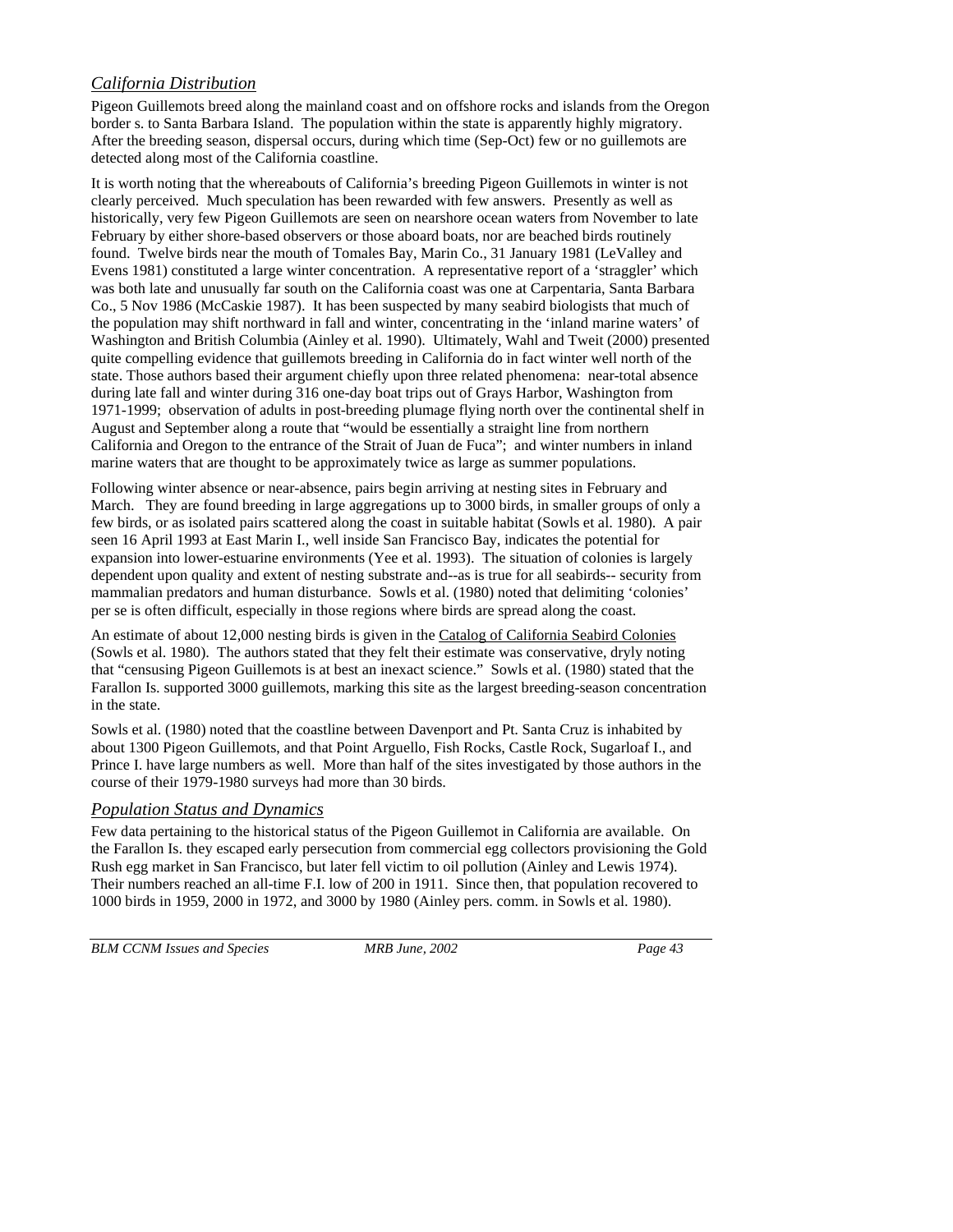Ainley and Boekelheide (1990) summarized colony attendance at the Farallon Is. It would seem that the following phenology generated there likely applies, with slight variation in timing, to the balance of the California coast.

Guillemots first appear in waters near prospective breeding sites in March at the Farallon Is. Ainley and Boekelheide noted that large numbers often appeared on the first day of their return. Earlyseason attendance at the colony site proper is restricted to morning and evening during both earlyspring influx and the end of the breeding season; adults are commonly seen throughout the day at other times. Following initial arrival in numbers, population at the Farallons quickly reached a plateau maintained through July, except for a brief peak in June. The authors theorized that this June peak might represent an influx of immature birds. The size of the population present at the islands decreased rapidly following July, with few remaining to September. They noted that only 'the odd fledgling' in nearby waters was noticed in October (Ainley and Boekelheide 1990).

Ainley and Boekelheide (1990) indicated that 1000-1100 pairs occurred at the Farallons during the breeding season in 'normal', non-ENSO-influenced years from 1971-1982. Only 500 pairs were there in the breeding season during the warm-water year of 1978, and fewer than 50 during the pronounced ENSO event of 1983. Guillemots ultimately failed to occupy more than the ten percent of normal nest sites there in 1983 (LeValley and Evens 1983). No eggs were laid at the Farallons that year, pointing to the high bioenergetic costs of cessation of upwelling for populations of guillemots summering in waters of the California Current. The ENSO event of 1998 caused few birds to attend their usual nesting islands at Pt. Lobos, Monterey Co. (Roberson et al. 1998).

After fledging, young Pigeon Guillemots originating at the Farallon Is. move north at least as far as British Columbia. A few move south, but only as far as Monterey Bay (Ainley and Boekelheide 1990). Those authors noted that the northward movement is very rapid, evidenced by the recovery of banded fledglings in Oregon and Washington within weeks of their departure from the islands.

### *Threats and Management Implications*

Pigeon Guillemots are not particularly prone to disturbance at colonies, owing to comparatively low densities and inaccessible nest sites. However, they will readily desert if disturbed during incubation or brooding (Sowls et al. 1980). Cairns (1980, 1984, in Ainley and Boekelheide 1990) felt that the critical periods for disturbance were during egg-laying and the first few days of the nestling period, when chicks are still brooded.

As is true for Common Murres, guillemots are highly vulnerable to oil pollution. They spend large amounts of time on the water and, especially during the breeding season, usually close to land where oil exploration and development are concentrated. Fortunately, as Sowls et al. (1980) noted, the population is widely distributed along the coast, so that any oil spill would most likely affect only local birds. If one surmises that rougher late fall and winter weather predisposes commercial shipping to some increased risk of accident, Pigeon Guillemots would appear to avoid this season of greater risk, as nearly all of the California population appears to move well away from the state's coast at that time of year. However, if (as Wahl and Tweit 2000 argue) many if not most California nesting birds winter in Puget Sound, on the Strait of Juan de Fuca, and associated 'inland marine waters', then the threat of contamination by oil may be much greater. Those waters support heavy ship traffic, four oil refineries, and considerable industrial activity. Each of these pose a distinct risk to such a concentrated wintering population putatively involving large numbers of California breeders.

During the period from October 1980 to August 1981, nearly 20,000 seabirds drowned in nets (set for halibut and other fishes) and washed ashore in central California. Many of these were locallybreeding birds. This dramatic fisheries by-catch resulted in the deaths of more Pigeon Guillemots on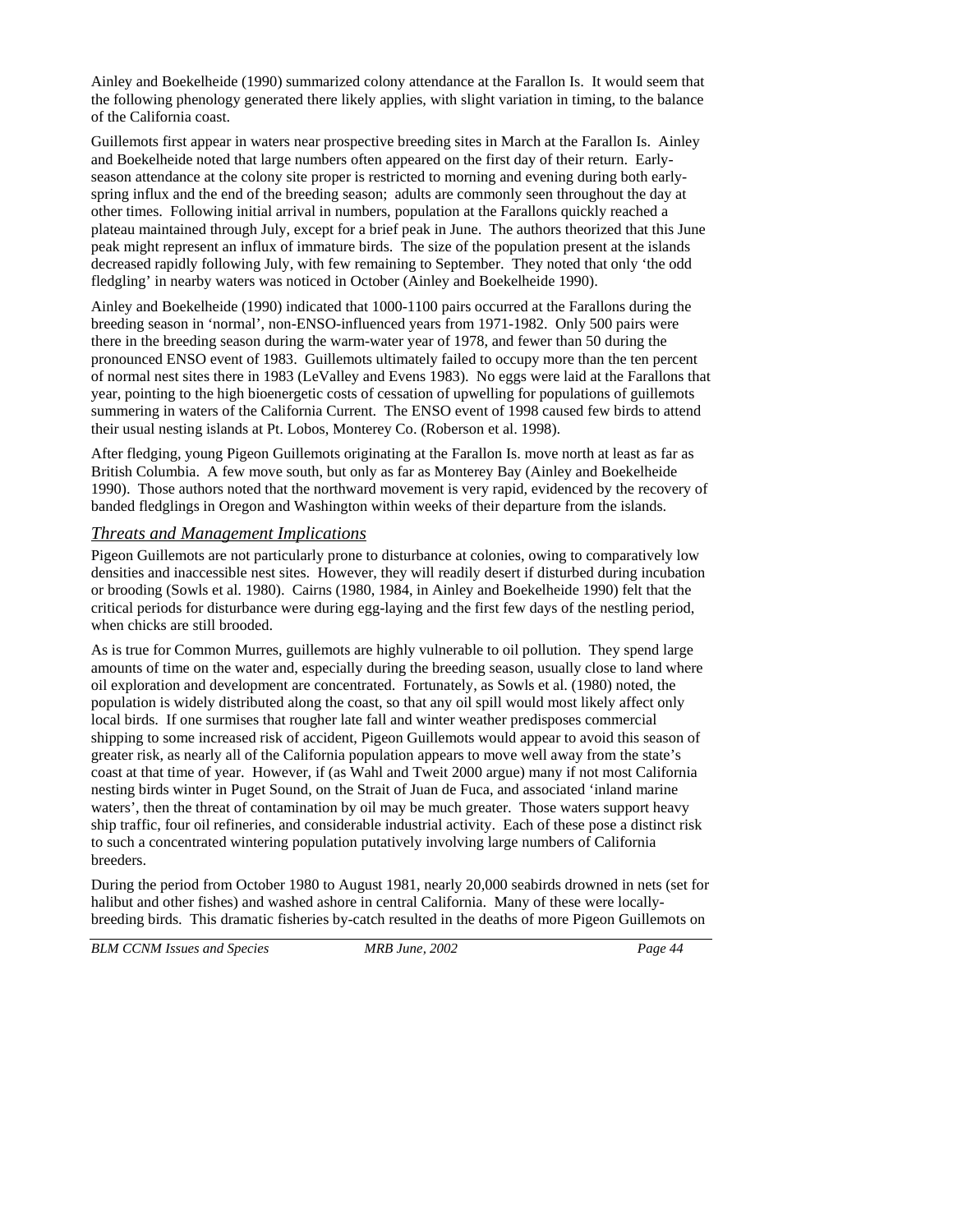Monterey Bay than were known to comprise the entire local population (Evens et al. 1982). Mortality on such a scale has not been repeated.

As are nearly all other seabirds breeding in waters of the California Current, Pigeon Guillemots are at risk of large-scale or even complete reproductive failure during pronounced warm-water ENSO events.

## **Xantus's Murrelet** *Synthliboramphus hypoleucus* **Xantus de Vessey**

### *Description*

Xantus's Murrelet is a small eastern North Pacific alcid of restricted distribution. Adults are 9.75" long with a 15-inch wingspan and weigh 6 oz. (Sibley 2000). The upperparts are dark with a grayish sheen; the underparts, including the underwing linings, are white. The bill is short, slender, and black. At sea, Xantus's Murrelets sit low in the water. They are often seen in pairs.

This species is polytypic, comprising two distinct forms, the southern-breeding *S. h. hypoleucus* and the more northern-breeding *S. h. scrippsi*. *Hypoleucus* Xantus's Murrelets are distinguished by a tiny 'breaking wave' of white in front of and above the eye, thus partly isolating the dark eye against the white face. Members of *scrippsi* show but a suggestion of this effect (a less apparent 'ripple'), with the white/dark line of demarcation extending in a cleaner line from gape to nape. Breeding birds in California are all *scrippsi*. Murrelets of the *hypoleucus* race are rare post-breeding visitors to offshore waters of southern California, with scattered records from Monterey Bay. Recent at-sea investigations by skilled observers aboard N.O.A.A. research vessels have found that *hypoleucus* Xantus's Murrelets may occur in significant numbers more than fifty miles off Oregon and Washington, a pelagic region in which they outnumber members of the northern *scrippsi*—suggesting that the two forms exhibit a 'leapfrog' post-breeding-season distribution.

This species and the closely-related Craveri's Murrelet (*S. craveri*) are thought to be reproductively isolated even though a small zone of sympatry exists in the San Benitos Is., Mexico (Jehl and Bond 1975). Further study of *hypoleucus* may shed light on its relationship to, and possible isolation from, the other two members of the southern *Synthliboramphus* superspecies.

Little was known about the life history of Xantus's Murrelet before intensive research was begun on the species in 1975 by Hunt et al. (1979). Much information in this account is taken from that study, as reiterated in Sowls et al. (1980).

## *Nest*

On offshore islands in small colonies; sites are usually on high rugged slopes, often under large rocks or dense vegetation (Ehrlich et al. 1988). They also use rabbit and Burrowing Owl burrows, accumulation of debris, old Brown Pelican nests, and human-built structures (Hunt et al. 1979 in Sowls et al. 1980). Nests are well concealed in crevices, but irregular attendance can result in nearly half of all eggs being lost to deer mice (Kaufman 1996). The birds undertake no nest burrow excavation or nest construction. The eggs are laid on bare rock or in a shallow depression in soft substrate. Nest sites are commonly used by returning pairs in successive years (Kaufman 1996).

Five Xantus's Murrelets at Anacapa I. 24 February 1984, with 20 seen three days later, provides evidence for the arrival 'window' of returning breeders (McCaskie 1984).

## *Eggs*

Two (range 1-2) eggs are laid, usually greenish with brown/lavender marks, occasionally light blue/dark brown with spots. Pattern varies within clutches. Eight days (range 5-12) ordinarily pass between the laying of each egg. One brood is raised per year (Ehrlich et al. 1988).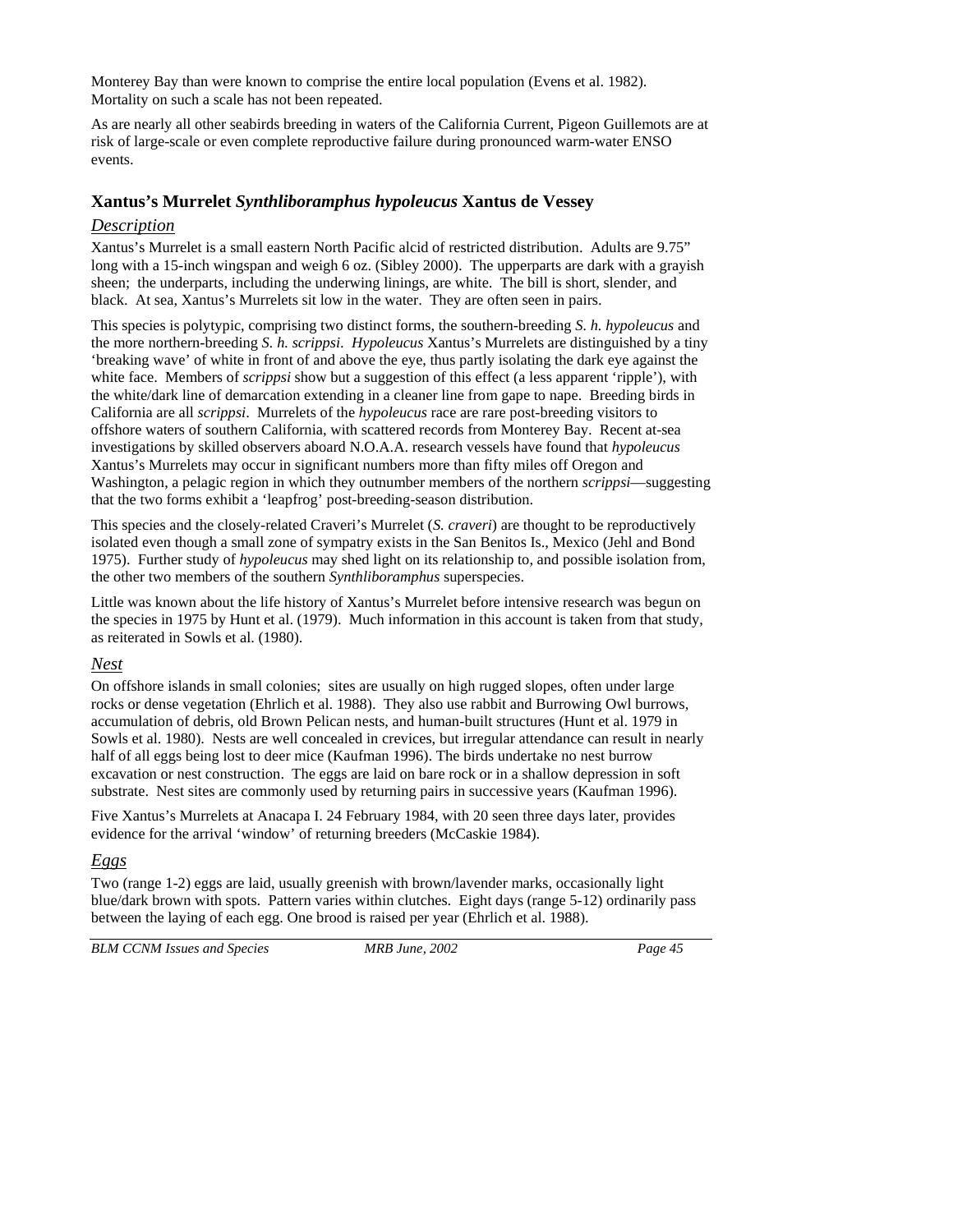## *Incubation, Feeding, and Fledging*

Both parents incubate for 34 (range 27-44) days (Sowls et al. 1980). Eggs are incubated beneath the wings, in contact with lateral brood patches on each side of the body (Sowls et al. 1980). Nest relief takes place every 3-4 (range 1-6) days. The nestlings are classified as Precocial 2 (Ehrlich et al. 1988). Parents do not feed young in the nest, as the young are present there for only one or two nights.

The young are extremely precocial for seabirds, fledging in the manner of other *Synthliboramphus* murrelets. Following a period of intense vocalization, the family emerges from the nest and adults lead the young a few feet downslope, then fly to sea. Now alone, chicks move to the cliff edge and jump or are blown off the cliff, with successful attempts ending up in surf as much as 200' below. Chicks waylaid during the night or attempting to leave nests during the day are quickly located and eaten by Western Gulls. Fledglings closely accompany the parents, who lead them well away from the nesting island. (Kaufman 1996).

### *Foraging Behavior and Diet*

Xantus's Murrelets feed in the open ocean by diving from the surface and pursuing small fishes while using their wings for propulsion. They often forage in the immediate vicinity of their colonies during the breeding season, but disperse widely thereafter. Their diet is poorly known. In some areas in the breeding season, they eat mostly very small fishes (larval anchovies and others); small crustaceans are also taken (Kaufman 1996). Northern Anchovies, Pacific Saury and rockfish (family Scorpaenidae) are the most important prey species taken by these murrelets in the Channel Is. (Hunt et al. 1979 in Sowls et al. 1980). Of these, anchovies are the most important Their availability may dramatically influence the birds' breeding success (Hunt and Butler 1980).

## *World Distribution*

The breeding range of Xantus's Murrelet is restricted to the Channel Islands and the west coast of Baja California, Mexico. A distinct northward movement is apparent beginning during the latter stages of the general breeding season. The scope and apparent intensity of this dispersal varies annually. Pairs or single birds are regularly seen on Monterey Bay and less frequently, but annually, well out to sea from the southern and central California coast. Historically, they had been recorded infrequently off the Oregon coast and occasionally in Washington and British Columbia; sightings in the two states have increased in recent years, likely the result of greater observer effort. They winter offshore as far south as southern Baja California (Ehrlich et al. 1988).

## *California Distribution*

All colonies of Xantus's Murrelets known to exist in California are in the Channel Islands. Of greatest importance to the birds is Santa Barbara I., where 2000-4000 birds were estimated to breed (Sowls et al. 1980). G. L. Hunt, Jr. and others have conducted studies of this species' breeding biology and at-sea distribution at this site.

The remaining colonies of Xantus's Murrelet in California are small. Of these, Prince I. and Sutil Rock are the largest, each with 150 birds, followed by East Anacapa I. with fewer than 40 birds, Snag Rock with 30 birds, and Gull Rock with two birds (Sowls et al. 1980). This species probably also breeds at Scorpion Rock and Castle Rock. Small numbers may occasionally breed at other locations in the Channel Islands (Hunt et al. 1979).

Most intriguing is the possibility that 'stealth' breeding may have occurred—or may yet be occurring--opposite the central California coast. Xantus's Murrelets were recorded on all five birding boat trips to beyond the Cordell Bank, northwest of the Farallon Is.,1 June-13 July 1986, and a pair was seen near the islands 2 June 1986. In this light, the observation of an adult Xantus's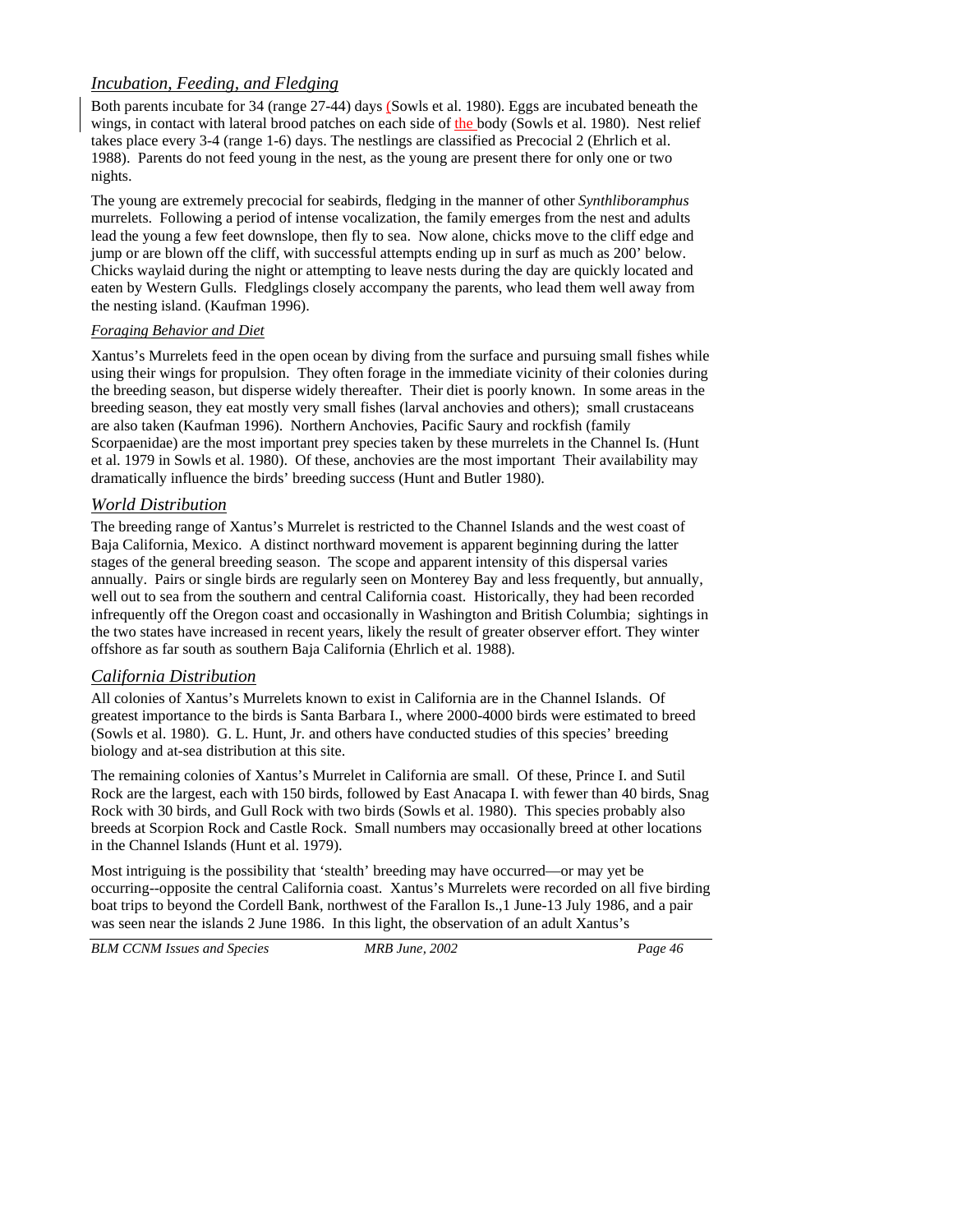accompanying a fledgling 4 miles west of Pt. Joe, Monterey Co., 8 August 1986 (Bailey et al. 1987) furnished reasonably compelling evidence that at least one pair bred somewhere in the area. Five sightings of the species near the Farallons and offshore Monterey Bay during the period 7 March-19 May 1990 (Yee et al. 1990) provided additional data for speculation. An adult mist-netted at night at Año Nuevo Reserve, San Mateo Co., in late May 1998, was strongly suggestive of breeding activity (Roberson et al. 1998).

### *Population Status and Dynamics*

Xantus's Murrelets spend much of the year well offshore, returning to land to nest. They are active at night during the breeding season, spend daylight hours either in the nest or foraging at sea. Other colony activities such as nest-site selection, incubation shift changes, and fledging all occur at night (Hunt et al. 1979). Numbers present at the colonies drop sharply in midsummer, with many of these birds evidently going north at least to the central California coast. A few are present off southern California all year, but they are commonly seen mainly from March through July. Their whereabouts in winter are poorly known.

During late summer and into the fall, variable numbers of Xantus's Murrelets visit Monterey Bay and waters to seaward. Occurrence and abundance at Monterey Bay is thought to be correlated with fluctuating water temperature. They are most numerous there from August through October (Zimmer 1985). However, Xantus's Murrelets clearly can appear north of the southern California coast earlier in the year. Fifteen were north to the Cordell Banks area 23 June 1985, and smaller numbers persisted off Monterey and Marin counties during the same period (Campbell et al. 1985).

Suggesting that some numbers were apparently present in May 1983 in central California coastal waters were six observations of 1-2 birds at Cordell Bank, about the Farallon Is., at Bodega Harbor, and at Pt. Lobos (Evens et al. 1983). Two Xantus's Murrelets were 18-20 miles off Monterey Bay 17 May 1987 (Campbell et al. 1987). A few are sometimes seen in central California offshore waters in winter. For example, six were seen 6 December 1986-24 January 1987 inshore and offshore Monterey Bay, and another was at the Farallon Is. 18 Jan 1987 (Morlan et al. 1987).

At-sea observations by biologists and birders have revealed that a few pairs of Xantus's Murrelets may be expected well offshore in late summer—generally no closer than the outer continental shelf, generally 15-40 miles out, and sometimes 100 or even 200 miles from land. Unlike most alcids breeding in California, they are rarely seen from mainland points along the coast (Kaufman 1996).

The population of these birds on Santa Barbara I. is apparently recovering from a drastic decline. Between 1897 and 1908, feral cats (*Felis catus*) were introduced onto the island. Few data on the size of the murrelet population prior to the cats' introduction exist, but Sumner (1939) states, "at one time large colonies of auklets and murrelets were present on the island, but none have been recorded in recent years and it is supposed that they have been exterminated by these feral cats." Through targeted control measures, by 1975 the cats were reduced to perhaps a single animal and Xantus's Murrelets are now some of the most abundant breeding seabirds on the island (Hunt et al.1979). This colony at least partially recovered during the mid to late 20<sup>th</sup> centry (Hunt et al. 1980 and McCheney and Tersy 1998 in PSG 2002).

The worldwide population is currently estimated between 5,000-11,500 breeding birds, 2,500-2,800 of which breed off the California coast (PSG 2002). In 1991 population estimates were 51.4% lower than1975-1978 estimates (Carter et al 1992 in PSG 2002). Models derived from these estimates indicate a 2.5-5.3% decline per year from 1977 to 1991 (Hunt et al. 1981, Carter et al. 1992 and Sydeman et al 1998 in PSG 2002). Furthermore, the Channel Islands National Park seabird monitoring program has recorded declining annual use of moitored nest sites since the early 1990's (Wolf et al. 2000 in PSG 2002). In April 2002 the PSG (Pacific Seabird Group) submitted petitions to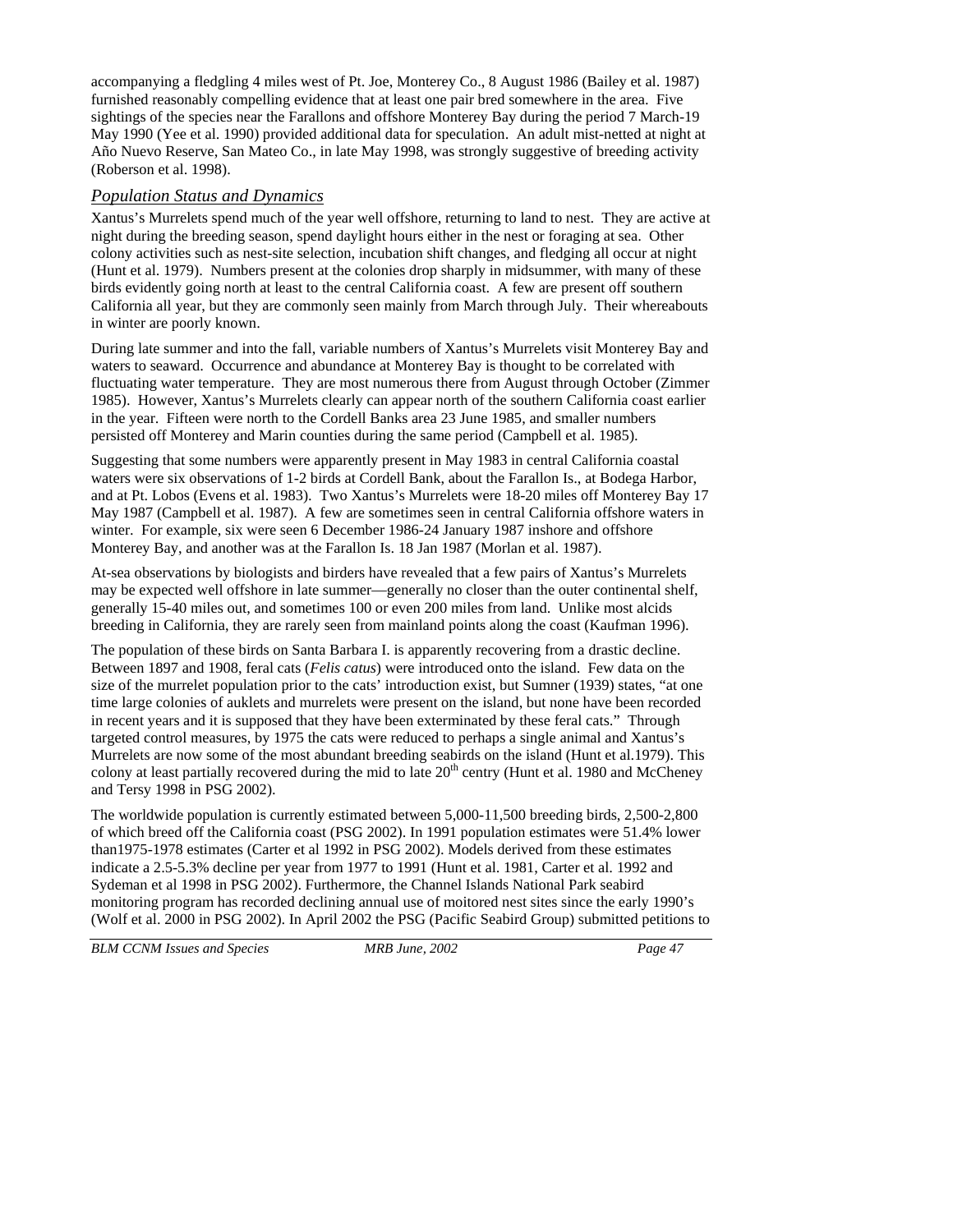the federal and California state governments for the listing of the Xantus's Murrelet under the Endangered Species Act.

### *Threats and Management Implications*

Major threats identified by the PSG include non-native predators, oil pollution, native predators and artificial light pollution (Drost and lewis 1995, Carter et al. 2000 and Roth and Sydeman 2000 in PSG 2002). Artificial light pollution includes bright lights attached to on shore and offshore oil platforms; fishing, diving and pleasure boats; and commercial fishing vessels (Carter et al. in PSG 2002). Many nocturnal seabirds, including murrelets, are attracted to bright lights at night and are known to land on the decks of boats. This behavior causes them to become disoriented and can lead to injury or death. Other threats include human disturbance at colonies, oceanographic and prey changes, military operations, bycatch in fisheries (PSG 2002).

An insular subspecies of Deer Mouse (*Peromiscus maniculatus*) resides on each of the eight large Channel Islands (Nelson and Goldman 1931). They are known to prey on eggs and possibly the chicks of Xantus's Murrelet, but their presence is not a deterrent to successful reproduction (Hunt et al. 79, Winnet et al. 1979). The Island Fox (*Urocyon littoralis*) is present on all large Channel Is. except Anacapa and Santa Barbara I., the only two islands with large seabird colonies. The presence of foxes on the other large islands may account for small populations of seabirds there (Sowls et al. 1980).

Because Xantus's Murrelets spend much time on the water and dive for food, they are at risk from effects of oil spills. Because adults and recently-hatched chicks are concentrated for a period of time during the nesting season, a localized spill around any of their breeding sites might result in a significant population loss.

## **Cassin's Auklet** *Ptychoramphus aleuticus* **Pallas**

## *Description*

Cassin's Auklet is a small, compact and abundant small alcid of cooler North Pacific waters. It averages 8.5" in length with a 15" wingspan and weighs 160-170 gm as an adult (Ainley and Boekelheide 1990). Adults and juveniles are similar in having dark gray plumage relieved only by a whitish belly, a brief strip of paler gray under the wing, and a tiny whitish arc immediately above each eye. Sexes are not dimorphic and are essentially identical, though males have larger bills (Nelson 1981, Knudsen 1976 in Ainley and Boekelheide 1990). Juveniles have a somewhat paler throat (Sibley 2000).

## *Nest*

Cassin's Auklets nest on rocky or turf-capped offshore islands, in isolated cliffs, and occasionally in caves (Ehrlich et al. 1988). The nest site is in a burrow or crevice on a slope or in a relatively flat area. The entrance is often obscured. Burrows are excavated by both adults, using bill and claws; males have been found to take the most active role (Ainley and Boekelheide 1990). Excavation may be interrupted by bowing, calling, and fighting with neighbors (Ehrlich et al. 1988). Burrows may reach two meters in length. In talus and rock, pairs use any suitable cavity (Ainley and Boekelheide 1990).

A study on the Farallon Is. revealed that 40% of Cassin's Auklets breeding there used natural crevices, with the balance of pairs occupying burrows (Manuwal 1974a, b in Ainley and Boekelheide 1990). At the Farallons, highest nest density involved burrows in sites where a layer of deep soil is protected by thick annual vegetation, reaching one burrow entrance per square meter of surface area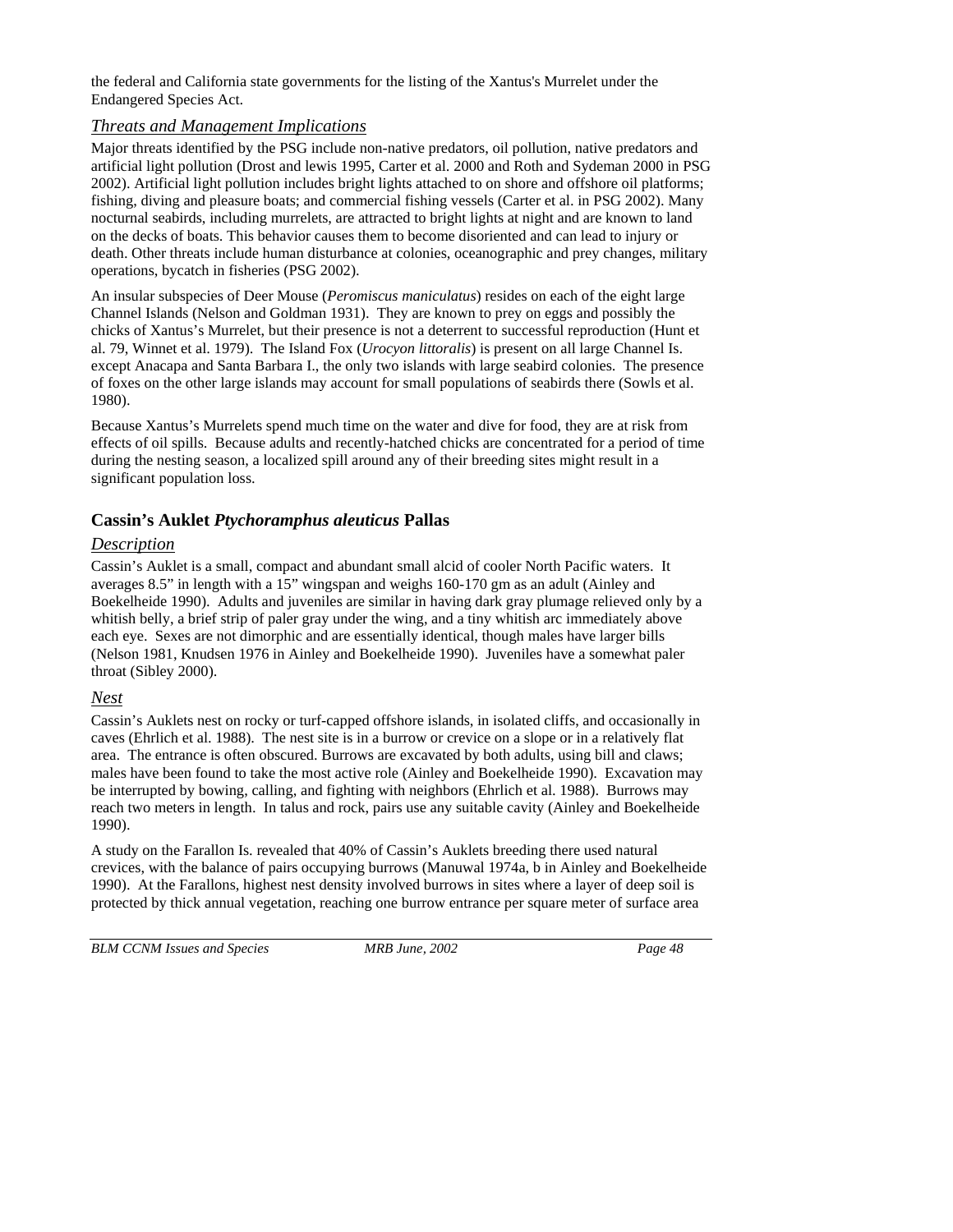(Ainley and Boekelheide 1990). Eggs are laid on twigs and nest remnants. These auklets exhibit strong nest site tenacity and long-term pair bonds (Ehrlich et al. 1988).

## *Eggs*

1 egg, creamy white, unmarked, often nest-stained. One brood is raised per year, occasionally two (Ehrlich et al. 1988).

## *Incubation, Feeding, and Fledging*

The egg is incubated for an average of 39 days (Ainley and Boekelheide 1990). Male and female share incubation duties about equally (Ainley and Boekelheide 1990), with 24-hour shifts by each (Ehrlich et al. 1988). Pairs will readily replace a lost egg, and will, under certain circumstances, lay a second egg after fledging the first chick—a behavior unique among auklets (Ainley and Boekelheide 1990). Survival of second-egg fledglings was found to be significantly lower than for first-egg fledglings (Ainley and Boekelheide 1990).

The young is semiprecocial, covered in down, and is able to thermoregulate within a few days. The chick avoids light and is alone in the burrow after hatching, but is guarded alternately by each adult for the first to five days of life (Ainley and Boekelheide 1990). It is fed by both male and female. Cassin's have throat pouches that they fill with food before returning to the colony to feed chicks (Ainley and Bokelheide 1990). The nestling is fed pigeon-milklike regurgitant, small marine invertebrates and larval fish until fully fledged.

As fledging approaches, the chick often visits the nest entrance, occasionally takes short walks, and flaps its wings (Ehrlich et al. 1988). The nestling fledges at 80%-90% of adult weight at an age of 41 days (Ehrlich et al. 1988), a period longer than that of other auklets. Ainley and Boekelheide (1990) surmise that the longer incubation and nestling period for Cassin's Auklet are likely the result of a slower rate of chick growth and food demand; one nocturnal visit by a provisioning adult each night is a limiting factor. Fledglings are independent of adults at fledging, and must learn to find food and forage efficiently on their own (Ainley and Boekelheide 1990).

## *Feeding Behavior and Diet*

These auklets dive from the surface of the ocean, pursuing small marine creatures by using their wings for propulsion. Euphausiids (chiefly *Thysanoessa spinifera*) were found to be targeted by Cassin's nesting at the Farallon Is. (Ainley and Boekelheide 1990), contributing a major share both by number of prey items consumed and as a percentage of total weight in the diet. Small fish, while offering an outsize return on calories relative to euphausiids, were consumed less frequently, comprising about 5% of diet by capture number at the Farallons (Ainley and Boekelheide 1990). Ehrlich et al. (1988) state that other zooplankton, squid, and marine insects are dietary components, and Kaufman (1996) notes that amphipods and copepods are also taken. Diet indicates that foraging is performed in mid-water column.

As are auklets in general, Cassin's are considered offshore feeders (Sealy 1972, in Ainley and Boekelheide 1990). They may commute a considerable distance to and from favored foraging sites during the nesting season. A foraging flock of 2000 auklets over the west slope of the Cordell Bank in mid-breeding season was thought to consist of 'local' Farallon I. breeders (Campbell et al. 1985).

## *World Distribution*

Cassin's Auklets are among the most widespread alcids of the North Pacific Ocean. They breed from the Aleutian Is. through the Gulf of Alaska and southward to Baja California, frequenting primarily offshore waters, but occur to varying extent in nearshore waters (D. H. S. Wehle, in Farrand 1983). They are characterized by Ainley and Boekelheide (1990) as largely confined to the 'upwelling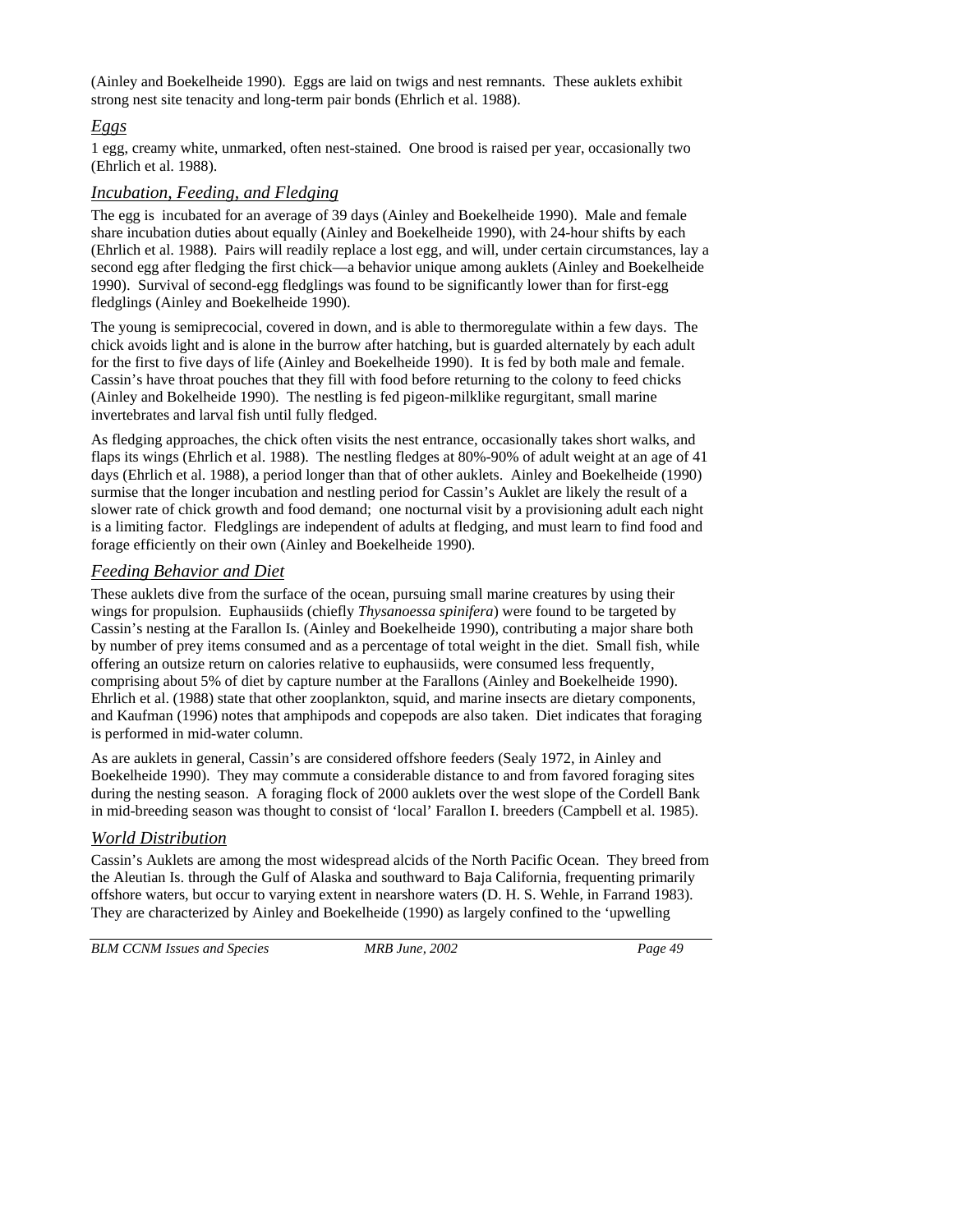domain' of the eastern North Pacific (Favorite, Dodimead, and Nasu 1976, in Ainley and Boekelheide 1990). A southward movement of northern birds from Oct-Dec has been noted along the Oregon and California coasts (D. Fix, pers. obs.). Southern breeders may remain near the colony site throughout the year (Kaufman 1996). Alone among the world's six auklet species, Cassin's frequents waters that are not covered or influenced by winter pack ice (Ainley and Boekelheide 1990).

## *California Distribution*

Along the California coast, Cassin's Auklets breed from Castle Rock, Del Norte Co., south to the Channel Islands. An estimated 237,170 birds occupied ten sites at the time of the fieldwork summarized in Sowls' et al. Catalog of California Seabird Colonies (1980).

Of the known colonies in the state, that present on the Farallon Is. is by far the largest, involving a population generally estimated at 135,000 (Ainley and Boekelheide 1990). However, this does not include a population of 'special nonbreeders' or 'floaters' hypothesized to exist by Manuwal (1972, 1974b, in Ainley and Boekelheide 1990); this segment of the overall population is described as consisting of potential breeders unable to nest owing to a bird-satured substrate ashore. This additional *ca*. 36,000 auklets would bring the total population, excluding nestlings, to some 171,000 during the breeding season (Ainley and Boekelheide 1990).

Of the estimated 23,000 Cassin's nesting in the Channel Is., 20,000 are found on Prince Island. Castle Rock, Del Norte Co., supports a nesting population estimated at 3600 birds (Sowls et al. 1980).

The only known breeding Cassin's Auklets between South Farallon I. and the Channel Is. are located at Ano Nuevo I., San Mateo Co. (Thayer et al. 1999), and in the Castle/Hurricane complex of rocks in Monterey Co. (McChesney et al. 2000). Both of these populations are very small, and each was discovered only recently. While the Ano Nuevo I. colony is known to have been initiated during the period of time that island's seabirds have been intensively studied, auklets nesting at the Castle/Hurricane complex may have done so prior to investigations undertaken by McChesney et al. (2000).

## *Population Status and Dynamics*

Cassin's Auklets are likely the most pelagic of all California alcids (Hunt et al. 1979). They spend a great deal of their lives on the open ocean, returning to land only to breed. They feed during the day, but--aside from hidden incubating birds and nestlings--are active in the nest colony only at night. Their nocturnal behavior at and near breeding colonies minimizes the threat of gull predation. For these reasons the species is difficult to census, causing perception of any subtle shift or trend in population distribution and numbers to become masked by vagaries of observer effort.

Seasonal movements of California birds are not well understood, although the distribution of banding returns (*n*=thousands) have firmly indicated that the Farallon Is. auklets are localized and sedentary (Ainley and Boelkelheide 1990). Whether this dynamic applies to other colonies in California is an area open for investigation. Wintering birds of the northern California coast are found within ten and fifty miles offshore (Manuwal 1974a, Yocom and Harris 1975, in Sowls et al. 1980). Most begin breeding when two to four years old. They are thought to live ten to twenty years (PRBO unpubl. data, in Ainley and Boekelheide 1990).

Most auklets are diurnal but the exception is Cassin's Auklet, which is strictly nocturnal. Sealy (1972, in Ainley and Boekelheide 1990) argued that colony visitation patterns evolved largely in response to daily cycles in the availability of suitable prey, and secondarily in response to the habits of predators.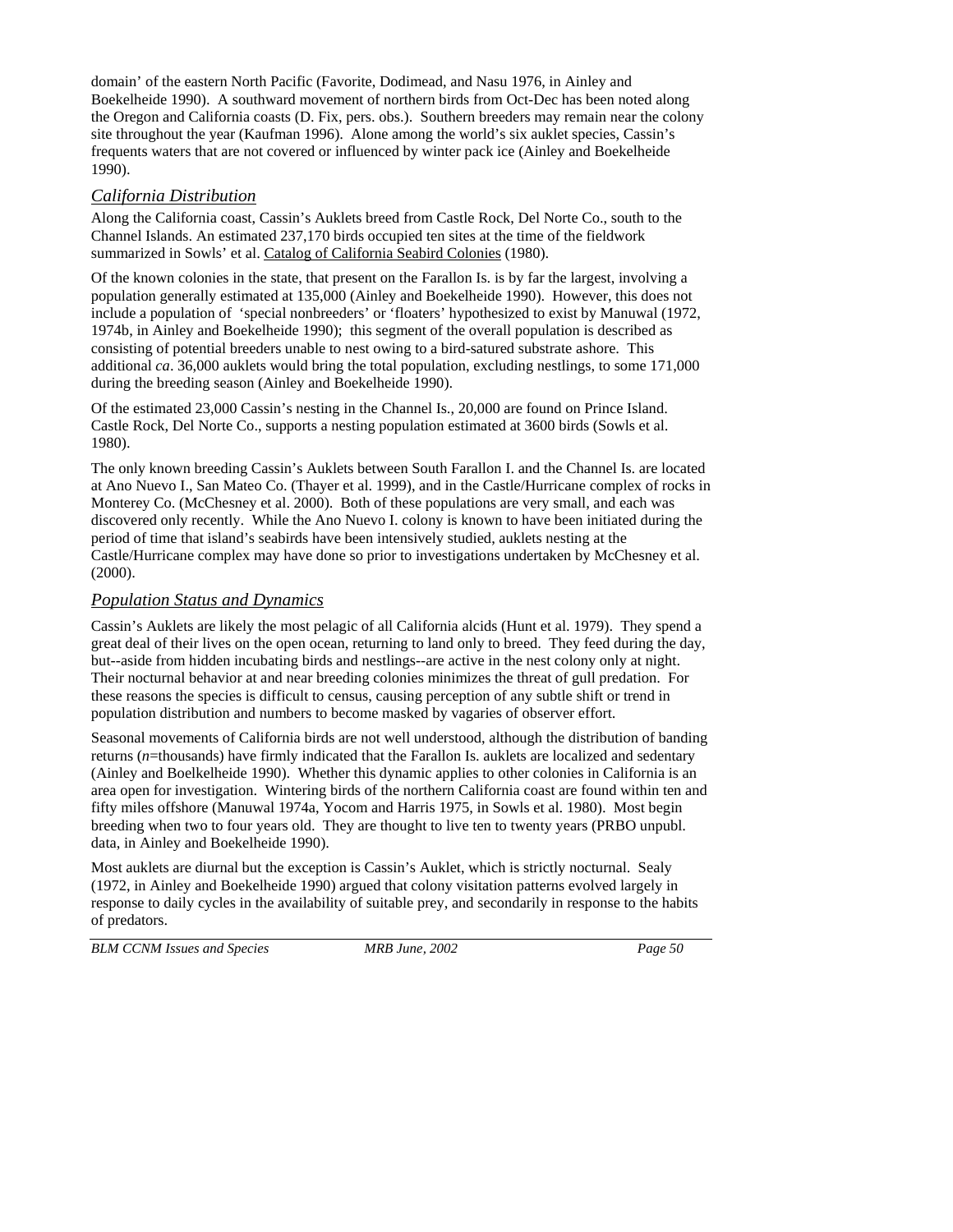Cassin's Auklets were rare on the Farallon Is. during the mid-nineteenth century. Ainley and Lewis (1974, in Sowls et al. 1980) relate this scarcity to a period of more than two decades when warm, tropical water moved north along the California coast. They hypothesized that populations of Cassin's increased when cold water returned to the region. Cassin's Auklets are now the most abundant birds on the Farallons.

Ainley and Boekelheide (1990) note that, through its distinct preference for colder waters, Cassin's is a 'subarctic' alcid, *contra* the characterization of Ashmole (1971) and Manuwal (1984), who stated that the species nests from subarctic to subtropical waters. The former authors point to the concentration of activity throughout the year which takes place in the coastal side of the California Current, particularly in waters affected by strong colder upwelling, and to the dense concentrations regularly encountered in waters above the continental slope.

Osborne (1972, in Sowls et al. 1980) estimated that the number of Cassin's Auklets on Castle Rock increased from 100 seen in 1959 by Thoresen (1964) to 3600 in 1970. Cassin's formerly bred on Flatiron Rock, Humboldt Co., as late as 1934 (Clay, unpubl. field notes in Sowls et al., 1980). Osborne (1972, in Sowls et al. 1980) believed that soil erosion was the principal reason for their extirpation from this island.

### *Threats and Management Implications*

Western Gulls prey heavily on Cassin's Auklet at Castle Rock and at the Farallon Is. (Thoresen 1964). Young are pulled by gulls from shallow burrows. Adults are killed at night when they unfortunately land at the feet of roosting gulls (Thoresen 1964) or in early morning if they have lingered at the colony too late (R. LeValley, pers. obs.). Cassin's Auklets are vulnerable to disturbance from humans and to the effects of introduced predators such as rats. They may desert their nests if disturbed during incubation, and their burrows can easily be caved in by unwary visitors to their colonies.

These auklets feed from the ocean surface in large social flocks where they are highly vulnerable to oil contamination (Hunt et al. 1979). An oil spill near the Farallon Is., where 80% of the state's population breeds, would be particularly damaging to this species.

It is apparent that, as burrow nesters, Cassin's Auklets need a sufficient mantle of soil in order to sustain viable populations. Increasing numbers of Double-crested Cormorants breeding and loafing on offshore rocks and islands may degrade soil through the impact of phosphorus-rich guano on vegetation. The recent surge in Brown Pelican numbers on the California coast during the nonbreeding season may also pose the threat of trampling and soil compaction.

## **Rhinoceros Auklet** *Cerorhinca monocerata* **Pallas**

## *Description*

The Rhinoceros Auklet is a medium-large alcid of colder North Pacific waters. Although called an auklet, it shares morphological characteristics and life history adaptations typical of puffins as a group (Ainley and Boekelheide 1990); for these reasons, it has been described as a misnamed puffin. An alternative name for the species is Horn-billed Puffin (American Ornithologists' Union 1983).

These birds average 15 inches in length with a 22" wingspan and weigh 1.1 lb (Sibley 2000). Overall, the plumage is dull gray with a paler belly. No contrasting wing pattern is evident in flight. Its dusky plainness and unwavering flight, body held consistently parallel to the water, have earned the Rhino the nickname 'flying football' among shore-based observers watching the birds at a distance.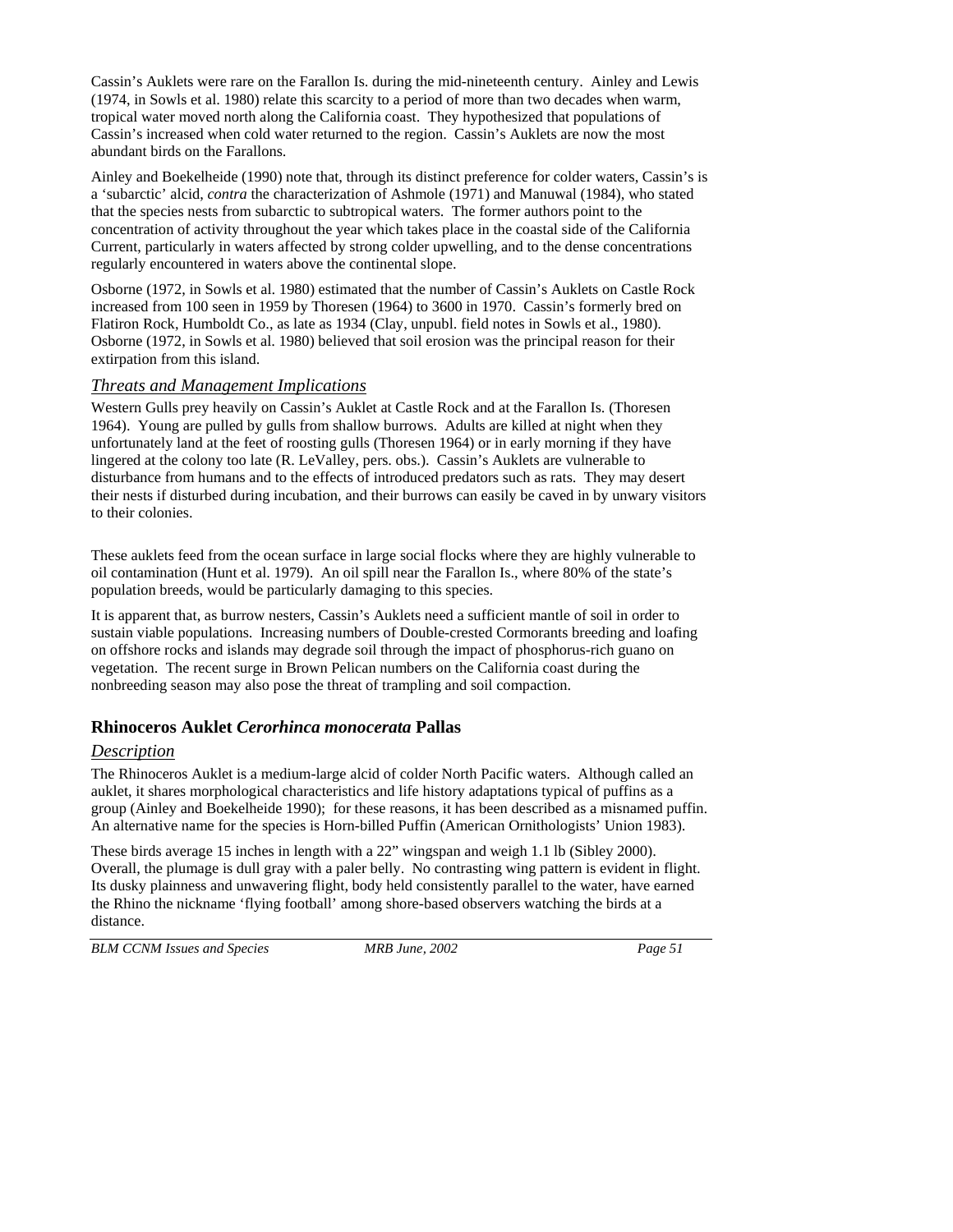Breeding adults acquire two thin, wispy white plumes which trail from behind the eye and from the base of the bill. The bill in breeding season is yellowish, adorned above with a short, projecting nubbin, giving the species its name. The plumes and the 'horn' are shed during the prebasic molt in early fall; until the following prealternate molt, adults are unadorned and quite plain. The irises of adults are pale whitish throughout the year. Juveniles have dusky eyes and distinctly smaller bills than adults, and lack the facial plumes and 'horn'.

### *Nest*

Rhinoceros Auklets nest on offshore rocks and islands and, locally, on mainland cliffs. They prefer rocky, shrub- or grass-covered slopes, nesting on a wide range of slope gradients. Ocean-facing or wooded, turf-covered banks are used when available (Sowls et al. 1980). Throughout most of the species' range, nests are chiefly situated in burrows dug into the ground on both forested and unforested islands. Burrows are dug by both adults (Sowls et al. 1980). On wooded islands, the burrow entrance is usually near a stump, tree, or beneath a log (Ehrlich et al. 1988). The tunnel is up to 6m in length; it often forks two or three times before ending in a nesting cavity (Heath 1915, Willett 1915, in Sowls et al. 1988). The actual nest is of minimal twigs, moss, or ferns, formed into a shallow saucer (Ehrlich et al. 1988). Well-studied birds on the Farallon Is. are not known to dig their own burrows (Ainley and Boekelheide 1990); many pairs there occupy natural cavities.

An Oregon nesting colony is situated within a large mainland marine grotto, Sea Lion Caves (Scott et al. 1974, Varoujean and Pitman 1980, in Sowls et al. 1980). Occupation of conglomerate cliffs at Point Arguello indicates that this species also nests in rocky mainland habitats.

Mutual billing maintains the pair bond among breeding adults. Burrow defense and ownership are proclaimed by standing upright, often with wings partly spread, bill open and pointing up while hissing (Ehrlich et al. 1988).

## *Eggs*

These alcids lay one egg, weighing 15% of adult body weight (Ainley and Boekelheide 1990), which is dull white, unmarked or marked with lavender/gray/browns, and occasionally wreathed (Ehrlich et al. 1988). One brood is raised per year.

### *Foraging Behavior and Diet*

Rhinoceros Auklets pursue prey below the ocean surface by diving and propelling themselves underwater with their wings. They eat fish, especially schooling species such as sardines and anchovies. Sand lance, herring, rockfish, smelt, and saury are also taken (Kaufman 1996). They also consume marine inverebrates such as crustaceans (Sowls et al. 1980, Erlich et al. 1988) and cephalopods (Heath 1915, Richardson 1961, Leschner 1976, in Sowls et al. 1980). Pursuit-diving elicits tight schooling of prey, concentrating them toward the surface. Sharpe (1995) presented evidence indicating that Rhinoceros Auklets may create 'bubble nets' to concentrate prey fishes.

These auklets commonly forage in mixed-species flocks (Ehrlich et al. 1988), and are quick to notice and take advantage of 'feeding frenzies' (Heath 1915, Richardson 1961, Leschner 1976, in Sowls et al. 1980). Once present at the scene of a frenzy, an individual aggressively repositions itself over the surfacing masses of small fish with short flights characterized by frequent takeoffs and adroit landings, repeatedly placing itself in the midst of shifting prey concentrations (D. Fix, pers. obs.).

## *Incubation, Feeding, and Fledging*

Male and female incubate the single egg for 42 days (Ainley and Boekelheide 1990) (range 39-52 days, Ehrlich et al. 1988). Each adult usually incubates for 24 hours before relief (Ehrlich et al. 1988). The nestling is semiprecocial, and is brooded for about four days (range 0-9), whereafter it is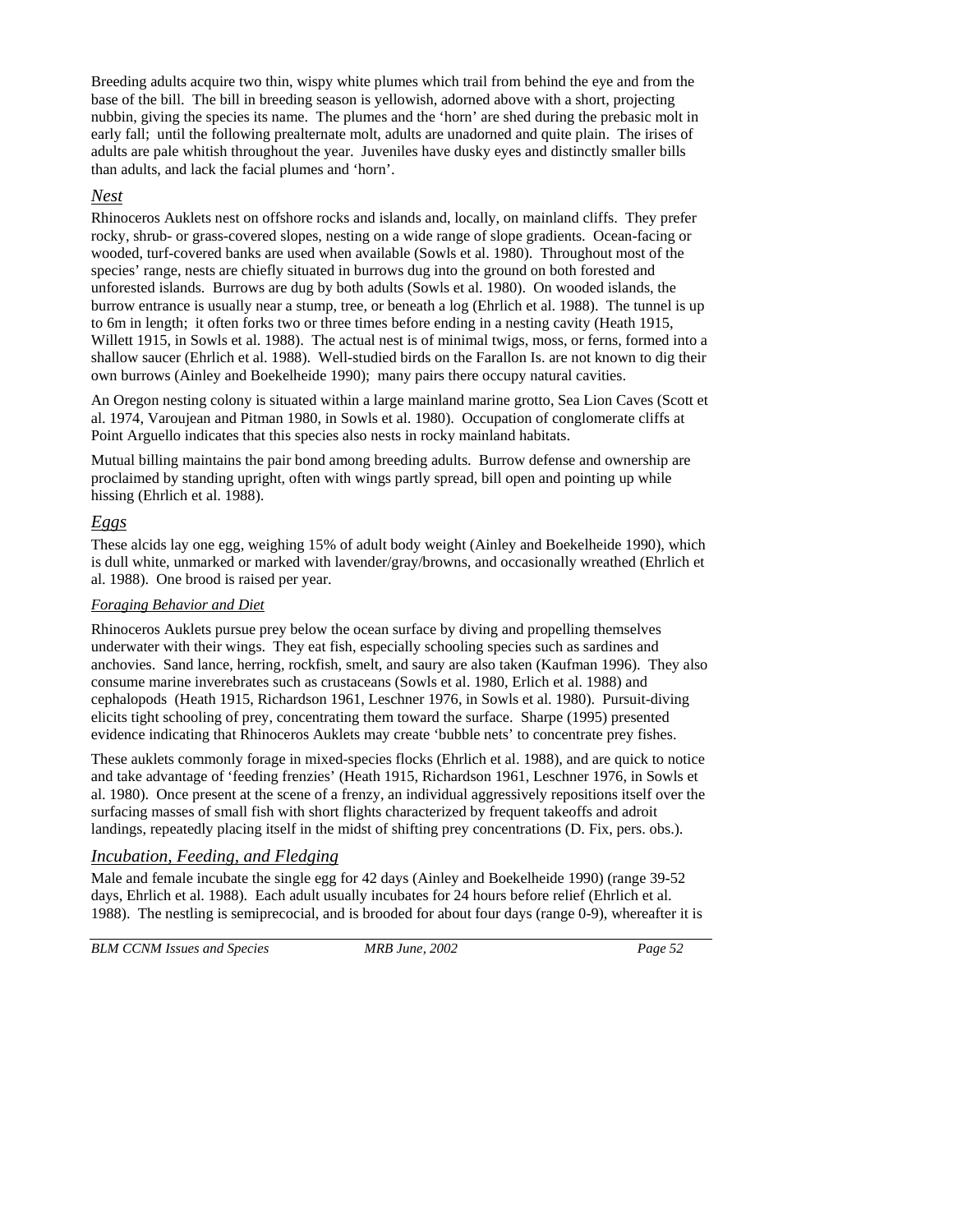able to thermoregulate (Sowls et al. 1980). It is fed whole fish by both adults. Fish are carried in the bill, and are typically brought to the colony in the evening, although some food items are delivered during the day (Ehrlich et al. 1988, Ainley and Boekelheide 1990), and adults may move about burrow entrances by day (Scott et al. 1974, Thoresen 1983, in Sowls et al. 1980). Nestlings fledge at 48-55 days (Ainley and Boekelheide 1990) at 64%-68% of adult weight (Sealy 1972, in Ainley and Bookelheide 1990).

### *World Distribution*

Rhinoceros Auklets breed from northern Japan through the Aleutian Is. and the Gulf of Alaska southward along the Pacific Coast to central California. In California, the species is present throughout the year; however, these birds are more commonly seen from shore or in nearshore marine waters during spring and summer. Despite the occasional occurrence of thousands on Monterey Bay and many elsewhere along the open coast, only a very small proportion of the world population of this species is found in California.

### *California Distribution*

Rhinoceros Auklet colonies are difficult to find and census. Adults almost always enter and leave colonies at night when feeding chicks. This predominantly nocturnal behavior may have evolved as a means to reduce kleptoparasitism by gulls. In California and Oregon, Rhinoceros Auklets can often be observed on or near colonies by day, but farther north they appear to be strictly nocturnal. This regional difference remains unexplained, but may be related to the availability of food and its proximity to colonies (Sowls et al. 1980). Difficulty in censusing these birds, along with an apparent expansion into unoccupied habitat in the late 1980s, causes an overview of its California distribution to require comparison to the Catalog of California Seabird Colonies (Sowls et al. 1980).

During those authors' 1979-1980 surveys, Rhinoceros Auklets were known from eight sites in the state, but breeding had been confirmed at only three: Prince I. and Castle Rock in Del Norte Co., and at the Farallon Islands. Those investigators estimated a statewide breeding population of 362 birds. At the remaining five sites at which breeding was not confirmed, they observed auklets in breeding plumage on or near the colony and suspected that nesting was occurring. These sightings involved up to five birds on Green Rock, Humboldt Co., at one time, with birds observed entering burrows on several occasions, and as many as 38 auklets on the water next to or flying in the vicinity of the rock. Apparent occupation there continued until at least as recently as 26 April 1997, when one bird was noted at a burrow entrance (Roberson et al. 1997).

Forty-one percent of the California population of Rhinoceros Auklets was believed to nest at the Farallon Is. at the close of the 1980s (Ainley and Boekelheide 1990). About 100 auklets were suspected to breed there and the population was thought to be expanding (Ainley pers. comm.; see Population Status and Dynamics, below). The percentage of the state population nesting on the Farallons has since likely changed, as noted below.

Sowls et al. (1980) reported that at Gualala Point I., Fish Rock and Arched Rock, the presence of birds on the water immediately adjacent to the rock, 'fly-bys', and the presence of suitable burrows strongly suggested breeding at those sites. Those investigators also suspected Rhinoceros Auklets of breeding at Little River Rock, citing Harris (pers. comm. to Sowls et al.).

Additionally, they felt that Point Arguello may support a mainland colony of nesting Rhinoceros Auklets in California, as they observed a maximum of 24 birds there on 11 June 1980. A minimum of 13 birds were discovered entering and leaving small caves in the cliffs on 17 and 18 July 1980. An examination of these caves was inconclusive (Sowls et al. 1980). However, the presence of at least seven alternate-plumaged auklets there all summer in 1981, with four seen to enter and/or leave burrow entrances, was interpreted as 'strong evidence' of breeding by McCaskie (1981).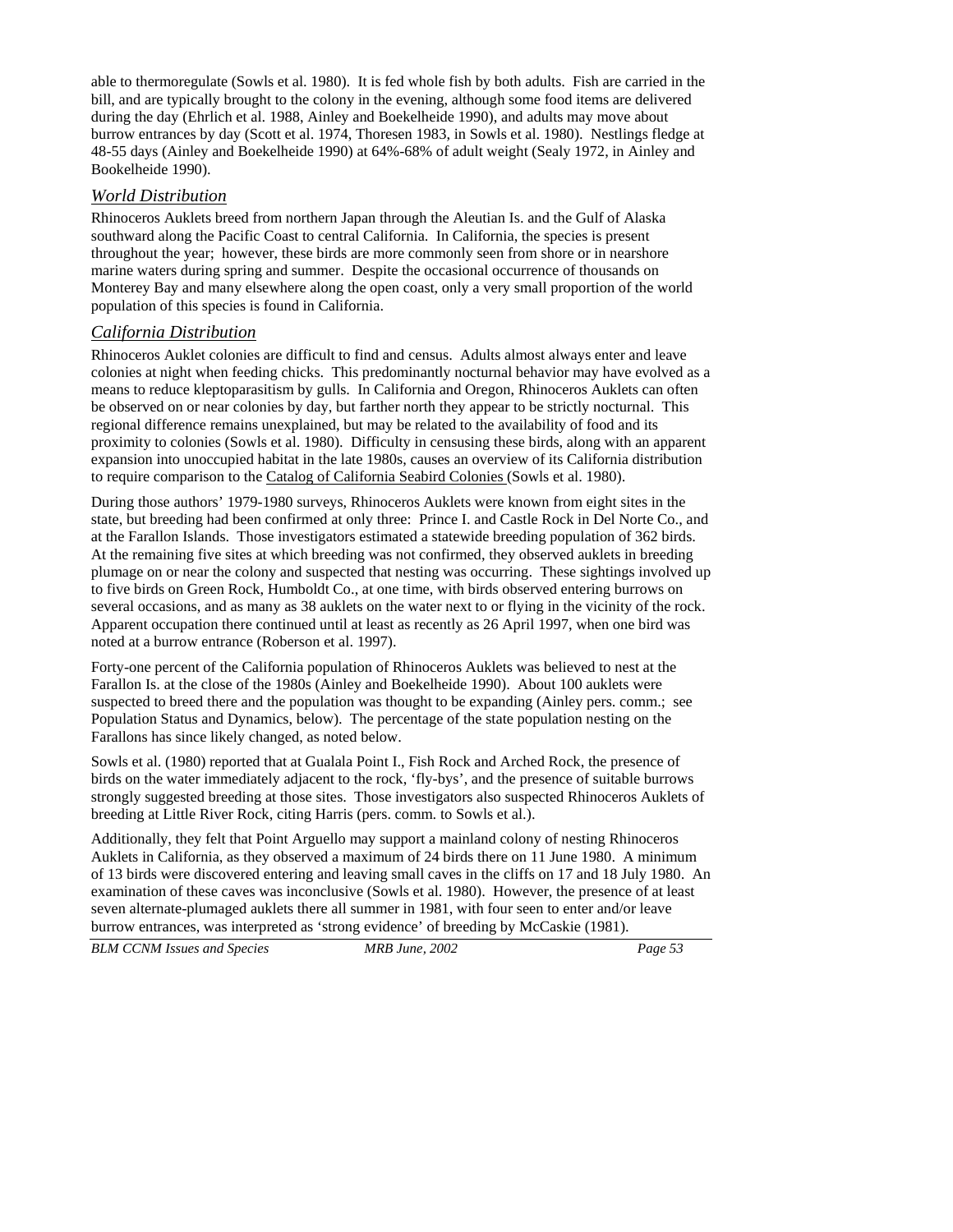Rhinoceros Auklets were first detected breeding at Castle Rock upon discovery of one nest in 1917 (Sowls et al. 1980). Osborne (1972) surveyed Castle Rock in 1969-1970 and estimated a population of between 100-150 auklets at that site (in Sowls et al. 1980). He revisited the island in 1977 and felt that the population had increased to 200 birds (Osborne, pers comm., in Sowls et al. 1980).

Sowls et al. surmised that small numbers of these birds likely occurred at several more sites, particularly in northern California. Those authors' suspicions were borne out in subsequent years. Rhinoceros Auklets were seen carrying fish near Año Nuevo I. in June and July 1982 (LeValley and Evens 1982) and throughout the summer of 1983 (LeValley and Evens 1983), strongly suggesting local nesting. Twenty-three active burrows were discovered in 1986 (G. Strachan), marking this as the southernmost colony at which breeding had been confirmed with physiological evidence.

In an attempt to overcome the limitations of existing substrate at Año Nuevo, artifical burrows were installed in spring 1987; one-half of these were promptly occupied, with an estimated 20 pairs total breeding there in both natural and artificial burrows that year (Campbell et al. 1987). This 'new' population has enjoyed success, judging from the 97 nests found by researchers during the 1993 breeding season (Yee et al. 1993).

Also in 1986, as many as 11 Rhinoceros Auklets were suspected of nesting on the mainland at Point Reyes. In 1987, nesting was attempted on two mainland cliffs in Santa Cruz County. One site had two pairs copulating, with one carrying fish by 29 May; three other probable nesting pairs were noted there as well. Four miles north of that site, two pairs were displaying and landing on a cliff (Campbell et al. 1987).

#### *Population Status and Dynamics*

Rhinoceros Auklet populations in California are within the southernmost portion of the species' range in the eastern Pacific. This case is closely mirrored by several other alcid species characteristic of colder North Pacific waters. The cool California Current and nearshore cold-water upwelling associated with the continental slope allows such northern seabirds to inhabit lower-temperate latitudes. Both this species and the closely-related Tufted Puffin occur in far smaller numbers in California than in Alaska.

In a broad sense, Rhinoceros Auklets are resident in California, but the population is thought to be shifted generally offshore over waters of the continental slope and westward--and possibly southward--in winter. During fall, variable numbers are routinely encountered over the mid- and outer continental shelf and slope by birders observing aboard boats originating from most California ports. These birds can be numerous in fall on Monterey Bay and in some years, following fledging of young, in and about the harbor at Crescent City.

The attraction of this auklet to food-rich waters resulting from upwelling within the Monterey Submarine Canyon causes large numbers to linger in some winters; 2500 were seen flying seaward from Monterey Bay at dawn on 27 February 1984 (LeValley and Rosenberg 1984). During January 1986, at least 9500 auklets were concentrated with Common Murres and other seabirds on Monterey Bay, the largest number seen there in about ten years (Campbell et al. 1986). Some birds are known to occur as far south as southern Baja California in winter (Ehrlich et al. 1988). Small flocks of Rhinoceros Auklets moving in migration, both in spring and fall, can frequently be seen from shore points with telescopes (m.ob., *fide* D. Fix). Such flocks are reported by boat observers from waters of the continental shelf and beyond.

Sowls et al. (1980) noted that significant increases in numbers had been observed at the two largest colonies (at Castle Rock and on the Farallon Is.), and that auklets had been found breeding or were suspected to breed at six additional sites. They stated that those increases, together with the discovery in the 1970s of 'new'nesting sites in Oregon (Scott et al. 1974, Varoujean and Pitman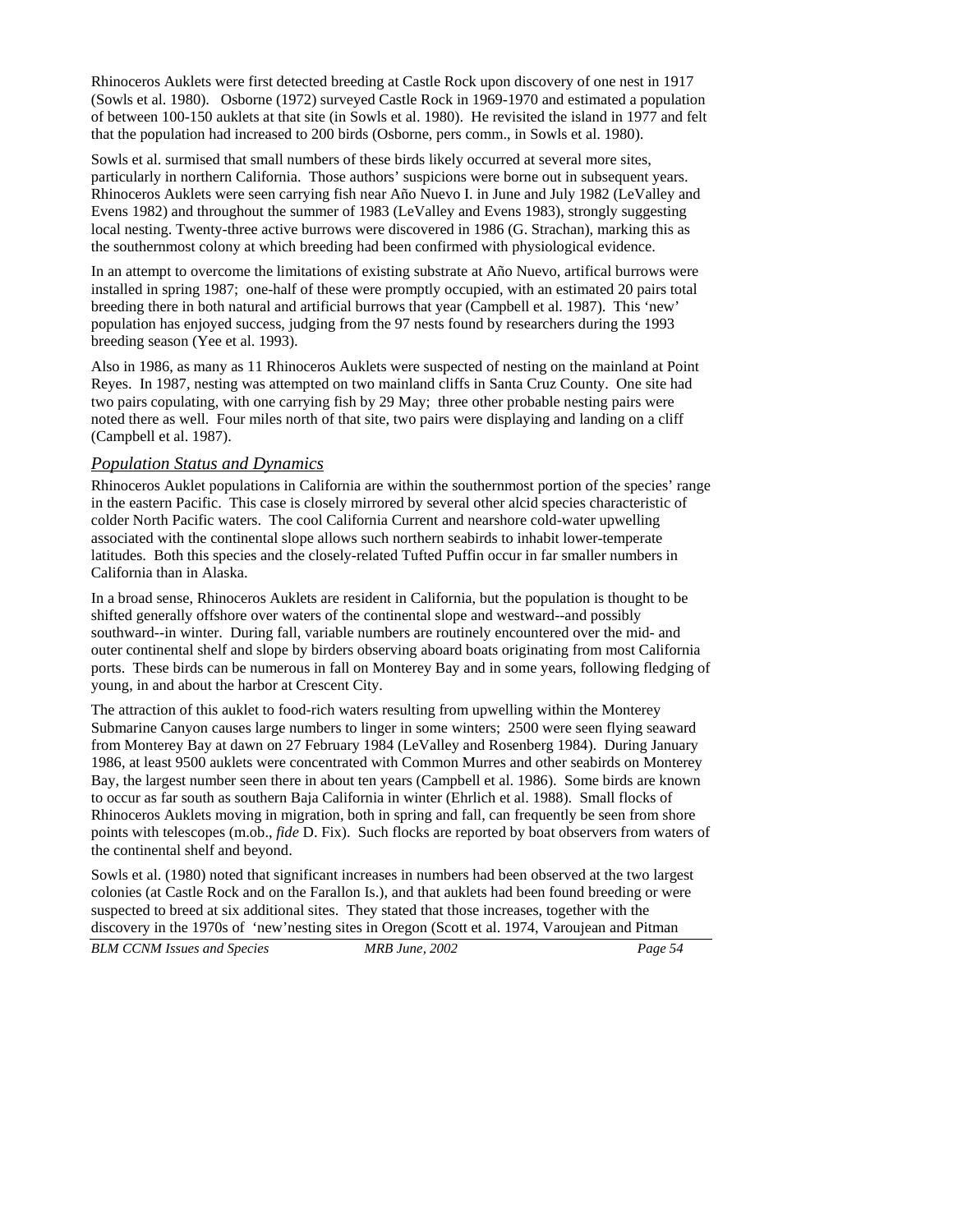1979) and in British Columbia (Hatler et al. 1978), indicated that this population increase might be widespread along the west coast of North America.

The historical picture at the Farallons is intriguing. Following the collection of several scientific specimens during 1860s, none was detected possibly breeding there for more than a century. The species' reappearance in 1972—two pairs, which may have bred (Ainley and Lewis 1974 in Ainley and Boekelheide 1990)—was followed by steady increase. Aside from increased mortality during the ENSO event of 1982-1983, population growth at the Farallons has been steady. Ainley and Boekelheide (1990) note that, while extermination of rabbits has caused potential nesting cavities to become available, the growth rate in the Rhinoceros Auklet population at the Farallons is such that augmentation through recruitment of birds from elsewhere--most likely to the north of California--is suggested.

## *Threats and Management Implications*

Rhinoceros Auklets are very sensitive to disturbance during the nesting period. Adults will readily desert their nests if disturbed during incubation or brooding. Their burrows are often near the surface of the ground and are easily collapsed.

Like all alcids, Rhinoceros Auklets are vulnerable to the effects of oil spills. Sites at which they concentrate during the breeding season lie near- or on-shore, with foraging occurring within the route traveled by commercial shipping. Oil slicks or other pollution in the vicinity of colonies could affect a large portion of California's breeding population. During winter, California waters support large numbers of these auklets, many from colonies farther north (Briggs 1980, in Sowls et al. 1980). The *Apex Houston* spill event of February 1986 killed hundreds of Rhinoceros Auklets on Monterey Bay (Campbell et al. 1986). Oil pollution has been reduced significantly in the Gulf of the Farallones, and in 1974 rabbits were eliminated from Southeast Farallon Island. Rabbits had occupied all but the most precipitously situated cavities suitable for Rhinoceros Auklet (as well as Tufted Puffin) nesting (Ainley and Boekelheide 1990).

## **Tufted Puffin** *Fratercula cirrhata* **Pallas**

## *Description*

The Tufted Puffin is among the most striking North American birds. It is one of the larger auks, 15" long with a 25" wingspan and weighing about 1.7 lb (Sibley 2000). Adults in the breeding season are black with a white face; staring yellow eyes; a large, deep, laterally-compressed orange bill; and wispy yellowish 'flaxen' plumes trailing from above each eye, decurving at the nape in a loose curl. In late fall, winter, and early spring (when seldom seen) they lack the white face, brilliant bill sheaths, and head plumes. Juveniles are essentially similar to basic-plumaged adults, but have smaller bills.

## *Nest*

Tufted Puffins usually nest in burrows at the edges of cliffs or on the grassy slopes of islands. Those nesting in California also use crevices, cavities, or small caves found in loose sandstone or unconsolidated conglomerate rock (Sowls et al. 1980). They prefer some slope or altitude to their sites, perhaps to aid their takeoffs (Ainley and Boekelheide 1990). Burrows (when used) are excavated by each member of a pair (Ehrlich et al.1988). They tend to be shallow, from 2 ft. to 9.5 ft. in length, and the tunnel ends in a chamber. They occasionally lay the egg on a simple pile of grass and feathers, in rock piles, or rarely under matted vegetation, forming a saucer-shaped nest with a rim of marine vegetation (Sowls et al. 1980). Straw for nest-lining is often stolen from the nests of gulls.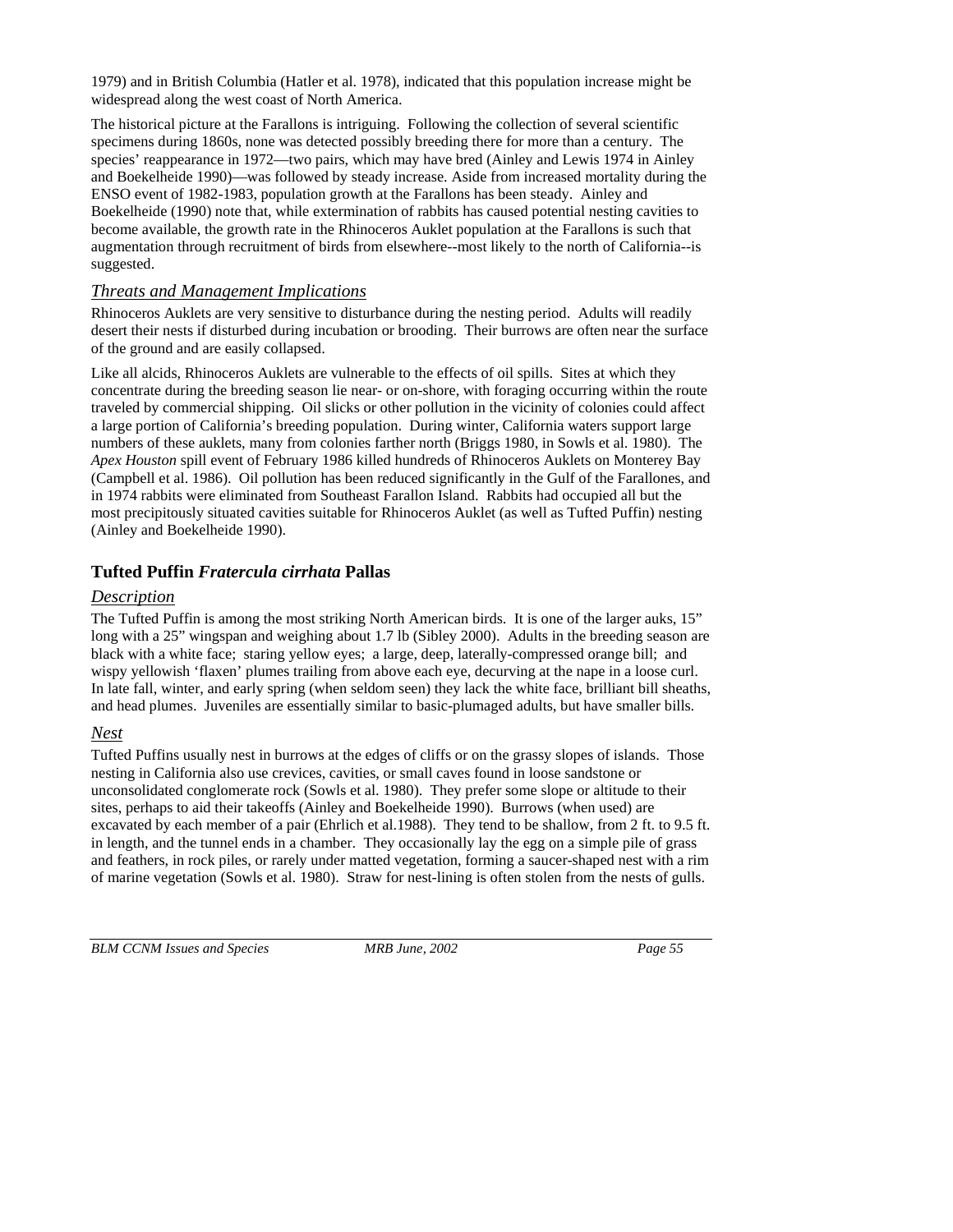Tufted Puffins are active at the colony during the day and at dusk; unlike the auklets, they do not rely upon cover of night to arrive at or depart from the nest site. As fish feeders, they nest somewhat later in the season than plankton feeders (Ainley and Boekelheide 1990).

## *Eggs*

One egg is laid, which is bluish-white/off-white, marked with gray/light brown, and occasionally wreathed. One brood is raised per year (Ehrlich et al. 1988).

### *Incubation, Feeding, and Fledging*

The Tufted Puffin has the longest incubation period of any alcid, about 45 days. The nestling is semiprecocial, but develops slowly. The slow rate of chick development is presumed to be an evolutionary response to the parents' far-ranging foraging sorties and consequent reduced provisioning capabilities (Ainley and Boekelheide 1990). Both parents feed the nestling, carrying fishes in their bills and dropping them on the ground in the nest or near the entrance. One-two days may pass between feeding visits to the nest (Kaufman 1996). The young bird fledges at about 43 days of age (Ainley and Boekelheide 1990) at 64%-68% of adult weight (Sealy 1972, in Ainley and Boekelheide 1990). Fledglings appear to leave their burrows and go to sea only under cover of darkness (Sowls et al. 1980).

Shortly after the young have fledged, both fledglings and adults head far out to sea. The annual latesummer exodus is quite abrupt. Ainley and Boekelheide (1990) related that none had been seen at the Farallon Is. after September. The few persisting along the extreme northern California coast are seldom seen as late as late August (D. Fix, pers. obs.). With the exception of Xantus's Murrelet, this wholesale dispersal scenario is in contrast to that of other alcids breeding in California.

## *Foraging Behavior and Diet*

Tufted Puffins forage by diving from the surface, pursuing small fishes by using their wings for propulsion. Fish taken include saury, sand lance, capelin, rockfish, and smelt. They have been reported to eat some crustaceans, mollusks, sea urchins, small squids, and small amounts of algae (Kaufman 1996). Following capture, prey fish are carried crosswise in the bill. As many as a dozen small fish—often nearly alternating head-and-tail orientation—may be carried to the nest by each parent following an individual foraging bout.

### *World Distribution*

Breeds from Hokkaido, the Sea of Okhotsk, and Chukotka through the Bering Strait, the Aleutian Is., and southward on coastal islands, rocks, and locally on the mainland coast south to central (formerly southern) California. The general center of abundance appears to be the Gulf of Alaska and the Aleutian Is.(Sowls et al. 1978). Most of the population is suspected to winter chiefly over deep water far out to sea in the temperate North Pacific Ocean.

### *California Distribution*

Tufted Puffin is the least common alcid nesting in California. An alcid of cold northern waters, it is a distinctly less prevalent component of the California breeding seabird avifauna than it is in Alaska. In a general sense, this species has suffered significant declines in California within historic times. However, localized increases have been noted in recent decades.

In their Catalog of California Seabird Colonies, (1980), Sowls et al. list 14 sites at which Tufted Puffins have been recorded. Their 1979-1980 survey effort detected puffins from Prince I., Del Norte Co., south to Hurricane Pt. Rocks at the northern tip of the Big Sur coast. They note, however, that confirmation of breeding was recorded for only five of these locations: Prince Island, Castle Rock, Green Rock, Puffin Rock, and the Farallon Is. With the exception of Little River Rock, Tufted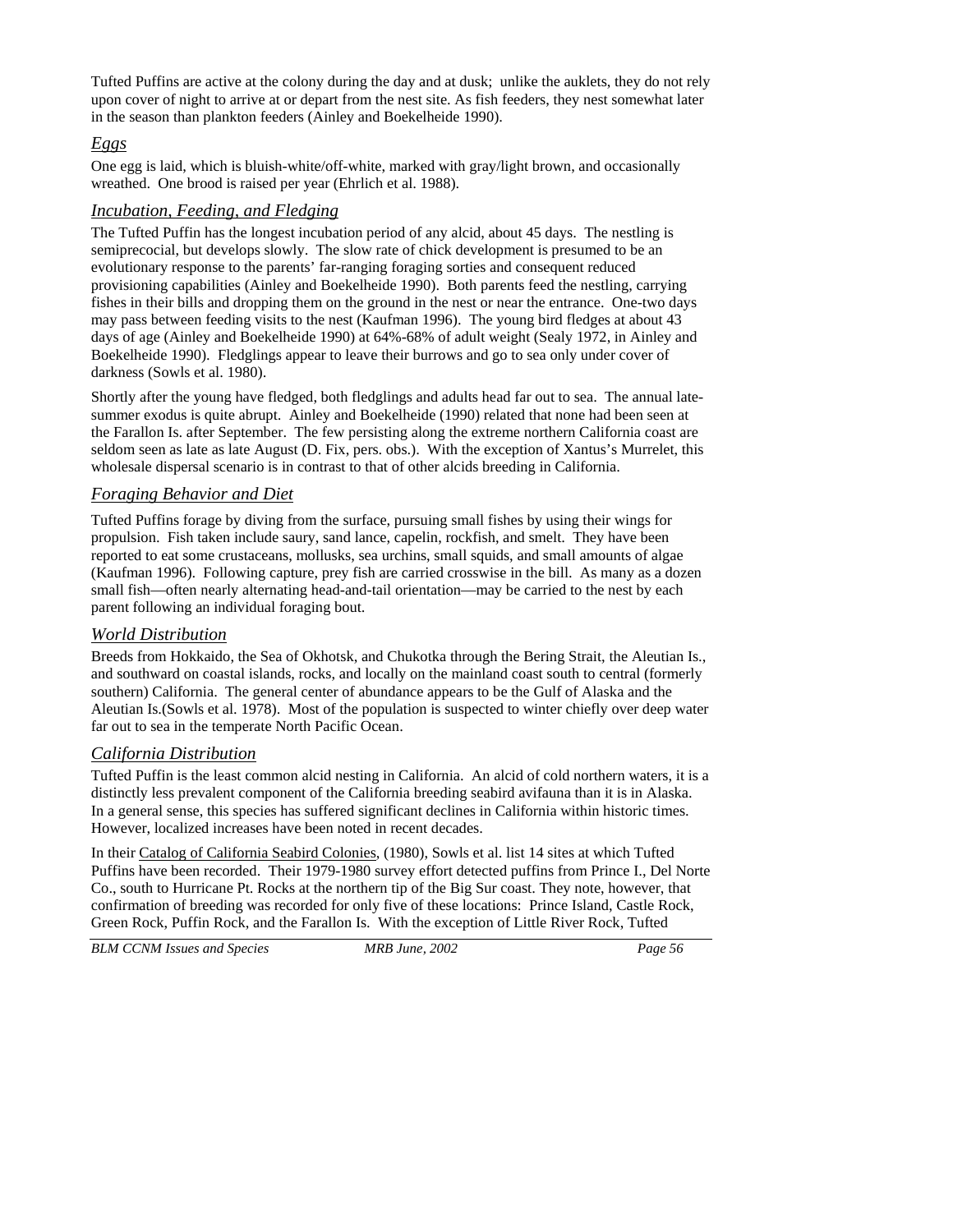Puffins were observed near burrows at the remaining sites: Sugarloaf I. off Cape Mendocino, Goat I. opposite (town of) Mendocino, Van Damme Cove, Fish Rocks, Arched Rock, Pt. Reyes, and Hurricane Pt. Rocks. At least one pair of puffins continued to nest at Goat I. in 2000 (Roberson et al. 2001). Although Harris (1974) listed Tufted Puffin as a possible breeder on Little River Rock, where the habitat appears suitable, Sowls et al. did not observe birds there. Tufted Puffins were regularly observed at Piedras Blancas Rock in 1979 (M. Rauzon, pers. comm. in Sowls et al. 1980) but not in 1980 (R. Jameson pers. comm. in Sowls et al. 1980); however, one was seen from Pt. Piedras Blancas 30 May 2000 (McCaskie and Garrett 2000).

The largest puffin colonies in California are on Castle Rock and at Southeast Farallon I. Surveys of 1979-1980 revealed that each site supported about 100 birds (Sowls et al. 1980). All remaining locations contains ten or fewer birds. It is believed that most puffin colonies in California have been identified, but Sowls et al. suggest that a few undocumented pairs may be present at scattered locations, primarily in northern California.

By all accounts, the Tufted Puffin's range in California contracted north during the twentieth century, and, not surprisingly, its population declined in size. Notably, the Farallon I. population was once much larger than it is today. The several thousand birds present in the early 1900s decreased to a low of 26 in 1959 (Ainley and Lewis 1974). They were formerly found breeding in the northern Channel Is. (Willett 1910, in Sowls et al. 1980) but they no longer do so, having mysteriously disappeared by the 1940s (Hunt et al. 1979, in Sowls et al. 1980; Stallcup 1990). The southernmost suspected breeding site today is Hurricane Pt. Rocks in central California. Of interest were four puffins seen two miles off San Simeon, San Luis Obispo Co., 3 May 1990 (McCaskie 1990). Might these birds have been prospecting for nest sites in the vicinity?

There is little information on the historical status of this species elsewhere in California. Puffins once nested on Blank Rock off Trinidad, Humboldt Co., during the earlier part of the twentieth century (Clay, unpubl. field notes) but they have not been known to occur there in decades. Soil erosion has been suggested as the most likely cause of abandonment. Clay also reported Tufted Puffins on Flatiron Rock, terming them 'numerous' in 1911, but since then their nesting habitat has apparently deteriorated greatly. Osborne (1972) found only two puffins breeding on Flatiron Rock in 1970 and Sowls et al. (1980) list only two at this site during the 1979 and 1980 breeding seasons. Green Rock, also off Trinidad, where Osborne (1972) estimated ten birds breeding, appeared based on annual spring telescoping to support only 1-2 pairs during the 1990s (G. Lester et al., unpubl. notes).

During winter, Tufted Puffins are very rarely seen near land in California and are not expected in waters over the continental shelf. It is clear that the great bulk of the regional population does not regularly occur anywhere near land at the latitude of California in the colder months. One to two birds in Monterey Bay 6-7 December 1986 and three offshore Pillar Pt., San Mateo Co., 18 January 1987, with none detected in southern California, was the most ever reported during a single winter season (Morlan et al. 1987). Exceptionally, birds have been seen in winter as far as San Diego (Stallcup 1990).

### *Population Status and Dynamics*

Much of what is known about the life history of the Tufted Puffin specifically as a California seabird has been revealed during long-term study by Point Reyes Bird Observatory researchers at Southeast Farallon Island. Forty percent of the California population of breeding Tufted Puffins occurs at the Farallons (Ainley and Boekelheide 1990). As was noted above, they were much more numerous at the Farallons during the nineteenth century than at present. Ainley and Boekelheide (1990) stated that oil pollution, the introduction of the European hare, and, possibly, the disappearance of sardines in the mid-twentieth century played important roles in diminishing the population. The species was not present from the 1860s, when several were collected for scientific specimens, until 1972.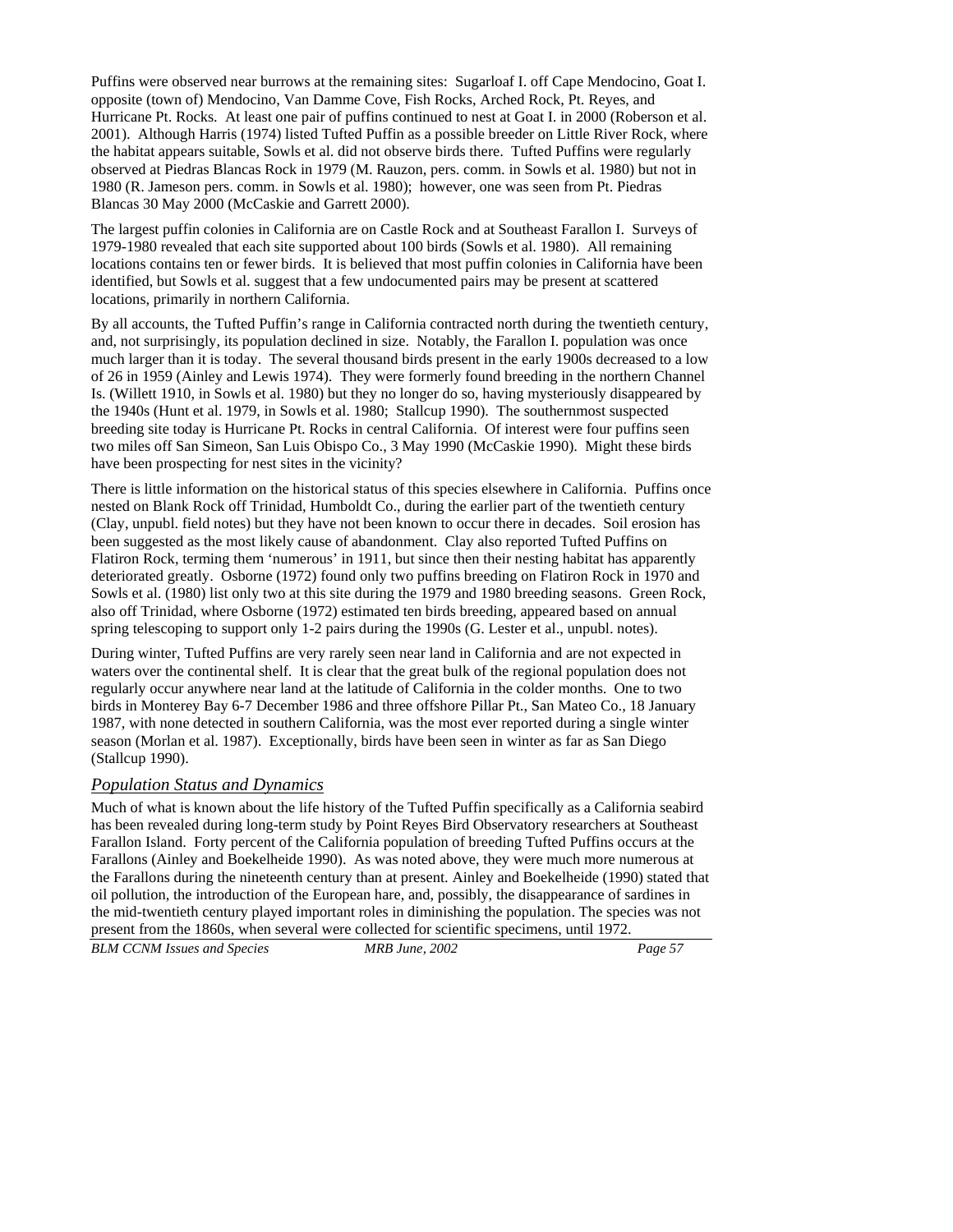Estimates of the puffin population on Southeast Farallon I. made in the period 1972-1982 revealed an increase from about 27 pairs in 1972 to about 50 pairs in 1982 (PRBO data), thus indicating average growth of about 7% per year. The greatest increase occurred from 1973-1977, during which period the population doubled each year. Diminished food resources resulting from the pronounced ENSO warm-water event of 1982-1983 caused few birds to appear during the 1983 nesting season and, following that event, fewer puffins appeared than previously (Ainley and Boekelheide 1990).

Ainley and Boekelheide (1990) summarized this history by characterizing population growth at the Farallons as "slow but steady", with the exception of curtailed breeding and apparent increased mortality due to El Nino.

In California, extensive areas of ideal nesting habitat exist on only a few islands. Consequently, many colonies are small, and undoubtedly will remain so (Sowls et al. 1980). Except on the Farallon Is., lack of appropriate substrate may ultimately be one of the major factors limiting expansion of the Tufted Puffin colony along the state's coastline.

### *Threats and Management Implications*

Tufted Puffins in California are concentrated around two major breeding colonies, Castle Rock and Southeast Farallon I. Repeated human disturbance or an oil spill could severely impact these small but critical core populations. Both islands are protected.

Ainley and Boekelheide (1990) state that oil pollution 'has been reduced significantly' in the Gulf of the Farallones, and further note that in 1974 the long-established introduced rabbits were eliminated, potentially reducing competitive pressure for burrows.

Ainley and Lewis (1974) state that oil pollution was the major cause of the decline at the Farallons and suggested that, subsequently, the crash of the overfished Pacific Sardine stock has been the major factor keeping this population depressed.

## **Literature Cited – Seabird Section**

Ainley, D.G. and T.J. Lewis. 1974. The history of Farallon Island marine bird populations 1843- 1972. Condor 76: 432-446.

Ainley, D.G., S. Morrell and T.J. Lewis. 1974. Patterns in life histories of storm-petrels on the Farallon Islands. Living Bird 13: 295-312.

- Ainley, D.G. and R.J. Boekelheide. 1983. An ecological comparison of oceanic seabird communities of the South Pacific Ocean. Studies Avian Biol. 8: 2-23.
- Ainley, D.G. and R.J. Boekelheide. 1990. Seabirds of the Farallon Islands: ecology, dynamics, and structure of an upwelling-system community. Stanford University Press. Stanford, California.
- Ainley, D.G., R.J. Boekelheide, S.H. Morrell, and C.S. Strong. 1990. Pigeon Guillemot, in Seabirds of the Farallon Islands (D.G. Ainley and R.J. Boekelheide, eds.), pp. 276-305. Stanford Univ. Press. Stanford, CA.
- Ainley, D.G. and G.A. Sanger. 1979. Trophic relations of seabirds in the northeastern Pacific Ocean and Bering Sea. *In* J.C. Bartonek and D.N. Nettleship (eds.), Conservation of marine birds of northern North America. U.S. Dept. of Interior, Fish and Wildl. Serv., Wildl. Res. Rep. 11.
- Aldrich, E.C. 1938. A recent oil-pollution and its effects on the waterbirds of the San Francisco Bay area. Bird Lore 40: 110-114.
- Andres, B.A., and G.A. Falxa. 1995. Black Oystercatcher (*Haematopus bachmani*). *In* The Birds of North America, No. 155 (A. Poole and F. Gill, eds.). The Academy of Natural Sciences, Philadelphia, and The American Ornithologists' Union, Washington, D.C.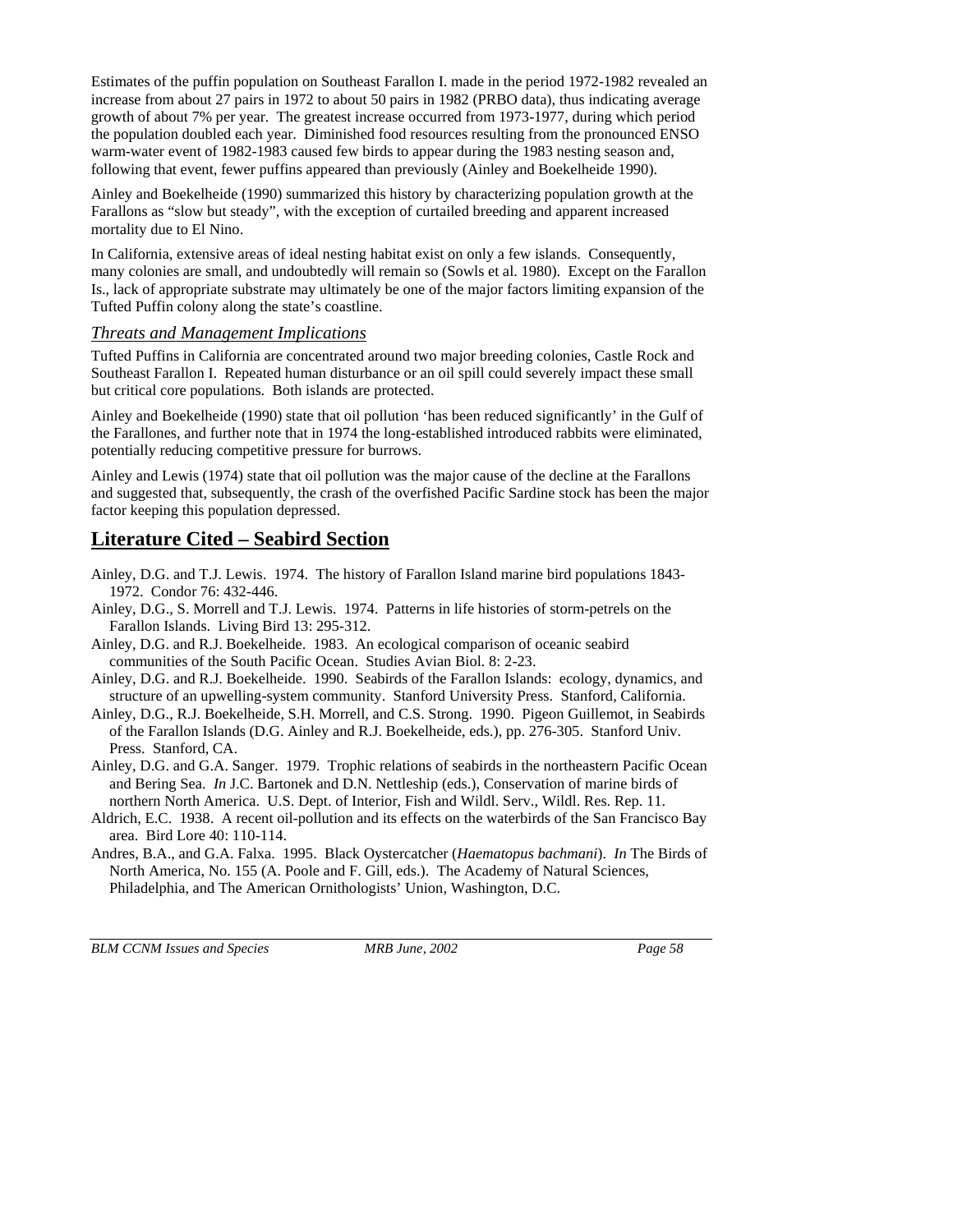- Anderson, D.W., J.R. Jehl, Jr., R.W. Riseborough, L.A. Woods, Jr., L.R. DeWeese, and W.G. Edgecomb. 1975. Brown Pelicans: improved reproduction off the southern California coast. Science 190:806-808.
- Anderson, D.W., and I.T. Anderson. 1976. Distribution and status of Brown Pelicans in the California Current. Amer. Birds. 30:3-12.
- Anderson, D.W., and J.O. Keith. 1980. The human influence on seabird nesting success: conservation implications. Biol. Conserv. 18:65-80.
- Anthony, A.A. 1898. Petrels of Southern California. Auk 40: 140-144.
- Ashmole, N.P. 1971. Seabird ecology and the marine environment, pp. 223-286, *In* D.S. Farner, J.R. King, and K.C. Parkes (eds.), Avian Biology, Vol. 1. Academic Press, New York.
- Ayers, D. 1975. Reproductive performance of the Double-crested Cormorant in Humboldt Bay, California. M.S. thesis, Humboldt State Univ., Arcata, CA.
- Bailey, S.F., T.D. Manolis, A.D. Barron, and R.A. Erickson. 1987. Middle Pacific coast regional report. Amer. Birds 41: 139.
- Bailey, S.F., R.A. Erickson, and D.G. Yee. 1989. Middle Pacific coast regional report. Amer. Birds 43: 1362.
- Baldridge, A. 1973. The status of the Brown Pelican in the Monterey region of California: past and present. Western Birds 7:111-112.
- Benz, C., and R. Garrett. 1978. Colony development and nesting behavior of Double-crested and Pelagic Cormorants. Abstract. P.S.G. Bull. 5-82.
- Birkhead, T.R. 1976. *Breeding Biology and Survival of Guillemots (Uria aalge)*. Unpubl. Ph.D. thesis, Oxford Univ., Oxford.
- Birkhead, T.R. 1977. Adaptive significance of the nestling period of guillemots (*Uria aalge*). Ibis 119: 544-549.
- Boersma, P.D., N.T. Wheelwright, M.K. Nerini, and E.S. Wheelwright. 1980. The breeding biology of the Fork-tailed Storm-Petrel (*Oceanodroma furcata*). Auk 97: 268-282.
- Briggs, K.T., W.B. Tyler, D.B. Lewis, and D.R. Carlson. 1987. Bird communities at sea off California: 1975-1983. Studies in Avian Biology 11. 74 pp.
- Cairns, D.K. 1980. Nesting density, habitat structure and human disturbance as factors in Black Guillemot reproduction. Wilson Bull. 92: 352-361.
- Cairns, D.K. 1984. *The Foraging Ecology of the Black Guillemot (Cepphus grylle)*. Unpubl. Ph.D. thesis, Carleton Univ., Ottawa.
- Campbell, K.F. and S.F. Bailey. 1985. Middle Pacific coast regional report. Amer. Birds 39: 345.
- Campbell, K.F., R.A. Erickson, and S.F. Bailey. 1985. Middle Pacific coast regional report. Amer. Birds 39: 957.
- Campbell, K.F., A.D. Barron, and S.F. Bailey. 1986. Middle Pacific coast regional report. Amer. Birds 40: 520.
- Campbell, K.F., A.D. Barron, S.F. Bailey, and R.A. Erickson. 1986. Middle Pacific coast regional report. Amer Birds 40: 326.
- Campbell, K.F., R.A. Erickson, and S.F. Bailey. 1987. Middle Pacific coast regional report. Amer. Birds 41: 484.
- Campbell, R.W. 1977. Use of man-made structures as nest sites by Pigeon Guillemots. Can. Field-Nat. 91: 193-194.
- Carter, H.R., G.J. McChesney, D.L. Jaques, C.S. Strong, M.W. Parker, J.E. Takekawa, D.L. Jory, and D.L. Whitworth. 1992. Breeding populations of seabirds in California, 1989-1991. Volumes 1 and 2. Unpublished draft report, U.S. Fish and Wildlife Service, Northern Prairie Wildlife Research Center, Dixon, California.
- Crossin, R.S. 1974. The storm-petrels (Hydrobatidae), pp. 154-205. *In* W.B. King (ed.), *Pelagic Studies of Seabirds in the Central and Eastern Pacific Ocean*. Smithson. Contrib. Zool. 158.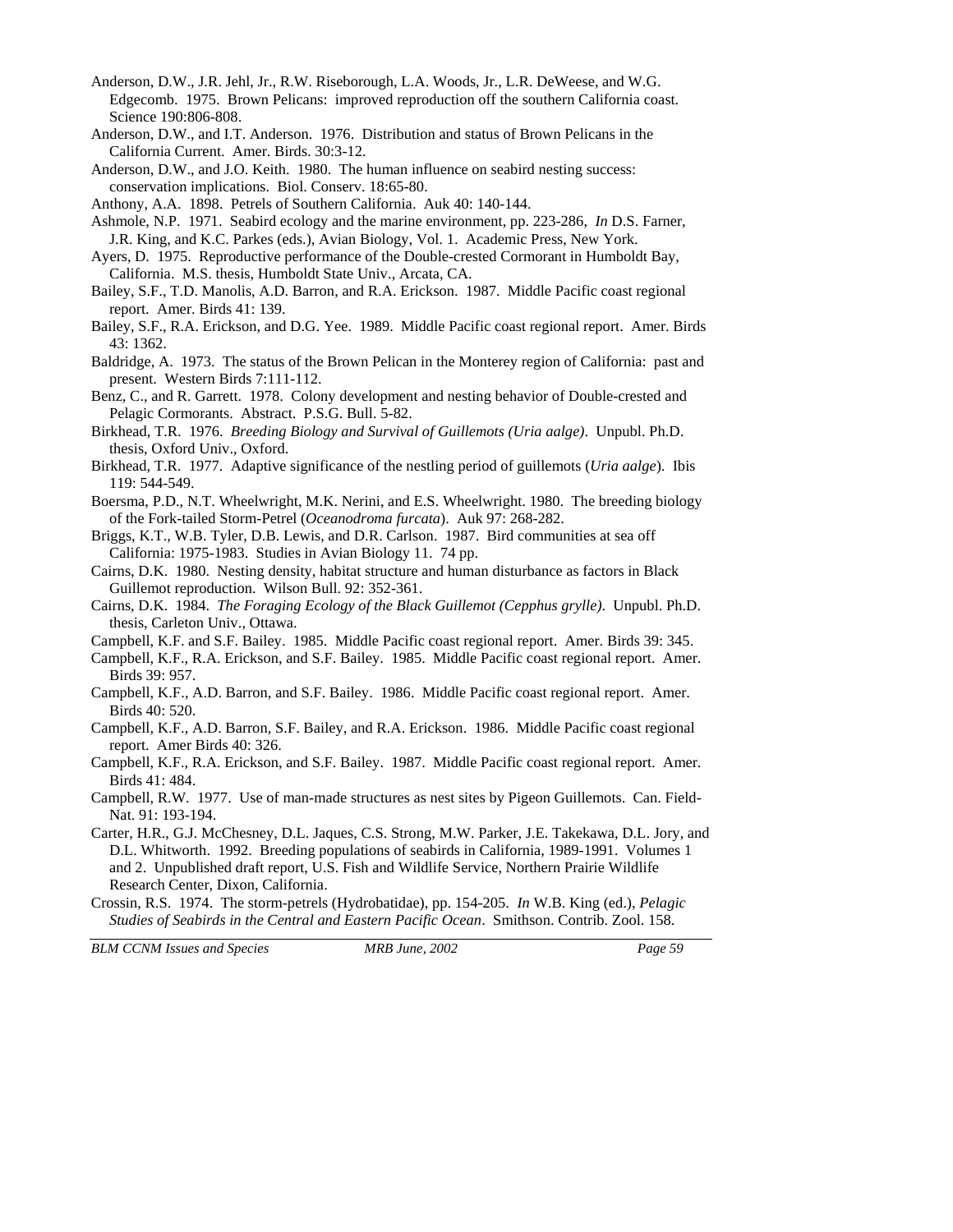Dawson, W.L. 1923. The birds of California. South Moulton Co., San Francisco.

- DeSante, D.S., and D.G. Ainley. 1980. The avifauna of the South Farallon Islands, California. Studies Avian Biol. 4.
- Drent, R.H., G.F. van Tets, F. Tompa, and K. Vermeer. 1964. The breeding birds of Mandarte Island, British Columbia. Can Field-Nat. 78: 208-263.
- Drury, W.H. 1979. Population dynamics in northern marine birds. In J.C. Bartonek and D.N. Nettleship (eds.), Concervation of marine birds of northern North AMerica. U. S. Dept. of Interior, Fish and Wildl. Serv., Wildl. Res. Rep. 11.
- Ehrlich, P.R., D.S. Dobkin and D. Wheye. 1988. The birder's handbook. Simon & Schuster. New York.
- Erickson, R.A., S.F. Bailey, and A.D. Barron. 1986. Middle Pacific coast regional report. Amer. Birds 40: 1251.
- Evens, J., R.A. Erickson, and R. LeValley. 1982. Middle Pacific coast regional report. Amer. Birds 36: 214.

Evens, J., and R. LeValley. 1982. Middle Pacific coast regional report. Amer. Birds 36: 889.

- Falxa, G. 1992. Prey choice and habitat use by foraging Black Oystercatchers: interactions between prey quality, habitat availability, and age of bird. Ph.D. diss., Univ. of California, Davis.
- Favorite, F., A.J. Dodimead, and K. Nasu. 1976. Oceanography of the subarctic Pacific region, 1960-71. Int. N. Pacific Fish Comm., Bull. 33.
- Pages 747-751 in Proceedings of the 1987 Oil Spill Conference, American Petroleum Institute, Washington, D.C.
- and Game, Spec. Wildl. Invest. Prog. Rept., Proj. W-54-R-4.
- biology and natural history. Calif. Dept. of Fish and Game, Wildl. Mgmt. Branch Admin. Rep. 70-6.
- failures of Double-crested Cormorants in southern California and Baja California. Condor 73: 368-369.
- Harris, M.P., and T.R. Birkhead. 1985. Breeding ecology of the Atlantic Alcidae, pp. 155-204. *In* D. Nettleship and T.R. Birkhead (eds.), *The Atlantic Alcidae*. Academic Press, Orlando.
- California. Condor 76: 249-261.
- California.
- Hoffman, W., J.A. Wiens, and J. M. Scott. 1978. Hybridization between gulls (*Larus glaucescens* and *L. occidentalis*) in the Pacific Northwest. Auk 95: 441-458.
- Huber, L.N. 1968. Preliminary report of San Miguel Island and adjacent islets, Prince and Castle. Unpubl. ms. on file at U.S. Natl. Mus. Nat. Hist., Wash., D.C.
- Hunt, G.L., Jr., and J.L. Butler. 1980. Reproductive ecology of Western Gulls and Xantus' Murrelets with respect to food resources in the southern California bight. CalCOFI rep., Vol. XXI:62-67.
- Hunt, G.L., Z. Eppley, and W.H. Drury. 1981. Breeding distribution and reproductive biology of marine birds in the eastern Bering Sea, pp. 649-687. *In* D.W. Hood and J.A. Calder (eds.), *The Eastern Bering Sea Shelf: Oceanography and Resources*. Univ. Wash. Press, Seattle.

*BLM CCNM Issues and Species MRB June, 2002 Page 60* 

**Deleted:** b

**Deleted:** b

Ford, R.G., G.W. Page, and H.R. Carter. 1987. Estimating mortality of seabirds from oil spills. Frame, M.A. 1972. Cormorant nesting, San Luis Obispo County, California, 1972. Calif. Dept. Fish Gress, F. 1970. Reproductive status of the California Brown Pelican in 1970, with notes on breeding Gress, F., R.W. Riseborough, D.W. Anderson, L.F. Kiff, and J.R. Jehl, Jr. 1973. Reproductive Harris, S.W. 1974. Status, chronology, and ecology of nesting storm petrels in northwestern Harris, S.W. 1996. Northwestern California Birds. Humboldt State University Press. Arcata,

Evens, J., R.A. Erickson, and K.V. Rosenberg. 1983. Middle Pacific coast regional report. Amer. Birds 37: 909.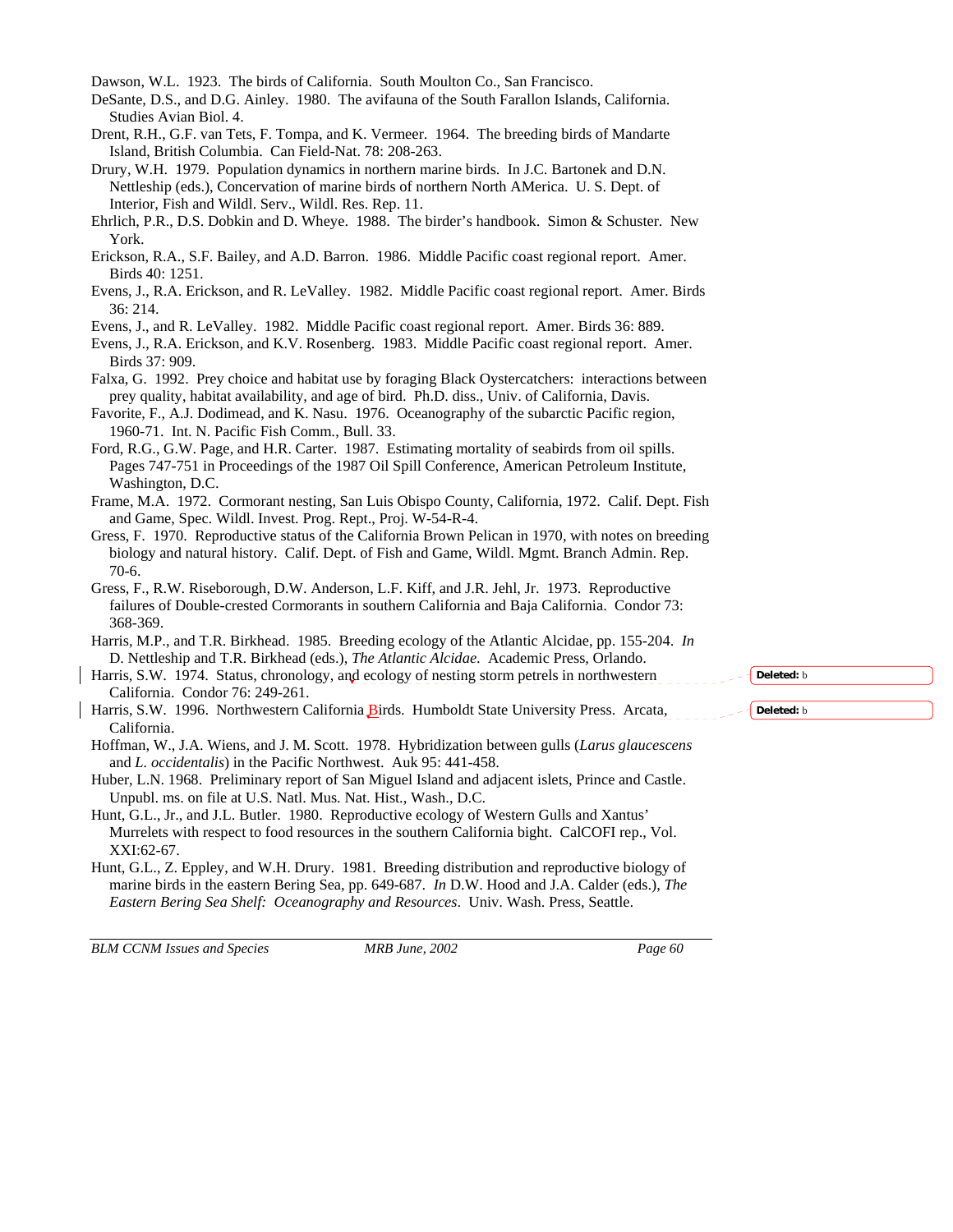- Hunt, G.L., Jr., Z.A. Eppley, and D.C. Schneider. 1986. Reproductive performance of seabirds: The importance of population and colony size. Auk 103: 306-317.
- Hunt, G.L., Jr., R.L. Pitman, M. Naughton, K. Winnet, A. Newman, P.R. Kelly, and K.T. Briggs. 1979. Distribution, status, reproductive ecology, and foraging habits of breeding seabirds. In Summary of marine mammal and seabird surveys of the southern California Bight area, 1975- 1978. U.S. Dept. of Interior, Bur. of Land Mgmt., Los Angeles.
- Jehl, J.R., Jr. 1973. Studies of a declining population of Brown Pelicans in northwestern Baja California. Condor 75:69-79.
- Johnson, R.A. 1941. Nesting behavior of the Atlantic murre. Auk 58: 153-163.
- Johnson, S.R., and G.C. West. 1975. Growth and development of heat regulation in nestlings and metabolism of adult Common and Thick-billed Murres. Ornis Scand. 6: 109-115.
- Kadlec, J.A., and W.H. Drury. 1968. Structure of the New England Herring Gull population. Ecology 49: 644-676.
- Kaufman, K. 1996. Lives of North American birds. Houghton Mifflin Co., Boston and New York.
- King, W.B. 1970. The trade wind zone oceanography pilot study. Part VII: Observations of sea birds March 1964 to June 1965. U.S. Fish Wildl. Serv., Spec. Sci. Rept. Fish. No. 586.
- Knudsen, R.L., Jr. 1976. *Sexing and the Structure of the Beak in Cassin's Auklet (Ptychoramphus aleuticus [Pallas])*. Unpubl. Master's thesis, Calif. State Univ., Sacramento.
- Krasnow, L.D., G.A. Sanger, and D.W. Wiswar. 1978. Nearshore feeding ecology of marine birds in the Kodiak area, 1978. *In* C.J. Lensink, P.J. Gould, and G.A. Sanger (eds.), Population dynamics and trophic relationships of marine birds in the Gulf of Alaska. Environmental assessment of the Alaska continental shelf. Annual reports of principal investigators. Natl. Ocean. Atmos. Admin. Environ. Res. Lab., Boulder, CO.
- Kury, C.R., and M. Gochfeld. 1975. Human interference and gull predation in cormorant colonies. Biol. Conserv. 8: 23-34.
- LeValley, R., and J. Evens. 1981. Middle Pacific coast regional report. Amer. Birds 35: 331, 975.
- LeValley, R., and J. Evens. 1982. Middle Pacific coast regional report. Amer. Birds 36: 1012.
- LeValley, R., and J. Evens. 1983. Middle Pacific coast regional report. Amer. Birds 37: 1023-1024.
- LeValley, R., J.C. Sterling, R.A. Erickson, and K.V. Rosenberg. 1984. Middle Pacific coast regional report. Amer. Birds 38: 241.
- LeValley, R., and K.V. Rosenberg. 1984. Middle Pacific coast regional report. Amer. Birds 38: 352-353.
- Lewis, H.F. 1929. The Natural History of the Double-crested Cormorant (*Phalacrocorax auritus* L.). Ru-Mi-Lou Books, Ottawa.
- Manuwal, D.A. 1972. *The Population Ecology of the Cassin's Auklet on Southeast Farallon Island, California*. Unpubl. Ph.D. thesis, Univ. Calif., Los Angeles.
- Manuwal, D.A. 1974. Effects of territoriality on breeding in a population of Cassin's Auklet. Ecology 55: 1399-1406.
- Manuwal, D.A. 1984. Alcids—Dovekie, murres, guillemots, murrelets, auklets, and puffins, pp. 168-187. *In* D. Haley (ed.), *Seabirds of Eastern North Pacific and Arctic Waters*. Pacific Search Press, Seattle.
- Manuwal, D.A., H.R. Carter, T.S. Zimmerman, and D.L. Orthmeyer, Editors. 2001. Biology and conservation of the common murre in California, Oregon, Washington, and British Columbia. Vol. 1: Natural history and population trends. U.S. Geological Survey, Biological Resources Division, Information and Technology Report USGS/BRD/ITR-2000-0012, Washington, D.C. 132 pp.
- McCaskie, G. 1981. Southern Pacific coast regional report. Amer. Birds 35: 977-979.
- McCaskie, G. 1984. Southern Pacific coast regional report. Amer. Birds 38: 357.
- McCaskie, G. 1986. Southern Pacific coast regional report. Amer. Birds 40: 157.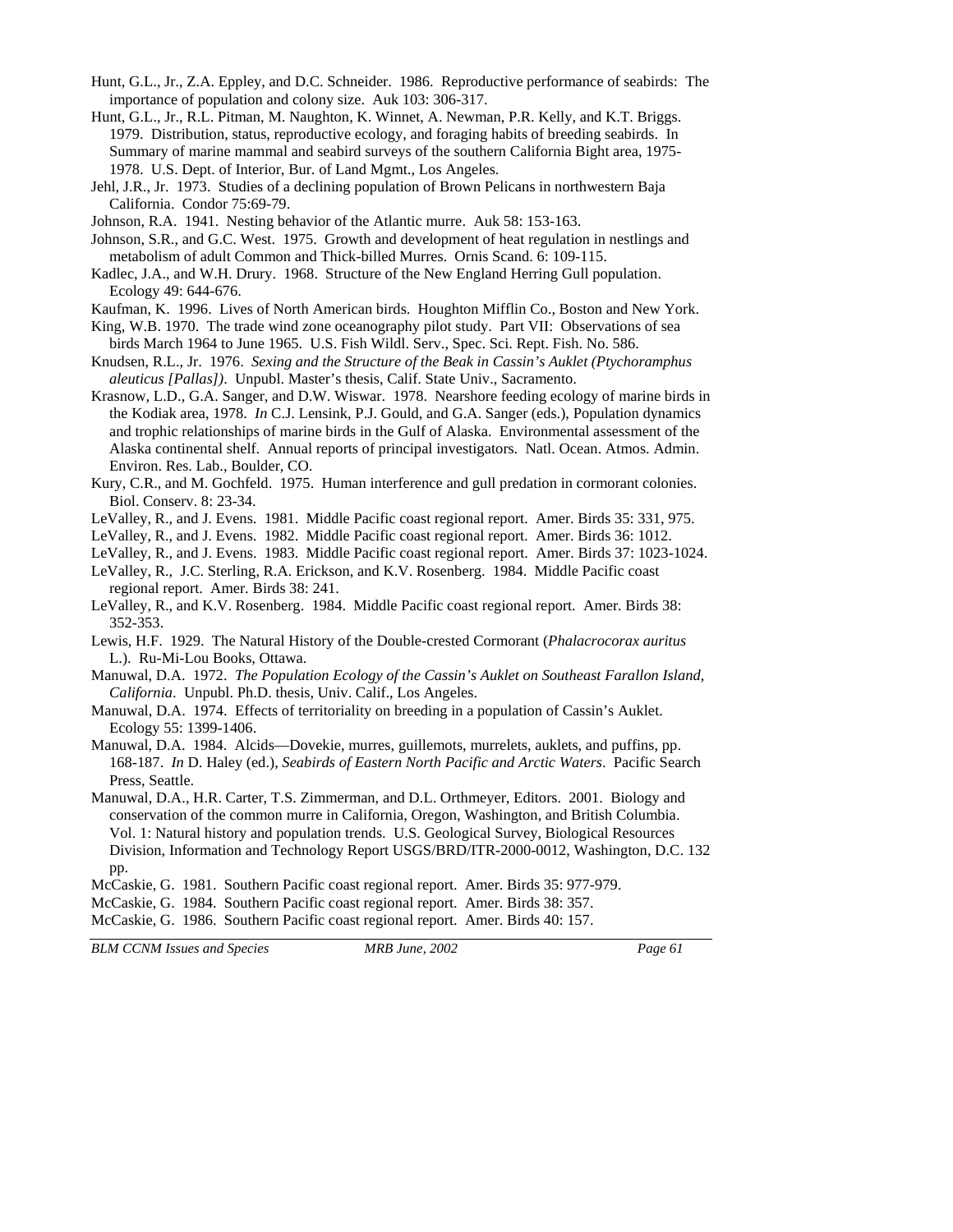McCaskie, G. 1987. Southern Pacific coast regional report. Amer. Birds 41: 142.

McCaskie, G. 1990. Southern Pacific coast regional report. Amer. Birds 44: 497.

McCaskie, G. 1991. Southern Pacific coast regional report. Amer. Birds 45: 319.

McCaskie, G. 1998. Southern Pacific coast regional report. Amer. Birds 52: 124.

McCaskie, G., and K.L. Garrett. 2000. Southern Pacific coast regional report. Amer. Birds 54: 327.

- McChesney, G.J, H.R. Carter, and M.W. Parker. 2000. Nesting of Ashy Storm-Petrels and Cassin's Auklets in Monterey County, California. Western Birds 31: 178-183.
- Michael, C.W. 1935. Nesting habits of cormorants. Condor 37: 36-37.
- Moffitt, J., and R.T. Orr. 1938. Recent disastrous effects of oil pollution on birds in the San Francisco Bay region. Calif. Fish and Game 24: 239-244.
- Morlan, J., S.F. Bailey, and R.A. Erickson. 1987. Middle Pacific coast regional report. Amer. Birds 41: 322, 324.

Nelson, D.A. 1981. Sexing Cassin's Auklets by bill measurements. J. Field Ornithol. 52: 233-34.

- Nettleship, D.N. 1972. Breeding success of the Common Puffin *Fratercula arctica* L.) on different habitats at Great Island, Newfoundland. Ecol. Mono. 42: 239-268
- Nisbet, I.C.T. 1973. Terns in Massachusetts: present numbers and historical changes. Bird-Banding 44: 27-55.
- Nysewander, D., and D.B. Barbour. 1979. The breeding biology of marine birds associated with Chumah Bay, Kodiak Island, 1975-1978, pp. 21-106. In *Environmental Assessment of the Alaskan Continental Shelf*, Ann. Rept. Principal Invest., Vol 2. U.S. Dept. Commerce, NOAA, Boulder, CO.
- Ogi, H., and T. Tsujita. 1973. Preliminary examination of stomach contents of murres (*Uria spp*.) from the eastern Bering Sea and Bristol Bay, June-August, 1970 and 1971. Jap. Jour. Ecol. 23:201-209.
- Ogi, H., and T. Tsujita. 1977. Food and feeding habits of Common Murres and Thick-billed Murres in the Okhotsk Sea in summer, 1972 and 1973. Pp. 459-517 in Res. Inst. North Pac. Fish. Special Volume. Hokkaido Univ.
- Osborne, T.O. 1972. Survey of seabird use of the coastal rocks of northern California from Cape Mendocino to the Oregon line. Calif. Dept. Fish and Game, Wildl. Manage. Branch Admin. Rept. No. 71-4.
- Osborne, T.O., and J.G. Reynolds. 1971. California seabird breeding ground survey 1969-70. Calif. Dept. Fish and Game, Wildl. Manage. Branch Admin. Rept. No. 71-3.
- Palmer, R.S. (ed.). 1962. Handbook of North American birds. Vol. I, loons through flamingos. Yale Univ. Press, New Haven.
- Pitman, R.L. and S.M. Speich. 1976. Black Storm-Petrel breeds in the United States. Western Birds: 7: 71.
- PSG 2002. Petition to U.S. Fish and Wildlife Service to list the Xantus's Murrelet under the Endangered Speceis Act. Pacific Seabird Group www.pacificseabirdgroup.org/
- Riseborough, R.W., F.C. Sibley, and M.N. Kirven. 1971. Reproductive failure of the Brown Pelican on Anacapa Island in 1969. Amer. Birds 25:8-9.
- Roberson, D. 1985. Monterey birds: status and distribution of birds in Monterey County, California. Monterey Peninsula Audubon Society, Monterey, California. 266 pp.
- Roberson, D., S.F. Bailey, and D.S. Singer. 1997. Middle Pacific coast regional report. Amer. Birds 51: 923.
- Roberson, D., S.F. Bailey, and D.S. Singer. 1998. Middle Pacific coast regional report. Amer. Birds: 52: 385.
- Roberson. D., D.S. Singer, S.A. Glover, S.B. Terrill and T.P. Ryan. 2001. Middle Pacific coast regional report, Amer. Birds 55: 99, 352.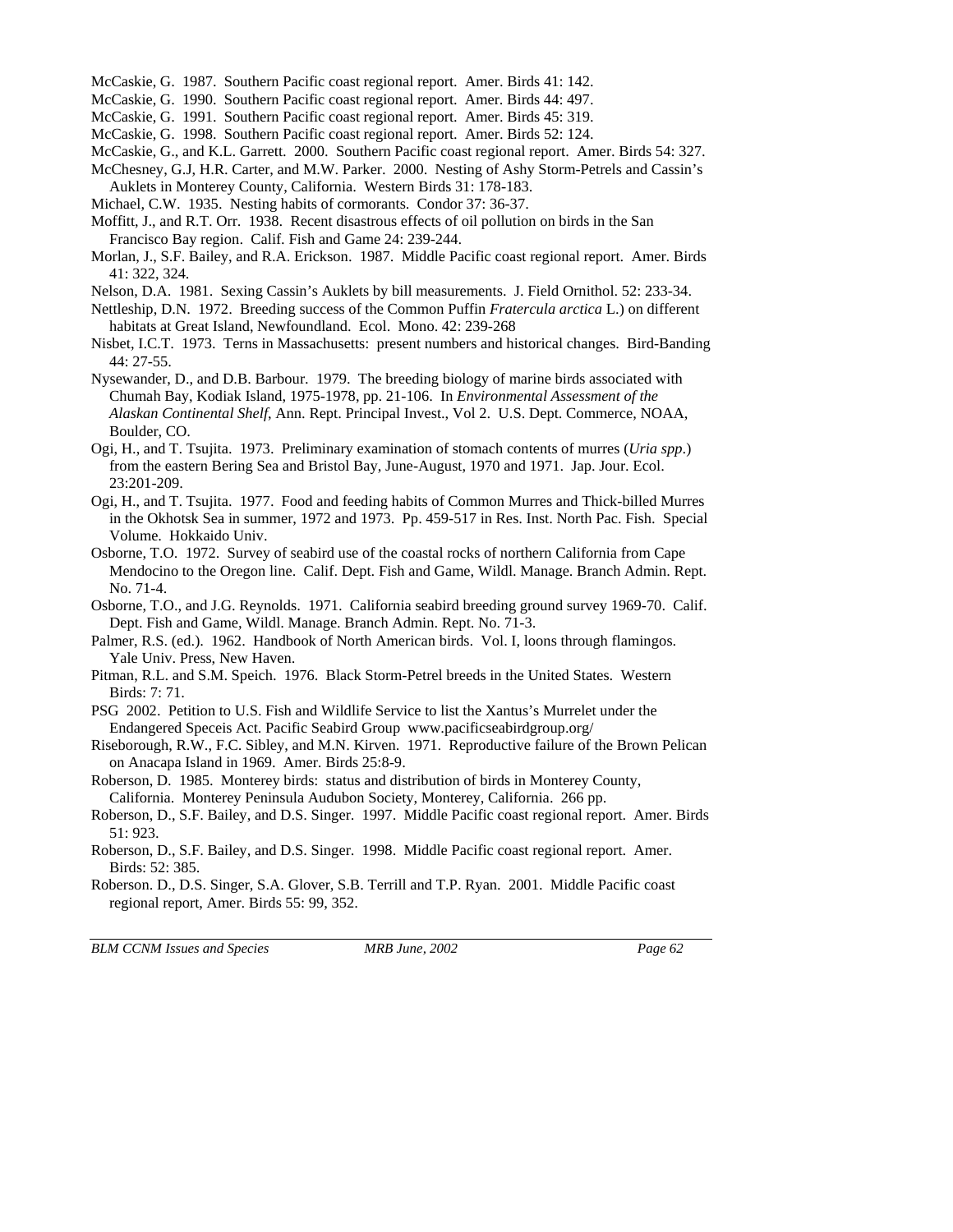- Robertson, I. 1974. The food of nesting Double-crested and Pelagic cormorants at Mandarte Island, British Columbia, with notes on feeding ecology. Condor 76: 346-348.
- Schreiber, R.W., and R.L. DeLong. 1969. Brown Pelican status in California. Audubon Field Notes 23:57-59.
- Scott, J.M., and H.B. Nehls. 1974. First Oregon records for thick-billed murre. Western Birds 5:137.
- Sealy, S.G. 1972. *Adaptive Differences in Breeding Biology in the Marine Family Alcidae.* Unpubl. Ph.D. thesis, Univ. Michigan, Ann Arbor.
- Sharpe, F. 1995. Return of the killer bubble: interactions between alcids and fish schools. Pacific Seabirds 22: 43.
- Sibley, D.A. 2000. National Audubon Society the Sibley guide to birds. Alfred A. Knopf. New York
- Siegel-Causey, D., and G.L. Hunt, Jr. 1981. Colonial defense behavior in Double-crested and Pelagic cormorants. Auk 98: 522-531.
- Siegel-Causey, D., and G.L. Hunt, Jr. 1986. Breeding-site selection and colony formation in Double-crested and Pelagic cormorants. Auk 103: 230-234.
- Smail, J., D.G. Ainley, and H. Strong. 1972. Notes on birds killed in the 1971 San Frnacisco oil spill. Calif. Birds 3: 25-32.
- Smith, J.D. 1986. Burrow density related to soil depth and vegetative cover types of Leach's Stormpetrels on Little River Rock, Humboldt County, California. Unpubl. report, Department of Wildlife Management, Humboldt State University. Arcata, California. 20pp.
- Sowls, A.L., A.R. DeGange, J.W. Nelson, and G.S. Lester. 1980. *Catalog of California Seabird Colonies.* U.S. Dept. Interior, Fish Wildl. Serv. FWS/OBS-80/37.
- Spear, L.B., D.G. Ainley, and R.P. Henderson. 1986. Post-fledging parental care in the Western Gull. Condor 88: 194-199.
- Spear, L.B., T.M. Penniman, J.F. Penniman, H.R. Carter, and D.G. Ainley. 1987. Survivorship and mortality factors in a population of Western Gulls. Studies in Avian Biol. 10:44-56.
- Stallcup, R. 1990. Ocean birds of the nearshore Pacific. Point Reyes Bird Observatory, Stinson Beach, CA.
- Stenzel, L.E., G.W. Page, H.R. Carter, and D.G. Ainley. 1988. Seabird mortality in California as witnessed through 14 years of beach bird censuses. Unpubl. Rept., PRBO, Stinson Beach, CA.
- Sumner, L.E. 1939. An investigation of Santa Barbara, Anacapa, and San Miguel Islands. Unpubl. ms. on file Channel Island Natl. Monument.
- Terrill, S.B., D.S. Singer, S.A. Glover, and D. Roberson. 2000. Middle Pacific coast regional report. Amer. Birds 54: 323.
- Thayer, J.A., I.E. Harrald, M.M. Hester, and W.J. Sydeman. 1999. Conservation biology of Rhinoceros Auklets, *Cerorhinca monocerata*, on Ano Nuevo Island, California, 1993-1999. Unpubl. report, Point Reyes Bird Observatory, 4990 Shoreline Hwy., Stinson Beach, CA 94970.

Thoresen, A.C. 1964. The breeding behavior of the Cassin's Auklet. Condor 66: 456-476.

- Tyler, W.B., K.T. Briggs, D.B. Lewis, and R.G. Ford. 1993. Seabird distribution and abundance in relation to oceanographic processes in the California Current system. Pages 48-60 in K. Vermeer, K.T. Briggs, K.H. Morgan, and D. Siegel-Causey, editors. The status, ecology, and conservation of marine birds of the North Pacific. Canadian Wildlife Service Special Publication, Ottawa, Ontario.
- Vermeer, K. 1963. The breeding ecology of the Glaucous-winged Gull (*Larus glaucescens*) on Mandarte Island, British Columbia. Occas. Pap. British Columbia Prov. Mus. 13:1-104.

Vermeer, K. 1973. Great Blue Heron and Double-crested Cormorant colonies in the prairie provinces. Can. Field-Nat. 87: 427-432.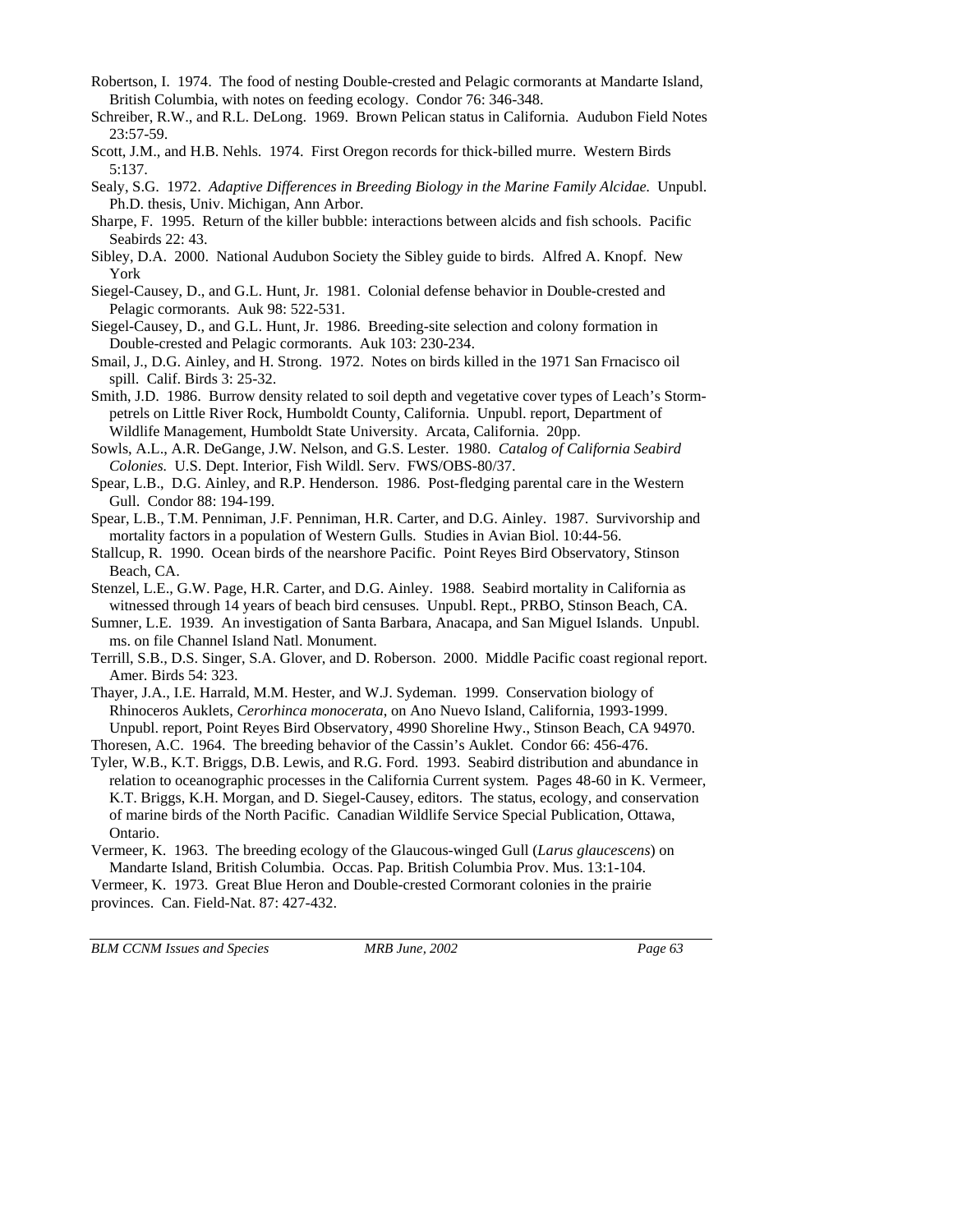- Wahl, T.R. and B. Tweit. 2000. Where do Pigeon Guillemots from California go for the winter? Western Birds 31: 203-206.
- Wehle, D.H.S. 1983. Cassin's Auklet, p. 124. *In* J. Farrand, Jr. (ed.), The Audubon society master guide to birding. Chanticleer Press, New York.
- Willett, G. 1912. Birds of the Pacific slope of southern California. Pacific Coast Avifauna 7:1-122.
- Williams, L. 1927. California Brown Pelicans nesting at Point Lobos, Monterey County, California. Condor 33:66-69.
- Yee, D.G., B.E. Deuel, and S.F. Bailey. 1990. Middle Pacific coast regional report. Amer. Birds 44: 491, 493.
- Yee, D.G., S.F. Bailey, and B.E. Deuel. 1993. Middle Pacific coast regional report. Amer. Birds 47: 450.
- Yee, D.G., S.F. Bailey, and D.S. Singer. 1995. Middle Pacific coast regional report. Amer. Birds 49: 194.
- Yocom, C.F. and S.W. Harris. 1975. Status, habits, and distribution of birds of northwestern California. Humboldt State University Bookstore. 74 pp.
- Zimmer, K. 1985. The western bird watcher: an introduction to birding in the American west. Phalarope Books, Prentice-Hall, Inc., Englewood Cliffs, NJ.

# **III. Marine Mammal Species Accounts**

## **Northern Fur Seal** *Callorhinus ursinus* **Linnaeus**

### *Description*

The Northern Fur Seal, also called the Alaska Fur Seal, is actually a member of the sea lion family (Otariidae), known as the eared seals. This species displays sexual dimorphism. The males reach a length of about 2 m and weigh 180 to 270 kg (Orr and Helm 1989). The females weigh 43 to 50 kg and reach a length of 1.5 m. Although the nose of this species is pointed, the muzzle is short; this causes the area from the nose to the neck to appear convex while the head is in profile.

Until the age of 5 years both sexes look similar (Gentry 1981). At the age of 7-8 years the males experience an accelerated growth rate. At this age the neck and shoulders become quite large in comparison to the length of the body and the neck hairs appear grizzled (Orr and Helm 1989). This grizzled appearance is due to the guard hairs parting when wet, exposing the light colored underfur which is always dry. The color of the males tends to be dark brown on the dorsal side and also dark on the underside (Gentry 1981). The females are dark gray above and lighter beneath. Both sexes when mature have white vibrissae. The hair on the front flippers of both sexes ends suddenly along a contour extending directly across the base of the flipper. The hind flipper is proportionally very long in both males and females (Orr and Helm 1989).

## *Breeding*

Northern Fur Seals are polygynous breeders (Reeves et al. 2002) that set up rookeries on rocky island beaches (Whitaker 1998). Adult males establish territories in late May to early June, and aggressively guard 40 or more females (Orr and Helm 1989). Adult females mate in mid-June to mid-July. Yearlings mate in August (Orr and Helm 1989). One glossy black pup weighing 4.5 to 5.4 kg is born in June or July of the following year (Whitaker 1998). Pregnant females arrive at the rookeries in June and give birth two days later. They nurse for about 10 days then go to sea to feed for four or five days. Subsequently, they feed for eight to ten days and nurse for one to two days. Pups are weaned after about four months.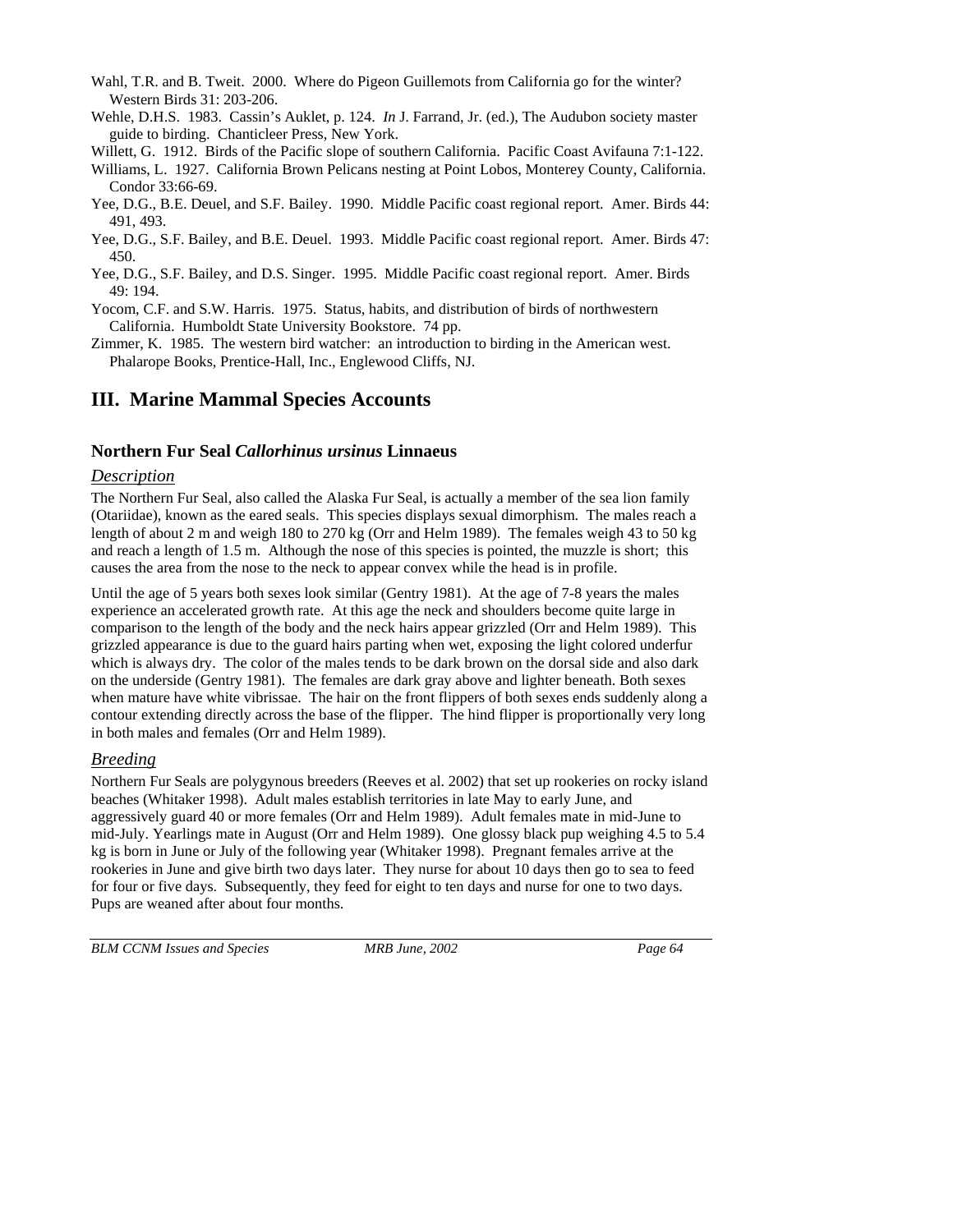## *Feeding Behavior and Diet*

Northern Fur Seals forage at average depths of 70 m and feed mostly at night when fish move closer to the surface (Whitaker 1998). The majority of their diet is composed of about 50 different species of small schooling fish. Squid and other cephalopods are also common prey items. Occasionally this species will feed on other marine mammals and seabirds.

## *Habitat*

These animals are at sea most of year; in the summer, they breed on rocky island beaches (Whitaker 1998).

## *World Distribution*

The range of the Northern Fur Seal extends throughout the Pacific rim from Japan to the Channel Islands of California, although the main breeding colonies are in the Pribilof and Commander Islands in the Bering Sea (Orr and Helm 1989). Smaller rookeries exist on the Kuril Islands north of Japan, Robben Island in the Sea of Okhotsk, and on San Miguel Island off southern California.

## *California Distribution*

The largest California breeding colony is on San Miguel Island (Le Boeuf and Bonnell 1980). A second colony was discovered in 1972 on Castle Rock, just north of San Miguel Island. It is thought that the entire population at San Miguel Island winters in California waters. This colony was first discovered in 1968 when 40 pups, 60 females, and one male were observed (Le Boeuf and Bonnel 1980). These seals have strong attachments to their breeding areas (Gentry 1981). They do not abandon old sites or form new ones easily. The colony on San Miguel Island is therefore unusual, suggesting that the Northern Fur Seal once had a range similar to that of the Steller Sea Lion prior to its decimation by man (Orr and Helm 1989).

At the end of the breeding season the males leave in August, followed by the females and the juveniles in November (Orr and Helm 1989). Migrational dynamics of males are not well understood. Those in the northern part of this species' range tend to move south of the Aleutian Islands and along the Gulf of Alaska. The females migrate throughout the North Pacific. Adult females from the Bering Sea population migrate south as far as Baja California (Orr and Helm 1989). Immature animals do not travel as far south as the females. Little is known about their distribution until their return to the breeding islands as three-year-olds. Juvenile males under 2 years of age appear to be concentrated in areas where herring spawn from Auke Bay to Monterey Bay (York 1991).

Northern Fur Seals stay well offshore, usually 50 to 110 km, concentrated in areas of upwelling over the continental slopes and seamounts (York 1991). Young animals of less than 2 years tend to stay closer to shore. During winter migration they tend to occur solitarily, sometimes in pairs, and less frequently in small groups of three or more individuals (Gentry 1981). Throughout the winter and early spring these seals remain offshore and are the most abundant pinniped in central and northern California.

## *Population Status and Dynamics*

*BLM CCNM Issues and Species MRB June, 2002 Page 65*  Commercial harvests began in the 1700s (Reeves et al 2002). Northern Fur Seals were first hunted for pelts in 1786 on the Pribilof Islands, home to more then 70 percent of world population (Gentry 1981). The herd at that time was thought to number roughly 2.5 million animals. Their numbers declined steadily to a low point in 1835. This decline was due to slaughter both on their breeding grounds and on the open ocean where the seals spend much of the year. This herd was allowed to recover until 1867 when the United States purchased Alaska from Russia. These islands were set aside as a reserve for the seals, but unmitigated sealing on the open ocean continued. Hunting on the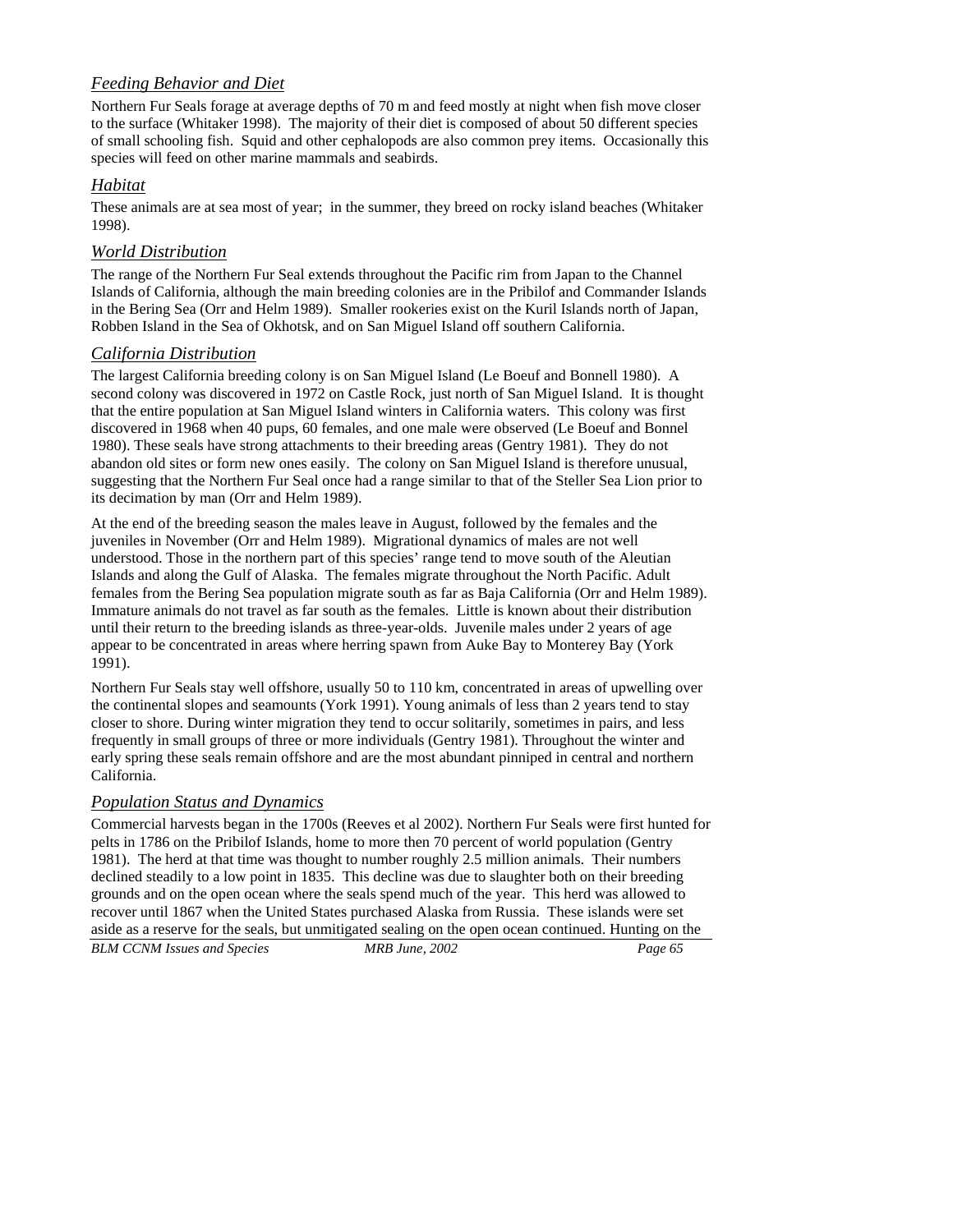islands brought the population to a second low in 1910. Under new harvest restrictions since the 1950s, the population began to increase and has continued to do so.

Although hunted extensively in the past, in 1988 the NMFS designated the Pribilof Islands herd a 'depleted stock' and made harvest illegal for anyone other than native people who rely on them for subsistence (Whitaker 1998). The California breeding population has increased exponentially since its discovery in 1965 (Le Boeuf and Bonnell 1980, Gentry 1981). The worldwide population is now thought to total approximately 1.2 million animals (Reeves 2002).

## *Threats and Management Implications*

About 12 percent of young fur seals die within their first month, usually from a hookworm which causes anemia and is transmitted to them via their mothers' milk (Whitaker 1998, Lyons et al.. 2001).

Northern Fur Seals appear to be sensitive to the warming ocean waters of El Niño (MMC 2002). For example, a wildlife rehabilitation center (Marine Mammal Center, Marin, California) in northern California typically admits about five fur seals a year. During El Niño years, this number increased considerably to 22 in 1993 and 30 in 1997.

A substantial number of fur seals die after becoming entangled in fishing net fragments in the Bering Sea and North Pacific Ocean (Reeves 2002).

# **Steller Sea Lion** *Eumetopias jubatus* **Schreber**

## *Description*

The Steller (or Steller's) Sea Lion is a member of the Otariidae or eared seal family. This species exhibits dramatic sexual dimorphism Males weigh, on average, close to 450kg and attain a length of 2.9m (Orr and Helm 1989). Females weigh 240kg and reach a length of 2.4m. Both males and females are a yellowish color, varying from a yellowish brown to a cream, or light tan. The males' necks are large and have a thick mane of coarse hair. Males lack the sagittal crest seen in the males of the California Sea Lion. Both sexes have blackish and naked front and hind flippers. Steller Sea Lions typically haul out on rocky shores during good weather and stay in the water during poor weather (Whitaker 1998).

## *Breeding*

Steller Sea Lions are polygynous breeders (Reeves et al. 2002). Dominant mature males maintain territories for one to two months and defend 10 to 30 females (Whitaker 1998). Males fast during the breeding season. Females exhibit a high degree of breeding site fidelity, usually returning to breed at the rookery in which they were born (NMFS 1992). Pups are born on offshore islands from mid-May to mid-July (MMC 2002). One dark brown to black young is born usually in late May to June, weighing 18-20kg (Whitaker 1998). Pups are a dark grizzled brownish-gray color, appearing almost black when wet (Orr and Helm 1989). Mothers stay with pups for one to two weeks before hunting at sea (Whitaker 1998). Afterwards they spend roughly equal amounts of time hunting and nursing pups on land. Pups usually nurse for a year, but some continue to nurse for up to three years. In their first few weeks, pups tend to sleep in groups on the edge of breeding areas, where they are less likely to be crushed by careless bulls. While awake, pups spend much of their time swimming in tidepools.

## *Feeding Behavior and Diet*

Steller Sea Lions usually feed at night in water less then 180m deep within 15-25km of shore (Whitaker 1998). Their diet consists mostly of fish including, herring, blackfish, rockfish and greenling and less frequently salmon, squid, clams and crabs. In Washington, Oregon and California this species is known to swim up rivers to feed on migrating lamprey and salmon (Laake et al. 2001,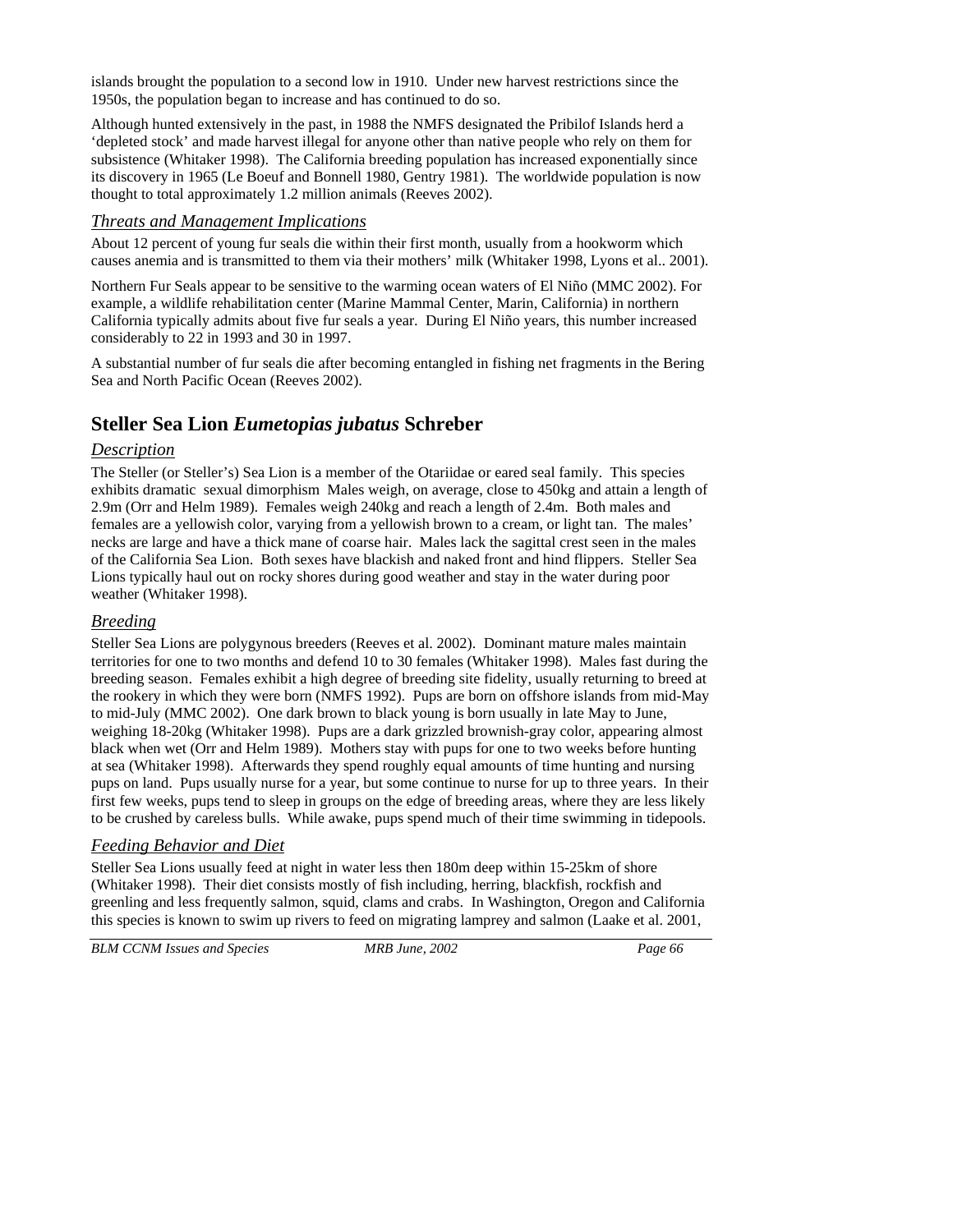Reeves 2002). Some females routinely travel 400km from their haul-outs on six-week foraging trips (Whitaker 1998). Males occasionally kill and eat Northern Fur Seal pups, Harbor Seals, Ringed Seals and Sea Otters (Reeves 2002).

## *Habitat*

This species inhabits rocky shores and nearshore coastal waters (Whitaker 1998). Rookeries usually occur on remote islands beaches, often exposed to the elements, where access to humans and predators is difficult (NMFS 1992). Substrates include sand, gravel, cobble, boulders and bedrock. Rookeries may extend across low-lying reefs and islands.

## *World Distribution*

Steller Sea Lions are found throughout the North Pacific Rim from Japan to central California . Unlike California Sea Lions, Stellers tend to remain offshore, and to haul out in unpopulated areas (Orr and Helm 1989). Breeding occurs along the North Pacific Rim from the Kurile Islands to Año Nuevo Island in central California. The greatest concentration of rookeries is in the Gulf of Alaska and Aleutian Islands. The northernmost breeding colony is on the Pribilof Islands, while the center of greatest density is around the Aleutian Islands.

## *California Distribution*

Steller Sea Lions are present on rocky shores and coastal waters along the California coastline (Whitaker 1998). There are small rookeries off the California coast on Año Nuevo, Farallon, Sugar Loaf Rock/Cape Mendocino and (Point) St. George Reef (Whitaker 1998, NMFS 1992). Migration occurs in August, at the end of the breeding season; males leave first, followed by females (Schusterman 1981). Males that breed in California spend the nonbreeding months in Alaska and British Columbia, and are rarely seen in California or Oregon outside of the breeding season (NMFS 1992). This species differs from the California Sea Lion in favoring the outer coast, preferring to haul out on offshore rocks and rocky islands (Whitaker 1998). These sea lions are not often found in river mouths, bays, or estuaries like the California Sea Lion, although they will enter river mouths in to prey upon lamprey and salmon as they return from the ocean to spawn (Reeves et al. 2002, Laake et al. 2001).

Steller Sea Lions are believed to range widely throughout the non-breeding season. During the nonbreeding season these animals may haul out on rocks, reefs, beaches; at rookery sites; and on jetties or other little-disturbed manmade structures such as buoys and docks (NMFS 1992). Steller Sea Lions also use traditional rafting sites where they rest on the ocean surface in tightly packed groups (Bigg 1985 in NMFS 1992).

Currently the southernmost colony is at Año Nuevo Island. This site produces more pups then any other California rookery, an average of 300 per year in the mid-1980's (Orr and Helm, 1989, D. Ainley in NMFS 1992). The southernmost breeding colony was San Miguel Island, in the Channel Islands, where adults have been seen since 1983 but no births have been recorded since 1981 (Schusterman 1981, R. Delong in NMFS 1992).

## *Population Status and Dynamics*

Steller Sea Lions were exhaustively hunted starting about 1860,with exploitation efforts chiefly targetting males, owing to their superior size. Hides, blubber, and reproductive organs were taken (Schusterman 1981). Intensive sealing wiped out many colonies. Colonies on the Farallon Islands and at Seal Rocks off San Francisco had been exterminated by 1889. Commercial harvests continued through 1972 (NMFS 1992). In subsequent decades commercial sealing ended, and some components of the population have increased (Shusterman 1981).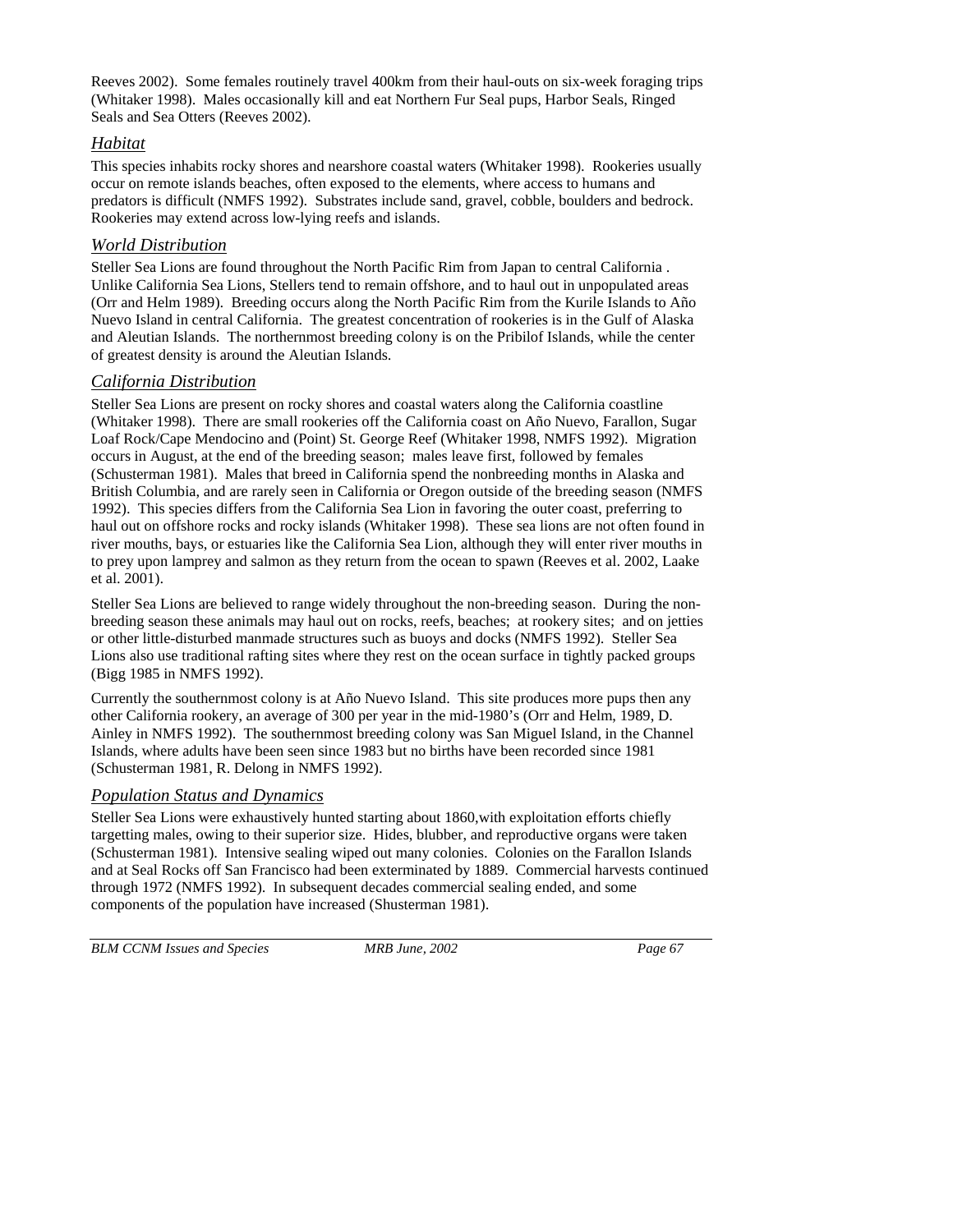In Alaska the total number of animals increased from 250,000 to 282,000 between the mid-1950s and the mid-1970s. Since 1980 the population has decreased by over 70%, to approximately 76,000 individuals in 1992 (Trites and Larkin 1996). The current population of Steller Sea Lions is between 60,000 and 70,000 (Reeves et al. 2002).

There is presently considerable concern about this species, which has declined by 80% over the past 30 years. In 1997 two distinct populations were formally distinguished. The western stock in Alaska was listed as Endangered, while animals living in British Columbia, Washington, Oregon, and California were listed as threatened (NMFS 2002). Exact reasons for population declines are unknown. Researches believe a decline in preferred fish stocks is a principal cause (Rosen and Trites 2000). A Biological Opinion released in 1998 by the Alaska Region's NMFS concluded that commercial fisheries in Alaska for walleye, pollock and Atka mackerel might have adverse impacts on Steller Sea Lions (NMFS 2002). The agency is currently developing alternatives to mitigate potential impacts. The synergistic effects of depleted fish stocks, entanglement in nets and plastics, take by commercial fisheries and shootings have all contributed to the Steller Sea Lion's decline (Rosen and Trites 2000, Hanni and Pyle 2000, Goldstein et al. 1999).

The number of Steller Sea Lions comprising the western stock has shown a continuous decline since the 1970s (NMFS 2002). Since 1980 Steller Sea Lion populations have dropped from 300,000 to 100,000 (NMFS 2002). The extent of this decline led the National Marine Fisheries Service (NMFS) to list the Steller Sea Lion as threatened rangewide under the Endangered Species Act (ESA) in April 1990.

Since the 1930s the Steller Sea Lion has been in decline around the Channel Islands (Schusterman 1981). This may be due to increasing water temperatures in the area (Bartholomew1967 in Schusterman 1981).

At the Farallon Islands, the number of adults and juveniles present during the breeding season declined by 50% from the late 1970s to 1990 (D. Ainley in NMFS 1992). Although Whitaker (1998) reports an estimate of about 30 pups born each year on the Farallon Islands, only 3 pups were born in 1988, 1989 and 1990 (D. Ainley in NMFS 1992). If this trend continues, the Farallon Islands may cease to be a breeding site in the near future.

Results of counts conducted on Sugar Loaf Rock/Cape Mendocino in the early 1980s and in 1989 resulted in an estimate of 900 adults present per year, producing about 120 pups (Bonnel et al. 1983 in NMFS 1992).

The breeding population on St. George Reef increased greatly between the early 1980s (~250 adults, 10-25 pups) to 1990 (674 adults, 124 pups) (Bonnel et al. 1983 in NMFS 1992). Population trends in the past few decades suggest there may be a northward shift in this species' distribution in California.

### *Threats and Management Implications*

Prior to the species' listing as Threatened under the Endangered Species Act in 1990, a multi-year permit was granted to commercial fisheries in 1988 allowing them to take up to 1350 individuals annually without penalty (NMFS 1992, Whitaker 1998).

These sea lions are sensitive to human disturbance; when hauled out; they will dive into the ocean upon close approach by a boat (Whitaker 1998).

Steller Sea Lions are susceptible to many of the same diseases as California Sea Lions, such as leptospirosis and San Miguel sea lion virus (NMFS 1992).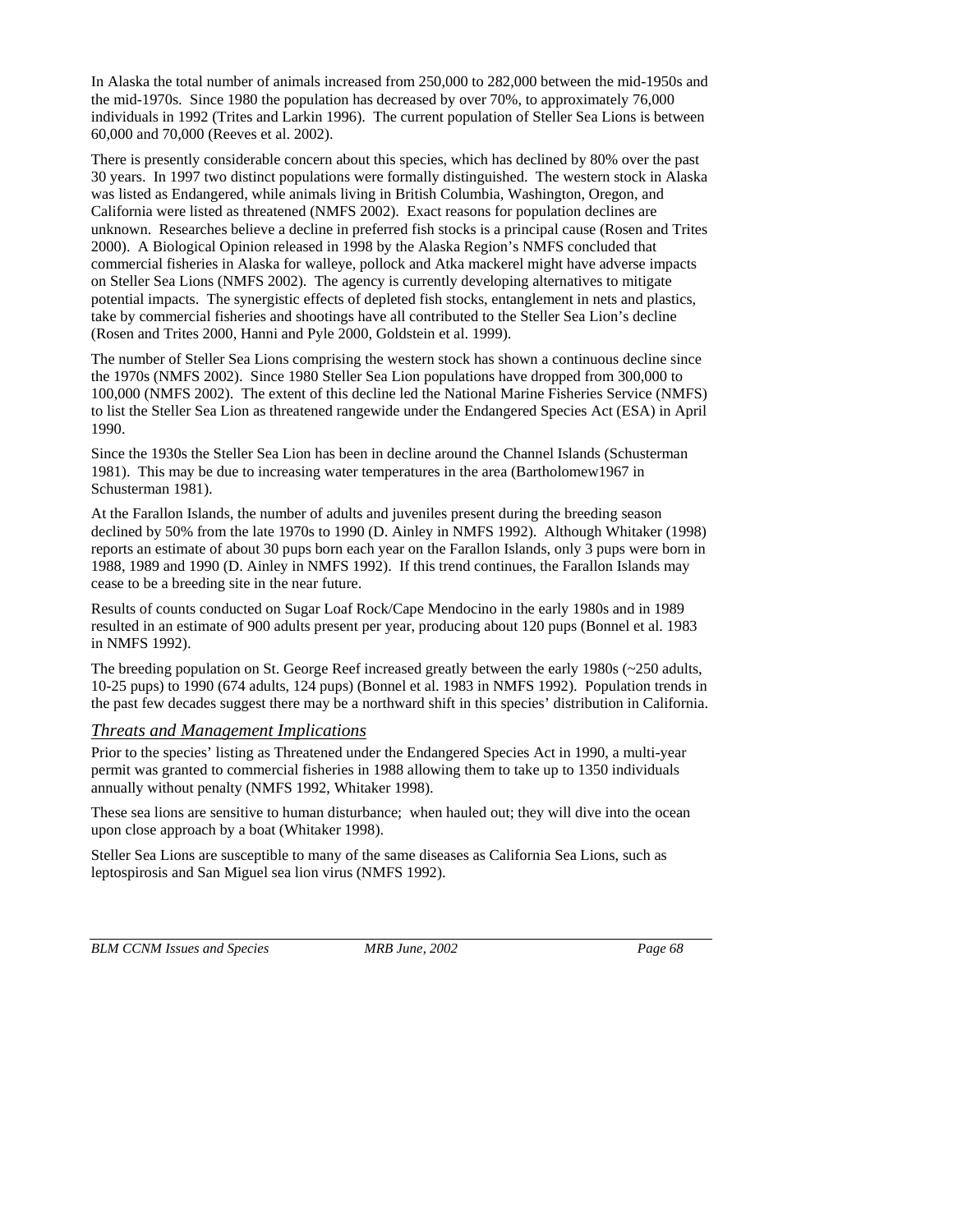## **California Sea Lion** *Zalophus californianus* **Lesson**

## *Description*

As a member of the Otariidae family, these animals have small but distinct external ears (Orr and Helm 1989). There is a marked degree of sexual dimorphism within this species. The males are generally brown to dark brown---almost black when wet---and attain an average length of 2.25m and an average weight of 325kg. The male's neck is large and thick in comparison with the rest of the body. The top of the head of mature males has a sagittal crest that is covered with a patch of light hair. The females are tan in color, have an average length of 1.8m and an average weight of 110kg. Females are also nearly black when wet. The hind flippers of both sexes are hairless and blackish in color. When occurring in any numbers, these animals are noisy throughout much of the day and night. Under calm conditions, the calls of bull California Sea Lions may be heard at a range of a mile or more. Concentrations of these animals are commonly heard before they are seen.

## *Breeding*

California Sea Lions are polygynous breeders (Reeves et al. 2002). Breeding males establish territories in southern California in May, June or July (Orr and Helm 1989). Females haul out in May or June to give birth to one blue-eyed pup which weighs about 16kg (Orr and Helm 1989, Whitaker 1998). Females nurse their pup for one or two days, then leaves to forage for three to four days. This cycle continues until weaning when the pup is four to eight months of age (Orr and Helm 1989). Mothers recognize pups within crowded rookeries through smell, sight, and vocalizations. Pups also learn to recognize the vocalizations of their mothers. Breeding takes place a few weeks after females give birth.

## *Feeding Behavior and Diet*

California Sea Lions are primarily nocturnal hunters, spending most of the day sleeping on islands (Whitaker 1998). This species has a diverse diet. Favorite prey includes northern anchovy, squid, sardines, pacific and jack mackerel and rockfish (Reeves et al. 2002). They feed in the cool upwelling waters near the mainland coast, along the continental shelf, and around offshore rocks; they sometimes forage at the sea floor. California Sea Lions are infamous for seizing fish from commercial fishing lines and nets. In Washington, Oregon and northern California they gather around river and stream mouths to prey upon migratory salmon and lamprey (Laake et al. 2001, Reeves et al. 2002).

## *Habitat*

Generally islands; sandy or rocky beaches; occasionally caves protected by cliffs (Whitaker 1998). Cooler upwelling water near the mainland coast, over the continental shelf, and offshore rocks is preferred (Reeves et al. 2002).

## *World Distribution*

The California Sea Lion is divided into three subspecies. *Z. c. californianus* is found along the coast from British Columbia southward to the Tres Marias Islands, Mexico (Odell 1981). *Z. c. wollebaeki* is found on the Galapagos Islands (Ridgeway and Harrison 1981). *Z. c. japonicus* formerly resided off Japan and Korea, but is now thought to be extinct. However, Odell (1981) believes that there are some islands off the Korean coast that should be checked for remnant populations (Odell 1981).

The breeding range of *californianus* is from the Farallon Islands south to the Sea of Cortez, Mexico. (Orr and Helm 1989). They also breed on some of the islands off Baja California.

Although the breeding range is restricted, California Sea Lions are highly mobile, and they exhibit a strong degree of dispersal into waters in which they do not pup. Mature and immature males migrate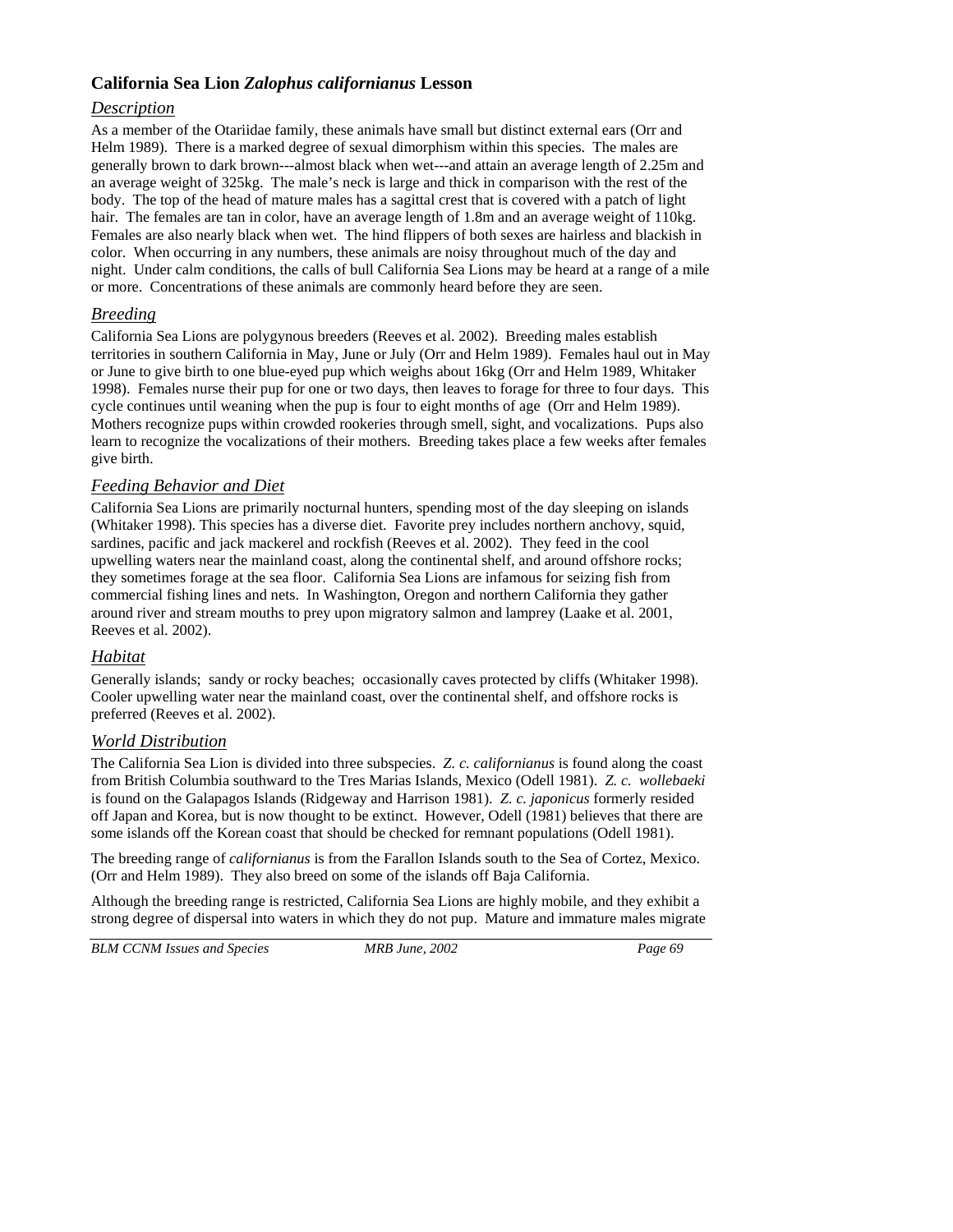northward along the coast of California, Oregon, Washington, and British Columbia after the breeding season and then travel back again in early spring (Odell 1981).

### *California Distribution*

California Sea Lions are present along the California coast in suitable habitat. They breed mainly on offshore islands, ranging from southern California's Channel Islands south to Mexico (Orr and Helm 1989). The most important breeding site is the Channel Islands. The largest California rookeries are on San Nicolas Island and San Miguel Island (Le Boeuf and Bonnel 1980). Annual peak abundance in southern California occurs in the summer during the breeding season (Barlow et al. 1995 in NMFS 1997).

A small number pups have been born on Año Nuevo Island and the Farallon Islands in central California (Orr and Helm 1989, Le Boeuf and Bonnell 1980). While few animals breed in Northern California, large numbers of California Sea Lions haul out on Año Nuevo Island every year. The peak is during the fall after the breeding season when the males migrate northward. Migrating males spend much time out of the water on sandy beaches, flat reefs and offshore islands (Orr and Helm 1989). They will also haul out onto inaccessible beaches on the mainland. Females tend to stay close to the rookeries all year.

The largest haul-out in central/northern California is generally on the Farallon Islands (Huber 1991 in NMFS 1997). Peak abundance usually occurs there during the spring or fall migration, but the highest numbers have occurred during the summer breeding season in El Niño years. One notable exception occurred in the summer of 1995, when the largest concentration of sea lions in central/northern California was on Año Nuevo Island. In the San Francisco Bay area, California Sea Lions haul out at Pier 39 with peak counts occurring during winter (K. Hanni in NMFS 1997).

### *Population Status and Dynamics*

The California Sea Lion was once killed for oil rendered from its blubber; the meat was used for dog food. This species is now fully protected by law in both Canada and the United States (Whitaker 1998, Reynolds and Rommel 1999).

Subsequent to passage of the Marine Mammal Protection Act (MMPA) in 1972, the California Sea Lion population off the West Coast of the United States has increased at an average annual rate of more than five percent (NMFS 2002). During the 1980s this population was estimated at between 167,000 and 188,000 animals (NMFS 1997).

In the early 1980s summer counts off the coast of California ranged from 4378 to 11,209; fall surveys ranged from 10,334 to 24,348 (Bonnell et al. 1983 in NMFS 1997). California statewide aerial surveys conducted in the summer of 1995 estimated 14,300 California Sea Lions, including 3000 at the Farallon Islands (Sydeman in NMFS 1997). The total fall count in 1995 was 16,900, of which 1000 were at the Farallons.

Counts at Año Nuevo Island in the early 1990s averaged 2869 California sea lions (Ono et al. 1993 in NMFS 1997). In the fall of 1995 the largest concentration of California Sea Lions in central California occurred on Año Nuevo Island, where 6745 animals were counted (Huber 1991 in NMFS 1997). Typically the greatest concentration in this area occurs on the Farallon Islands, where abundance is greatest during the spring and fall migrations.

In southern California peak abundance occurs during the summer breeding season. At the Channel Island breeding rookeries the count was 81,300 sea lions in 1994 (Barlow et al. 1995 in NMFS 1997).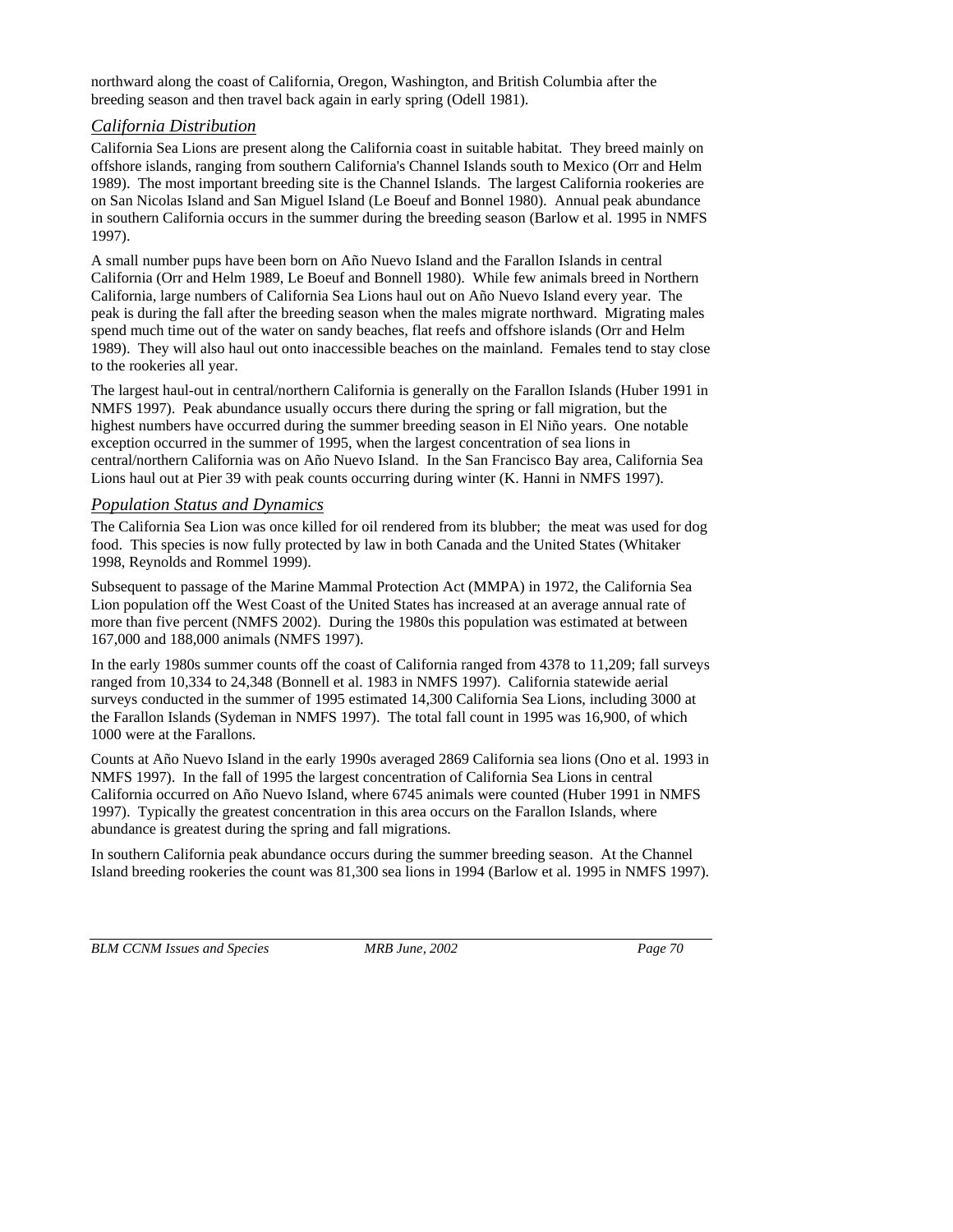## *Threats and Management Implications*

Human activities continue to harm these mammals. Many sea lions drown after becoming entangled in gill nets. The increasing populations of California Sea Lions and Harbor Seals has resulted in increased conflicts with commercial and sport fishing interests. Concern has increased in recent years over the impacts these animals may be having on depressed and declining salmon stocks (NMFS 2002).

During the 1970s high numbers of aborted pups were documented (Le Boeuf and Bonnell 1980). High level of pesticides and viruses were implicated as possible causes.

## **Pacific Harbor Seal** *Phoca vitulina richardsi* **Linnaeus**

## *Description*

Lacking external ears, this species belongs to the Phocidae family. Harbor Seals do not show much sexual dimorphism, although the males tend to be slightly larger (Orr and Helm 1989). The Pacific Harbor Seal may reach a length of 1.2 to 1.6m. Adult weight ranges from 60 to 80kg. The head is round, and the muzzle is shorter than is typical for other seal species. The color of the pelt is quite variable, ranging from dark brown with spots barely visible to a pale silver-gray with black or dark brown spots. The front flippers are small and hairy. The hind flipper is comparatively large and has developed so that the flipper can be expanded while swimming. These seals are clumsy on land, hopping along on their bellies for locomotion (Bigg 1981). Harbor Seals differ from other pinnipeds found in California in that they seldom vocalize (Orr and Helm 1989).

## *Breeding*

Harbor Seals are thought to be a serially-monogamous species (Reeves et al. 2002). A male will breed with one to a few females per season. Harbor Seals are often observed during the pre-mating and mating seasons slapping the water with their pectoral flippers as a form of communication. Males vocalize and display, mostly underwater, both to attract females and to threaten challenging males (Harvey pers, comm. 2001). Vocalizations are mostly growls and coughs, accompanied by thrusts of the head (Reeves et al. 2002).

Breading season varies; 1 pup is born March-August, with adult fur, weighing 8-12kg (Whitaker 1998). Along the California coast pups are born between March and early May (Orr and Helm 1989). The young are usually born on a reef or sandbar. They are able to swim almost immediately. Weaning takes place at four to six weeks of age, after which there is no further contact between the mother and pup (Stein 1989 in NMFS 1997).

Females are sexually mature at 2-5 years of age and live up to 30 years (Bigg 1969 in NMFS 1997). Males are sexual mature at 3-5 years of age and generally live less then 20 years. Pregnant females often segregate into nursery aggregations away from main haul-out sites.

## *Feeding Behavior and Diet*

Harbor Seals are opportunistic feeders, and are known to feed on pelagic schooling fish, lamprey, smelt, flounders and salmonids; diet depends primarily on prey availability (Whitaker 1998, Reeves et al. 2002). The proportion of prey species varies with the season (Bowlby 1981). Harbor Seals can dive to depths of 90m and stay submerged for 15-28 minutes (Reynolds and Rommel 1999). Mean dive duration is directly proportional to seal size, with larger seals averaging longer dives. They generally dive by sinking slowly, closing their external ear openings.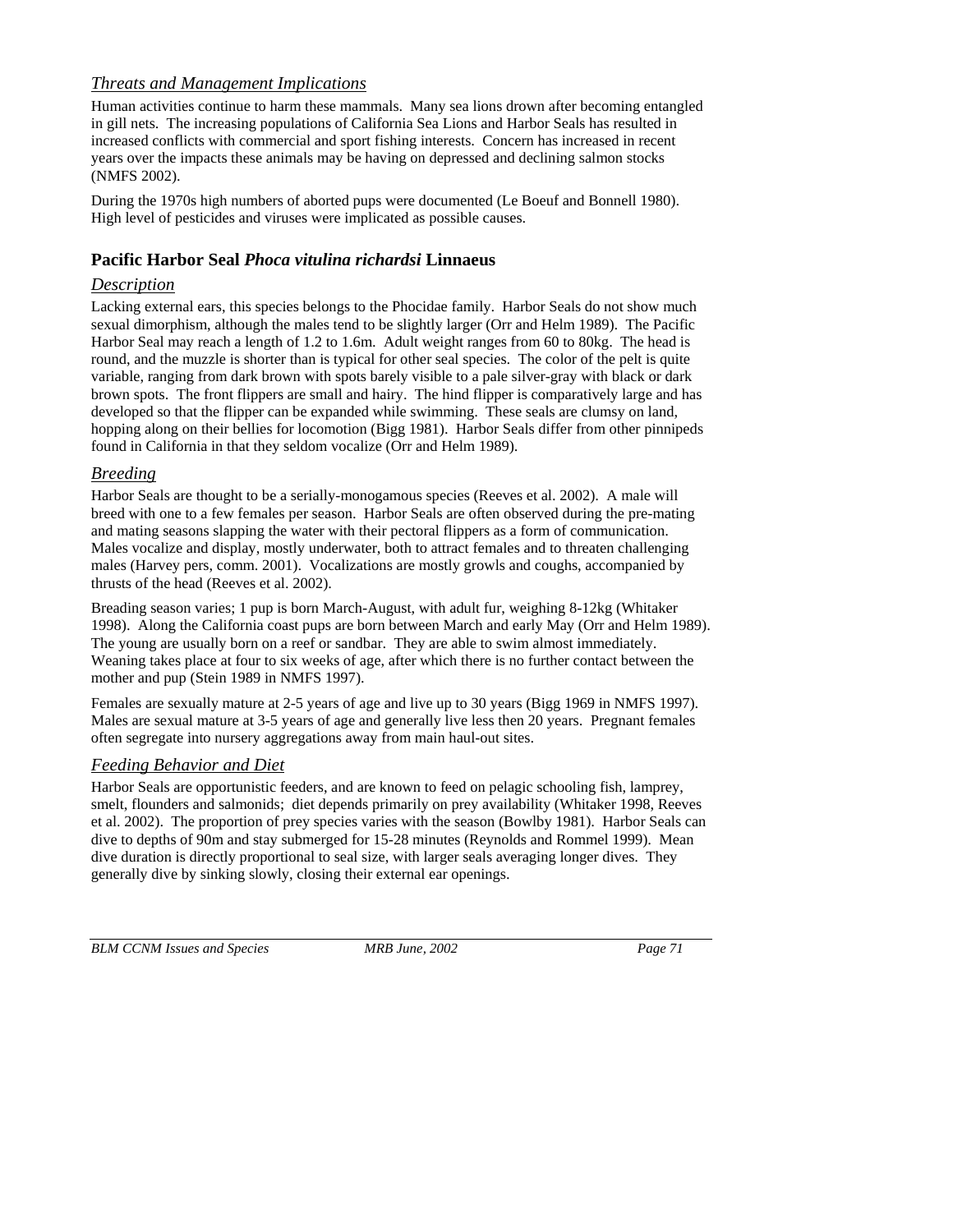## *Habitat*

Coastal waters, mouths of rivers, beaches, and rocky shores are preferred (Whitaker 1998). Harbor Seals favor nearshore coastal waters and are often seen at sandy beaches, mudflats, bays, and estuaries. They regularly swim to the upper limit of strong tidal influence in larger streams.

## *World Distribution*

Harbor Seals are found along coasts of the temperate Northern Hemisphere in both the Atlantic and Pacific Ocean basins (Orr and Helm 1989). They enjoy a vast distribution; in the northeast Pacific, they range from Alaska to Baja California, Mexico. Harbor Seals also inhabit the North Atlantic from Greenland to North Carolina and from Iceland south to the Netherlands, and sometimes to France. Based in part on geographic distribution, five subspecies are recognized (Reeves et al. 2002).

Harbor Seals are the most abundant pinniped in Washington and Oregon, and one of the most common pinnipeds in California (NMFS 1997). They are present year-round. They typically remain within a 25-50km area, although movements of up to 500km have been recorded. Pupping occurs in coastal waters of all three states.

Pupping season occurs sequentially along the Pacific Coast, with pups born earlier in the south and later in the north (NMFS 1997). In Washington, pups are born up to 2 months later in the inland waters of the San Juan Islands, Strait of Juan de Fuca, Eastern Bays, and Puget Sound than on the coast; in Hood Canal, the pupping season is extended from August to January.

Harbor Seals do not have extensive annual migrations (NMFS 1997).

## *California Distribution*

The Pacific Harbor Seal (*P. v. richardsi*), the smallest subspecies, inhabits the Pacific Coast of North America (Bigg 1981). Harbor Seals are found in appropriate habitats along the entire California coast. They are nonmigratory, generally traveling no greater than 300km for food, breeding sites, and dispersal of young. Some short movements may be associated with seasonal availability of prey and with breeding. These seals are often found in estuaries and bays. Along the coast they tend to stay fairly close to shore, hauling out on sandbars, small rocks, reefs, and islands (Whitaker 1998). It is thought that Harbor Seals are highly social as a strategy to protect them from predators. These animals are wary; as groups become larger, individual seals are able to spend more time resting and less time being vigilant (Orr and Helm 1989). Additionally, Harbor Seals are able to thermoregulate better in groups than individually (Renyolds and Rommel 1999). Despite their seeming attitude of nonchalance while hauled-out, at least some individuals among a group of Harbor Seals maintain a visual command of their surroundings. They are never far from water; whether on an island, reef, sandbar, or rock, they will flee to the water at the first sign of danger (Orr and Helm 1989).

Along the California coast pups are usually born on a reef or sandbar between March and early May. (Orr and Helm 1989). In California there are more than 860 recognized haul-out sites in addition to sites on all eight of the Channel Islands (NMFS 1997).

## *Population Status and Dynamics*

Populations of Harbor Seals are difficult to estimate due to the behavior of these animals. The herds tend to be small and scattered, and they are easily frightened. Aerial surveys conducted during the molting season in August provide the best estimates (NMFS 1997). The world population in 1981 was estimated to be between 760,000-950,000 (Bigg 1981). Systematic aerial photographic surveys were conducted by the California Department of Fish and Game (CDFG) from 1982-1995 and in 2001 (Fluharty 1996, Read and Reynolds 2001). Harbor Seals were counted in California during their early summer molting period, which is considered to be the time of peak abundance onshore.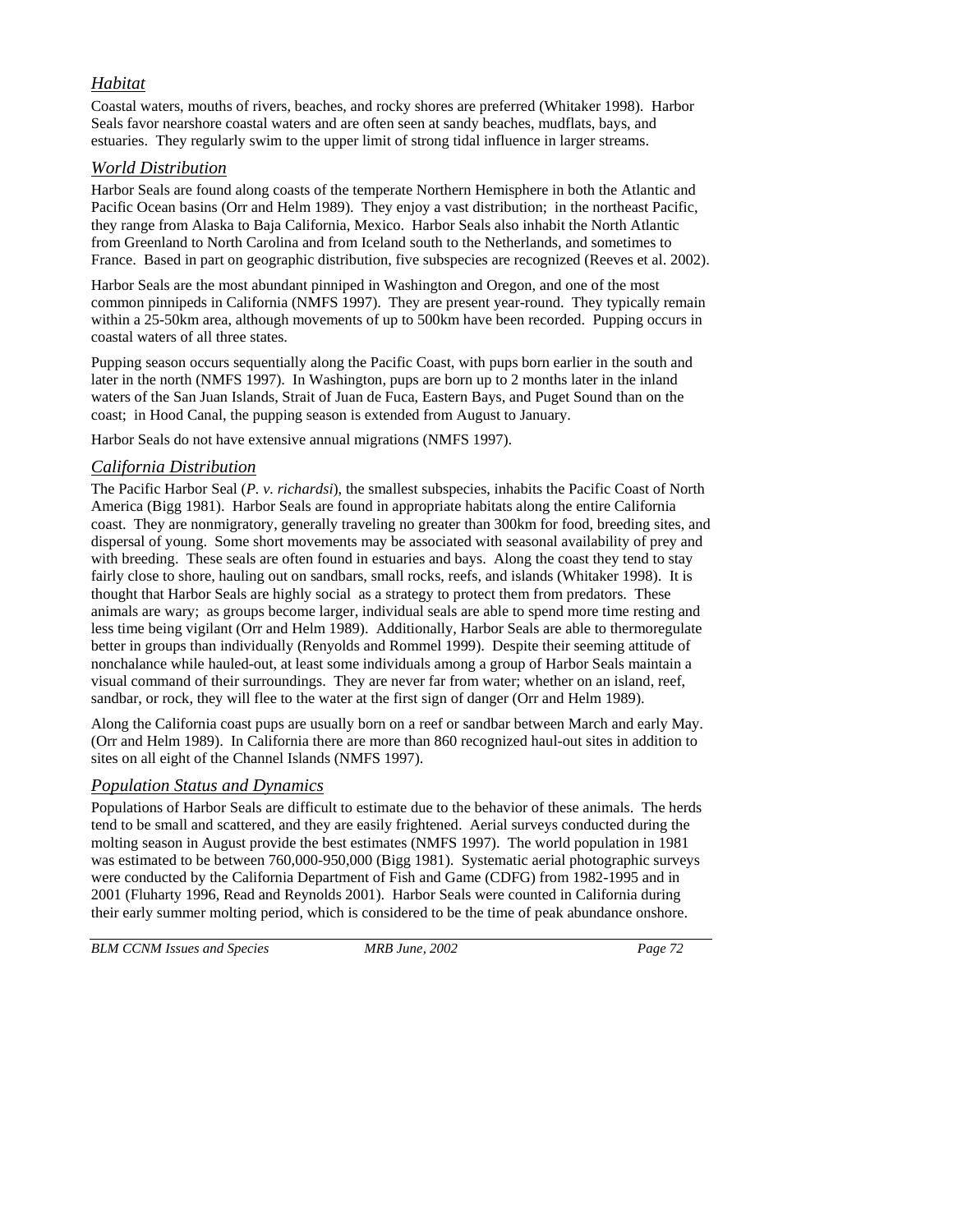The Federal Marine Mammal Protection Act has protected the Pacific Harbor Seal from hunting and harassment since 1972 (NMFS 2002). Populations of Harbor Seals on the Pacific Coast have increased at a rate of 5.6% a year since the mid 1970s and are presently at historically high levels (Hanan 1996 in NMFS 1997). The population in California is estimated at 32,699 (NMFS 1997).

## *Threats and Management Implications*

Harbor Seals are among the most difficult pinnipeds to approach and are easily disturbed by humans (Orr and Helm 1989). If disturbed too often, they have been known to abandon favorite haul-out sites or their pups. Human activities such sea-kayaking and seaweed collection may affect Harbor Seals on offshore haul-outs.

Each year from mid-February through the end of June, concerned citizens encounter Harbor Seal pups on beaches and pick them up, thinking they have been abandoned (MMC 2002). Usually the mothers have removed themselves from the pup in order to hunt. This problem has caused many seal pups to be unnecessarily orphaned. It puts such pups at further risk, as they are unable to get needed antibodies from their mothers' milk, thereby increasing susceptibility to disease.

Harbor Seals and California Sea Lions are known to congregate at the mouths of streams and rivers to feed on migratory lamprey and salmonids in Washington, Oregon and California (Laake et al. 2001, NMFS 1997). The National Marine and Fisheries Service (NMFS ) is concerned that the cooccurrence of pinnipeds and depressed salmonid stocks may be a significant problem in the recovery of some threatened and endangered populations of anadromous fish (NMFS 1999, Laake et al. 2000). Increasing populations of California Sea Lions and Harbor Seals have also resulted in increased conflicts with public activities, such as angler fishing (NMFS 2002).

# **Northern Elephant Seal** *Mirounga angustirostris* **Gill**

# *Description*

All elephant seals lack external ears, a characteristic they share with all members of the Phocidae family (Whitaker 1998). This species shows a high degree of sexual dimorphism. The males reach an average length of 4.5m and weigh an average of 2300kg (Orr and Helm 1989). The females reach an average length of 3m and weigh up to 900kg. Upon reaching maturity, males develop an enlarged and elongated nasal snout, hence the species' name. The ventral side of the neck of males is composed of a hard cornified skin that is mottled pink and extends down the chest. Females lack the elongated proboscis and the thickened skin of the males. Both the males and females have short stiff hairs and their color ranges from gray to brown. Adults become dark brown before they molt. Pups are born with a thick coat of dark brown hair, which they have until their first molt, after which they have a silvery-gray coat similar to the adults (Le Boeuf and Bonnel 1980).

The front flippers are small relative to the body size, but are quite mobile, especially the digits, which are used for scratching and scooping sand that is used for thermoregulation (Orr and Helm 1989). Akin to other phocids, elephant seals are unable to rotate their hind flippers under their bodies to walk (Reeves et al. 2002). On land they use their fore-flippers to pull themselves along.

# *Breeding*

Northern Elephant Seals are polygynous breeders and exhibit a high rate of site fidelity (Reeves 2002, Le Boeuf and Bonnel 1980). They prefer to breed on sandy beaches, probably due to their large size, but younger subordinate animals will breed on cobblestone beaches. This species is polygamous but not territorial (Reeves et al. 2002, Whitaker 1998). The bulls arrive on the breeding grounds first in early December when they establish dominance through visual and vocal displays and aggressive battles, establishing a linear dominance hierarchy (Orr and Helm1998). By the time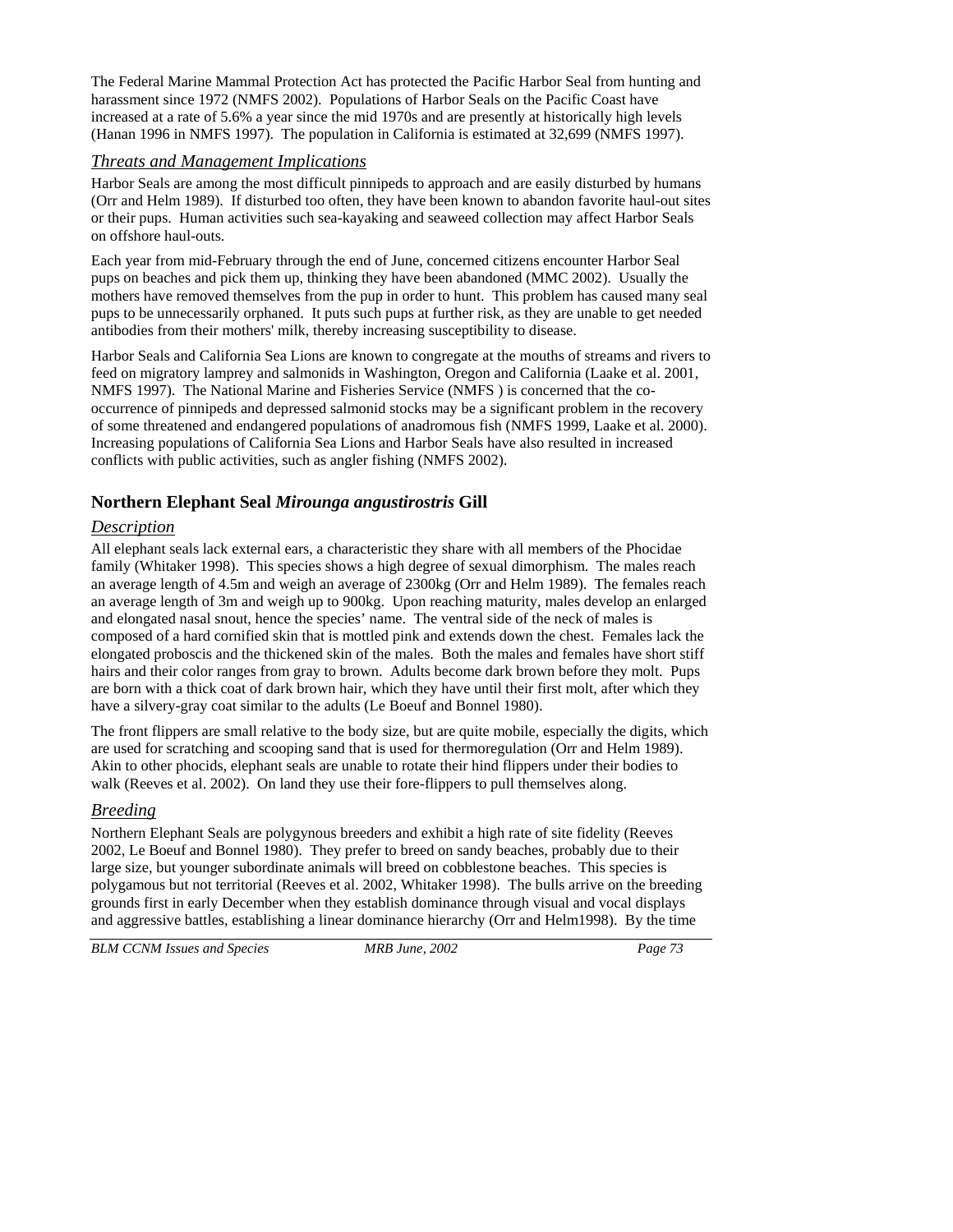the females arrive, in late December, most disputes have been settled (Whitaker 1998, Orr and Helm 1989). Females give birth six days after hauling out (Whitaker 1998). Within one week of giving birth, the female breeds with the dominant bull (Orr and Helm 1989). The Northern Elephant Seal's milk is the richest in fat (54.3%) and lowest in water content (32.8%) of all mammals (Whitaker 1998). The pups' weight quadruples in four weeks to about 155kg, at which time they are weaned (Orr and Helm 1989). After weaning, females leave the rookery and return to the ocean. The pups remain near the rookery while they molt, and go to sea in April or May.

# *Feeding Behavior and Diet*

The Northern Elephant Seal is a deepwater feeder. The deepest dive recorded for an individual has been 1581m (Whitaker 1998). It can remain submerged for up to 80 minutes, then remain at the surface for only about four minutes before diving again (Le Boeuf and Bonnel 1980). This species feeds on deepwater marine life such as squid, octopus, ratfish, hagfish and small sharks (Whitaker 1998).

# *Habitat*

Temperate seas; subtropical sandy beaches for breeding and molting (Whitaker 1998).

## *World Distribution*

The breeding range of the Northern Elephant Seal is from the Farallon Islands off central California south to Natividad I. off Baja California, Mexico (Orr and Helm 1989).

When not breeding or molting, males migrate along the west coast of North America as far north as Vancouver Island and out to sea up to 60km. Females have a shorter transit and forage in pelagic zones off the California coast during the non-breeding season (Le Boeuf and Bonnel 1980).

## *California Distribution*

During the breeding season, Northern Elephant Seals live on beaches on offshore islands and at a few remote spots on the mainland (Orr and Helm 1989). The rest of the year, except for molting periods, they live as far as 8000km offshore. Elephant seals experience a 'catastrophic' molt each year between April and August, shedding their hair and upper layer of skin (Renyolds and Rommel 1999).

The largest breeding colonies are on San Miguel and San Nicolas Islands; smaller colonies are on Santa Barbara, Santa Rosa and San Clemente Islands in the Channel Islands (Reeves et al. 2002). In central California, colonies occur on the Farallons, at Año Nuevo Island, and on the mainland at Punta Gorda, Point Reyes, Point Año Nuevo, Cape San Martin and Point Piedras Blancas. Colonies are also established on Coronado, Guadalupe and San Benito islands in Baja California.

## *Population Status and Dynamics*

"Few, if any, living species today have been so deeply scored, so driven too the very brink of extermination" (Huey 1930 in Le Boeuf and Laws 1994). Northern Elephant Seals were hunted beginning in 1818 for their blubber---rendered into oil---until the early 1870s when they were considered extinct (Le Boeuf and Bonnell 1980). In the 1880s a few remnant populations were discovered and promptly killed in the name of science, or for oil. By the 1890s fewer than 100 seals were left, all on Guadalupe Island off Baja California. In 1922 the Mexican government granted protection to this herd, enabling these seals to multiply and spread northward (Orr and Helm 1989). Eventually populations recovered enough that a colony was established at Año Nuevo Island in 1960 and another at the Farallon Islands by the early 1970s (Orr and Helm, 1989).

In 1960 Bartholomew and Hubbs (Le Boeuf and Laws 1994) estimated the total population to be approximately 13,000. Recovered from near extinction, the population has grown logarithmically since the 1960s. The population has increased primarily due to the expansion of breeding areas.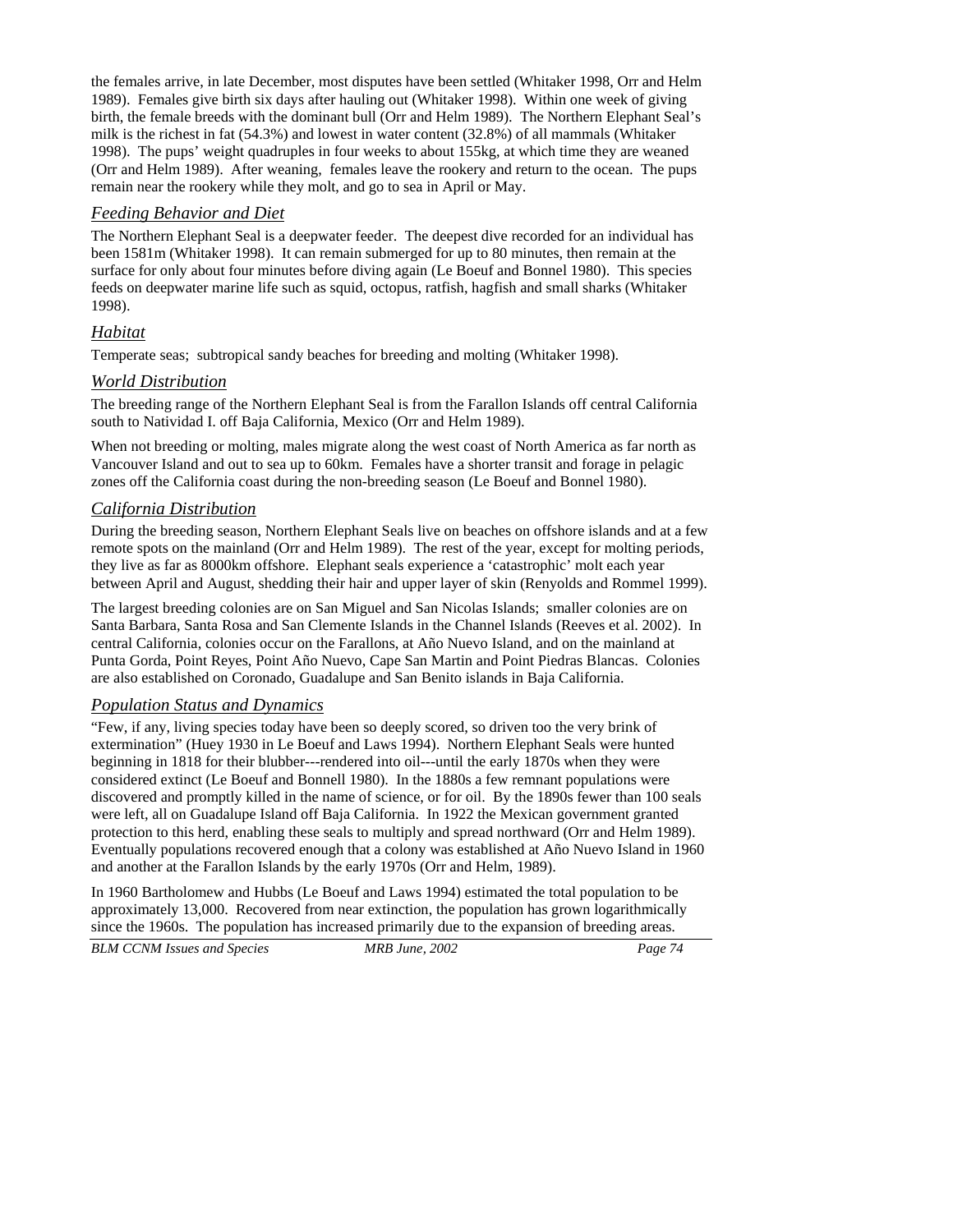Breeding on the mainland has been a successful strategy, one that could not have worked in the past due to predation by grizzly bears, wolves and mountain lions (Le Boeuf and Bonnell 1980). In 1998 the population was estimated to be more than 175,000 animals (Renyolds and Rommel 1999).

## *Threats and Management Implications*

Orcas and Great White Sharks prey upon young Northern Elephant Seals, but healthy adults seem relatively immune to predation (Le Boeuf and Bonnell 1998, Whitaker 1998).

From mid-February through June, orphaned elephant seal pups are often washed away from the rookery during a storm and found stranded on public beaches or along the rocky shorelines. These pups are usually underweight. They also typically suffer from diseases such as Northern Elephant Seal skin disease, parasites, and pneumonia (MMC 2002).

## **Sea Otter** *Enhydra lutris* **Linnaeus**

## *Description*

Sea Otters show some degree of sexual dimorphism. Males of this species reach a length of 1.5 to 2m and an average weight of 27 to 38.6kg (Orr and Helm 1989). Females are smaller, reaching an average length of 1.1 to 1.4m and a weight of 16-27kg. The head of the Sea Otter is round compared to others members of the Mustelidae family. The ears are small and are slightly rolled, resembling the ear of a sea lion more than the ear of a River Otter (*Lutra canadensis*), the Sea Otter's closest relative (Kenyon 1981). The snout is fairly broad. The body is long with a tail that is broad and flattened horizontally. The tail is one-fourth to one-fifth of the body length and can be used as an oar

The front paws of the Sea Otter are relatively small and are not used for swimming as much as they are used for gathering food. The hind feet are large in comparison to the front and are flipper-like, used for propulsion while swimming. The outer toe is longer than the others, allowing an individual resting on its back at the surface to reach deeply into the water to provide better thrust. The hind feet possess another notable feature: they have lost nearly the entire leathery pad---except for minute vestigial patches---near the tips of the toes (Kenyon 1981).while the otter is on its back.

As these animals do not rely upon a fat layer for warmth, their fur is very dense, about twice as dense as that of the Northern Fur Seal (Orr and Helm 1989). The coat of the Sea Otter is light brown to dark brown, but as animals (especially males) age, the head and neck become white. The young are born with a pale brown coat that turns to beige on the head and neck. This coat is replaced within a few weeks of birth by a coat of longer yellowish guard hairs. This in turn is replaced by the adult pelage within a few months (Kenyon 1981).

## *Breeding*

Sea Otters have a polygynous mating system (Reeves et al. 2002). Males establish aquatic territories near females and may mate with several females during the breeding season. Males often bite females' noses while mating; sexually mature females frequently have bloody noses, while older females have distinguishing scars. Females usually bear their first pup at the age of four or five years (MMC 2002). Gestation lasts from 6½ to 9 months (Whitaker 1998). Pups can be born any time of year, but in California, most are born between January and March; in Alaska, most are born during summer (Reeves et al. 2002). Pups (generally one, rarely two) are born with fur, exposed teeth and their eyes open. Birthweight ranges from 1.4 to 2.3kg.

## *Feeding Behavior and Diet*

Sea Otters eat while floating on their back and sculling with their tail (Whitaker 1998). While sleeping, a Sea Otter may wind a strand of kelp around its body to prevent drifting (Orr and Helm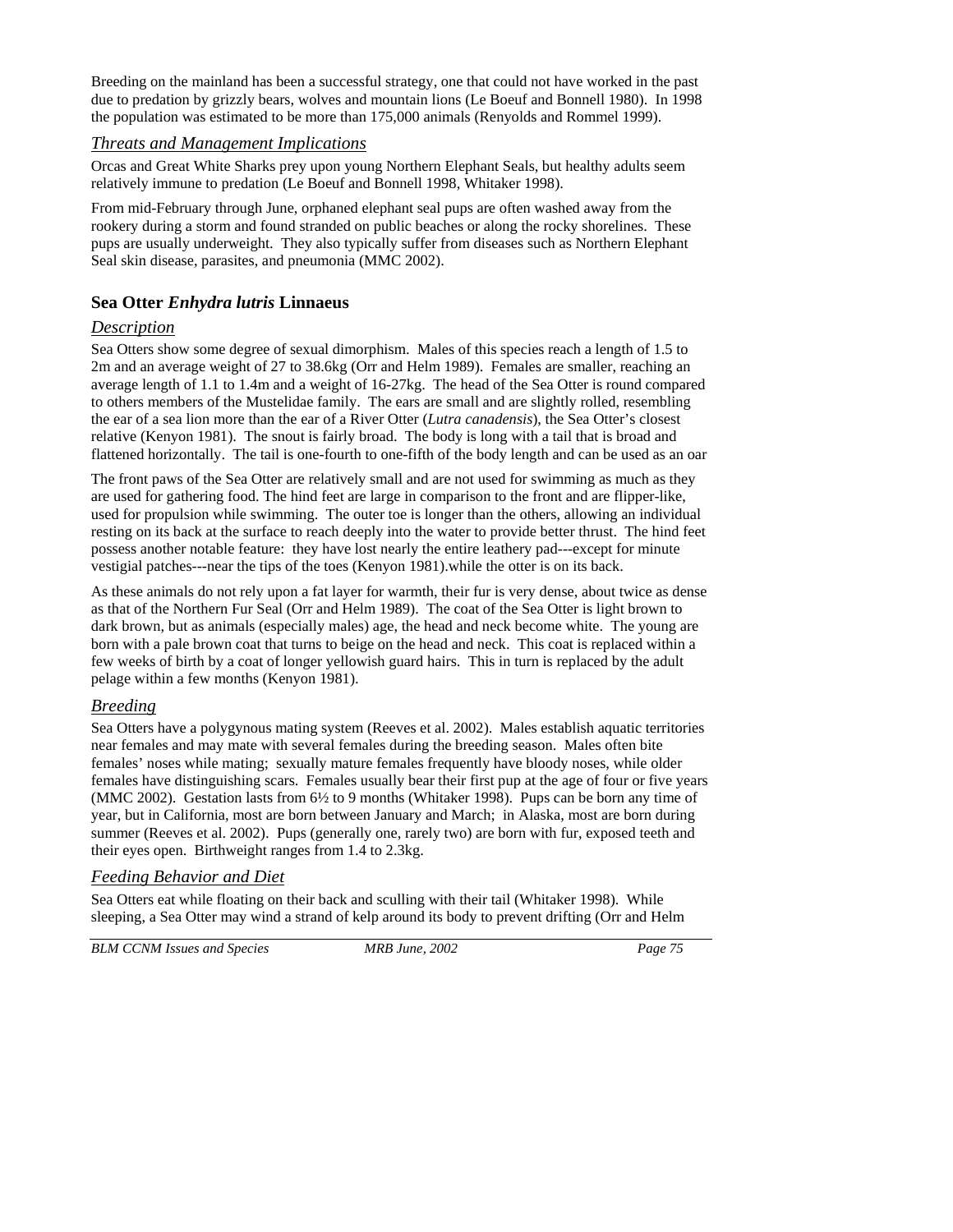1989). When an otter dives for food, it also brings back to the surface a small rock, against which it cracks open shellfish. This species feeds primarily on abalone, sea urchins, crabs, mussels, and fish (Whitaker 1998). Individual otters have been demonstrated to exhibit individual food preferences. There is some evidence that otters may learn foraging strategies and acquire preferences from their mothers.

## *Habitat*

Sea Otters occupy coastal waters within 1.5km of shore. Rocky shallows over kelp beds supporting abundant shellfish are favored (Whitaker 1998). Suggesting restricted open-ocean wandering by this species is that it had been recorded only twice at the heavily-studied Farallon Islands, 28 miles west of the Golden Gate, as of 1990 (Stallcup 1990).

# *World Distribution*

The Sea Otter formerly enjoyed a huge distribution, extending from the northern coast and islands of Japan along the northern rim of the Pacific down the west coast of North America to the islands off central Baja California, Mexico (Orr and Helm 1989). The current distribution is much more restricted. The northern population of Asian and Alaskan Sea Otters extends from Washington to the Kurile Islands. The southern population is centered around Monterey, California, extending from San Luis Obispo County north to San Mateo County. A small population has also been translocated from Alaska to San Nicolas Island (Channel Islands) off southern California.

Three subspecies have been identified; the Asian Sea Otter (*E. l. gracilis*) with a range from the Kurile Islands to the Kamchatka Peninsula of Russia; the Alaskan Sea Otter (*E. l. lutris*) occurring from Prince William Sound to the Aleutian and Commander Islands; and the Southern Sea Otter (*E. l. nereis*) ranging from the Washington/Canada border south to central Baja California, Mexico (Kenyon 1981).

The sea otter is nonmigratory, although individuals may travel great distances before returning to their home territories (Kenyon 1981). Most females tend to have a home range of 8 to 16km, while males may travel up to 48km before returning home (R.J. Jameson in Kenyon 1981). This species stays along the coast and adjacent offshore islands. It is partial to rocky shorelines that include kelp forests, usually in water no deeper than 20m. They are a 'keystone species' and an integral part of kelp forest ecosystems (Laur 1990).

# *California Distribution*

The Southern or California Sea Otter *E. l. lutris* is a distinctive subspecies (Kenyon 1981). This population is distributed along the central California coast centered around Monterey, but extends from San Luis Obispo County north to San Mateo County (Kenyon 1981). Sea Otters are rarely seen on offshore rocks along the California coast (Orr and Helm 1989).

Southern Sea Otters do not regularly haul-out as do pinnipeds (Harris pers. comm. 2002). However, there are a few known sites where, during lower low tides, small numbers of otters are frequently observed hauled out on exposed intertidal algal mats. Sea Otters use all shallow water marine habitats within their range, approximately from Gaviota northward to Halfmoon Bay. Therefore any of the surrounding marine habitats of nearshore rocks can provide foraging and/or resting areas.

# *Population Status and Dynamics*

This species was first hunted in the mid-eighteenth century for its fur (Orr and Helm 1989). The Russians led the way in the extermination of this species, starting with the Aleutian Islands and thence southward along the Pacific coast to California, where Fort Ross was established in 1812. The Farallon and Channel Islands were both reported to be rich in Sea Otters; subsequently, thousands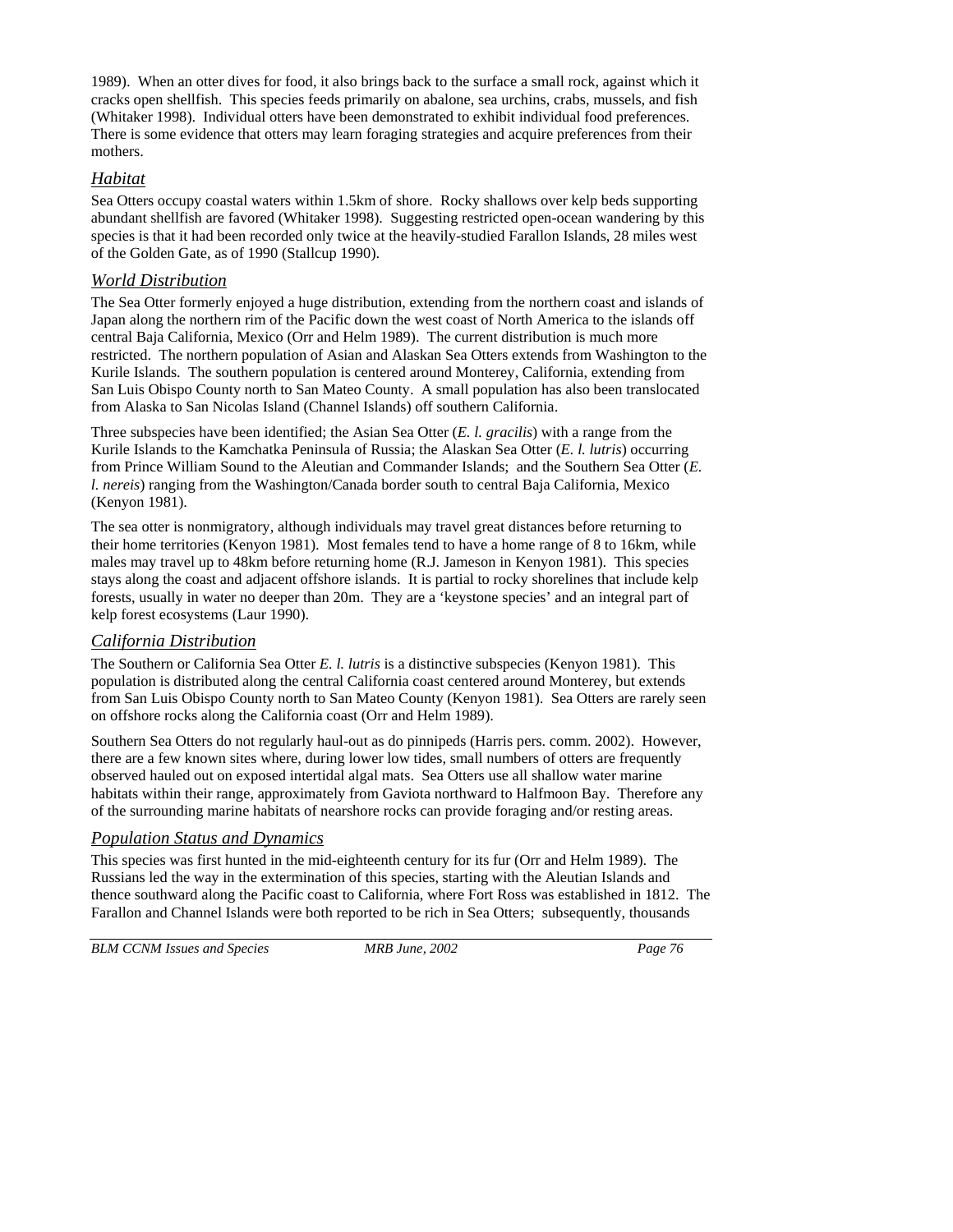were taken from waters in the general vicinity of these islands. The decimation of hundreds of thousands of Sea Otters in Alaska was considered among the chief reasons for the sale of Alaska to the United States (for \$7,200,000---"Seward's Folly") in 1867.

By the beginning of the twentieth century the Sea Otter was so close to extinction that the population was considered to be beyond recovery. In 1911 the United States, Russia, Canada, and Japan signed a treaty providing for the protection of this species. The few hundred Sea Otters then remaining in Alaskan waters received additional protection through the establishment of the Aleutian Islands National Wildlife Refuge in 1913.

To the astonishment of naturalists, a small population of Sea Otters was discovered off the coast of Big Sur, south of Monterey, in 1938 (Orr and Helm 1989). Through these small remnant populations, the Sea Otter began to recolonize their former range. Aiding and abetting natural dispersion, 708 Sea Otters were translocated to California between 1965-1972 from areas of high population concentrations in Alaska. Attempts to reestablish populations in southern California during the late 1980s were largely unsuccessful. Most translocated otters returned to their original homes in central California, died from human-related causes, or otherwise disappeared. Although translocation efforts failed, a small colony established itself at San Miguel Island in the 1990s.

As of 1996, Alaskan and Asian populations were estimated in excess of 100,000 otters, but declining. (U.S. Fish and Wildlife Service in Watson and Root 1996). Reasons for the decline are unknown, but the loss may be due to predation by Orcas (Reeves et al. 2002) The California population, as of 1996, was estimated at 2400 individuals (U.S. Fish and Wildlife Service in Watson and Root 1996). By 2000 the California population had declined to 1700 (Reeves et al. 2002). The species is listed as Threatened under the Endangered Species Act and 'depleted' under the Marine Mammal Protection Act of 1977.

## *Threats and Management Implications*

At present, the Sea Otter is considered endangered within much of its range, and is legally protected in the United States under the Marine Mammal Protection Act and the Endangered Species Act.

As Sea Otters do not posses an insulating layer of blubber like other marine mammals, air in their fur helps keep them warm and buoyant (Orr and Helm 1989). If the fur is damaged by an oil spill, an otter will lose the ability to thermoregulate and will die from direct exposure to seawater (Whitaker 1998).

There is an ongoing controversy regarding the Sea Otter's effect on abalone abundance in central California (Whitaker 1998). Fishermen blame Sea Otters, rather than human exploitation, for the decline in abalone populations; appearing converse to their argument are records indicating that abalone were abundant along the coast when Sea Otters were far more abundant then they are today (Orr and Helm 1989).

Gill nets were formerly a significant source of mortality for California Sea Otters (FSO 2001). On September 11, 2000, the Director of the California Department of Fish and Game made a determination of "adverse impact" on the Common Murre and the Southern Sea Otter, and issued an Emergency Order that gill or trammel nets may not be used in ocean waters of 60 fathoms depth or less from Point Reyes to Yankee Point, and from Point Sal to Point Arguello (CDFG 2002). On April 2, 2002, the Director reissued an Order closing year round the area from Point Reyes in Marin County to Point Arguello in Santa Barbara County to the use of gill and trammel nets in ocean waters of 60 fathoms or less. The recent laws prohibiting gill nets at shallow depths are thought responsible for 5-7% increases in populations that were previously stable or declining (FSO 2001). Currently, industrial pollution is believed to be a major problem for southern populations.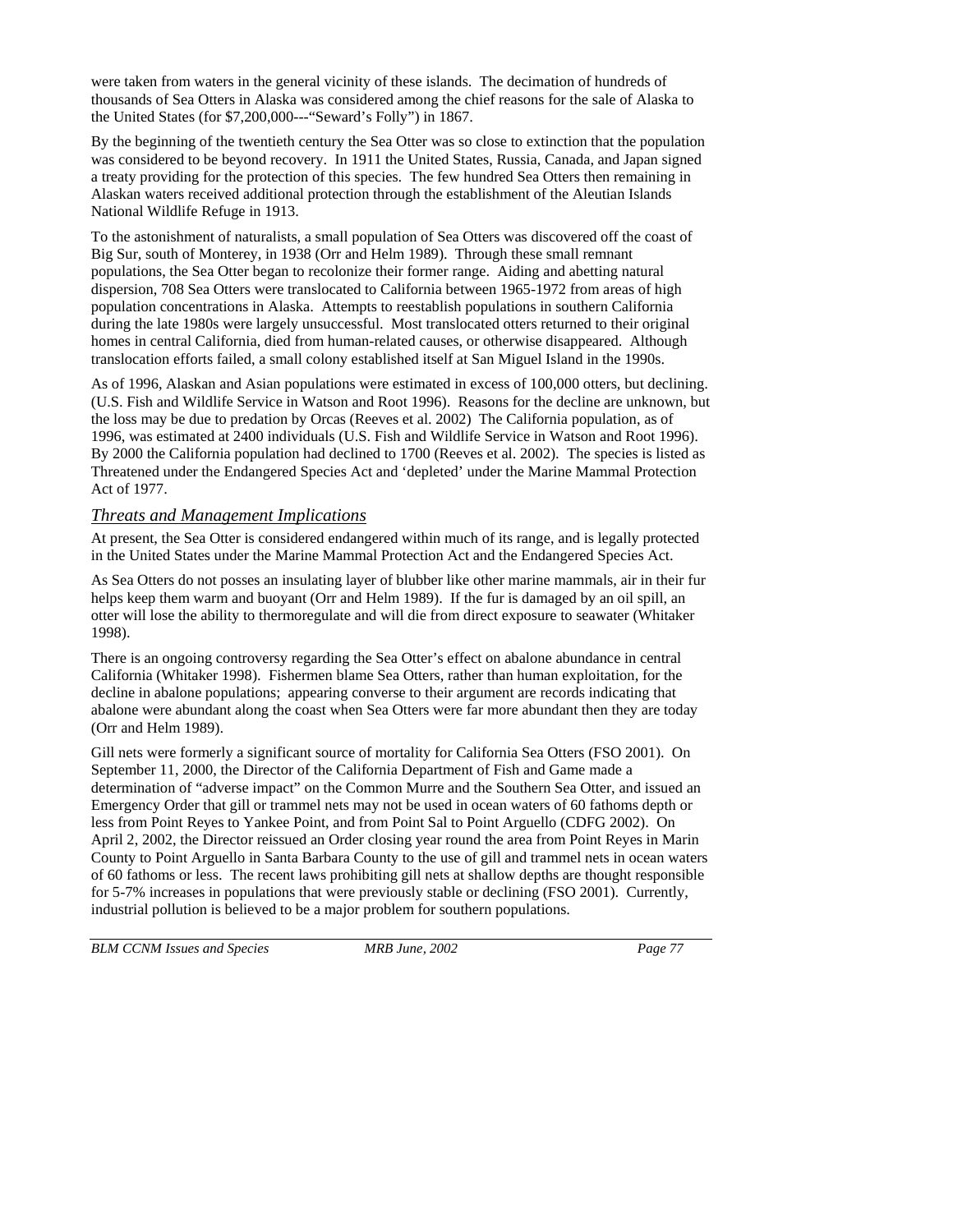As Sea Otters spend 80% of their time at the ocean's surface and inhabit hearshore waters, they are especially vulnerable to human disturbance (Curland 1997). Along the central coast of California, kayakers are potentially the greatest source of disturbance within this coastal zone. Human activities seem to cause otters to spend more time traveling in and out of areas of high disturbance.

# **Literature Cited – Marine Mammals**

- Bigg, D.K. 1981. Harbor seal Phoca vitulina (Linnaeus, 1758) and Phoca largha (Pallas, 1811). Pages 1-27 in: S.H. Ridgway and R.J. Harrison, eds. Handbook of Marine Mammals. Vol. 1: The Walrus, Sea Lions, Fur Seals and Sea Otter.
- Bowlby, C.E. 1981. Feeding behavior of pinnipeds in the Klamath River, northern California. Master Thesis, Humboldt State University.
- CDFG. 2002. Emergency gill net fishery closure. Marine Region, California Department of Fish and Game. http://www.dfg.ca.gov/mrd/gillnet/emergency.html
- Curland, J.M. 1997. Effects of disturbances on Sea otters (Enhydra lutris) near Monterey, California. Master Thesis, San Jose State University.
- De Blois, Stephen. 1986. The social behavior of an emerging breeding population of Eumetopias jubatus on the coast of Humboldt County. M.S. Thesis, Humboldt
- State University.
- Eliason, Julie J. 1986. Mother-pup behavior in the harbor sea, Phoca vitulina richardsi.M.S. Thesis, Humboldt State University.
- Fluharty, M.J. 1999. Summary of Pacific harbor seal, Phoca vitulina richardsi, surveys in California, 1982 to 1995. CDFG – MR Administrative Report  $99 - 1$ .
- FSO 2001. Comments presented on behalf of Friends of the Sea Otter by science director Mathew Rutishauser. Friends of the Sea Otter, Monterey, CA. Internet URL: http://www.seaotters.org/CurrentIssues/index.cfm?DocID=85
- Gentry, RL. 1981. Northern Fur Seal Callorhinus ursinus (Linnaeus, 1758). Pages 143-160 in: S.H. Ridgway and R.J. Harrison, eds. Handbook of Marine Mammals. Vol. 1: The Walrus, Sea Lions, Fur Seals and Sea Otter.
- Griswold, M.D. 1985. Distribution and Movements of pinnipeds in Humoldt and Del
- Norte Counties, California. M.S. Thesis, Humboldt State University.
- Harris M. 2002. Personal Communication. Sea Otter Biologist, Environmental Scientist California Department of Fish and Game. Morro Bay, CA.
- Harvey, J.T. .2001. Personal Communication. Moss Landing Marine Laboratories.
- Moss Landing, CA 95039-9647
- Huber, H.R. 1991. Changes in the Distribution of California Sea Lions North of the
- Breeding Rookeries During the 1982-83 El Nino. Pages 129-137 in: F. Trillmich
- and K.A. Ono eds. Pinnipeds and El Nino.
- Kenyon, K.W. 1981. Sea Otter Enhydra lutris (Linnaeus, 1758). Pages 209-223 in: S.H. Ridgway and R.J. Harrison, eds. Handbook of Marine Mammals. Vol. 1: The Walrus, Sea Lions, Fur Seals and Sea Otter.
- Laake, J., R. DeLong and H. Huber. 2001. Pinniped consumption of salmonids in the Columbia River. National Marine Mammal Laboratory. Alaska Fisheries Science Center, NMFS. Seattle WA 98115.
- Laur, D.R. 1990. The differential effects of macroinvertebrates and fish on "turf" communities (kelp beds). PH.D. Dissertation. Universtiy of California, Santa Barbara.

Le Boeuf, B.J. 1991. The Natural History of the Northern Elephant Seal. Page 205 in: F. Trillmich and K.A. Ono eds. Pinnipeds and El Nino.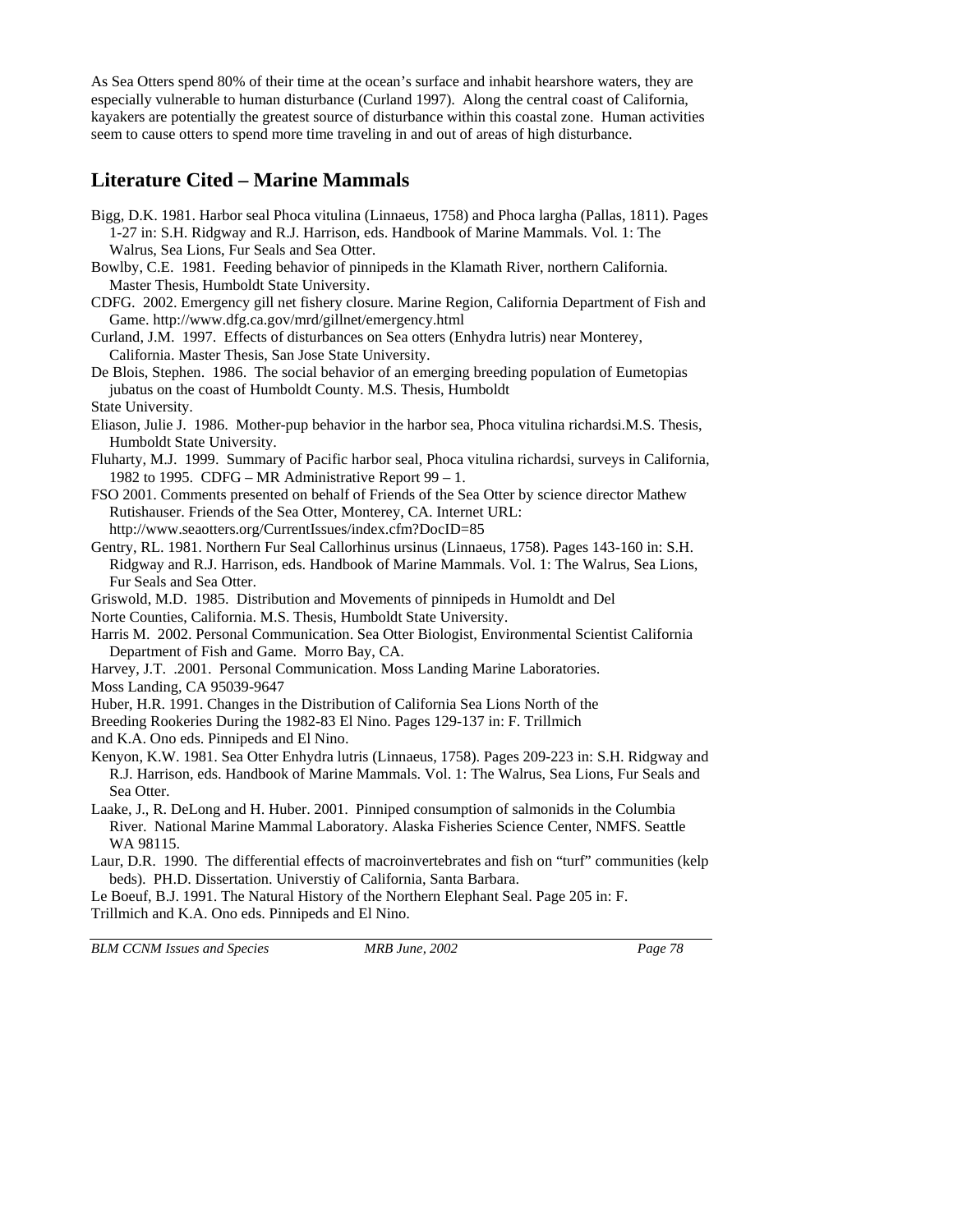- Le Boeuf, B.J. and M.L.Bonnel. 1980. Pinnipeds of the California islands: Abundance and distribution. Pages 475-493 in: Power, D.M., ed. The California islands: Proceedings of a multidisciplinary symposium. Santa Barbara Museum of Natural History. Santa Barbara, California.
- Le Boeuf, B.J. and J. Reiter. 1991. Biological Effects Associated with El Nino Southern

Oscillation, 1982-83, on Northern Elephant Seals Breeding at Ano Nuevo,

California. Pages 206-218 in: F. Trillmich and K.A. Ono eds. Pinnipeds and El

Nino.

- Le Boeuf, B.J., S. Kaza.. Editors. 1981. The Natural History of Ano Nuevo. Boxwood Press. Pacific Grove, CA.
- Le Boeuf, B. J. and R.M. Laws; editors. 1994. Elephant seals: Population ecology, behavior, and physiology. University California Press.
- Lyons, E.T., S.R. Melin, S.R., R.L. DeLong, A.J. Orr, F.M. 2001. Gulland and S.C. Tolliver. 2001. Current prevalence of adult Uncinaria spp. in northern fur seal (Callorhinus ursinus) and California sea lion (Zalophus californianus) pups on San Miguel Island, California, with notes on the biology of these hookworms. Veterinary Parasitology, 97(4): 309-318.
- MMC 2002. The Marine Mammal Center. Education, Pinnipedia,. http://www.marinemammalcenter.org/learning/education/pinnipeds/pinnipeds.asp The Marine Mammal Center, Sausalito, CA.
- NMFS 1992. Recovery plan for the Steller sea lion (Eumetopias jubatus). Prepared by the Steller Sea Lion Recovery Team for the National Marine Fisheries Service, Silver Spring, Maryland. 92 pp.
- NMFS 1997. NOAA-NWFSC Tech Memo-28: Impacts of California Sea Lions and Pacific Harbor Seals on Salmonids and on the Coastal Ecosystems of Washington, Oregon, and California. U.S. Dept Commerce/NOAA/NMFS/NWFSC/Publications March 1997
- NMFS 2002. National Marine Fisheries Service, NW region studies on pinniped impacts on salmon. Internet URL: http://www.nwr.noaa.gov/1seals/factsheet2.htm
- Odell, D.K. 1981. California Sea Lion, Zalophus californianus(Lesson, 1828). Pages 67-97 in: S.H. Ridgway and R.J. Harrison, eds. Handbook of Marine Mammals. Vol. 1: The Walrus, Sea Lions, Fur Seals and Sea Otter.

Orr, R.T. and R.C. Helm. 1989. Marine Mammals of California. University of California Press. Berkeley, California.

- Pierotti, R. 1988. Interactions Between Gulls and Otariid Pinnipeds: Competition,
- Commensalism, and Cooperation. Pages 213-239 in: J. Burger, ed. Seabirds and

Other Marine Vertebrates.

- Read, R.B. and K. Reynolds. 2001. Final Report: Survey of Harbor seals in California 2001. CDFG Administrative Report.
- Reeves, R.R., B.S. Stewart, P.J. Clampham and J.A. Powell. 2002. National Audubon Society guide to marine mammals of the world. Alfred A. Knopf, Inc. New York.

Report to Congress. 1999. Impacts of California sea lions and pacific harbor seals on

almonids and west coast ecosystems. U.S. Department of Commercem National

Oceanic and Atmospheric Administration and the National Marine Fisheries

Services.

- Renyolds J.E. III and S.A.Rommel. 1999. Biology of Marine Mammals. Smithsonian Institution Press. Washington.
- Riedman, M. 1990. The Pinnipeds: Seals, Sea Lions, and Walruses. University California Press. Berkeley, CA.